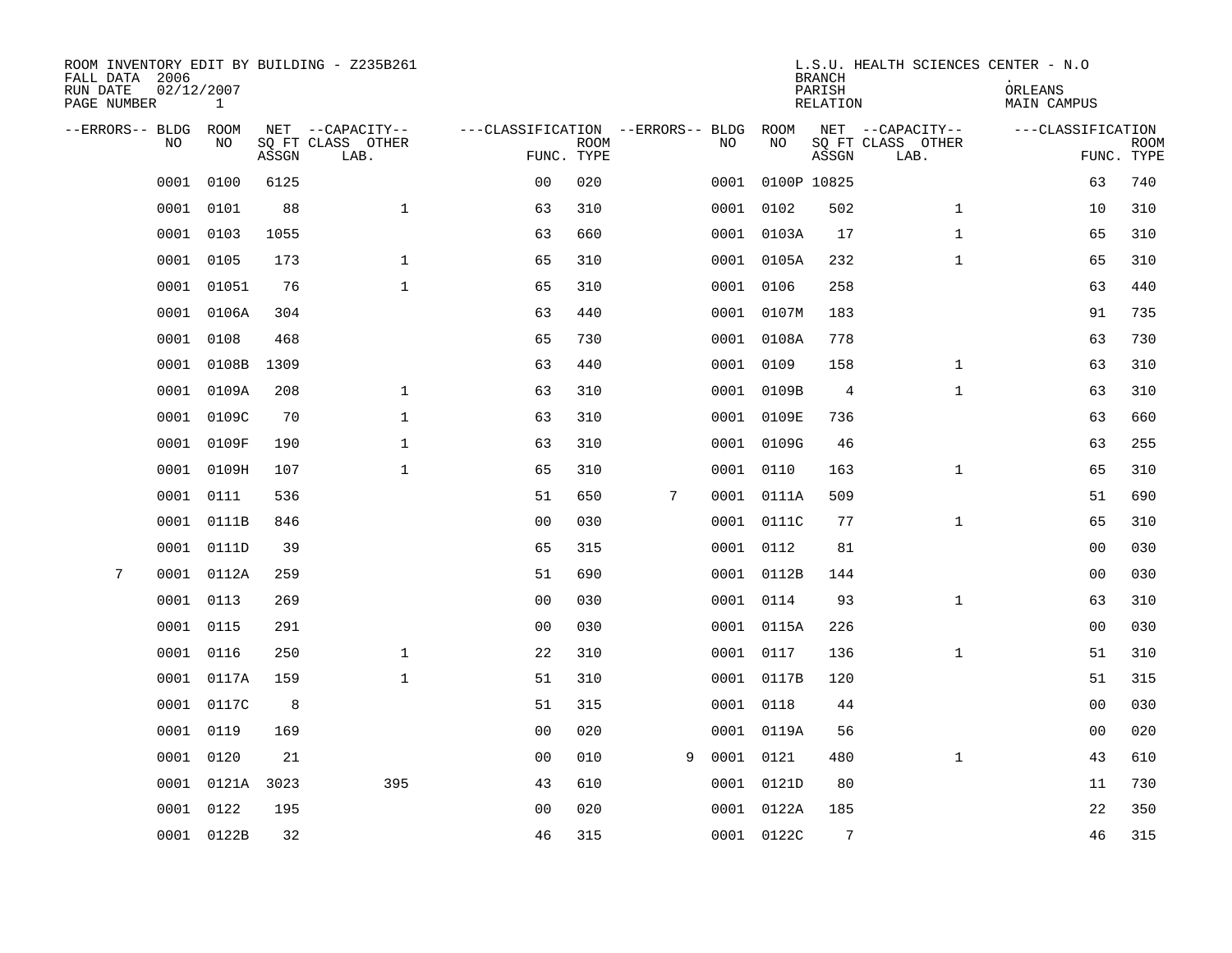| ROOM INVENTORY EDIT BY BUILDING - Z235B261<br>FALL DATA 2006<br>RUN DATE<br>PAGE NUMBER | 02/12/2007<br>2 |       |                                               |                |             |                                              |            | <b>BRANCH</b><br>PARISH<br><b>RELATION</b> | L.S.U. HEALTH SCIENCES CENTER - N.O           | ORLEANS<br><b>MAIN CAMPUS</b> |                           |
|-----------------------------------------------------------------------------------------|-----------------|-------|-----------------------------------------------|----------------|-------------|----------------------------------------------|------------|--------------------------------------------|-----------------------------------------------|-------------------------------|---------------------------|
| --ERRORS-- BLDG ROOM<br>NO                                                              | NO              | ASSGN | NET --CAPACITY--<br>SQ FT CLASS OTHER<br>LAB. | FUNC. TYPE     | <b>ROOM</b> | ---CLASSIFICATION --ERRORS-- BLDG ROOM<br>NO | NO         | ASSGN                                      | NET --CAPACITY--<br>SQ FT CLASS OTHER<br>LAB. | ---CLASSIFICATION             | <b>ROOM</b><br>FUNC. TYPE |
| 0001                                                                                    | 0122D           | 75    |                                               | 46             | 315         |                                              | 0001 0122E | 164                                        |                                               | 43                            | 730                       |
| 0001                                                                                    | 0122F           | 103   | $\mathbf 1$                                   | 0 <sub>0</sub> | 030         |                                              | 0001 0122G | 96                                         | $\mathbf{1}$                                  | 00                            | 030                       |
| 0001                                                                                    | 0123            | 312   | $\mathbf 1$                                   | 22             | 310         |                                              | 0001 0123A | 216                                        |                                               | 22                            | 315                       |
| 0001                                                                                    | 0123B           | 266   | $\mathbf 1$                                   | 22             | 310         |                                              | 0001 0123C | 342                                        | $\mathbf{1}$                                  | 22                            | 310                       |
| 0001                                                                                    | 0123D           | 12    |                                               | 22             | 315         |                                              | 0001 0123E | 136                                        | $\mathbf{1}$                                  | 22                            | 310                       |
| 0001                                                                                    | 0123F           | 19    |                                               | 22             | 315         |                                              | 0001 0123G | 1004                                       | $\mathbf{1}$                                  | 22                            | 310                       |
| 0001                                                                                    | 0123H           | 217   | $\mathbf{1}$                                  | 22             | 310         |                                              | 0001 0123I | 226                                        | $\mathbf{1}$                                  | 22                            | 310                       |
| 0001                                                                                    | 0123J           | 225   | 3                                             | 22             | 310         |                                              | 0001 0123K | 12                                         | $\mathbf{1}$                                  | 22                            | 310                       |
| 0001                                                                                    | 0123L           | 193   | $\mathbf 1$                                   | 22             | 310         |                                              | 0001 0123M | 11                                         |                                               | 22                            | 315                       |
| 0001                                                                                    | 0123N           | 117   | $\mathbf 1$                                   | 22             | 310         |                                              | 0001 0123P | 9                                          |                                               | 0 <sub>0</sub>                | 030                       |
| 0001                                                                                    | 0124            | 311   | $\mathbf 1$                                   | 46             | 310         |                                              | 0001 0124A | 111                                        | $\mathbf{1}$                                  | 11                            | 310                       |
|                                                                                         | 0001 0125       | 220   | $\mathbf{1}$                                  | 46             | 310         |                                              | 0001 0125A | 101                                        |                                               | 11                            | 540                       |
| 0001                                                                                    | 0126            | 73    | $\mathbf 1$                                   | 62             | 310         |                                              | 0001 0126A | 49                                         |                                               | 62                            | 315                       |
| 0001                                                                                    | 0127            | 124   | $\mathbf 1$                                   | 62             | 310         |                                              | 0001 0127A | 4                                          |                                               | 62                            | 315                       |
| 0001                                                                                    | 0128            | 137   | $\mathbf 1$                                   | 62             | 310         |                                              | 0001 0128A | 4                                          |                                               | 62                            | 315                       |
| 0001                                                                                    | 0129            | 134   | $\mathbf 1$                                   | 62             | 310         |                                              | 0001 0129A | 3                                          |                                               | 31                            | 315                       |
| 0001                                                                                    | 0130            | 119   | $\mathbf 1$                                   | 62             | 310         |                                              | 0001 0130A | 119                                        | $\mathbf{1}$                                  | 62                            | 310                       |
| 0001                                                                                    | 0131            | 138   | $\mathbf{1}$                                  | 62             | 310         |                                              | 0001 0132  | 31                                         |                                               | 0 <sub>0</sub>                | 030                       |
| 0001                                                                                    | 0133            | 81    | $\mathbf{1}$                                  | 62             | 310         |                                              | 0001 0200  | 4059                                       |                                               | 0 <sub>0</sub>                | 020                       |
| 0001                                                                                    | 0200P 10818     |       |                                               | 63             | 740         |                                              | 0001 0202  | 157                                        |                                               | 00                            | 030                       |
| 0001                                                                                    | 0203            | 193   | $\mathbf 1$                                   | 11             | 310         |                                              | 0001 0203A | 88                                         | $\mathbf{1}$                                  | 11                            | 310                       |
| 0001                                                                                    | 0204            | 202   | $\mathbf{1}$                                  | 22             | 310         |                                              | 0001 0204E | 138                                        |                                               | 00                            | 030                       |
| 0001                                                                                    | 0205            | 247   |                                               | 11             | 255         |                                              | 0001 0206  | 33                                         |                                               | 11                            | 255                       |
| 0001                                                                                    | 0206A           | 136   | 2                                             | 22             | 250         |                                              | 0001 0206B | 67                                         | $\mathbf{1}$                                  | 22                            | 310                       |
| 0001                                                                                    | 0207            | 326   | 2                                             | 22             | 250         | 0001                                         | 0208       | 222                                        | $\mathbf{1}$                                  | 11                            | 310                       |
|                                                                                         | 0001 0209       | 205   | 10                                            | 11             | 410         |                                              | 0001 0210  | 138                                        | $\mathbf{1}$                                  | 11                            | 310                       |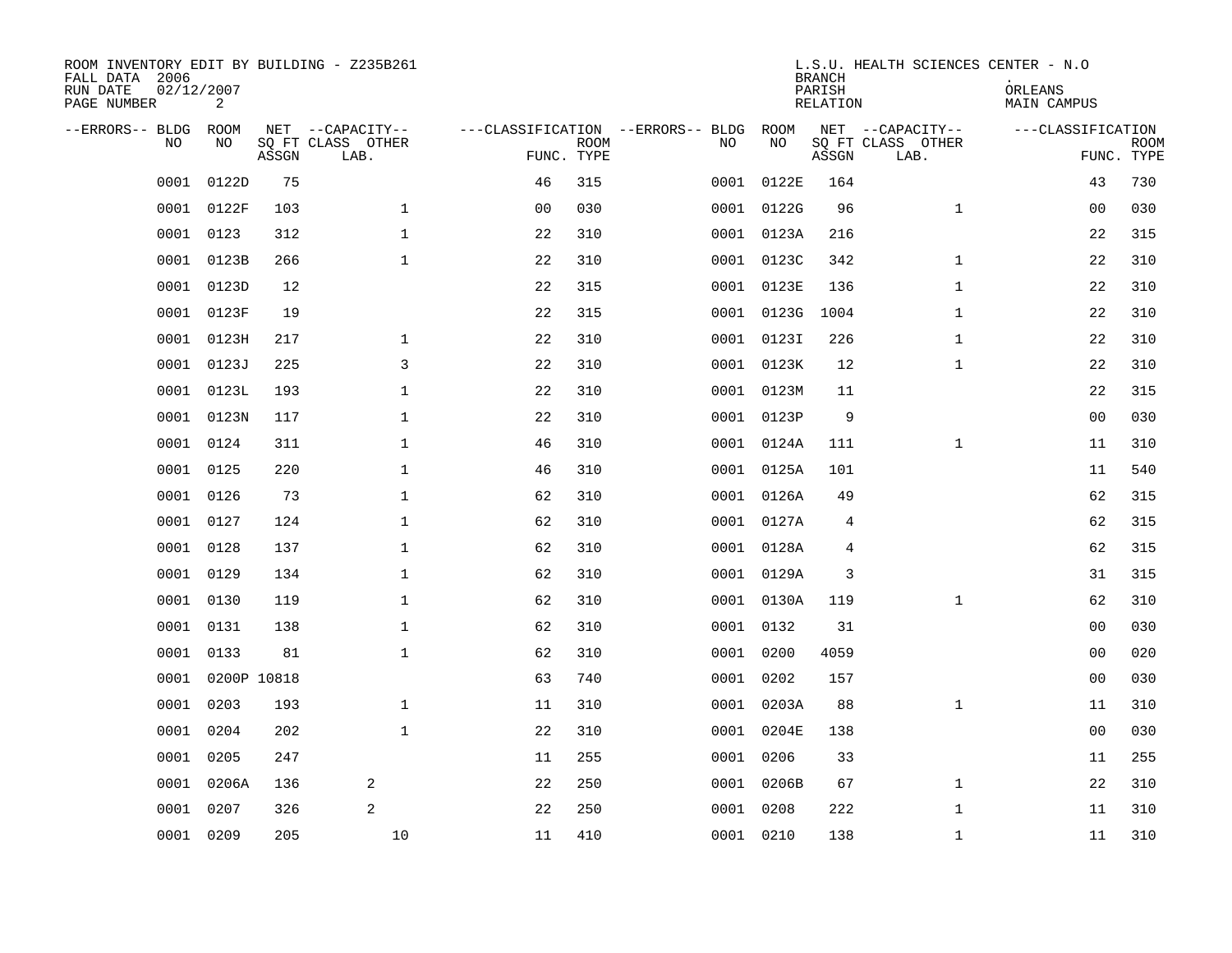| FALL DATA 2006<br>RUN DATE<br>PAGE NUMBER |           | 02/12/2007<br>3 |       | ROOM INVENTORY EDIT BY BUILDING - Z235B261    |                                                 |             |      |            | <b>BRANCH</b><br>PARISH<br>RELATION | L.S.U. HEALTH SCIENCES CENTER - N.O           | ORLEANS<br>MAIN CAMPUS |                           |
|-------------------------------------------|-----------|-----------------|-------|-----------------------------------------------|-------------------------------------------------|-------------|------|------------|-------------------------------------|-----------------------------------------------|------------------------|---------------------------|
| --ERRORS-- BLDG                           | <b>NO</b> | ROOM<br>NO.     | ASSGN | NET --CAPACITY--<br>SQ FT CLASS OTHER<br>LAB. | ---CLASSIFICATION --ERRORS-- BLDG<br>FUNC. TYPE | <b>ROOM</b> | NO   | ROOM<br>NO | ASSGN                               | NET --CAPACITY--<br>SQ FT CLASS OTHER<br>LAB. | ---CLASSIFICATION      | <b>ROOM</b><br>FUNC. TYPE |
|                                           | 0001      | 0210A           | 340   | 15                                            | 11                                              | 250         | 0001 | 0210B      | 95                                  | $\mathbf{1}$                                  | 11                     | 310                       |
| 9                                         | 0001      | 0211            | 250   | $\mathbf{2}$                                  | 11                                              | 610         |      | 0001 0212  | 522                                 | $\mathbf{1}$                                  | 46                     | 310                       |
|                                           | 0001      | 0212A           | 76    | $\mathbf 1$                                   | 11                                              | 310         |      | 0001 0212B | 66                                  | $\mathbf{1}$                                  | 11                     | 310                       |
|                                           | 0001      | 0212C           | 75    | 3                                             | 46                                              | 730         |      | 0001 0212D | 34                                  | $\overline{2}$                                | 46                     | 730                       |
|                                           | 0001      | 0212E           | 59    | $\mathbf 1$                                   | 11                                              | 310         |      | 0001 0212F | 410                                 | $\mathbf{1}$                                  | 11                     | 310                       |
|                                           | 0001      | 0212G           | 47    | $\mathbf 1$                                   | 11                                              | 310         |      | 0001 0212H | 42                                  | $\mathbf{1}$                                  | 11                     | 310                       |
|                                           | 0001      | 0212J           | 34    | $\mathbf 1$                                   | 11                                              | 310         |      | 0001 0212K | 30                                  |                                               | 46                     | 315                       |
|                                           | 0001      | 0214            | 458   | $\mathbf{1}$                                  | 46                                              | 310         |      | 0001 0214A | 197                                 | $\mathbf{1}$                                  | 46                     | 310                       |
|                                           | 0001      | 0214B           | 4     |                                               | 46                                              | 315         |      | 0001 0214C | 343                                 | $\mathbf{1}$                                  | 46                     | 310                       |
|                                           | 0001      | 0214D           | 182   | 3                                             | 46                                              | 310         |      | 0001 0215  | 281                                 | $\mathbf{1}$                                  | 11                     | 310                       |
|                                           | 0001      | 0215A           | 62    | $\mathbf 1$                                   | 11                                              | 310         |      | 0001 0215B | 124                                 | $\mathbf{1}$                                  | 11                     | 310                       |
|                                           | 0001      | 0215C           | 213   | $\mathbf{1}$                                  | 22                                              | 310         |      | 0001 0215E | 72                                  |                                               | 11                     | 315                       |
|                                           | 0001      | 0216            | 135   | $\mathbf 1$                                   | 22                                              | 310         |      | 0001 0217  | 32                                  | $\mathbf{1}$                                  | 22                     | 310                       |
|                                           | 0001      | 0218            | 59    | $\mathbf{1}$                                  | 22                                              | 315         |      | 0001 0218B | 96                                  | $\mathbf{1}$                                  | 22                     | 310                       |
|                                           | 0001      | 0218C           | 102   | $\mathbf{1}$                                  | 22                                              | 310         |      | 0001 0219  | 270                                 |                                               | 11                     | 350                       |
|                                           | 0001      | 0219A           | 146   |                                               | 11                                              | 350         |      | 0001 0219B | 183                                 | $\mathbf{1}$                                  | 11                     | 310                       |
|                                           | 0001      | 0219C           | 117   | 5                                             | 81                                              | 081         |      | 0001 0220  | 93                                  |                                               | 65                     | 315                       |
|                                           | 0001      | 0220A           | 214   | $\mathbf 1$                                   | 65                                              | 310         |      | 0001 0220B | 104                                 | $\mathbf{1}$                                  | 65                     | 310                       |
|                                           | 0001      | 0221            | 72    | 1                                             | 11                                              | 310         |      | 0001 0221A | 12                                  |                                               | 11                     | 315                       |
|                                           | 0001      | 0222            | 123   | 1                                             | 11                                              | 310         |      | 0001 0222B | 176                                 | $\mathbf{1}$                                  | 11                     | 310                       |
|                                           | 0001      | 0222C           | 108   | $\mathbf 1$                                   | 11                                              | 310         |      | 0001 0223  | 90                                  | $\mathbf{1}$                                  | 11                     | 310                       |
|                                           | 0001      | 0224            | 111   | $\mathbf 1$                                   | 11                                              | 310         |      | 0001 0224A | 141                                 | 3                                             | 11                     | 310                       |
|                                           | 0001      | 0224B           | 93    | $\mathbf{1}$                                  | 11                                              | 310         |      | 0001 0224C | 84                                  | $\mathbf{1}$                                  | 11                     | 310                       |
|                                           | 0001      | 0224D           | 7     |                                               | 11                                              | 315         |      | 0001 0224E | $7\phantom{.0}$                     |                                               | 11                     | 315                       |
|                                           | 0001      | 0225            | 98    |                                               | 0 <sub>0</sub>                                  | 030         | 0001 | 0226       | 179                                 | $\mathbf{1}$                                  | 65                     | 310                       |
|                                           |           | 0001 0227       | 107   | $\mathbf 1$                                   | 65                                              | 310         |      | 0001 0227A | 156                                 | $\mathbf{1}$                                  | 65                     | 310                       |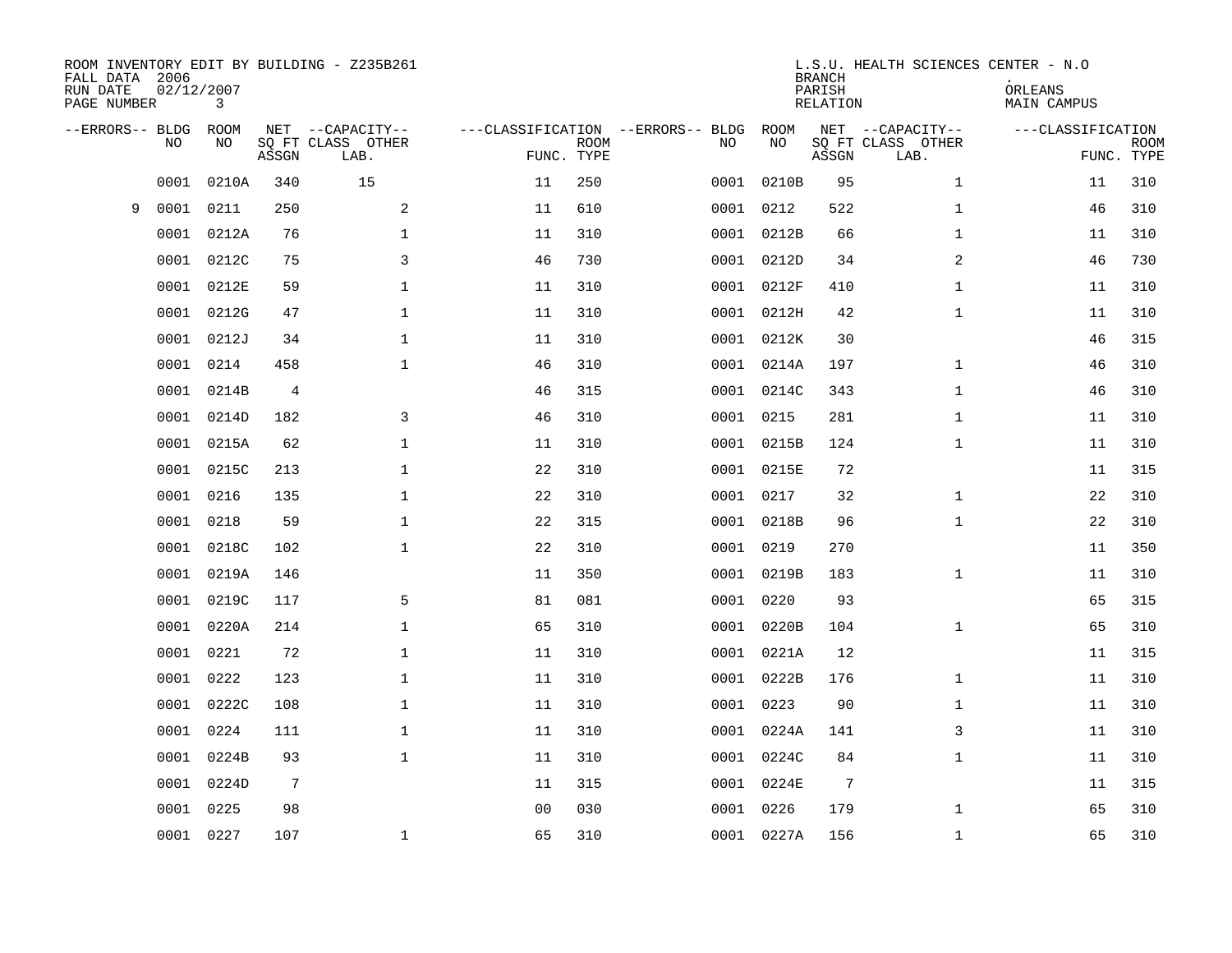| ROOM INVENTORY EDIT BY BUILDING - Z235B261<br>FALL DATA 2006<br>RUN DATE<br>PAGE NUMBER | 02/12/2007<br>4 |       |                                               |                |             |                                          |            | <b>BRANCH</b><br>PARISH<br>RELATION | L.S.U. HEALTH SCIENCES CENTER - N.O           | ORLEANS<br>MAIN CAMPUS |                           |
|-----------------------------------------------------------------------------------------|-----------------|-------|-----------------------------------------------|----------------|-------------|------------------------------------------|------------|-------------------------------------|-----------------------------------------------|------------------------|---------------------------|
| --ERRORS-- BLDG<br>N <sub>O</sub>                                                       | ROOM<br>NO.     | ASSGN | NET --CAPACITY--<br>SO FT CLASS OTHER<br>LAB. | FUNC. TYPE     | <b>ROOM</b> | ---CLASSIFICATION --ERRORS-- BLDG<br>NO. | ROOM<br>NO | ASSGN                               | NET --CAPACITY--<br>SQ FT CLASS OTHER<br>LAB. | ---CLASSIFICATION      | <b>ROOM</b><br>FUNC. TYPE |
| 0001                                                                                    | 0228            | 302   | $\mathbf{1}$                                  | 65             | 310         |                                          | 0001 0228A | 19                                  |                                               | 65                     | 315                       |
| 0001                                                                                    | 0228B           | 50    |                                               | 0 <sub>0</sub> | 030         |                                          | 0001 0230  | 435                                 | $\mathbf{1}$                                  | 46                     | 310                       |
| 0001                                                                                    | 0231            | 347   | $\mathbf{1}$                                  | 46             | 310         |                                          | 0001 0232  | 46                                  |                                               | 0 <sub>0</sub>         | 030                       |
| 0001                                                                                    | 0233            | 125   |                                               | 46             | 730         |                                          | 0001 0233A | 102                                 | $\overline{a}$                                | 63                     | 310                       |
| 0001                                                                                    | 0233B           | 159   | 8                                             | 63             | 310         |                                          | 0001 0234  | 473                                 | 72                                            | 43                     | 610                       |
| 0001                                                                                    | 0234A           | 81    | 3                                             | 43             | 615         |                                          | 0001 0234B | 2737                                | 430                                           | 43                     | 610                       |
| 0001                                                                                    | 0234C           | 272   |                                               | 0 <sub>0</sub> | 030         |                                          | 0001 0235  | 718                                 |                                               | 0 <sub>0</sub>         | 020                       |
| 0001                                                                                    | 0235A           | 118   |                                               | 81             | 081         |                                          | 0001 0235B | 145                                 |                                               | 31                     | 540                       |
| 0001                                                                                    | 0235C           | 130   |                                               | 31             | 540         |                                          | 0001 0235D | 102                                 |                                               | 31                     | 540                       |
| 0001                                                                                    | 0235E           | 147   |                                               | 31             | 540         |                                          | 0001 0235F | 121                                 | $\mathbf{1}$                                  | 46                     | 310                       |
| 0001                                                                                    | 0235G           | 165   |                                               | 31             | 540         |                                          | 0001 0235H | 155                                 |                                               | 31                     | 540                       |
| 0001                                                                                    | 0235I           | 133   | $\mathbf{1}$                                  | 31             | 310         |                                          | 0001 0235J | 118                                 | $\mathbf{1}$                                  | 11                     | 310                       |
| 0001                                                                                    | 0235K           | 210   |                                               | 31             | 540         |                                          | 0001 0235L | 104                                 | $\mathbf{1}$                                  | 46                     | 310                       |
| 0001                                                                                    | 0235M           | 198   | 10                                            | 41             | 410         |                                          | 0001 0235N | 1057                                | 30                                            | 41                     | 410                       |
| 0001                                                                                    | 0236            | 183   | $\mathbf{1}$                                  | 11             | 310         |                                          | 0001 0237  | 210                                 | 3                                             | 31                     | 545                       |
| 0001                                                                                    | 0238            | 97    | $\mathbf 1$                                   | 46             | 310         |                                          | 0001 0238A | 102                                 | $\mathbf{1}$                                  | 10                     | 310                       |
| 0001                                                                                    | 0239            | 183   | 4                                             | 51             | 310         | 0001                                     | 0240       | 355                                 | $\mathbf{1}$                                  | 51                     | 310                       |
| 0001                                                                                    | 0240A           | 189   | 9                                             | 46             | 310         |                                          | 0001 0241  | 198                                 | $\mathbf{1}$                                  | 51                     | 310                       |
| 0001                                                                                    | 0242            | 173   | $\mathbf{1}$                                  | 51             | 310         |                                          | 0001 0242A | 86                                  | $\mathbf{1}$                                  | 51                     | 310                       |
| 0001                                                                                    | 0242B           | 96    |                                               | 51             | 315         |                                          | 0001 0242C | 31                                  |                                               | 51                     | 315                       |
| 0001                                                                                    | 0243            | 66    |                                               | 0 <sub>0</sub> | 030         |                                          | 0001 0243A | 36                                  |                                               | 00                     | 030                       |
| 0001                                                                                    | 0244            | 70    |                                               | 0 <sub>0</sub> | 030         |                                          | 0001 0300  | 7392                                |                                               | 00                     | 020                       |
| 0001                                                                                    | 0302            | 271   | 5                                             | 22             | 250         |                                          | 0001 0302A | 122                                 | 4                                             | 22                     | 250                       |
| 0001                                                                                    | 0302B           | 59    | $\mathbf{1}$                                  | 22             | 250         |                                          | 0001 0302C | 48                                  | $\mathbf{1}$                                  | 22                     | 250                       |
| 0001                                                                                    | 0303            | 46    | $\mathbf 1$                                   | 22             | 310         |                                          | 0001 0303A | 79                                  | $\mathbf{1}$                                  | 22                     | 310                       |
|                                                                                         | 0001 0303B      | 144   | $\mathbf{1}$                                  | 22             | 310         |                                          | 0001 0304  | 268                                 |                                               | 22                     | 255                       |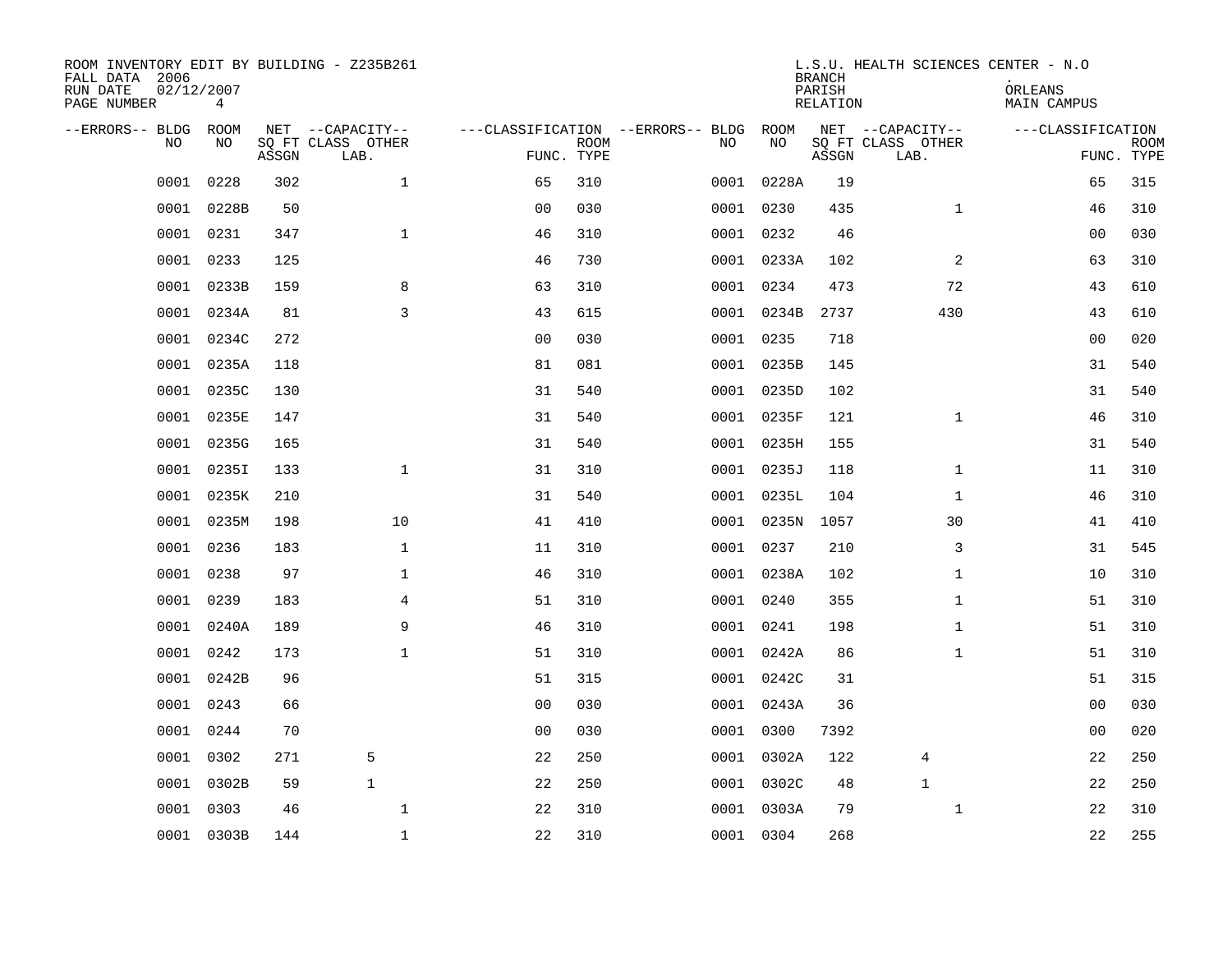| ROOM INVENTORY EDIT BY BUILDING - Z235B261<br>FALL DATA 2006<br>RUN DATE<br>PAGE NUMBER | 02/12/2007<br>5 |       |                                               |                |             |                                         |            | <b>BRANCH</b><br>PARISH<br><b>RELATION</b> | L.S.U. HEALTH SCIENCES CENTER - N.O           | ORLEANS<br><b>MAIN CAMPUS</b> |                           |
|-----------------------------------------------------------------------------------------|-----------------|-------|-----------------------------------------------|----------------|-------------|-----------------------------------------|------------|--------------------------------------------|-----------------------------------------------|-------------------------------|---------------------------|
| --ERRORS-- BLDG ROOM<br>NO                                                              | NO              | ASSGN | NET --CAPACITY--<br>SQ FT CLASS OTHER<br>LAB. | FUNC. TYPE     | <b>ROOM</b> | ---CLASSIFICATION --ERRORS-- BLDG<br>NO | ROOM<br>NO | ASSGN                                      | NET --CAPACITY--<br>SQ FT CLASS OTHER<br>LAB. | ---CLASSIFICATION             | <b>ROOM</b><br>FUNC. TYPE |
| 0001                                                                                    | 0305            | 81    |                                               | 46             | 315         | 0001                                    | 0305A      | 108                                        | $\mathbf{1}$                                  | 11                            | 310                       |
| 0001                                                                                    | 0306            | 151   |                                               | 11             | 350         |                                         | 0001 0307  | 89                                         |                                               | 11                            | 880                       |
| 0001                                                                                    | 0307A           | 156   | $\mathbf 1$                                   | 46             | 310         |                                         | 0001 0307B | 158                                        | $\mathbf{1}$                                  | 46                            | 310                       |
| 0001                                                                                    | 0308            | 569   | $\mathbf 1$                                   | 11             | 310         |                                         | 0001 0309  | 267                                        | $\mathbf{1}$                                  | 11                            | 310                       |
| 0001                                                                                    | 0310            | 261   | 4                                             | 22             | 250         |                                         | 0001 0311  | 101                                        | $\mathbf{1}$                                  | 46                            | 310                       |
| 0001                                                                                    | 0311A           | 144   | $\mathbf{2}$                                  | 46             | 310         |                                         | 0001 0311B | 40                                         |                                               | 46                            | 315                       |
| 0001                                                                                    | 0312            | 78    |                                               | 0 <sub>0</sub> | 010         |                                         | 0001 0312A | 82                                         |                                               | 0 <sub>0</sub>                | 010                       |
| 0001                                                                                    | 0312B           | 50    | $\mathbf{1}$                                  | 0 <sub>0</sub> | 010         |                                         | 0001 0313  |                                            | 1616 143                                      | 43                            | 110                       |
| 0001                                                                                    | 0313A           | 10    |                                               | 43             | 115         |                                         | 0001 0313B | 10                                         |                                               | 43                            | 115                       |
| 0001                                                                                    | 0314A           | 296   |                                               | 46             | 730         |                                         | 0001 0315  | 579                                        |                                               | 0 <sub>0</sub>                | 020                       |
| 0001                                                                                    | 0315B           | 12    | 19                                            | 31             | 540         |                                         | 0001 0315C | 490                                        | $\mathbf{1}$                                  | 46                            | 310                       |
| 0001                                                                                    | 0315D           | 659   | $\mathbf{1}$                                  | 31             | 310         |                                         | 0001 0315E | 253                                        | $\mathbf{1}$                                  | 46                            | 310                       |
| 0001                                                                                    | 0315F           | 322   | 16                                            | 31             | 540         |                                         | 0001 0315G | 168                                        | $\mathbf{1}$                                  | 11                            | 310                       |
| 0001                                                                                    | 0315H           | 391   | $\mathbf{1}$                                  | 11             | 310         |                                         | 0001 0315I | 331                                        | $\mathbf{1}$                                  | 11                            | 310                       |
| 0001                                                                                    | 0316            | 299   | $\mathbf{1}$                                  | 11             | 310         |                                         | 0001 0317  | 240                                        |                                               | 31                            | 540                       |
| 0001                                                                                    | 0318            | 104   |                                               | 00             | 030         |                                         | 0001 0318A | 104                                        |                                               | 00                            | 030                       |
| 0001                                                                                    | 0319            | 358   | $\mathbf 1$                                   | 11             | 310         |                                         | 0001 0320  | 249                                        | $7\phantom{.0}$                               | 31                            | 540                       |
| 0001                                                                                    | 0321            | 219   | 5                                             | 31             | 540         |                                         | 0001 0322  | 223                                        | 7                                             | 11                            | 540                       |
|                                                                                         | 0001 0323       | 88    | $\mathbf{1}$                                  | 11             | 310         |                                         | 0001 0323A | 141                                        |                                               | 31                            | 540                       |
| 0001                                                                                    | 0324            | 38    |                                               | 0 <sub>0</sub> | 030         |                                         | 0001 0325  | 263                                        | 7                                             | 46                            | 310                       |
|                                                                                         | 0001 0325A      | 73    |                                               | 31             | 540         |                                         | 0001 0326  | 73                                         | $\mathbf{1}$                                  | 22                            | 310                       |
| 0001                                                                                    | 0327            | 217   | 4                                             | 22             | 255         |                                         | 0001 0327A | 108                                        | 2                                             | 22                            | 255                       |
| 0001                                                                                    | 0328            | 234   | 5                                             | 22             | 250         |                                         | 0001 0328A | 19                                         | $\mathbf{1}$                                  | 22                            | 255                       |
| 0001                                                                                    | 0329            | 99    | $\mathbf 1$                                   | 11             | 310         |                                         | 0001 0329A | 59                                         | $\mathbf{1}$                                  | 81                            | 081                       |
| 0001                                                                                    | 0329B           | 69    | 2                                             | 11             | 310         |                                         | 0001 0330  | 99                                         | $\mathbf{1}$                                  | 11                            | 310                       |
|                                                                                         | 0001 0330A      | 68    | $\mathbf{1}$                                  | 22             | 250         |                                         | 0001 0330B | 65                                         | $\mathbf{1}$                                  | 22                            | 310                       |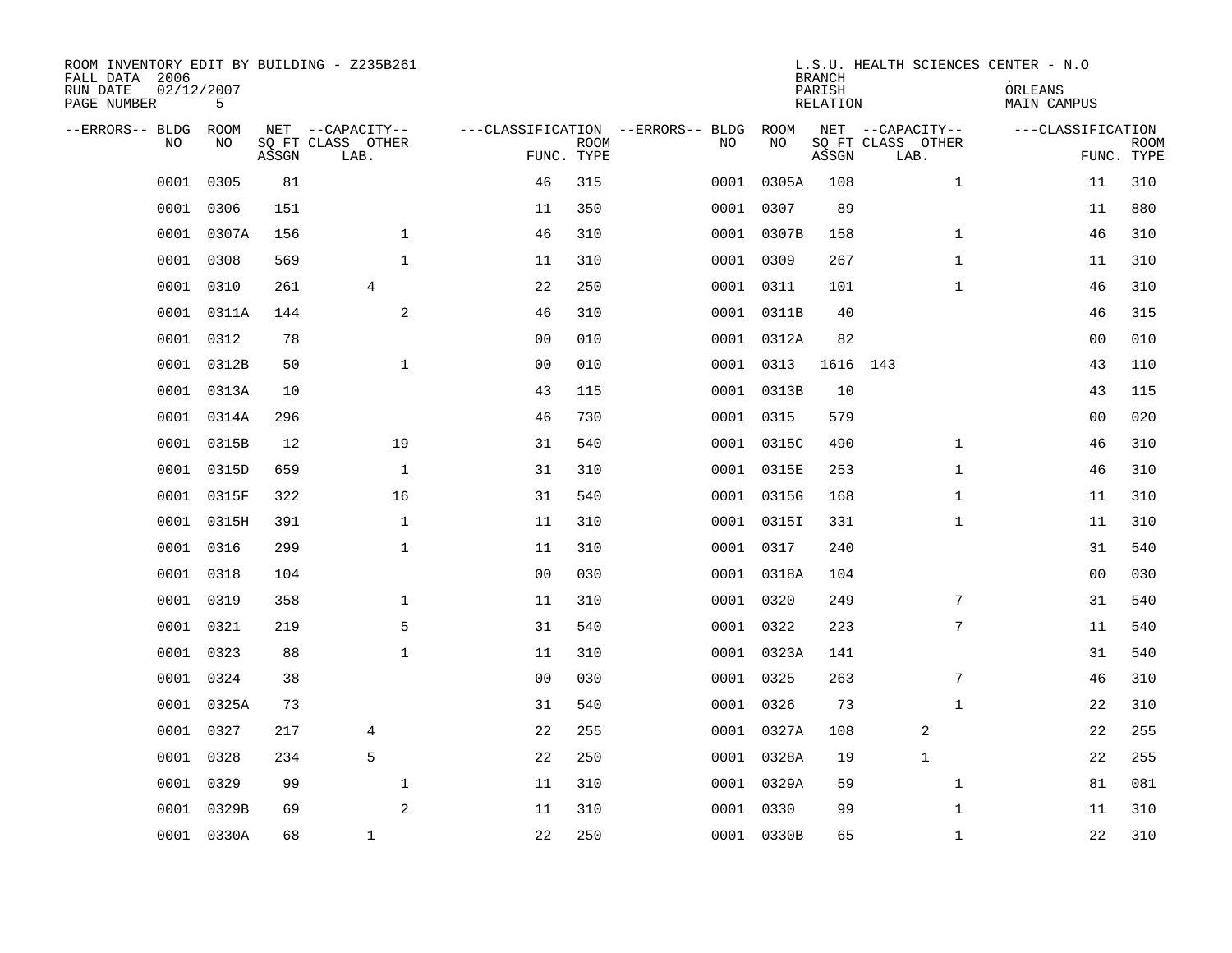| ROOM INVENTORY EDIT BY BUILDING - Z235B261<br>FALL DATA 2006<br>RUN DATE<br>PAGE NUMBER | 02/12/2007<br>6 |       |                                               |                |                           |                                         |            | <b>BRANCH</b><br>PARISH<br><b>RELATION</b> | L.S.U. HEALTH SCIENCES CENTER - N.O           | ORLEANS<br>MAIN CAMPUS |                           |
|-----------------------------------------------------------------------------------------|-----------------|-------|-----------------------------------------------|----------------|---------------------------|-----------------------------------------|------------|--------------------------------------------|-----------------------------------------------|------------------------|---------------------------|
| --ERRORS-- BLDG<br>NO                                                                   | ROOM<br>NO      | ASSGN | NET --CAPACITY--<br>SQ FT CLASS OTHER<br>LAB. |                | <b>ROOM</b><br>FUNC. TYPE | ---CLASSIFICATION --ERRORS-- BLDG<br>NO | ROOM<br>NO | ASSGN                                      | NET --CAPACITY--<br>SQ FT CLASS OTHER<br>LAB. | ---CLASSIFICATION      | <b>ROOM</b><br>FUNC. TYPE |
| 0001                                                                                    | 0331A           | 475   |                                               | 11             | 350                       | 0001                                    | 0331B      | 90                                         |                                               | 11                     | 315                       |
| 0001                                                                                    | 0331C           | 42    | $\mathbf 1$                                   | 11             | 310                       |                                         | 0001 0331D | 118                                        | $\mathbf{1}$                                  | 11                     | 310                       |
| 0001                                                                                    | 0331E           | 72    | $\mathbf 1$                                   | 11             | 310                       |                                         | 0001 0331F | 65                                         | $\mathbf{1}$                                  | 11                     | 310                       |
| 0001                                                                                    | 0332            | 294   | $\mathbf 1$                                   | 11             | 310                       |                                         | 0001 0332A | 110                                        | 3                                             | 11                     | 210                       |
| 0001                                                                                    | 0333            | 198   | $\mathbf{1}$                                  | 11             | 310                       |                                         | 0001 0334  | 221                                        | $\mathbf{1}$                                  | 11                     | 310                       |
| 0001                                                                                    | 0335            | 306   | 4                                             | 22             | 250                       |                                         | 0001 0335A | 21                                         |                                               | 22                     | 255                       |
| 0001                                                                                    | 0336            | 39    |                                               | 0 <sub>0</sub> | 020                       |                                         | 0001 0336A | 112                                        | $\mathbf{1}$                                  | 11                     | 310                       |
| 0001                                                                                    | 0336B           | 188   | $\mathbf 1$                                   | 46             | 310                       |                                         | 0001 0336C | 183                                        | $\mathbf{1}$                                  | 46                     | 310                       |
| 0001                                                                                    | 0337            | 152   | $\overline{4}$                                | 11             | 250                       |                                         | 0001 0338  | 232                                        | $\mathbf{1}$                                  | 46                     | 310                       |
| 0001                                                                                    | 0339            | 261   | $\mathbf{1}$                                  | 46             | 310                       |                                         | 0001 0340  | 230                                        | $\mathbf{1}$                                  | 11                     | 310                       |
| 0001                                                                                    | 0341            | 48    | $\mathbf 1$                                   | 82             | 082                       |                                         | 0001 0342  | 128                                        | 4                                             | 31                     | 545                       |
| 0001                                                                                    | 0342A           | 136   |                                               | 31             | 540                       |                                         | 0001 0342B | 37                                         | $\mathbf{1}$                                  | 31                     | 540                       |
| 0001                                                                                    | 0342C           | 37    |                                               | 11             | 540                       |                                         | 0001 0343  | 221                                        | 5                                             | 31                     | 540                       |
| 0001                                                                                    | 0344            | 57    |                                               | 11             | 255                       |                                         | 0001 0345  | 327                                        | 3                                             | 22                     | 250                       |
| 0001                                                                                    | 0345A           | 122   | 2                                             | 22             | 255                       |                                         | 0001 0345B | 81                                         | 2                                             | 22                     | 255                       |
| 0001                                                                                    | 0346            | 388   | 20                                            | 11             | 110                       |                                         | 0001 0347A | 59                                         |                                               | 11                     | 590                       |
| 0001                                                                                    | 0348            | 199   | $\mathbf{1}$                                  | 11             | 310                       |                                         | 0001 0348A | 60                                         | $\mathbf{1}$                                  | 11                     | 310                       |
| 0001                                                                                    | 0349            | 232   | $\overline{a}$                                | 11             | 310                       |                                         | 0001 0350  | 247                                        | $\mathbf{1}$                                  | 11                     | 310                       |
| 0001                                                                                    | 0351            | 277   | 2                                             | 46             | 310                       |                                         | 0001 0351A | 9                                          |                                               | 46                     | 315                       |
| 0001                                                                                    | 0352            | 165   | $\mathbf 1$                                   | 11             | 310                       |                                         | 0001 0353  | 248                                        | 2                                             | 46                     | 310                       |
| 0001                                                                                    | 0353A           | 101   |                                               | 46             | 315                       |                                         | 0001 0354  | 169                                        | 4                                             | 46                     | 350                       |
| 0001                                                                                    | 0355            | 189   | $\mathbf{1}$                                  | 11             | 310                       |                                         | 0001 0356  | 24                                         |                                               | 31                     | 540                       |
| 0001                                                                                    | 0357            | 55    |                                               | 46             | 315                       |                                         | 0001 0357A | 117                                        | $\mathbf{1}$                                  | 46                     | 310                       |
| 0001                                                                                    | 0358            | 234   | $\mathbf 1$                                   | 31             | 310                       |                                         | 0001 0359  | 92                                         | $\overline{a}$                                | 00                     | 030                       |
| 0001                                                                                    | 0360            | 87    | 2                                             | 0 <sub>0</sub> | 030                       | 0001                                    | 0400       | 6247                                       |                                               | 00                     | 020                       |
|                                                                                         | 0001 0401       | 45    |                                               | 46             | 315                       |                                         | 0001 0402  | 58                                         | $\mathbf{1}$                                  | 11                     | 310                       |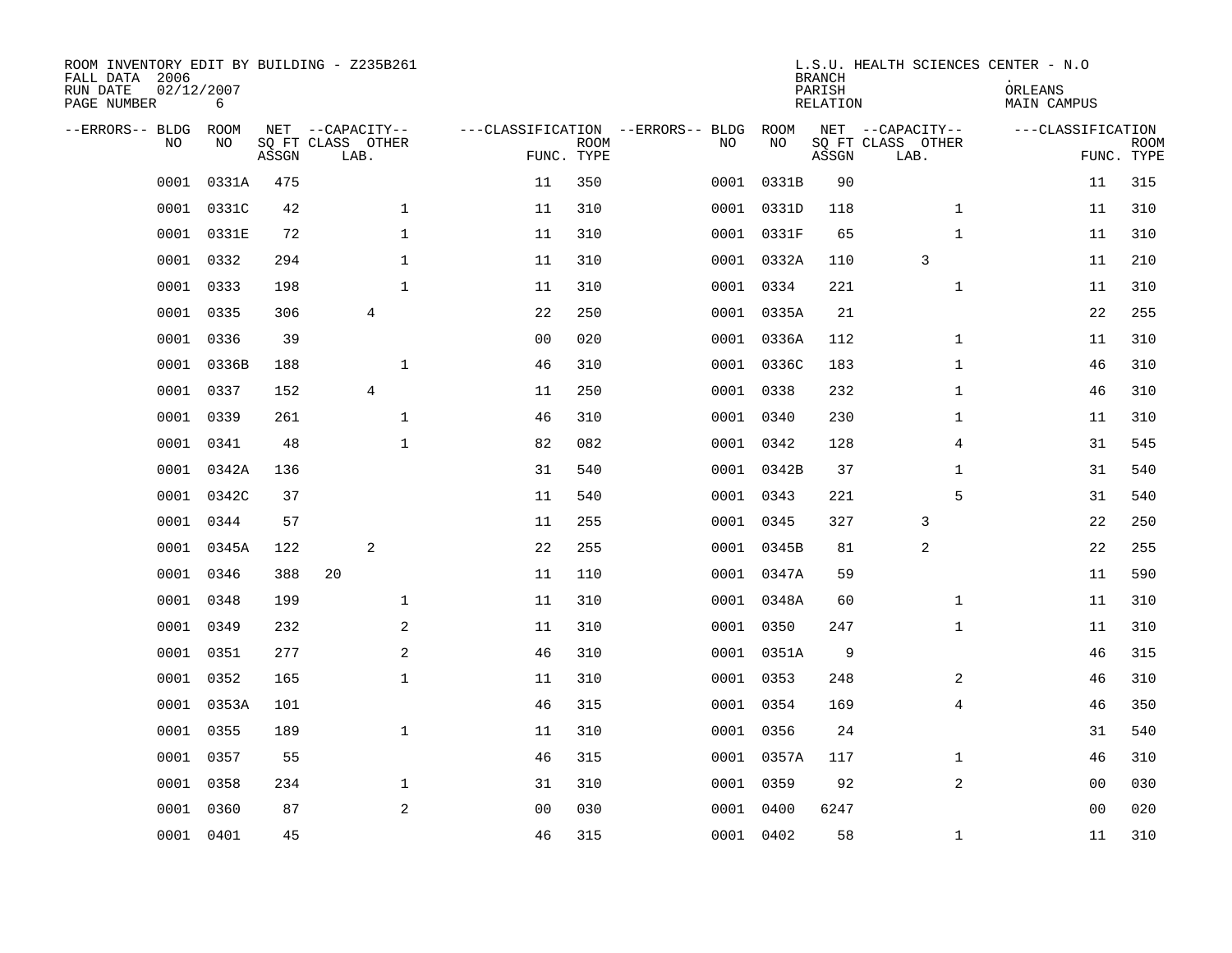| ROOM INVENTORY EDIT BY BUILDING - Z235B261<br>FALL DATA 2006<br>RUN DATE<br>PAGE NUMBER | 02/12/2007<br>$7\overline{ }$ |       |                           |                                   |                           |   |      |            | <b>BRANCH</b><br>PARISH<br>RELATION | L.S.U. HEALTH SCIENCES CENTER - N.O | ORLEANS<br>MAIN CAMPUS |                           |
|-----------------------------------------------------------------------------------------|-------------------------------|-------|---------------------------|-----------------------------------|---------------------------|---|------|------------|-------------------------------------|-------------------------------------|------------------------|---------------------------|
| --ERRORS-- BLDG                                                                         | ROOM                          |       | NET --CAPACITY--          | ---CLASSIFICATION --ERRORS-- BLDG |                           |   |      | ROOM       |                                     | NET --CAPACITY--                    | ---CLASSIFICATION      |                           |
| N <sub>O</sub>                                                                          | NO.                           | ASSGN | SO FT CLASS OTHER<br>LAB. |                                   | <b>ROOM</b><br>FUNC. TYPE |   | NO.  | NO         | ASSGN                               | SQ FT CLASS OTHER<br>LAB.           |                        | <b>ROOM</b><br>FUNC. TYPE |
| 0001                                                                                    | 0402A                         | 58    | $\mathbf 1$               | 11                                | 310                       |   |      | 0001 0403  | 76                                  | $\mathbf{1}$                        | 11                     | 310                       |
| 0001                                                                                    | 0403A                         | 132   | 2                         | 22                                | 545                       |   |      | 0001 0404  | 571                                 | 5                                   | 22                     | 250                       |
| 0001                                                                                    | 0404A                         | 125   | 2                         | 11                                | 310                       | 9 |      | 0001 0405  | 405                                 | $\mathbf{1}$                        | 22                     | 250                       |
| 0001                                                                                    | 0405A                         | 86    | 2                         | 22                                | 255                       |   |      | 0001 0405B | 113                                 | $\mathbf{1}$                        | 22                     | 310                       |
| 0001                                                                                    | 0405C                         | 205   | 3                         | 11                                | 310                       |   |      | 0001 0406  | 259                                 |                                     | 22                     | 255                       |
| 0001                                                                                    | 0407                          | 259   |                           | 11                                | 255                       |   |      | 0001 0408  | 259                                 | 2                                   | 22                     | 250                       |
| 0001                                                                                    | 0408A                         | 99    | $\mathbf 1$               | 11                                | 310                       |   |      | 0001 0409  | 192                                 | $\overline{3}$                      | 11                     | 250                       |
| 0001                                                                                    | 0409A                         | 81    | 2                         | 11                                | 255                       |   |      | 0001 0409B | 90                                  | 2                                   | 11                     | 310                       |
| 0001                                                                                    | 0410                          | 126   | $\mathbf{1}$              | 11                                | 255                       |   |      | 0001 0411  | 313                                 |                                     | 22                     | 255                       |
| 0001                                                                                    | 0412                          | 81    | 3                         | 22                                | 255                       |   |      | 0001 0412A | 13                                  |                                     | 0 <sub>0</sub>         | 010                       |
| 0001                                                                                    | 0412B                         | 32    | $\mathbf{1}$              | 0 <sub>0</sub>                    | 030                       |   |      | 0001 0413  |                                     | 1287 147                            | 11                     | 110                       |
| 0001                                                                                    | 0413A                         | 24    | $\mathbf{1}$              | 11                                | 115                       |   |      | 0001 0413B | 10                                  |                                     | 11                     | 115                       |
| 0001                                                                                    | 0414                          | 288   | $\mathbf{1}$              | 11                                | 310                       |   |      | 0001 0414A | 156                                 | $\mathbf{1}$                        | 11                     | 310                       |
| 0001                                                                                    | 0415                          | 441   | $\mathbf{1}$              | 31                                | 310                       |   |      | 0001 0415A | 137                                 | 3                                   | 11                     | 540                       |
| 0001                                                                                    | 0415B                         | 156   |                           | 31                                | 870                       |   |      | 0001 0415C | 127                                 | 5                                   | 31                     | 540                       |
| 0001                                                                                    | 0415D                         | 49    | 3                         | 31                                | 540                       |   |      | 0001 0415E | 72                                  | 3                                   | 31                     | 540                       |
| 0001                                                                                    | 0415F                         | 117   | 3                         | 31                                | 540                       |   | 0001 | 0415G      | 186                                 | 5                                   | 46                     | 310                       |
| 0001                                                                                    | 0415H                         | 85    | $\overline{4}$            | 31                                | 540                       |   |      | 0001 04151 | 63                                  |                                     | 00                     | 020                       |
| 0001                                                                                    | 0415J                         | 67    |                           | 0 <sub>0</sub>                    | 020                       |   |      | 0001 0415L | 108                                 | 2                                   | 31                     | 540                       |
| 0001                                                                                    | 0415N                         | 112   | $\overline{4}$            | 31                                | 540                       |   |      | 0001 04150 | 100                                 |                                     | 31                     | 540                       |
| 0001                                                                                    | 0415P                         | 135   | 5                         | 31                                | 540                       |   |      | 0001 0415Q | 154                                 | 6                                   | 31                     | 350                       |
| 0001                                                                                    | 0415R                         | 108   | 3                         | 31                                | 540                       |   |      | 0001 0415S | 100                                 | 3                                   | 31                     | 540                       |
| 0001                                                                                    | 0415T                         | 90    |                           | 31                                | 540                       |   |      | 0001 0415U | 85                                  | $\mathbf{1}$                        | 46                     | 310                       |
| 0001                                                                                    | 0416                          | 126   | 4                         | 22                                | 250                       |   |      | 0001 0417  | 230                                 | $\mathbf 1$                         | 22                     | 250                       |
| 0001                                                                                    | 0418                          | 180   |                           | 0 <sub>0</sub>                    | 030                       |   |      | 0001 0419  | 277                                 | $\mathbf{1}$                        | 11                     | 310                       |
|                                                                                         | 0001 0420                     | 126   | $\mathbf{1}$              | 46                                | 315                       |   |      | 0001 0420A | 134                                 | $\mathbf{1}$                        | 46                     | 310                       |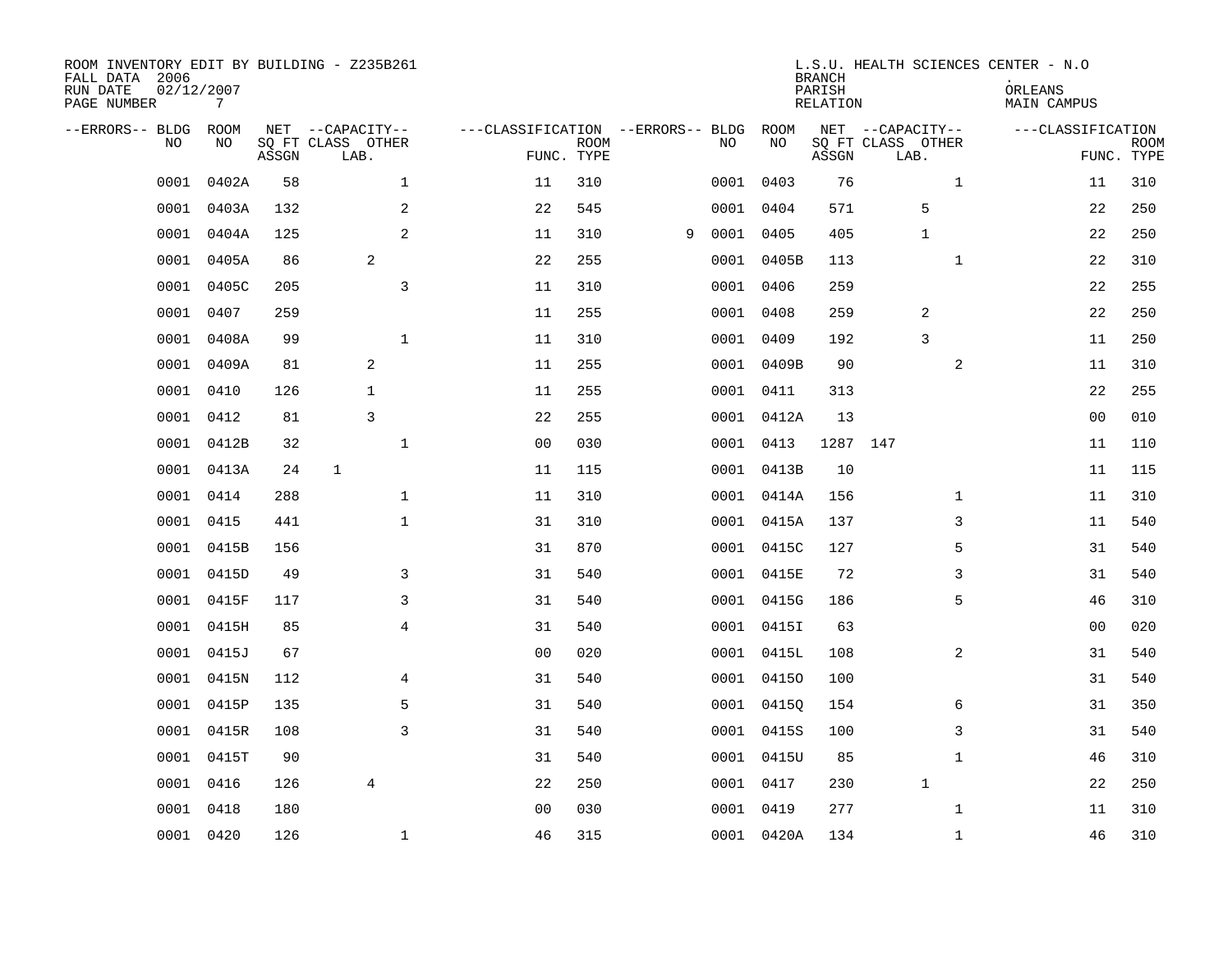| ROOM INVENTORY EDIT BY BUILDING - Z235B261<br>FALL DATA 2006<br>RUN DATE<br>PAGE NUMBER | 02/12/2007<br>8 |       |                                               |                |                           |                                         |            | <b>BRANCH</b><br>PARISH<br><b>RELATION</b> | L.S.U. HEALTH SCIENCES CENTER - N.O           | ORLEANS<br><b>MAIN CAMPUS</b> |                           |
|-----------------------------------------------------------------------------------------|-----------------|-------|-----------------------------------------------|----------------|---------------------------|-----------------------------------------|------------|--------------------------------------------|-----------------------------------------------|-------------------------------|---------------------------|
| --ERRORS-- BLDG ROOM<br>NO                                                              | NO              | ASSGN | NET --CAPACITY--<br>SQ FT CLASS OTHER<br>LAB. |                | <b>ROOM</b><br>FUNC. TYPE | ---CLASSIFICATION --ERRORS-- BLDG<br>NO | ROOM<br>NO | ASSGN                                      | NET --CAPACITY--<br>SQ FT CLASS OTHER<br>LAB. | ---CLASSIFICATION             | <b>ROOM</b><br>FUNC. TYPE |
| 0001                                                                                    | 0421            | 217   | $\mathbf 1$                                   | 46             | 310                       |                                         | 0001 0422  | 217                                        | $\mathbf{1}$                                  | 46                            | 310                       |
| 0001                                                                                    | 0422B           | 116   | $\mathbf 1$                                   | 46             | 310                       |                                         | 0001 0422C | 107                                        | $\mathbf{1}$                                  | 46                            | 310                       |
| 0001                                                                                    | 0422D           | 6     | $\mathbf 1$                                   | 46             | 310                       |                                         | 0001 0422E | 7                                          | $\mathbf{1}$                                  | 46                            | 310                       |
| 0001                                                                                    | 0422F           | 83    | $\mathbf 1$                                   | 46             | 310                       |                                         | 0001 0422G | 77                                         | 2                                             | 46                            | 310                       |
| 0001                                                                                    | 0424            | 40    |                                               | 00             | 030                       |                                         | 0001 0425  | 118                                        | $\mathbf{1}$                                  | 22                            | 310                       |
| 0001                                                                                    | 0425A           | 127   | $\mathbf{1}$                                  | 11             | 310                       |                                         | 0001 0426  | 134                                        |                                               | 0 <sub>0</sub>                | 030                       |
| 0001                                                                                    | 0427            | 41    |                                               | 0 <sub>0</sub> | 010                       |                                         | 0001 0427A | 13                                         |                                               | 0 <sub>0</sub>                | 030                       |
| 0001                                                                                    | 0428            | 128   |                                               | 0 <sub>0</sub> | 030                       |                                         | 0001 0429  | 490                                        | 6                                             | 22                            | 250                       |
| 0001                                                                                    | 0430            | 302   | $\overline{4}$                                | 22             | 250                       |                                         | 0001 0431  | 302                                        | $\overline{4}$                                | 22                            | 250                       |
|                                                                                         | 0001 0431A      | 70    |                                               | 22             | 255                       |                                         | 0001 0432  | 133                                        |                                               | 22                            | 255                       |
| 0001                                                                                    | 0433            | 349   | 6                                             | 22             | 250                       |                                         | 0001 0434  | 318                                        | 4                                             | 22                            | 250                       |
|                                                                                         | 0001 0435       | 167   |                                               | 11             | 315                       |                                         | 0001 0435A | 89                                         | $\mathbf{1}$                                  | 11                            | 310                       |
| 0001                                                                                    | 0435B           | 157   | $\mathbf{1}$                                  | 11             | 310                       |                                         | 0001 0435C | 70                                         | $\mathbf{1}$                                  | 11                            | 310                       |
| 0001                                                                                    | 0435D           | 195   | $\mathbf 1$                                   | 22             | 310                       |                                         | 0001 0435E | 195                                        | $\mathbf{1}$                                  | 22                            | 310                       |
| 0001                                                                                    | 0436            | 179   | $\mathbf{1}$                                  | 11             | 310                       |                                         | 0001 0436A | 158                                        | $\mathbf{1}$                                  | 11                            | 310                       |
| 0001                                                                                    | 0436B           | 105   | 4                                             | 11             | 310                       |                                         | 0001 0437  | 123                                        | $\mathbf{1}$                                  | 22                            | 310                       |
| 0001                                                                                    | 0437A           | 110   | $\mathbf{1}$                                  | 22             | 310                       |                                         | 0001 0438  | 200                                        | $\mathbf{1}$                                  | 11                            | 310                       |
| 0001                                                                                    | 0438A           | 62    | $\mathbf{1}$                                  | 11             | 250                       |                                         | 0001 0439  | 250                                        | 3                                             | 11                            | 255                       |
|                                                                                         | 0001 0439A      | 129   | 2                                             | 11             | 255                       |                                         | 0001 0440  | 460                                        | 3                                             | 11                            | 250                       |
| 0001                                                                                    | 0441            | 125   | $\mathbf 1$                                   | 11             | 310                       |                                         | 0001 0441A | 231                                        | $\mathbf{1}$                                  | 11                            | 310                       |
| 0001                                                                                    | 0442            | 483   | 7                                             | 11             | 250                       |                                         | 0001 0442A | 78                                         | $\mathbf{1}$                                  | 22                            | 310                       |
| 0001                                                                                    | 0443            | 137   |                                               | 11             | 255                       |                                         | 0001 0444  | 239                                        | $\overline{4}$                                | 11                            | 250                       |
| 0001                                                                                    | 0444A           | 16    | 2                                             | 11             | 310                       |                                         | 0001 0445  | 366                                        | 25                                            | 11                            | 350                       |
| 0001                                                                                    | 0446            | 323   | 12                                            | 11             | 250                       |                                         | 0001 0447  | 298                                        | $\mathbf{1}$                                  | 11                            | 310                       |
| 0001                                                                                    | 0448            | 198   | $\mathbf{1}$                                  | 11             | 310                       |                                         | 0001 0449  | 209                                        | $\overline{c}$                                | 11                            | 255                       |
|                                                                                         | 0001 0450       | 598   |                                               | 00             | 030                       |                                         | 0001 0451  | 28                                         |                                               | 22                            | 255                       |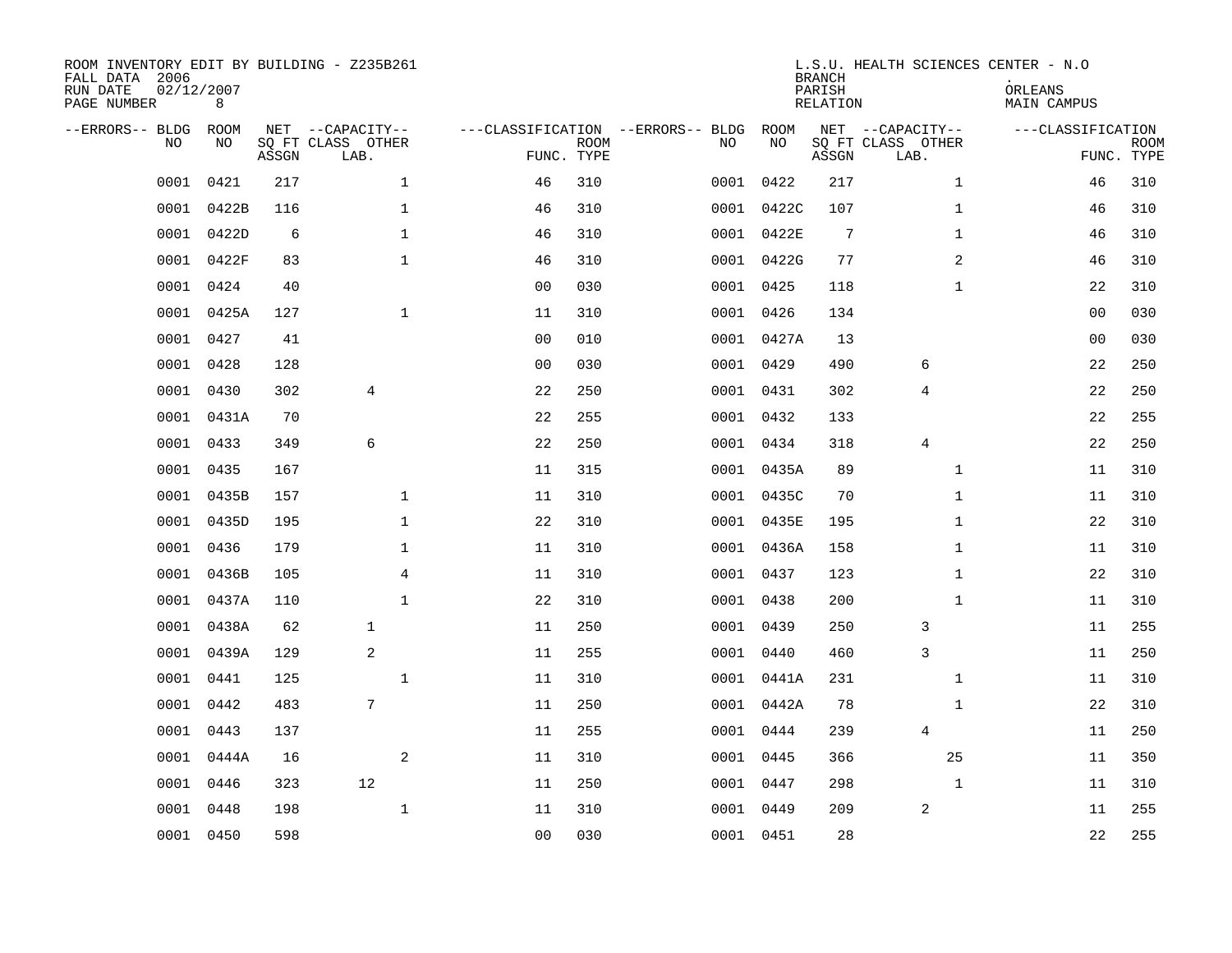| ROOM INVENTORY EDIT BY BUILDING - Z235B261<br>FALL DATA 2006 |            |       |       |                           |                |                |                           |                                   |           |            | <b>BRANCH</b>      |     |                           | L.S.U. HEALTH SCIENCES CENTER - N.O |                |                           |
|--------------------------------------------------------------|------------|-------|-------|---------------------------|----------------|----------------|---------------------------|-----------------------------------|-----------|------------|--------------------|-----|---------------------------|-------------------------------------|----------------|---------------------------|
| RUN DATE<br>PAGE NUMBER                                      | 02/12/2007 | 9     |       |                           |                |                |                           |                                   |           |            | PARISH<br>RELATION |     |                           | ORLEANS<br>MAIN CAMPUS              |                |                           |
| --ERRORS-- BLDG ROOM                                         |            |       |       | NET --CAPACITY--          |                |                |                           | ---CLASSIFICATION --ERRORS-- BLDG |           | ROOM       |                    |     | NET --CAPACITY--          | ---CLASSIFICATION                   |                |                           |
|                                                              | NO         | NO    | ASSGN | SQ FT CLASS OTHER<br>LAB. |                |                | <b>ROOM</b><br>FUNC. TYPE |                                   | NO.       | NO         | ASSGN              |     | SQ FT CLASS OTHER<br>LAB. |                                     |                | <b>ROOM</b><br>FUNC. TYPE |
|                                                              | 0001       | 0452  | 18    |                           |                | 22             | 255                       |                                   |           | 0001 0453  | 252                | 20  |                           |                                     | 11             | 110                       |
|                                                              | 0001       | 0454  | 185   |                           |                | 11             | 255                       |                                   | 0001 0455 |            | 209                |     | $\mathbf{1}$              |                                     | 11             | 310                       |
|                                                              | 0001       | 0456  | 78    |                           | $\mathbf 1$    | 11             | 310                       |                                   |           | 0001 0456B | 154                |     | $\mathbf{1}$              |                                     | 11             | 310                       |
|                                                              | 0001       | 0456C | 88    |                           | $\mathbf 1$    | 11             | 310                       |                                   |           | 0001 0456E | 55                 |     | $\mathbf{1}$              |                                     | 11             | 310                       |
|                                                              | 0001       | 0458  | 85    |                           | $\mathbf{1}$   | 46             | 310                       |                                   |           | 0001 0458A | 93                 |     | 2                         |                                     | 11             | 310                       |
|                                                              | 0001       | 0459  | 66    |                           |                | 46             | 315                       |                                   |           | 0001 0459A | 37                 |     |                           |                                     | 46             | 315                       |
|                                                              | 0001       | 0460  | 345   |                           |                | 0 <sub>0</sub> | 030                       |                                   | 0001 0500 |            | 4301               |     |                           |                                     | 00             | 020                       |
|                                                              | 0001       | 0501  | 231   |                           | 5              | 11             | 310                       |                                   |           | 0001 0502  | 210                |     | $\mathbf{1}$              |                                     | 11             | 310                       |
|                                                              | 0001       | 0502A | 113   |                           | $\mathbf{1}$   | 31             | 310                       |                                   |           | 0001 0502B | 156                |     | $\mathbf{1}$              |                                     | 11             | 310                       |
|                                                              | 0001       | 0502C | 107   |                           | $\mathbf{1}$   | 31             | 310                       |                                   | 0001 0503 |            | 1622               | 103 |                           |                                     | 43             | 110                       |
|                                                              | 0001       | 0503B | 1128  |                           | 54             | 11             | 250                       |                                   |           | 0001 0503C | 567                | 35  |                           |                                     | 43             | 110                       |
|                                                              | 0001       | 0504  | 349   |                           | $\overline{4}$ | 11             | 250                       |                                   | 0001 0505 |            | 270                |     | 5                         |                                     | 11             | 250                       |
|                                                              | 0001       | 0506  | 109   |                           |                | 0 <sub>0</sub> | 010                       |                                   | 0001      | 0506A      | 64                 |     |                           |                                     | 0 <sub>0</sub> | 010                       |
|                                                              | 0001       | 0506B | 57    |                           | $\mathbf 1$    | 0 <sub>0</sub> | 030                       |                                   | 0001 0507 |            | 1389               | 91  |                           |                                     | 11             | 110                       |
|                                                              | 0001       | 0508  | 270   |                           | 5              | 11             | 310                       |                                   | 0001      | 0509       | 426                |     |                           |                                     | 0 <sub>0</sub> | 020                       |
| 9                                                            | 0001       | 0509A | 545   | $\mathbf{1}$              |                | 11             | 110                       |                                   |           | 0001 0509B | 275                |     | 3                         |                                     | 11             | 310                       |
|                                                              | 0001       | 0509C | 388   |                           | 5              | 11             | 710                       |                                   | 0001      | 0509D      | 388                |     | 4                         |                                     | 43             | 720                       |
|                                                              | 0001       | 0509F | 1272  |                           | 14             | 11             | 250                       |                                   |           | 0001 0509G | 222                |     | 3                         |                                     | 11             | 310                       |
|                                                              | 0001       | 0510  | 297   |                           | $\mathbf{1}$   | 11             | 310                       |                                   | 0001 0511 |            | 168                |     | $\mathbf{1}$              |                                     | 31             | 310                       |
|                                                              | 0001       | 0512  | 164   |                           |                | 11             | 730                       |                                   |           | 0001 0512A | 15                 |     |                           |                                     | 11             | 315                       |
|                                                              | 0001       | 0513  | 98    |                           | $\mathbf{1}$   | 46             | 315                       |                                   |           | 0001 0513A | 27                 |     |                           |                                     | 46             | 315                       |
|                                                              | 0001       | 0514  | 247   |                           | $\mathbf 1$    | 22             | 880                       |                                   |           | 0001 0514A | 261                |     | 3                         |                                     | 31             | 250                       |
|                                                              | 0001       | 0515  | 205   |                           | $\mathbf 1$    | 22             | 310                       |                                   | 0001 0516 |            | 168                |     | $\mathbf{1}$              |                                     | 22             | 310                       |
|                                                              | 0001       | 0517  | 269   |                           | $\mathbf{1}$   | 22             | 250                       |                                   | 0001 0518 |            | 46                 |     |                           |                                     | 00             | 010                       |
|                                                              | 0001       | 0519  | 197   |                           | $\mathbf{1}$   | 46             | 310                       |                                   |           | 0001 0519A | 55                 |     | $\mathbf{1}$              |                                     | 46             | 310                       |
|                                                              | 0001 0520  |       | 32    |                           |                | 0 <sub>0</sub> | 030                       |                                   |           | 0001 0520A | 171                |     | $\mathbf{1}$              |                                     | 11             | 310                       |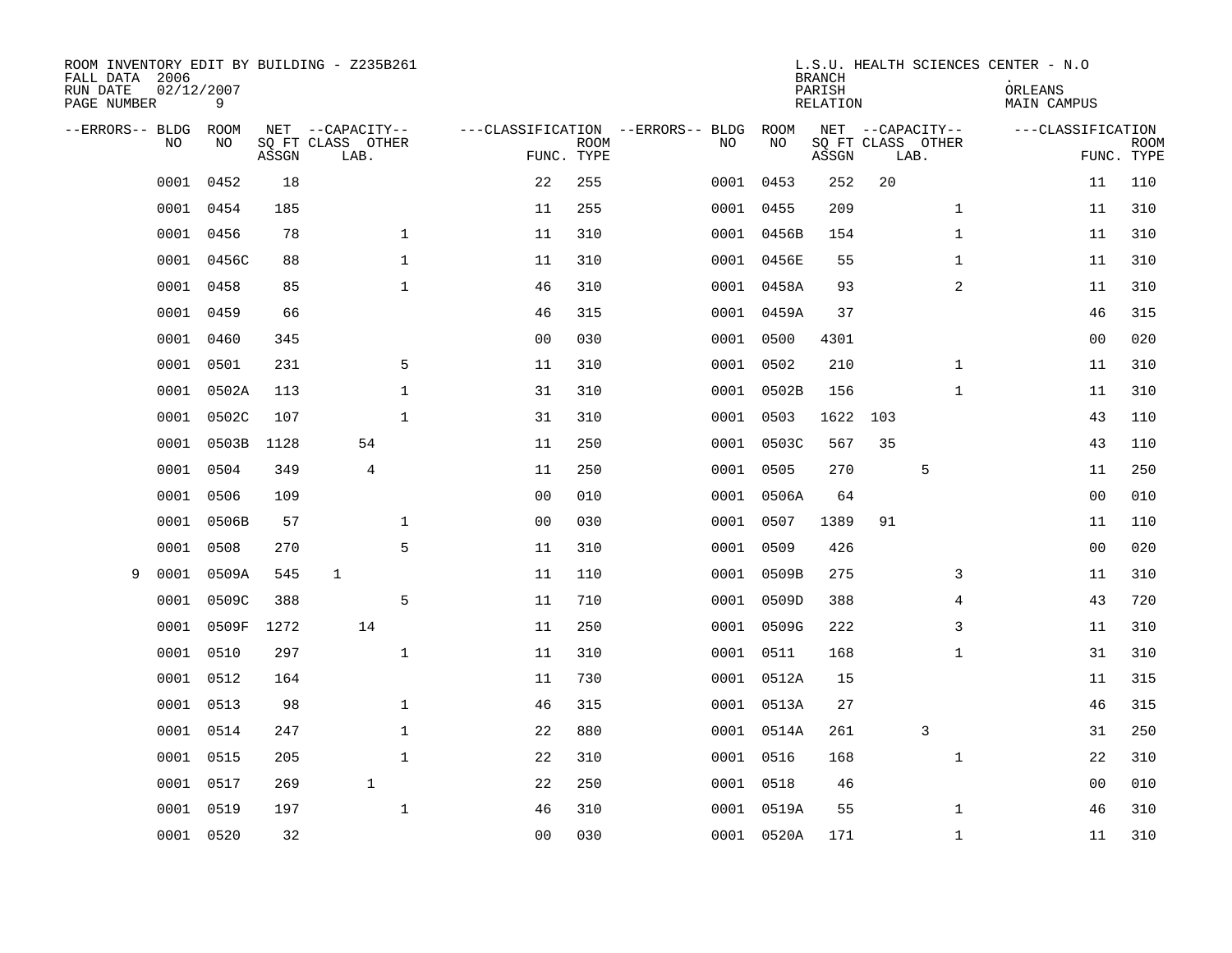| ROOM INVENTORY EDIT BY BUILDING - Z235B261<br>FALL DATA 2006<br>RUN DATE<br>PAGE NUMBER | 02/12/2007<br>10 |       |       |                                               |              |                                   |                           |           |            | <b>BRANCH</b><br>PARISH<br><b>RELATION</b> | L.S.U. HEALTH SCIENCES CENTER - N.O           | ORLEANS<br>MAIN CAMPUS |                           |
|-----------------------------------------------------------------------------------------|------------------|-------|-------|-----------------------------------------------|--------------|-----------------------------------|---------------------------|-----------|------------|--------------------------------------------|-----------------------------------------------|------------------------|---------------------------|
| --ERRORS-- BLDG                                                                         | ROOM<br>NO<br>NO |       | ASSGN | NET --CAPACITY--<br>SQ FT CLASS OTHER<br>LAB. |              | ---CLASSIFICATION --ERRORS-- BLDG | <b>ROOM</b><br>FUNC. TYPE | NO        | ROOM<br>NO | ASSGN                                      | NET --CAPACITY--<br>SQ FT CLASS OTHER<br>LAB. | ---CLASSIFICATION      | <b>ROOM</b><br>FUNC. TYPE |
|                                                                                         | 0001             | 0520B | 291   |                                               | $\mathbf{1}$ | 22                                | 310                       | 0001      | 0520C      | 152                                        | $\mathbf{1}$                                  | 22                     | 250                       |
|                                                                                         | 0001<br>0521A    |       | 190   | $\mathbf{1}$                                  |              | 22                                | 250                       |           | 0001 0521B | 152                                        | 1                                             | 22                     | 250                       |
|                                                                                         | 0001<br>0522     |       | 190   | $\mathbf{1}$                                  |              | 21                                | 250                       | 0001 0523 |            | 418                                        | 6                                             | 11                     | 355                       |
|                                                                                         | 0524<br>0001     |       | 143   | 2                                             |              | 11                                | 250                       |           | 0001 0525  | 291                                        | 4                                             | 22                     | 250                       |
|                                                                                         | 0001<br>0526     |       | 222   | 4                                             |              | 11                                | 255                       |           | 0001 0527  | 249                                        | 4                                             | 11                     | 250                       |
|                                                                                         | 0001<br>0528     |       | 225   | $\mathbf{1}$                                  |              | 11                                | 250                       |           | 0001 0529  | 307                                        | 1                                             | 22                     | 250                       |
|                                                                                         | 0001<br>0530     |       | 94    |                                               |              | 11                                | 215                       | 0001 0531 |            | 382                                        | 12                                            | 11                     | 250                       |
|                                                                                         | 0001<br>0531A    |       | 233   | $\mathbf{1}$                                  |              | 11                                | 210                       |           | 0001 0531B | 18                                         |                                               | 82                     | 082                       |
|                                                                                         | 0001<br>0531C    |       | 54    |                                               |              | 82                                | 082                       |           | 0001 0532  | 370                                        | 18                                            | 11                     | 110                       |
|                                                                                         | 0001<br>0533     |       | 348   |                                               |              | 0 <sub>0</sub>                    | 010                       |           | 0001 0534  | 96                                         | $\mathbf{1}$                                  | 46                     | 310                       |
|                                                                                         | 0001<br>0534A    |       | 105   |                                               |              | 46                                | 315                       | 0001 0535 |            | 260                                        | $\mathbf{1}$                                  | 22                     | 310                       |
|                                                                                         | 0536<br>0001     |       | 340   | 6                                             |              | 22                                | 250                       |           | 0001 0536A | 90                                         | 2                                             | 22                     | 255                       |
|                                                                                         | 0001             | 0536B | 91    |                                               | $\mathbf{1}$ | 22                                | 310                       |           | 0001 0538  | 323                                        | $\mathbf{1}$                                  | 11                     | 310                       |
|                                                                                         | 0001<br>0539     |       | 97    |                                               | $\mathbf{1}$ | 46                                | 310                       |           | 0001 0539A | 149                                        |                                               | 46                     | 315                       |
|                                                                                         | 0001<br>0540     |       | 263   |                                               | $\mathbf 1$  | 11                                | 310                       | 0001 0541 |            | 232                                        | $\mathbf{1}$                                  | 11                     | 310                       |
|                                                                                         | 0001<br>0542     |       | 212   |                                               | $\mathbf 1$  | 11                                | 310                       |           | 0001 0543A | 58                                         | 2                                             | 11                     | 655                       |
|                                                                                         | 0001<br>0543B    |       | 85    |                                               | 3            | 11                                | 315                       |           | 0001 0544  | 517                                        | 2                                             | 11                     | 350                       |
|                                                                                         | 0001<br>0545     |       | 231   | 2                                             |              | 11                                | 250                       |           | 0001 0546  | 10                                         |                                               | 0 <sub>0</sub>         | 030                       |
|                                                                                         | 0001<br>0547     |       | 158   |                                               | 2            | 11                                | 315                       |           | 0001 0547A | 54                                         | $\mathbf{1}$                                  | 11                     | 255                       |
|                                                                                         | 0001<br>0548     |       | 74    |                                               |              | 81                                | 081                       |           | 0001 0549  | 361                                        | 9                                             | 46                     | 310                       |
|                                                                                         | 0001<br>0550     |       | 278   |                                               | 2            | 46                                | 310                       |           | 0001 0550A | 53                                         | $\mathbf{1}$                                  | 22                     | 315                       |
|                                                                                         | 0001<br>0551     |       | 116   |                                               | $\mathbf 1$  | 46                                | 310                       | 0001 0552 |            | 309                                        | 3                                             | 46                     | 630                       |
|                                                                                         | 0001<br>0553     |       | 82    |                                               | 3            | 46                                | 310                       |           | 0001 0553A | 96                                         | $\mathbf{1}$                                  | 11                     | 310                       |
|                                                                                         | 0001<br>0554     |       | 121   |                                               | 3            | 11                                | 310                       |           | 0001 0554A | 97                                         |                                               | 11                     | 315                       |
|                                                                                         | 0555<br>0001     |       | 205   |                                               | $\mathbf 1$  | 11                                | 310                       |           | 0001 0556  | 209                                        | 4                                             | 11                     | 310                       |
|                                                                                         | 0001 0556A       |       | 187   |                                               | $\mathbf{1}$ | 11                                | 310                       | 0001 0557 |            | 90                                         | $\mathbf{1}$                                  | 11                     | 310                       |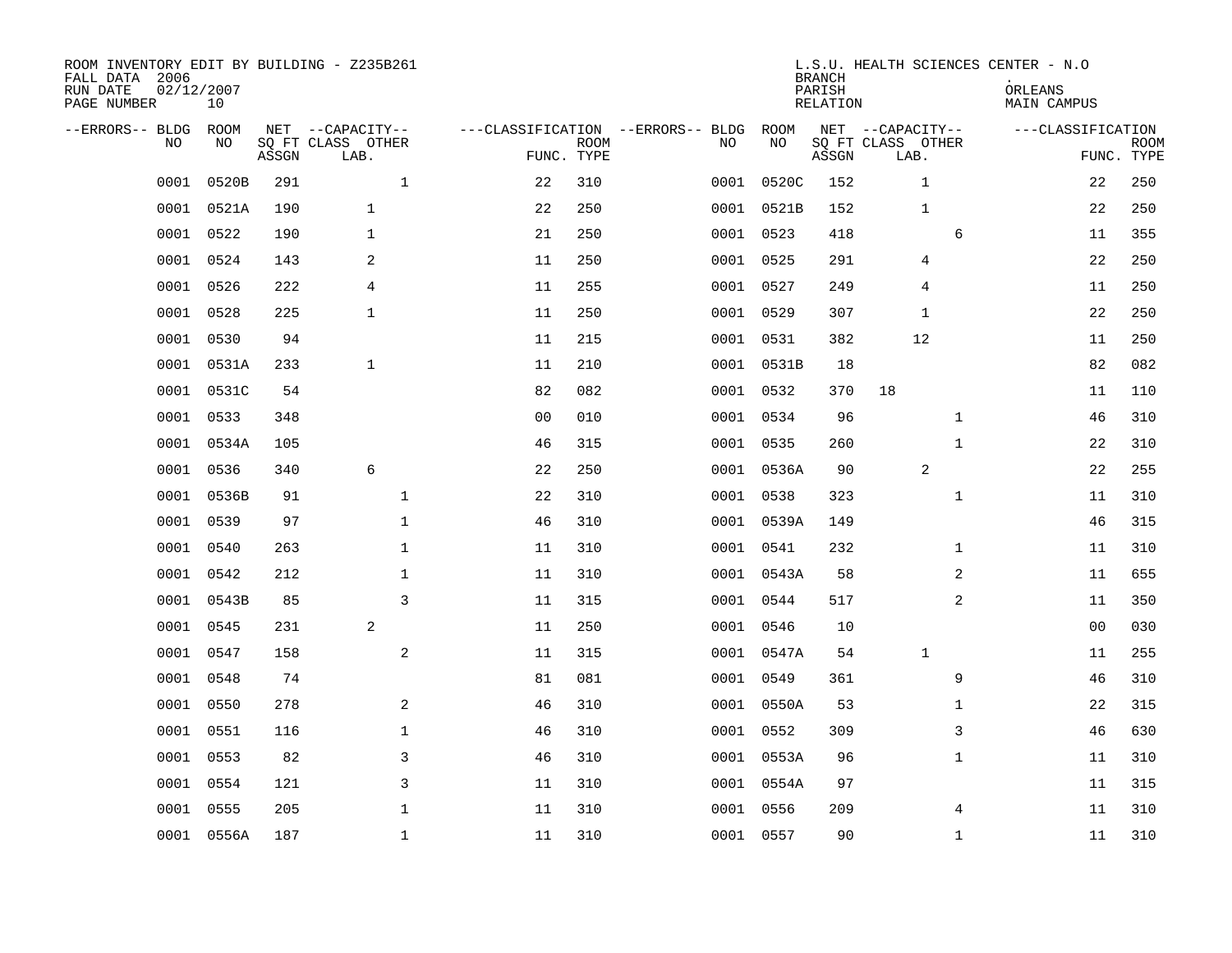| ROOM INVENTORY EDIT BY BUILDING - Z235B261<br>FALL DATA 2006<br>RUN DATE<br>PAGE NUMBER | 02/12/2007<br>11 |       |                                               |                |             |                                         |            | <b>BRANCH</b><br>PARISH<br><b>RELATION</b> | L.S.U. HEALTH SCIENCES CENTER - N.O           | ORLEANS<br>MAIN CAMPUS |                           |
|-----------------------------------------------------------------------------------------|------------------|-------|-----------------------------------------------|----------------|-------------|-----------------------------------------|------------|--------------------------------------------|-----------------------------------------------|------------------------|---------------------------|
| --ERRORS-- BLDG<br>NO                                                                   | ROOM<br>NO       | ASSGN | NET --CAPACITY--<br>SQ FT CLASS OTHER<br>LAB. | FUNC. TYPE     | <b>ROOM</b> | ---CLASSIFICATION --ERRORS-- BLDG<br>NO | ROOM<br>NO | ASSGN                                      | NET --CAPACITY--<br>SQ FT CLASS OTHER<br>LAB. | ---CLASSIFICATION      | <b>ROOM</b><br>FUNC. TYPE |
| 0001                                                                                    | 0558             | 97    |                                               | 0 <sub>0</sub> | 030         |                                         | 0001 0559  | 86                                         | 2                                             | 0 <sub>0</sub>         | 030                       |
| 0001                                                                                    | 0600             | 5348  |                                               | 0 <sub>0</sub> | 020         |                                         | 0001 0601  | 204                                        | 2                                             | 22                     | 255                       |
| 0001                                                                                    | 0602             | 121   | $\mathbf 1$                                   | 22             | 310         |                                         | 0001 0602A | 45                                         |                                               | 11                     | 315                       |
| 0001                                                                                    | 0602B            | 169   | $\mathbf 1$                                   | 11             | 310         | 0001                                    | 0602C      | 143                                        | $\mathbf{1}$                                  | 11                     | 310                       |
| 0001                                                                                    | 0602E            | 170   | $\mathbf{1}$                                  | 11             | 310         |                                         | 0001 0602F | 126                                        | $\mathbf{1}$                                  | 11                     | 310                       |
| 0001                                                                                    | 0602G            | 53    | $\mathbf 1$                                   | 11             | 310         |                                         | 0001 0602H | 86                                         | $\mathbf{1}$                                  | 11                     | 310                       |
| 0001                                                                                    | 0602I            | 112   | $\mathbf{1}$                                  | 11             | 310         |                                         | 0001 0602J | 102                                        | $\mathbf{1}$                                  | 22                     | 310                       |
| 0001                                                                                    | 0602K            | 187   | $\mathbf{1}$                                  | 11             | 310         |                                         | 0001 0602L | 108                                        | $\mathbf{1}$                                  | 11                     | 310                       |
| 0001                                                                                    | 0602M            | 124   | $\mathbf{1}$                                  | 11             | 310         |                                         | 0001 0602N | 212                                        | $\mathbf{1}$                                  | 11                     | 310                       |
| 0001                                                                                    | 06020            | 180   | $\mathbf{1}$                                  | 11             | 310         |                                         | 0001 0602P | 99                                         | $\mathbf{1}$                                  | 11                     | 310                       |
| 0001                                                                                    | 06020            | 119   | $\mathbf 1$                                   | 11             | 310         |                                         | 0001 0602R | 92                                         | $\mathbf{1}$                                  | 11                     | 310                       |
| 0001                                                                                    | 0602S            | 88    | $\mathbf 1$                                   | 22             | 310         |                                         | 0001 0602T | 134                                        | $\mathbf{1}$                                  | 11                     | 310                       |
| 0001                                                                                    | 0602U            | 116   | $\mathbf 1$                                   | 11             | 310         | 0001                                    | 0602V      | 116                                        | $\mathbf{1}$                                  | 11                     | 310                       |
| 0001                                                                                    | 0602W            | 319   |                                               | 0 <sub>0</sub> | 030         |                                         | 0001 0602X | 306                                        | $\mathbf{1}$                                  | 11                     | 310                       |
| 0001                                                                                    | 0604A            | 224   |                                               | 81             | 081         | 0001                                    | 0606       | 120                                        | 2                                             | 0 <sub>0</sub>         | 010                       |
| 0001                                                                                    | 0606A            | 55    |                                               | 00             | 010         | 0001                                    | 0606B      | 55                                         | $\mathbf{1}$                                  | 00                     | 030                       |
| 0001                                                                                    | 0607             | 238   |                                               | 0 <sub>0</sub> | 020         | 0001                                    | 0607A      | 182                                        | $\mathbf{1}$                                  | 11                     | 310                       |
| 0001                                                                                    | 0607B            | 160   | $\mathbf 1$                                   | 11             | 310         | 0001                                    | 0607C      | 174                                        | $\mathbf{1}$                                  | 46                     | 310                       |
| 0001                                                                                    | 0607D            | 171   | $\mathbf 1$                                   | 11             | 310         |                                         | 0001 0607E | 168                                        | $\mathbf{1}$                                  | 11                     | 310                       |
| 0001                                                                                    | 0607F            | 143   | $\mathbf{1}$                                  | 11             | 310         |                                         | 0001 0608  | 273                                        | 8                                             | 22                     | 250                       |
| 0001                                                                                    | 0609             | 3510  | 38                                            | 11             | 250         |                                         | 0001 0610  | 261                                        | $\overline{4}$                                | 11                     | 315                       |
| 0001                                                                                    | 0611             | 220   | 10                                            | 11             | 350         |                                         | 0001 0611A | 220                                        |                                               | 81                     | 081                       |
| 0001                                                                                    | 0612             | 195   |                                               | 0 <sub>0</sub> | 030         |                                         | 0001 0613  | 56                                         | $\mathbf{1}$                                  | 11                     | 310                       |
| 0001                                                                                    | 0613B            | 171   | $\mathbf 1$                                   | 11             | 310         |                                         | 0001 0614  | 380                                        | $\overline{4}$                                | 11                     | 310                       |
| 0001                                                                                    | 0615             | 399   | $\mathbf{1}$                                  | 11             | 250         |                                         | 0001 0616  | 64                                         | 2                                             | 11                     | 250                       |
|                                                                                         | 0001 0617        | 238   | 8                                             | 11             | 310         |                                         | 0001 0618  | 40                                         |                                               | 00                     | 030                       |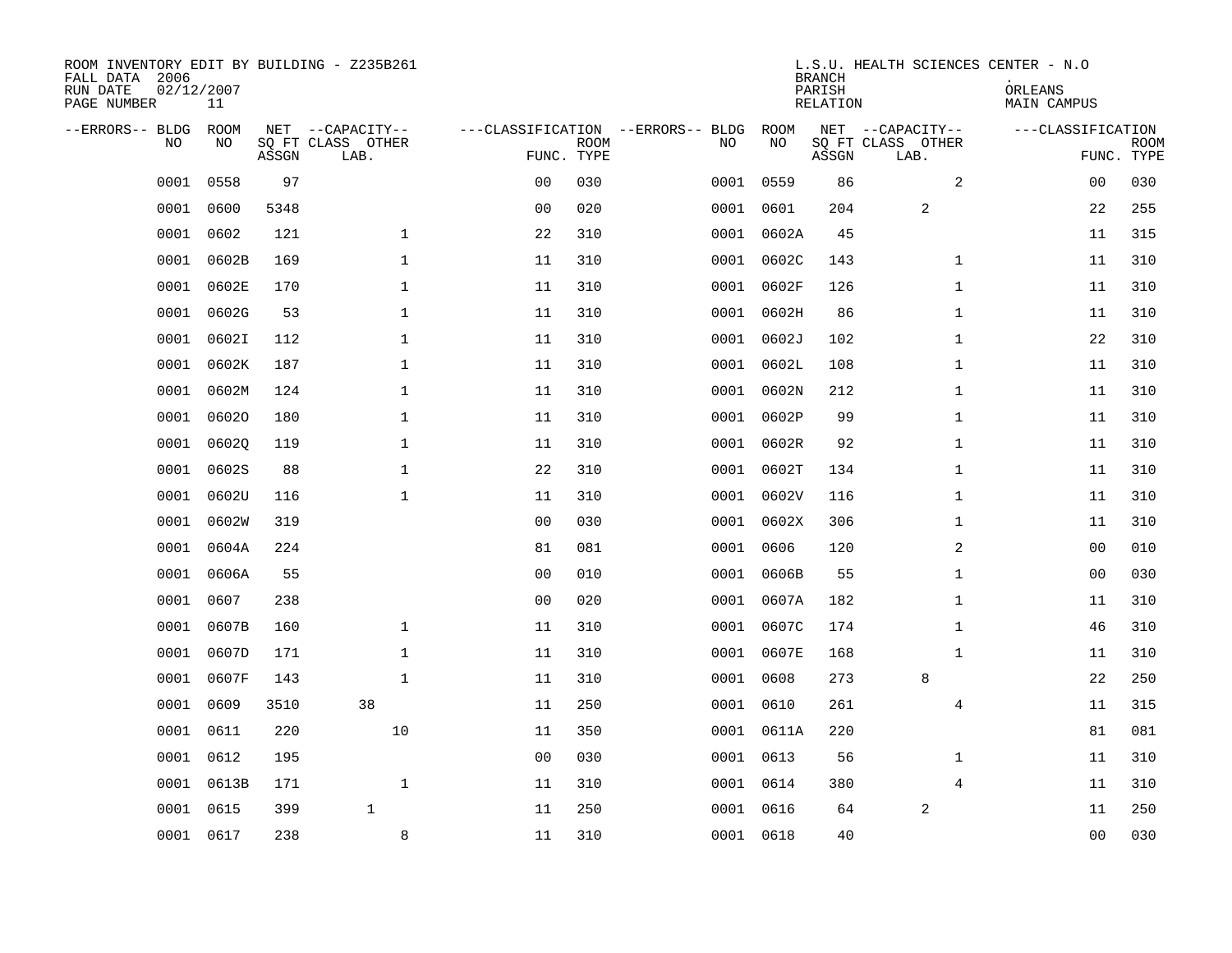| ROOM INVENTORY EDIT BY BUILDING - Z235B261<br>FALL DATA 2006<br>RUN DATE<br>PAGE NUMBER | 02/12/2007<br>12 <sup>°</sup> |       |                                               |                                                 |             |   |      |            | <b>BRANCH</b><br>PARISH<br><b>RELATION</b> | L.S.U. HEALTH SCIENCES CENTER - N.O           | ORLEANS<br>MAIN CAMPUS |                           |
|-----------------------------------------------------------------------------------------|-------------------------------|-------|-----------------------------------------------|-------------------------------------------------|-------------|---|------|------------|--------------------------------------------|-----------------------------------------------|------------------------|---------------------------|
| --ERRORS-- BLDG<br>NO                                                                   | ROOM<br>NO                    | ASSGN | NET --CAPACITY--<br>SQ FT CLASS OTHER<br>LAB. | ---CLASSIFICATION --ERRORS-- BLDG<br>FUNC. TYPE | <b>ROOM</b> |   | NO   | ROOM<br>NO | ASSGN                                      | NET --CAPACITY--<br>SQ FT CLASS OTHER<br>LAB. | ---CLASSIFICATION      | <b>ROOM</b><br>FUNC. TYPE |
| 0001                                                                                    | 0619                          | 271   | $\mathbf 1$                                   | 11                                              | 310         |   |      | 0001 0620  | 56                                         |                                               | 0 <sub>0</sub>         | 030                       |
| 0001                                                                                    | 0621                          | 48    |                                               | 0 <sub>0</sub>                                  | 010         |   |      | 0001 0622  | 32                                         |                                               | 00                     | 030                       |
| 0001                                                                                    | 0623                          | 206   | 2                                             | 22                                              | 310         | 9 |      | 0001 0624  | 436                                        | $\mathbf 1$                                   | 22                     | 250                       |
| 0001                                                                                    | 0626                          | 242   | $\mathbf 1$                                   | 11                                              | 310         |   |      | 0001 0627  | 242                                        | 6                                             | 22                     | 250                       |
| 0001                                                                                    | 0628                          | 246   | $\overline{4}$                                | 11                                              | 310         |   |      | 0001 0630  | 408                                        | 2                                             | 11                     | 850                       |
| 0001                                                                                    | 0630A                         | 160   | 2                                             | 11                                              | 850         |   |      | 0001 0630B | 117                                        | 4                                             | 11                     | 850                       |
| 0001                                                                                    | 0630C                         | 74    | 3                                             | 11                                              | 850         |   |      | 0001 0630D | 41                                         | $\mathbf{1}$                                  | 11                     | 850                       |
| 0001                                                                                    | 0630E                         | 97    | $\mathbf{1}$                                  | 11                                              | 850         |   |      | 0001 0630F | 41                                         | $\mathbf{1}$                                  | 11                     | 850                       |
| 0001                                                                                    | 0630G                         | 15    |                                               | 11                                              | 850         |   |      | 0001 0633  | 292                                        |                                               | 46                     | 350                       |
| 0001                                                                                    | 0634                          | 160   | $\mathbf{1}$                                  | 46                                              | 310         |   |      | 0001 0634A | 120                                        | $\mathbf{1}$                                  | 46                     | 310                       |
| 0001                                                                                    | 0634B                         | 150   | $\mathbf 1$                                   | 46                                              | 310         |   |      | 0001 0634C | 223                                        | 6                                             | 11                     | 410                       |
| 0001                                                                                    | 0634D                         | 168   | 2                                             | 11                                              | 310         |   |      | 0001 0635  | 90                                         | $\mathbf{1}$                                  | 46                     | 310                       |
| 0001                                                                                    | 0636                          | 382   | 34                                            | 11                                              | 350         |   |      | 0001 0637  | 12                                         |                                               | 0 <sub>0</sub>         | 030                       |
| 0001                                                                                    | 0638                          | 408   | 310                                           | 22                                              | 310         |   |      | 0001 0639  | 312                                        | 24                                            | 11                     | 310                       |
| 0001                                                                                    | 0640                          | 367   | 6                                             | 22                                              | 250         |   |      | 0001 0640A | 77                                         |                                               | 22                     | 255                       |
| 0001                                                                                    | 0640B                         | 45    |                                               | 22                                              | 255         |   |      | 0001 0641  | 336                                        | 4                                             | 22                     | 250                       |
| 0001                                                                                    | 0642                          | 97    | $\mathbf{1}$                                  | 22                                              | 310         |   | 0001 | 0642B      | 497                                        | 4                                             | 11                     | 250                       |
| 0001                                                                                    | 0643                          | 329   | $\mathbf{1}$                                  | 22                                              | 250         |   |      | 0001 0644  | 144                                        | $\mathbf{1}$                                  | 22                     | 310                       |
| 0001                                                                                    | 0645                          | 493   | 7                                             | 22                                              | 250         |   |      | 0001 0645A | 16                                         | $\overline{a}$                                | 22                     | 255                       |
| 0001                                                                                    | 0645B                         | 42    | $\mathbf{1}$                                  | 22                                              | 710         |   |      | 0001 0645C | 132                                        | $\mathbf{1}$                                  | 22                     | 310                       |
| 0001                                                                                    | 0646                          | 84    |                                               | 46                                              | 650         |   |      | 0001 0648  | 12                                         |                                               | 0 <sub>0</sub>         | 030                       |
| 0001<br>9                                                                               | 0649                          | 636   | $\mathbf{1}$                                  | 22                                              | 250         |   |      | 0001 0649A | 12                                         |                                               | 22                     | 255                       |
| 0001                                                                                    | 0650                          | 150   | 3                                             | 11                                              | 255         |   |      | 0001 0650A | 20                                         |                                               | 11                     | 255                       |
| 0001                                                                                    | 0651                          | 91    | $\mathbf 1$                                   | 11                                              | 310         |   |      | 0001 0652  | 335                                        | $\mathbf 1$                                   | 11                     | 250                       |
| 0001                                                                                    | 0653                          | 112   | $\mathbf{1}$                                  | 22                                              | 310         |   |      | 0001 0654  | 299                                        | $\mathbf{1}$                                  | 22                     | 250                       |
|                                                                                         | 0001 0655                     | 80    | $\mathbf 1$                                   | 11                                              | 310         |   |      | 0001 0656  | 216                                        | 1                                             | 11                     | 250                       |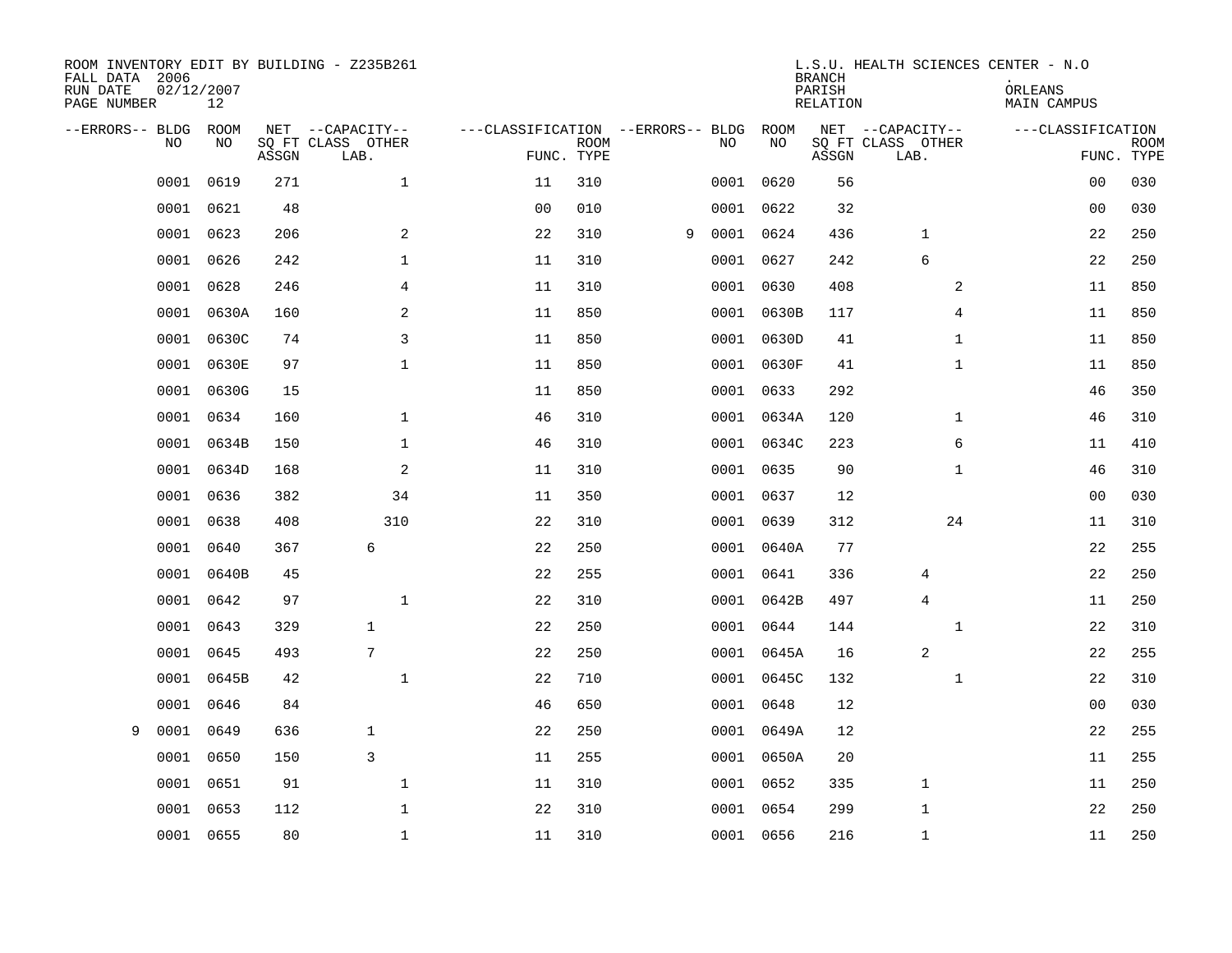| ROOM INVENTORY EDIT BY BUILDING - Z235B261<br>FALL DATA 2006<br>RUN DATE<br>PAGE NUMBER | 02/12/2007<br>13 |       |                                               |                |                           |                                         |            | <b>BRANCH</b><br>PARISH<br><b>RELATION</b> | L.S.U. HEALTH SCIENCES CENTER - N.O           | ORLEANS<br><b>MAIN CAMPUS</b> |                           |
|-----------------------------------------------------------------------------------------|------------------|-------|-----------------------------------------------|----------------|---------------------------|-----------------------------------------|------------|--------------------------------------------|-----------------------------------------------|-------------------------------|---------------------------|
| --ERRORS-- BLDG<br>NO                                                                   | ROOM<br>NO       | ASSGN | NET --CAPACITY--<br>SQ FT CLASS OTHER<br>LAB. |                | <b>ROOM</b><br>FUNC. TYPE | ---CLASSIFICATION --ERRORS-- BLDG<br>NO | ROOM<br>NO | ASSGN                                      | NET --CAPACITY--<br>SQ FT CLASS OTHER<br>LAB. | ---CLASSIFICATION             | <b>ROOM</b><br>FUNC. TYPE |
| 0001                                                                                    | 0657             | 324   | $\mathbf{1}$                                  | 22             | 250                       |                                         | 0001 0658  | 99                                         | $\mathbf 1$                                   | 22                            | 250                       |
| 0001                                                                                    | 0659             | 103   | 3                                             | 22             | 255                       |                                         | 0001 0659A | 115                                        | 3                                             | 22                            | 255                       |
| 0001                                                                                    | 0700             | 4480  |                                               | 0 <sub>0</sub> | 020                       |                                         | 0001 0701  | 99                                         |                                               | 81                            | 081                       |
| 0001                                                                                    | 0701A            | 77    |                                               | 81             | 081                       |                                         | 0001 0702  | 233                                        | 6                                             | 11                            | 530                       |
| 0001                                                                                    | 0703             | 422   |                                               | 0 <sub>0</sub> | 020                       |                                         | 0001 0703A | 15                                         | $\mathbf{1}$                                  | 43                            | 310                       |
| 0001                                                                                    | 0703B            | 95    |                                               | 43             | 255                       |                                         | 0001 0703C | 64                                         | $\mathbf{1}$                                  | 43                            | 250                       |
| 0001                                                                                    | 0703D            | 1699  |                                               | 43             | 535                       |                                         | 0001 0703E | 319                                        | $\overline{a}$                                | 43                            | 535                       |
| 0001                                                                                    | 0703F            | 247   | 5                                             | 43             | 310                       |                                         | 0001 0703G | 318                                        | $\overline{4}$                                | 43                            | 315                       |
| 0001                                                                                    | 0703H            | 85    | 3                                             | 43             | 310                       |                                         | 0001 0708  | 129                                        | 2                                             | 43                            | 255                       |
| 0001                                                                                    | 0708A            | 85    | $\mathbf 1$                                   | 0 <sub>0</sub> | 030                       |                                         | 0001 0708B | 47                                         | $\mathbf{1}$                                  | 00                            | 030                       |
| 0001                                                                                    | 0709             | 627   | $\mathbf{1}$                                  | 11             | 570                       |                                         | 0001 0709A | 128                                        | 3                                             | 11                            | 310                       |
| 0001                                                                                    | 0710             | 527   | 35                                            | 11             | 110                       |                                         | 0001 0712  | 49                                         |                                               | 0 <sub>0</sub>                | 020                       |
| 0001                                                                                    | 0712A            | 81    | $\mathbf{2}$                                  | 11             | 310                       |                                         | 0001 0712B | 88                                         | $\mathbf{1}$                                  | 11                            | 310                       |
| 0001                                                                                    | 0713             | 37    |                                               | 0 <sub>0</sub> | 020                       |                                         | 0001 0713A | 53                                         | 3                                             | 11                            | 310                       |
| 0001                                                                                    | 0713B            | 70    | $\mathbf 1$                                   | 11             | 310                       |                                         | 0001 0714  | 196                                        |                                               | 11                            | 315                       |
| 0001                                                                                    | 0714A            | 305   | 2                                             | 11             | 350                       |                                         | 0001 0714B | 129                                        | $\mathbf{1}$                                  | 46                            | 310                       |
| 0001                                                                                    | 0714C            | 42    | $\mathbf 1$                                   | 11             | 310                       |                                         | 0001 0714D | 21                                         |                                               | 11                            | 315                       |
| 0001                                                                                    | 0714E            | 252   | 2                                             | 11             | 310                       |                                         | 0001 0714F | 48                                         | 2                                             | 11                            | 310                       |
| 0001                                                                                    | 0714G            | 194   | $\mathbf{1}$                                  | 45             | 840                       |                                         | 0001 0715  | 568                                        | $\overline{3}$                                | 11                            | 250                       |
| 0001                                                                                    | 0715A            | 90    |                                               | 11             | 255                       |                                         | 0001 0715B | 217                                        | $\mathbf{1}$                                  | 22                            | 310                       |
| 0001                                                                                    | 0715C            | 15    |                                               | 22             | 255                       |                                         | 0001 0715D | 198                                        |                                               | 81                            | 081                       |
| 0001                                                                                    | 0715E            | 19    |                                               | 11             | 255                       |                                         | 0001 0715F | 25                                         |                                               | 11                            | 895                       |
| 0001                                                                                    | 0716             | 234   | 3                                             | 11             | 255                       |                                         | 0001 0716A | 198                                        | 3                                             | 11                            | 255                       |
| 0001                                                                                    | 0717             | 196   |                                               | 0 <sub>0</sub> | 030                       |                                         | 0001 0718  | 144                                        | $\mathbf{1}$                                  | 11                            | 310                       |
| 0001                                                                                    | 0718A            | 80    | $\mathbf 1$                                   | 11             | 310                       |                                         | 0001 0718B | 90                                         | $\mathbf{1}$                                  | 11                            | 310                       |
|                                                                                         | 0001 0719        | 228   | $\mathbf{1}$                                  | 11             | 310                       |                                         | 0001 0719A | 56                                         |                                               | 11                            | 315                       |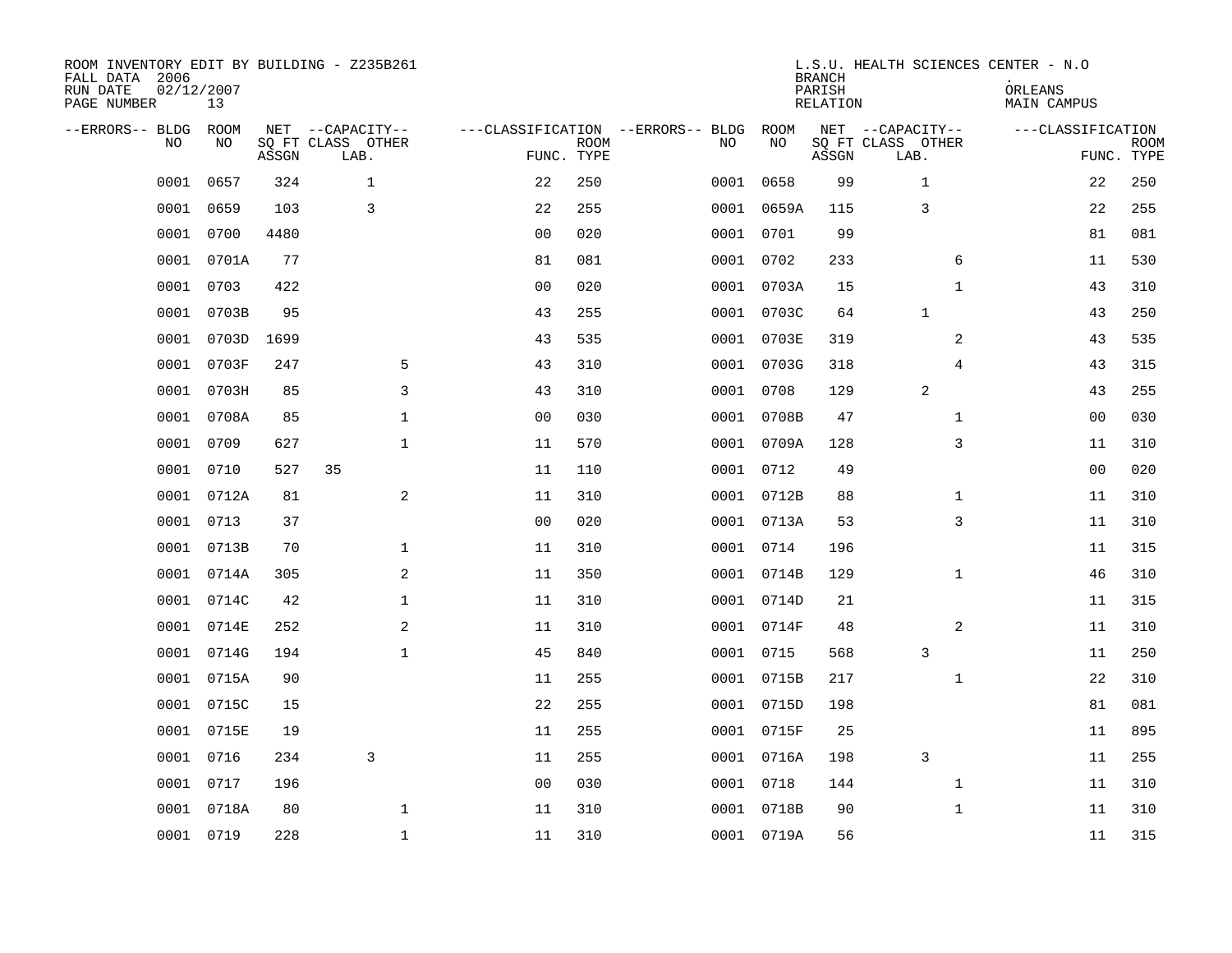| ROOM INVENTORY EDIT BY BUILDING - Z235B261<br>FALL DATA 2006<br>RUN DATE<br>PAGE NUMBER | 02/12/2007<br>14 |       |                                               |                                   |                           |   |    |            | <b>BRANCH</b><br>PARISH<br><b>RELATION</b> | L.S.U. HEALTH SCIENCES CENTER - N.O           | ORLEANS<br>MAIN CAMPUS |                           |
|-----------------------------------------------------------------------------------------|------------------|-------|-----------------------------------------------|-----------------------------------|---------------------------|---|----|------------|--------------------------------------------|-----------------------------------------------|------------------------|---------------------------|
| --ERRORS-- BLDG<br>NO                                                                   | ROOM<br>NO       | ASSGN | NET --CAPACITY--<br>SQ FT CLASS OTHER<br>LAB. | ---CLASSIFICATION --ERRORS-- BLDG | <b>ROOM</b><br>FUNC. TYPE |   | NO | ROOM<br>NO | ASSGN                                      | NET --CAPACITY--<br>SQ FT CLASS OTHER<br>LAB. | ---CLASSIFICATION      | <b>ROOM</b><br>FUNC. TYPE |
| 0001                                                                                    | 0719B            | 121   | 2                                             | 11                                | 310                       |   |    | 0001 0720  | 190                                        |                                               | 46                     | 315                       |
| 0001                                                                                    | 0721             | 94    | $\mathbf 1$                                   | 11                                | 310                       |   |    | 0001 0721A | 150                                        | 2                                             | 11                     | 310                       |
| 0001                                                                                    | 0722             | 40    |                                               | 0 <sub>0</sub>                    | 030                       |   |    | 0001 0723  | 209                                        | 2                                             | 11                     | 250                       |
| 0001                                                                                    | 0723A            | 49    |                                               | 11                                | 255                       |   |    | 0001 0724  | 35                                         |                                               | 00                     | 030                       |
| 0001                                                                                    | 0725             | 30    |                                               | 0 <sub>0</sub>                    | 010                       |   |    | 0001 0726  | 20                                         |                                               | 0 <sub>0</sub>         | 030                       |
| 0001<br>9                                                                               | 0728             | 551   | $\mathbf 1$                                   | 11                                | 250                       |   |    | 0001 0728A | 98                                         | 2                                             | 11                     | 850                       |
| 0001                                                                                    | 0729             | 196   | 2                                             | 11                                | 250                       |   |    | 0001 0730  | 198                                        | 5                                             | 11                     | 250                       |
| 0001                                                                                    | 0731             | 198   | 3                                             | 11                                | 250                       |   |    | 0001 0732  | 132                                        | 2                                             | 46                     | 310                       |
| 0001                                                                                    | 0732A            | 60    | $\mathbf{1}$                                  | 46                                | 310                       |   |    | 0001 0733  | 80                                         | $\mathbf{1}$                                  | 46                     | 310                       |
| 0001                                                                                    | 0733A            | 130   | 4                                             | 46                                | 310                       |   |    | 0001 0734  | 70                                         | $\mathbf{1}$                                  | 46                     | 310                       |
| 0001                                                                                    | 0734A            | 70    | 2                                             | 46                                | 310                       |   |    | 0001 0735  | 133                                        | 2                                             | 22                     | 310                       |
|                                                                                         | 0001 0735A       | 119   | $\mathbf 1$                                   | 22                                | 310                       |   |    | 0001 0736  | 81                                         | 2                                             | 22                     | 310                       |
| 0001                                                                                    | 0736A            | 98    | 3                                             | 22                                | 310                       |   |    | 0001 0736B | 10                                         | $\mathbf{1}$                                  | 22                     | 315                       |
| 0001                                                                                    | 0739             | 415   | $\mathbf 1$                                   | 22                                | 310                       |   |    | 0001 0740  | 420                                        | 11                                            | 11                     | 210                       |
| 0001                                                                                    | 0741             | 80    | $\mathbf{1}$                                  | 11                                | 310                       |   |    | 0001 0742  | 217                                        | 5                                             | 22                     | 310                       |
| 0001                                                                                    | 0742A            | 227   | $\mathbf 1$                                   | 22                                | 310                       |   |    | 0001 0744  | 120                                        | 2                                             | 22                     | 310                       |
| 0001                                                                                    | 0744A            | 165   | $\mathbf 1$                                   | 22                                | 310                       | 9 |    | 0001 0745  | 268                                        | 3                                             | 11                     | 410                       |
| 0001                                                                                    | 0746             | 102   | $\mathbf 1$                                   | 22                                | 310                       |   |    | 0001 0746A | 30                                         |                                               | 22                     | 315                       |
|                                                                                         | 0001 0747        | 137   | $\mathbf 1$                                   | 46                                | 310                       |   |    | 0001 0748  | 457                                        | 20                                            | 11                     | 410                       |
| 0001                                                                                    | 0749             | 281   | $\overline{4}$                                | 11                                | 310                       |   |    | 0001 0749H | 20                                         |                                               | 65                     | 895                       |
|                                                                                         | 0001 0750        | 237   | $\overline{4}$                                | 11                                | 250                       |   |    | 0001 0751  | 252                                        | 2                                             | 11                     | 250                       |
| 0001                                                                                    | 0752             | 244   | 2                                             | 11                                | 310                       |   |    | 0001 0753  | 144                                        | 2                                             | 11                     | 310                       |
| 0001                                                                                    | 0753B            | 144   | $\overline{4}$                                | 11                                | 310                       |   |    | 0001 0754  | 677                                        | 2                                             | 11                     | 250                       |
| 0001                                                                                    | 0754A            | 24    |                                               | 22                                | 255                       |   |    | 0001 0755  | 251                                        | 4                                             | 11                     | 250                       |
| 0001                                                                                    | 0756             | 748   | 10                                            | 11                                | 255                       |   |    | 0001 07561 | 14                                         |                                               | 0 <sub>0</sub>         | 030                       |
|                                                                                         | 0001 0757        | 91    | 2                                             | 11                                | 310                       |   |    | 0001 0757A | 130                                        | $\mathbf{1}$                                  | 11                     | 310                       |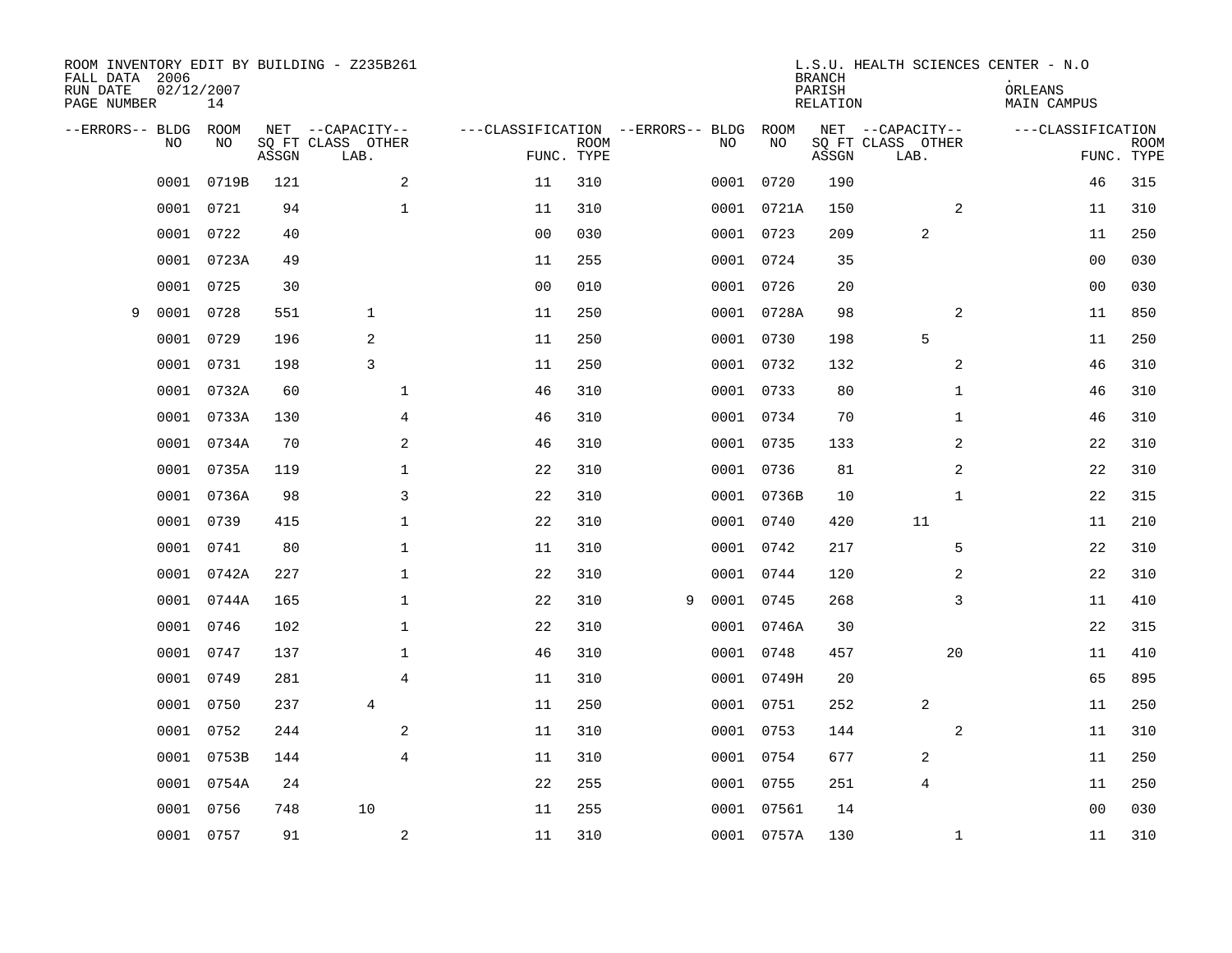| FALL DATA 2006<br>RUN DATE<br>PAGE NUMBER |           | 02/12/2007<br>15 |       | ROOM INVENTORY EDIT BY BUILDING - Z235B261    |                                                 |             |      |            | <b>BRANCH</b><br>PARISH<br>RELATION | L.S.U. HEALTH SCIENCES CENTER - N.O           | ORLEANS<br>MAIN CAMPUS |                           |
|-------------------------------------------|-----------|------------------|-------|-----------------------------------------------|-------------------------------------------------|-------------|------|------------|-------------------------------------|-----------------------------------------------|------------------------|---------------------------|
| --ERRORS-- BLDG                           | <b>NO</b> | ROOM<br>NO       | ASSGN | NET --CAPACITY--<br>SQ FT CLASS OTHER<br>LAB. | ---CLASSIFICATION --ERRORS-- BLDG<br>FUNC. TYPE | <b>ROOM</b> | NO   | ROOM<br>NO | ASSGN                               | NET --CAPACITY--<br>SQ FT CLASS OTHER<br>LAB. | ---CLASSIFICATION      | <b>ROOM</b><br>FUNC. TYPE |
|                                           | 0001      | 0758             | 91    | 2                                             | 31                                              | 310         |      | 0001 0758A | 130                                 | $\mathbf{1}$                                  | 31                     | 310                       |
|                                           | 0001      | 0759             | 182   | 5                                             | 15                                              | 310         |      | 0001 0760  | 180                                 | 3                                             | 11                     | 310                       |
|                                           | 0001      | 0761             | 215   | $\overline{4}$                                | 11                                              | 310         |      | 0001 0762  | 198                                 | $\overline{4}$                                | 22                     | 310                       |
|                                           | 0001      | 0763             | 112   | 3                                             | 11                                              | 310         |      | 0001 0763A | 42                                  | $\mathbf{1}$                                  | 11                     | 310                       |
|                                           | 0001      | 0763B            | 56    | $\mathbf 1$                                   | 11                                              | 310         |      | 0001 0764  | 172                                 | $\mathbf{1}$                                  | 11                     | 310                       |
|                                           | 0001      | 0800             | 5258  |                                               | 0 <sub>0</sub>                                  | 020         |      | 0001 0801  | 36                                  |                                               | 46                     | 730                       |
|                                           | 0001      | 0802             | 164   | 2                                             | 22                                              | 310         |      | 0001 0802A | 77                                  | $\mathbf{1}$                                  | 22                     | 310                       |
|                                           | 0001      | 0802B            | 126   | $\overline{3}$                                | 31                                              | 310         |      | 0001 0803  | 140                                 | $\mathbf{1}$                                  | 11                     | 310                       |
|                                           | 0001      | 0804             | 104   | $\mathbf 1$                                   | 46                                              | 310         |      | 0001 0804A | 117                                 | $\mathbf{1}$                                  | 46                     | 310                       |
|                                           | 0001      | 0805             | 483   | 4                                             | 41                                              | 250         |      | 0001 0805A | 17                                  |                                               | 11                     | 315                       |
|                                           | 0001      | 0806A            | 54    |                                               | 81                                              | 081         |      | 0001 0806B | 54                                  |                                               | 81                     | 081                       |
|                                           | 0001      | 0808             | 476   | $\mathbf 1$                                   | 41                                              | 310         |      | 0001 0808A | 169                                 | 3                                             | 46                     | 310                       |
|                                           | 0001      | 0808B            | 182   | $\mathbf 1$                                   | 11                                              | 310         | 0001 | 0809       | 156                                 | $\mathbf{1}$                                  | 11                     | 310                       |
|                                           | 0001      | 0810             | 101   | 3                                             | 11                                              | 310         |      | 0001 0810A | 137                                 | $\mathbf{1}$                                  | 11                     | 310                       |
|                                           | 0001      | 0811             | 63    | $\mathbf 1$                                   | 46                                              | 310         |      | 0001 0811B | 99                                  | $\mathbf{1}$                                  | 11                     | 310                       |
|                                           | 0001      | 0812             | 106   | $\mathbf 1$                                   | 11                                              | 310         |      | 0001 0813  | 89                                  | 20                                            | 11                     | 310                       |
|                                           | 0001      | 0813A            | 91    | $\mathbf{1}$                                  | 11                                              | 310         |      | 0001 0813B | 88                                  | $\mathbf{1}$                                  | 11                     | 310                       |
|                                           | 0001      | 0813C            | 96    |                                               | 11                                              | 315         |      | 0001 0814  | 56                                  | $\mathbf{1}$                                  | 00                     | 020                       |
|                                           |           | 0001 0814A       | 57    |                                               | 0 <sub>0</sub>                                  | 030         |      | 0001 0814B | 21                                  |                                               | 81                     | 081                       |
|                                           | 0001      | 0815             | 265   | 5                                             | 46                                              | 650         |      | 0001 0815A | 33                                  |                                               | 0 <sub>0</sub>         | 030                       |
|                                           | 0001      | 0815B            | 107   | 3                                             | 11                                              | 315         |      | 0001 0815C | 15                                  | $\mathbf{1}$                                  | 0 <sub>0</sub>         | 030                       |
|                                           | 0001      | 08151            | 209   |                                               | 0 <sub>0</sub>                                  | 020         |      | 0001 0816  | 117                                 | 6                                             | 11                     | 310                       |
|                                           | 0001      | 0816A            | 143   | $\mathbf 1$                                   | 31                                              | 310         |      | 0001 08160 | 12                                  |                                               | 46                     | 315                       |
|                                           | 0001      | 0818             | 198   | $\mathbf{1}$                                  | 46                                              | 310         |      | 0001 0818A | 108                                 | $\mathbf{1}$                                  | 11                     | 310                       |
|                                           | 0001      | 0818B            | 121   | 1                                             | 11                                              | 310         |      | 0001 0818C | 50                                  | $\mathbf{1}$                                  | 11                     | 310                       |
|                                           |           | 0001 0818D       | 47    | $\mathbf 1$                                   | 11                                              | 310         |      | 0001 0819A | 118                                 | 3                                             | 11                     | 310                       |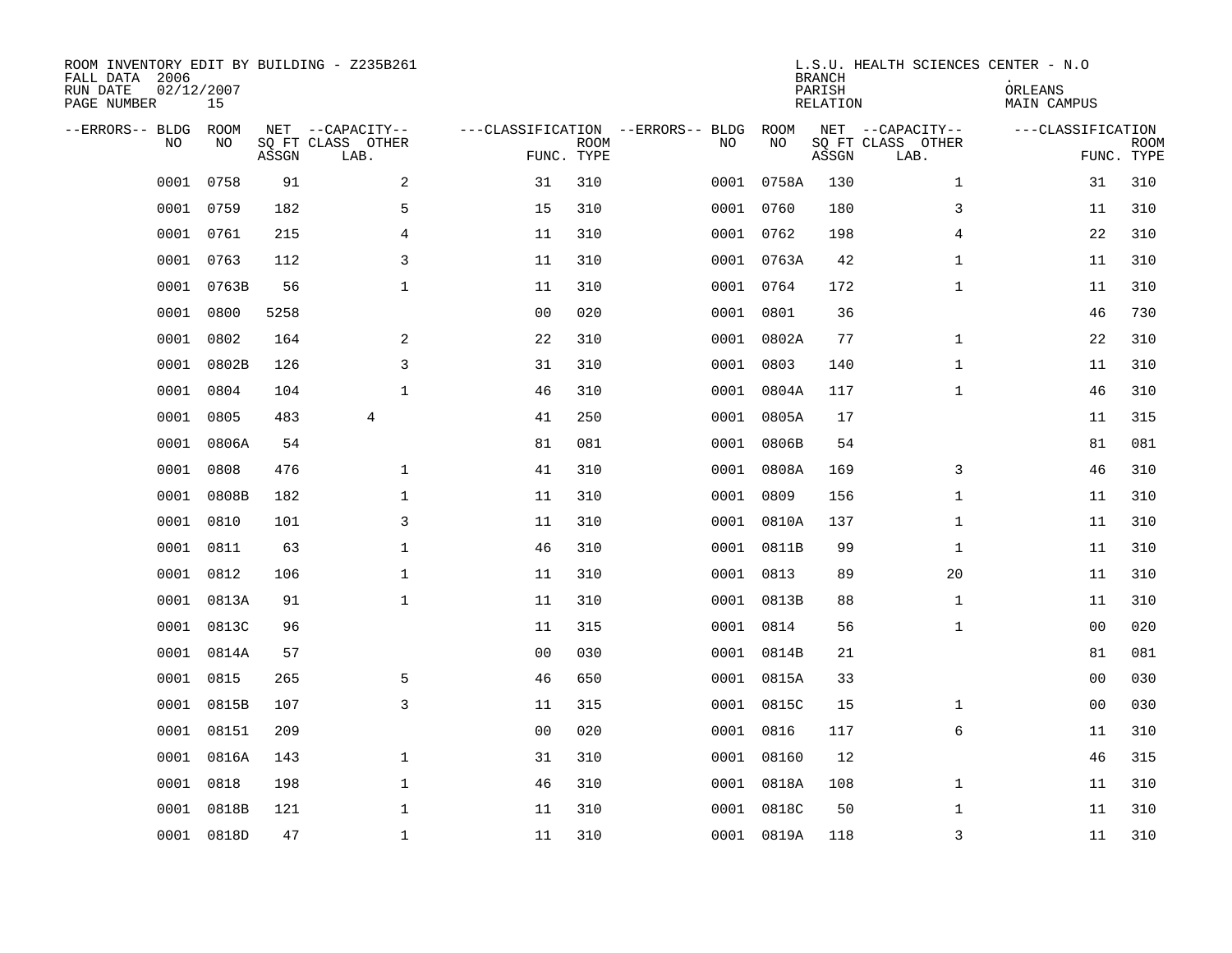| ROOM INVENTORY EDIT BY BUILDING - Z235B261<br>FALL DATA 2006<br>RUN DATE<br>PAGE NUMBER | 02/12/2007<br>16 |       |                                               |                |                           |                                         |            | <b>BRANCH</b><br>PARISH<br><b>RELATION</b> | L.S.U. HEALTH SCIENCES CENTER - N.O           | ORLEANS<br>MAIN CAMPUS |                           |
|-----------------------------------------------------------------------------------------|------------------|-------|-----------------------------------------------|----------------|---------------------------|-----------------------------------------|------------|--------------------------------------------|-----------------------------------------------|------------------------|---------------------------|
| --ERRORS-- BLDG<br>NO.                                                                  | ROOM<br>NO       | ASSGN | NET --CAPACITY--<br>SQ FT CLASS OTHER<br>LAB. |                | <b>ROOM</b><br>FUNC. TYPE | ---CLASSIFICATION --ERRORS-- BLDG<br>NO | ROOM<br>NO | ASSGN                                      | NET --CAPACITY--<br>SQ FT CLASS OTHER<br>LAB. | ---CLASSIFICATION      | <b>ROOM</b><br>FUNC. TYPE |
| 0001                                                                                    | 0819B            | 148   | $\overline{4}$                                | 11             | 310                       | 0001                                    | 0820       | 156                                        | $\mathbf{1}$                                  | 11                     | 310                       |
| 0001                                                                                    | 0821             | 166   | $\mathbf{1}$                                  | 22             | 310                       |                                         | 0001 0821A | 99                                         | 2                                             | 11                     | 410                       |
| 0001                                                                                    | 0821B            | 102   | 4                                             | 11             | 310                       | 0001                                    | 0822       | 68                                         |                                               | 00                     | 020                       |
| 0001                                                                                    | 0822A            | 28    | $\mathbf{1}$                                  | 11             | 310                       |                                         | 0001 0822B | 136                                        | $\mathbf{1}$                                  | 46                     | 310                       |
| 0001                                                                                    | 0822C            | 135   | $\mathbf{1}$                                  | 22             | 310                       |                                         | 0001 0822D | 63                                         | $\mathbf{1}$                                  | 11                     | 310                       |
| 0001                                                                                    | 0824             | 234   | $\mathbf{1}$                                  | 11             | 310                       |                                         | 0001 0824A | 123                                        | $\mathbf{1}$                                  | 11                     | 310                       |
| 0001                                                                                    | 0824B            | 134   | $\mathbf{1}$                                  | 22             | 310                       |                                         | 0001 0824C | 72                                         | $\mathbf{1}$                                  | 11                     | 310                       |
| 0001                                                                                    | 0824D            | 127   | $\mathbf{1}$                                  | 11             | 310                       |                                         | 0001 0825A | 91                                         | 3                                             | 11                     | 250                       |
| 0001                                                                                    | 0825B            | 72    | 3                                             | 11             | 310                       |                                         | 0001 0825C | 91                                         | 2                                             | 11                     | 310                       |
| 0001                                                                                    | 0826             | 72    | 2                                             | 46             | 310                       |                                         | 0001 0827  | 137                                        | 3                                             | 46                     | 310                       |
| 0001                                                                                    | 0827A            | 151   | 3                                             | 11             | 310                       |                                         | 0001 0827B | 126                                        |                                               | 11                     | 315                       |
| 0001                                                                                    | 0827C            | 48    | $\mathbf 1$                                   | 11             | 310                       |                                         | 0001 0829  | 139                                        | $\mathbf{1}$                                  | 45                     | 310                       |
| 0001                                                                                    | 0830             | 295   | $\mathbf 1$                                   | 45             | 310                       |                                         | 0001 0831  | 188                                        | $\mathbf{1}$                                  | 45                     | 310                       |
| 0001                                                                                    | 0831A            | 220   | $\mathbf 1$                                   | 45             | 310                       |                                         | 0001 0832  | 392                                        | $\mathbf{1}$                                  | 45                     | 310                       |
| 0001                                                                                    | 0833             | 40    |                                               | 0 <sub>0</sub> | 030                       | 0001                                    | 0834       | 304                                        | $\mathbf{1}$                                  | 45                     | 310                       |
| 0001                                                                                    | 0835             | 40    |                                               | 0 <sub>0</sub> | 030                       |                                         | 0001 0836  | 30                                         |                                               | 0 <sub>0</sub>         | 010                       |
| 0001                                                                                    | 0837             | 129   | $\mathbf{1}$                                  | 45             | 310                       |                                         | 0001 0838  | 302                                        | $\mathbf{1}$                                  | 45                     | 310                       |
| 0001                                                                                    | 0839             | 283   | $\mathbf 1$                                   | 45             | 310                       |                                         | 0001 0840A | 361                                        | $\mathbf{1}$                                  | 45                     | 310                       |
| 0001                                                                                    | 0840B            | 361   | 1                                             | 45             | 310                       |                                         | 0001 0841  | 313                                        | $\mathbf{1}$                                  | 45                     | 310                       |
| 0001                                                                                    | 0842             | 334   | $\mathbf 1$                                   | 45             | 310                       |                                         | 0001 0843  | 273                                        | $\mathbf{1}$                                  | 45                     | 310                       |
| 0001                                                                                    | 0844             | 273   | $\mathbf 1$                                   | 45             | 310                       |                                         | 0001 0845  | 294                                        | $\mathbf{1}$                                  | 45                     | 310                       |
| 0001                                                                                    | 0846             | 189   | $\mathbf 1$                                   | 45             | 310                       |                                         | 0001 0847  | 1150                                       | $\mathbf{1}$                                  | 45                     | 310                       |
| 0001                                                                                    | 0848             | 77    | $\mathbf 1$                                   | 45             | 310                       |                                         | 0001 0848A | 42                                         | $\mathbf{1}$                                  | 45                     | 310                       |
| 0001                                                                                    | 0848B            | 117   | $\mathbf 1$                                   | 45             | 310                       |                                         | 0001 0848C | 117                                        | $\mathbf{1}$                                  | 45                     | 310                       |
| 0001                                                                                    | 0849             | 210   | $\mathbf 1$                                   | 45             | 310                       | 0001                                    | 0850       | 273                                        | $\mathbf{1}$                                  | 45                     | 310                       |
|                                                                                         | 0001 0851        | 334   | $\sqrt{2}$                                    | 45             | 310                       |                                         | 0001 0851A | 176                                        | 6                                             | 11                     | 310                       |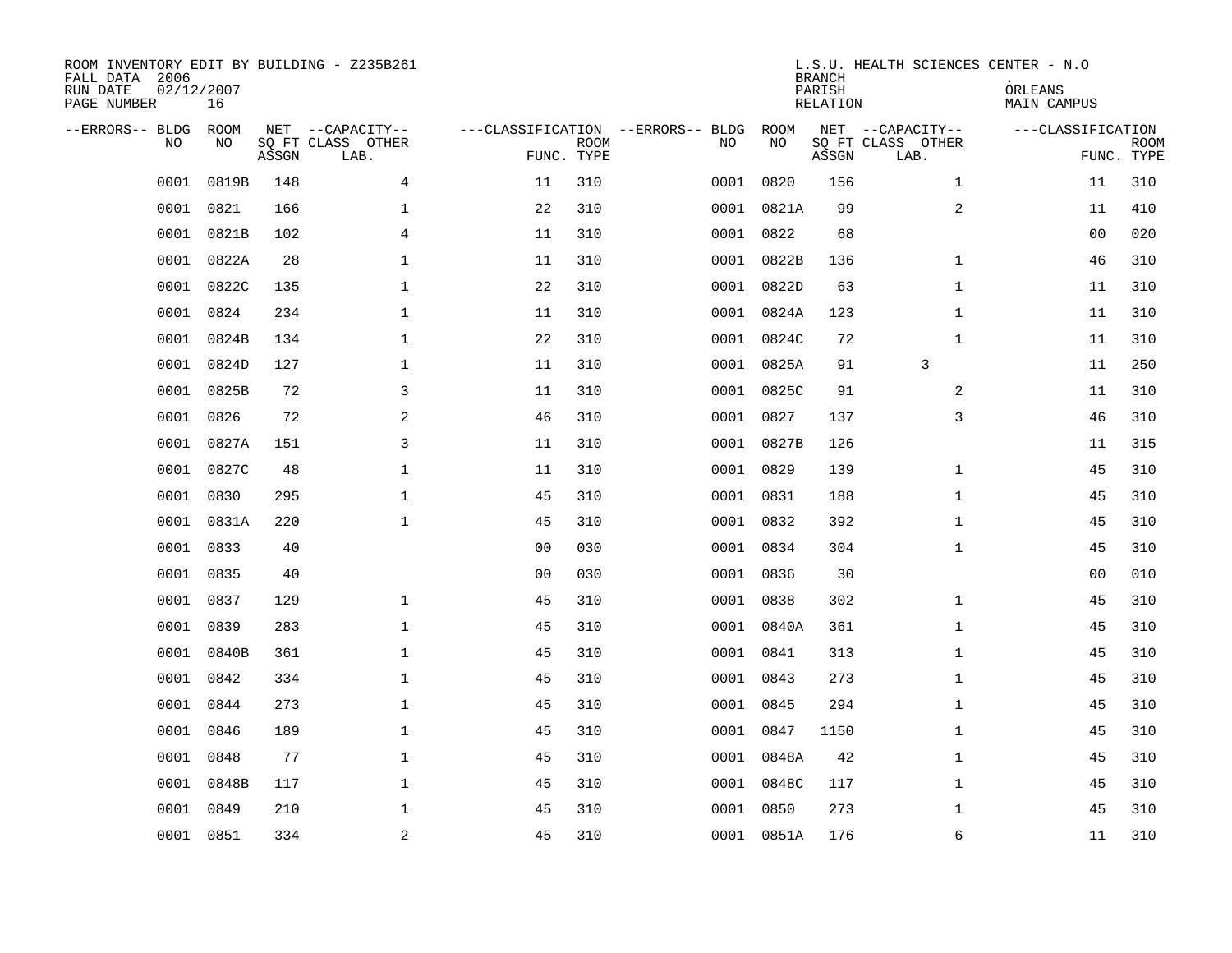| ROOM INVENTORY EDIT BY BUILDING - Z235B261<br>FALL DATA 2006<br>RUN DATE<br>PAGE NUMBER | 02/12/2007<br>17 |       |                                               |                |             |                                         |            | <b>BRANCH</b><br>PARISH<br><b>RELATION</b> | L.S.U. HEALTH SCIENCES CENTER - N.O           | ORLEANS<br><b>MAIN CAMPUS</b> |                           |
|-----------------------------------------------------------------------------------------|------------------|-------|-----------------------------------------------|----------------|-------------|-----------------------------------------|------------|--------------------------------------------|-----------------------------------------------|-------------------------------|---------------------------|
| --ERRORS-- BLDG<br>NO.                                                                  | ROOM<br>NO       | ASSGN | NET --CAPACITY--<br>SQ FT CLASS OTHER<br>LAB. | FUNC. TYPE     | <b>ROOM</b> | ---CLASSIFICATION --ERRORS-- BLDG<br>NO | ROOM<br>NO | ASSGN                                      | NET --CAPACITY--<br>SQ FT CLASS OTHER<br>LAB. | ---CLASSIFICATION             | <b>ROOM</b><br>FUNC. TYPE |
| 0001                                                                                    | 0852             | 330   | $\mathbf{1}$                                  | 45             | 310         | 0001                                    | 0852A      | 330                                        | $\mathbf{1}$                                  | 45                            | 310                       |
| 0001                                                                                    | 0852B            | 40    |                                               | 45             | 570         |                                         | 0001 0852C | 276                                        |                                               | 45                            | 570                       |
| 0001                                                                                    | 0853             | 245   | $\mathbf 1$                                   | 45             | 310         |                                         | 0001 0854  | 190                                        | $\mathbf{1}$                                  | 45                            | 310                       |
| 0001                                                                                    | 0855             | 190   | $\mathbf 1$                                   | 45             | 310         |                                         | 0001 0856  | 107                                        | 2                                             | 45                            | 310                       |
| 0001                                                                                    | 0856A            | 105   | $\mathbf{1}$                                  | 45             | 310         |                                         | 0001 0857  | 203                                        | $\mathbf{1}$                                  | 45                            | 310                       |
| 0001                                                                                    | 0858             | 6     |                                               | 0 <sub>0</sub> | 030         |                                         | 0001 0859  | 266                                        | $\mathbf{1}$                                  | 45                            | 310                       |
| 0001                                                                                    | 0861             | 764   | $\mathbf{1}$                                  | 45             | 310         |                                         | 0001 0862  | 198                                        | $\mathbf{1}$                                  | 45                            | 310                       |
| 0001                                                                                    | 0863             | 270   | $\mathbf 1$                                   | 45             | 310         |                                         | 0001 0864  | 216                                        | $\mathbf{1}$                                  | 45                            | 310                       |
| 0001                                                                                    | 0865             | 88    | $\mathbf 1$                                   | 31             | 310         |                                         | 0001 0865A | 6                                          | $\mathbf{1}$                                  | 15                            | 310                       |
| 0001                                                                                    | 0866             | 198   | $\mathbf 1$                                   | 46             | 310         |                                         | 0001 0866B | 90                                         | $\mathbf{1}$                                  | 11                            | 310                       |
| 0001                                                                                    | 0867             | 90    | $\mathbf 1$                                   | 11             | 310         |                                         | 0001 0868  | 236                                        |                                               | 46                            | 315                       |
| 0001                                                                                    | 0868A            | 126   | $\mathbf 1$                                   | 46             | 310         |                                         | 0001 0869  | 72                                         | $\mathbf{1}$                                  | 11                            | 310                       |
| 0001                                                                                    | 0870             | 21    |                                               | 0 <sub>0</sub> | 030         | 0001                                    | 0900       | 1514                                       |                                               | 45                            | 575                       |
| 0001                                                                                    | 0901             | 758   |                                               | 0 <sub>0</sub> | 030         |                                         | 0001 0902  | 1069                                       |                                               | 00                            | 030                       |
| 0001                                                                                    | 0903             | 552   |                                               | 81             | 081         | 0001                                    | 0904       | 433                                        |                                               | 11                            | 570                       |
| 0001                                                                                    | 0905             | 79    |                                               | 11             | 730         |                                         | 0001 0906  | 100                                        |                                               | 11                            | 570                       |
| 0001                                                                                    | 0908             | 396   | $\mathbf{1}$                                  | 11             | 570         |                                         | 0001 0908B | 264                                        | $\mathbf{1}$                                  | 11                            | 570                       |
| 0001                                                                                    | 0908C            | 236   | $\mathbf{1}$                                  | 11             | 570         |                                         | 0001 0908D | 189                                        |                                               | 11                            | 570                       |
| 0001                                                                                    | 0909             | 257   |                                               | 11             | 730         |                                         | 0001 0910  | 442                                        |                                               | 11                            | 730                       |
| 0001                                                                                    | 0912             | 252   |                                               | 0 <sub>0</sub> | 030         |                                         | 0001 0913  | 1778                                       |                                               | 11                            | 575                       |
|                                                                                         | 0001 0914        | 260   |                                               | 0 <sub>0</sub> | 030         |                                         | 0001 1000  | 2164                                       |                                               | 45                            | 575                       |
|                                                                                         | 0001 1001        | 824   |                                               | 0 <sub>0</sub> | 030         |                                         | 0001 1002  | 5004                                       |                                               | 00                            | 030                       |
|                                                                                         | 0001 1003        | 96    |                                               | 0 <sub>0</sub> | 030         |                                         | 0001 1004  | 440                                        |                                               | 0 <sub>0</sub>                | 030                       |
|                                                                                         | 0001 A0031       | 134   |                                               | 22             | 540         |                                         | 0001 A0032 | 126                                        | 3                                             | 31                            | 540                       |
|                                                                                         | 0001 A0033       | 117   |                                               | 31             | 540         |                                         | 0001 A0034 | 304                                        | 18                                            | 31                            | 250                       |
|                                                                                         | 0001 A0035       | 217   | $\overline{c}$                                | 22             | 250         |                                         | 0001 A0036 | 263                                        | $7\overline{ }$                               | 22                            | 250                       |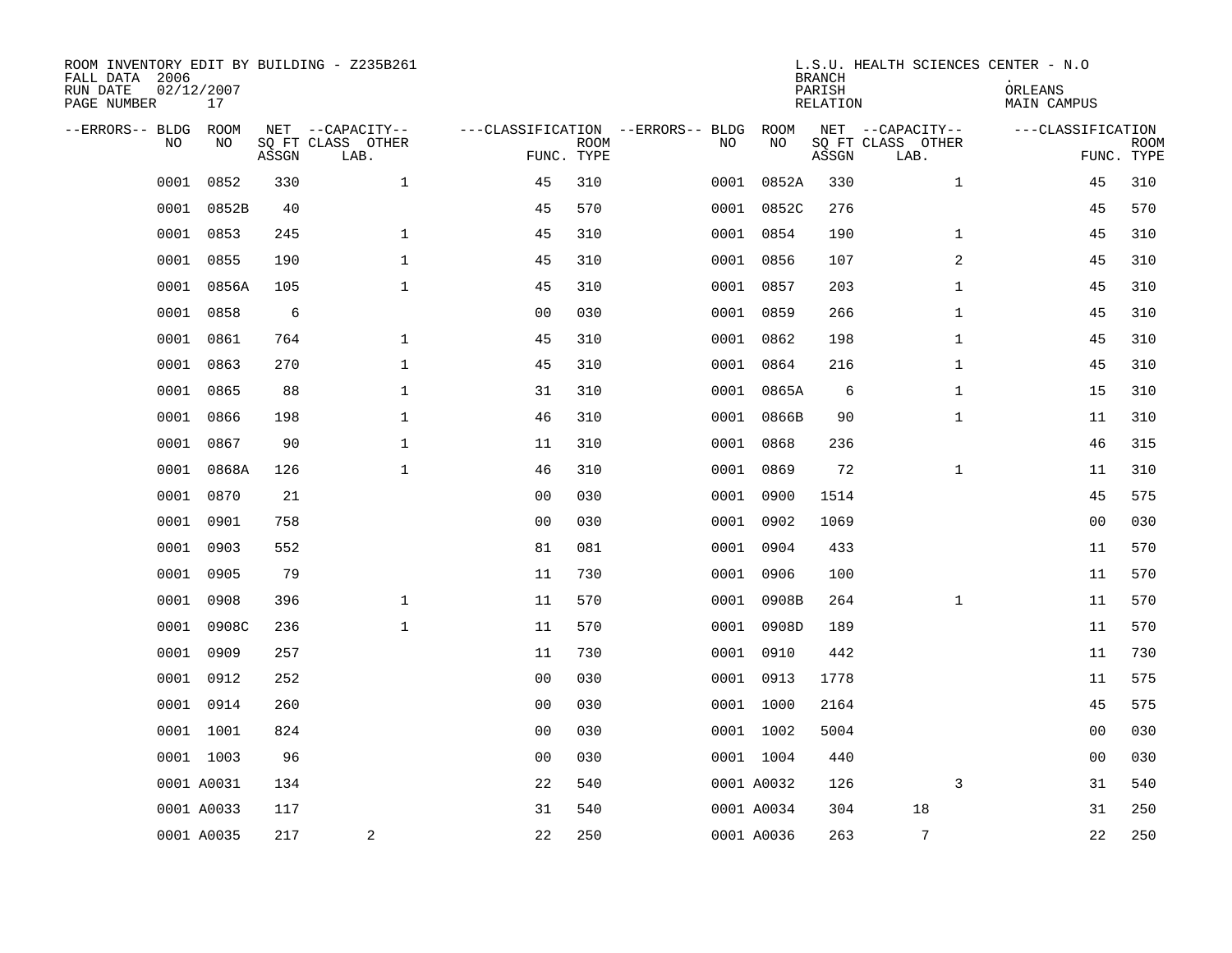| ROOM INVENTORY EDIT BY BUILDING - Z235B261<br>FALL DATA 2006<br>RUN DATE<br>PAGE NUMBER | 02/12/2007<br>18 |       |                                               |                |                           |                                         |             | <b>BRANCH</b><br>PARISH<br><b>RELATION</b> | L.S.U. HEALTH SCIENCES CENTER - N.O           | ORLEANS<br>MAIN CAMPUS |                           |
|-----------------------------------------------------------------------------------------|------------------|-------|-----------------------------------------------|----------------|---------------------------|-----------------------------------------|-------------|--------------------------------------------|-----------------------------------------------|------------------------|---------------------------|
| --ERRORS-- BLDG ROOM<br>NO                                                              | NO               | ASSGN | NET --CAPACITY--<br>SQ FT CLASS OTHER<br>LAB. |                | <b>ROOM</b><br>FUNC. TYPE | ---CLASSIFICATION --ERRORS-- BLDG<br>NO | ROOM<br>NO  | ASSGN                                      | NET --CAPACITY--<br>SQ FT CLASS OTHER<br>LAB. | ---CLASSIFICATION      | <b>ROOM</b><br>FUNC. TYPE |
|                                                                                         | 0001 A0036A      | 36    | $\mathbf{1}$                                  | 22             | 250                       |                                         | 0001 A0036B | 32                                         | 1                                             | 22                     | 250                       |
|                                                                                         | 0001 A0037       | 199   | 2                                             | 11             | 250                       |                                         | 0001 A0037A | 26                                         | $\mathbf 1$                                   | 22                     | 255                       |
|                                                                                         | 0001 A0037B      | 123   | $\mathbf 1$                                   | 22             | 310                       |                                         | 0001 A0038  | 216                                        |                                               | 00                     | 030                       |
|                                                                                         | 0001 A0039       | 118   |                                               | 0 <sub>0</sub> | 010                       |                                         | 0001 A0039A | 246                                        |                                               | 00                     | 010                       |
|                                                                                         | 0001 A0041       | 363   | 9                                             | 11             | 310                       |                                         | 0001 A0041A | 120                                        | 3                                             | 11                     | 310                       |
|                                                                                         | 0001 A0041B      | 120   | $\mathbf 1$                                   | 82             | 082                       |                                         | 0001 A0042  | 214                                        |                                               | 11                     | 315                       |
|                                                                                         | 0001 A0042A      | 104   | $\mathbf 1$                                   | 22             | 310                       |                                         | 0001 A0042B | 104                                        | $\mathbf{1}$                                  | 11                     | 310                       |
|                                                                                         | 0001 A0042C      | 104   | $\mathbf 1$                                   | 22             | 310                       |                                         | 0001 A0043  | 42                                         |                                               | 11                     | 315                       |
|                                                                                         | 0001 A0043A      | 102   | $\mathbf 1$                                   | 11             | 310                       |                                         | 0001 A0043B | 70                                         |                                               | 11                     | 315                       |
|                                                                                         | 0001 A0044       | 104   | $\mathbf 1$                                   | 11             | 310                       |                                         | 0001 A0044A | 77                                         |                                               | 11                     | 590                       |
|                                                                                         | 0001 A0045       | 152   | 3                                             | 22             | 250                       |                                         | 0001 A0046  | 30                                         |                                               | 0 <sub>0</sub>         | 030                       |
|                                                                                         | 0001 A0047       | 108   |                                               | 0 <sub>0</sub> | 010                       |                                         | 0001 A0047A | 234                                        |                                               | 0 <sub>0</sub>         | 010                       |
|                                                                                         | 0001 A0048       | 45    |                                               | 0 <sub>0</sub> | 030                       |                                         | 0001 A0049  | 208                                        | 5                                             | 22                     | 250                       |
|                                                                                         | 0001 A0049A      | 56    | 2                                             | 22             | 250                       |                                         | 0001 A0310  | 200                                        |                                               | 00                     | 030                       |
|                                                                                         | 0001 A0311       | 250   | $\mathbf{1}$                                  | 22             | 250                       |                                         | 0001 A0311A | 103                                        | $\mathbf{1}$                                  | 22                     | 310                       |
|                                                                                         | 0001 A0311B      | 103   | 2                                             | 22             | 355                       |                                         | 0001 A0312  | 56                                         |                                               | 22                     | 255                       |
|                                                                                         | 0001 A0312A      | 202   | 2                                             | 22             | 250                       |                                         | 0001 A0313  | 192                                        | 3                                             | 22                     | 255                       |
|                                                                                         | 0001 A0313A      | 45    |                                               | 22             | 255                       |                                         | 0001 A0314  | 71                                         |                                               | 22                     | 255                       |
|                                                                                         | 0001 A0314A      | 61    | $\mathbf{1}$                                  | 22             | 250                       |                                         | 0001 A0315  | 365                                        | 2                                             | 22                     | 250                       |
|                                                                                         | 0001 A0315A      | 97    | $\overline{a}$                                | 22             | 250                       |                                         | 0001 A0316  | 154                                        | 3                                             | 11                     | 250                       |
|                                                                                         | 0001 A0317       | 439   | $\mathbf{1}$                                  | 11             | 310                       |                                         | 0001 A0317A | 59                                         | $\mathbf{1}$                                  | 22                     | 310                       |
|                                                                                         | 0001 A0317B      | 158   | $\mathbf 1$                                   | 11             | 310                       |                                         | 0001 A0317D | 52                                         | $\mathbf{1}$                                  | 11                     | 310                       |
|                                                                                         | 0001 A0318       | 263   | 3                                             | 22             | 250                       |                                         | 0001 A0319  | 90                                         | $\mathbf{1}$                                  | 11                     | 310                       |
|                                                                                         | 0001 A0319A      | 151   |                                               | 81             | 081                       |                                         | 0001 A0320  | 251                                        | $\mathbf{1}$                                  | 11                     | 310                       |
|                                                                                         | 0001 A0320A      | 81    | $\mathbf 1$                                   | 11             | 310                       |                                         | 0001 A0321  | 104                                        | 4                                             | 31                     | 540                       |
|                                                                                         | 0001 A0321A      | 78    |                                               | 31             | 540                       |                                         | 0001 A0321B | 12                                         |                                               | 0 <sub>0</sub>         | 010                       |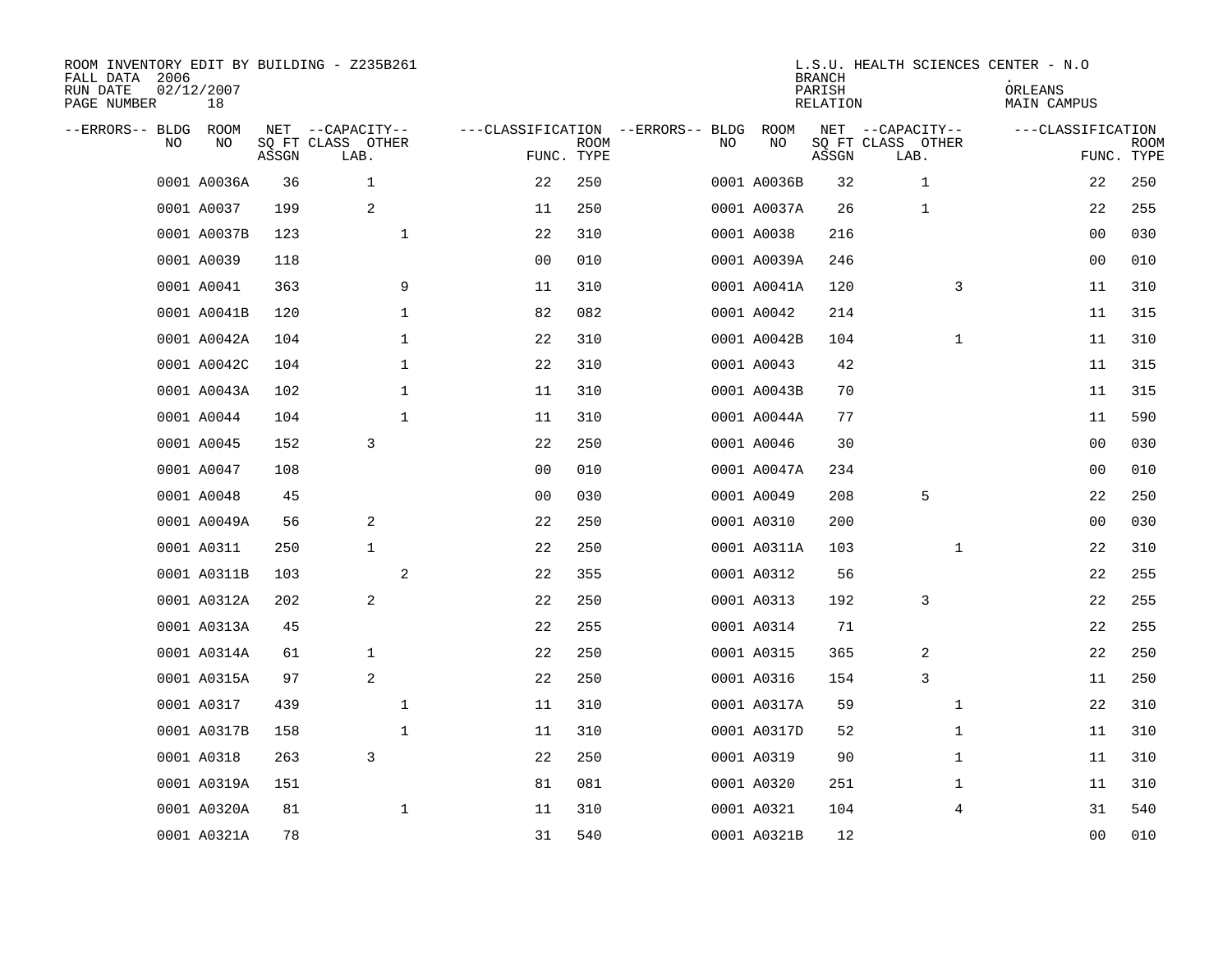| ROOM INVENTORY EDIT BY BUILDING - Z235B261<br>FALL DATA 2006<br>RUN DATE<br>PAGE NUMBER | 02/12/2007<br>19 |       |                                               |                                                 |             |   |    |             | <b>BRANCH</b><br>PARISH<br><b>RELATION</b> | L.S.U. HEALTH SCIENCES CENTER - N.O           | ORLEANS<br>MAIN CAMPUS |                           |
|-----------------------------------------------------------------------------------------|------------------|-------|-----------------------------------------------|-------------------------------------------------|-------------|---|----|-------------|--------------------------------------------|-----------------------------------------------|------------------------|---------------------------|
| --ERRORS-- BLDG ROOM<br>NO                                                              | NO               | ASSGN | NET --CAPACITY--<br>SQ FT CLASS OTHER<br>LAB. | ---CLASSIFICATION --ERRORS-- BLDG<br>FUNC. TYPE | <b>ROOM</b> |   | NO | ROOM<br>NO  | ASSGN                                      | NET --CAPACITY--<br>SQ FT CLASS OTHER<br>LAB. | ---CLASSIFICATION      | <b>ROOM</b><br>FUNC. TYPE |
|                                                                                         | 0001 A0322       | 265   | 3                                             | 22                                              | 250         |   |    | 0001 A0322A | 97                                         | $\mathbf{1}$                                  | 22                     | 310                       |
|                                                                                         | 0001 A0322B      | 95    | $\mathbf{1}$                                  | 11                                              | 310         | 9 |    | 0001 A03220 | 451                                        | $\mathbf 1$                                   | 22                     | 250                       |
|                                                                                         | 0001 A03221      | 70    |                                               | 11                                              | 255         |   |    | 0001 A0323  | 286                                        | 4                                             | 11                     | 250                       |
|                                                                                         | 0001 A0323A      | 78    | $\mathbf 1$                                   | 22                                              | 850         |   |    | 0001 A0323B | 438                                        | 1                                             | 22                     | 255                       |
|                                                                                         | 0001 A0324       | 34    |                                               | 00                                              | 030         |   |    | 0001 A0325  | 589                                        | 3                                             | 22                     | 350                       |
|                                                                                         | 0001 A0325A      | 12    | 1                                             | 22                                              | 310         |   |    | 0001 A0325B | 80                                         | $\mathbf{1}$                                  | 22                     | 310                       |
|                                                                                         | 0001 A0325C      | 99    | $\mathbf{1}$                                  | 22                                              | 310         |   |    | 0001 A0325D | 201                                        | 3                                             | 22                     | 250                       |
|                                                                                         | 0001 A0326       | 127   | 6                                             | 22                                              | 250         |   |    | 0001 A0326A | 56                                         |                                               | 22                     | 315                       |
|                                                                                         | 0001 A0326B      | 166   | $\mathbf 1$                                   | 22                                              | 310         |   |    | 0001 A0326C | 45                                         | 2                                             | 11                     | 210                       |
|                                                                                         | 0001 A0327       | 118   | $\mathbf{1}$                                  | 31                                              | 310         |   |    | 0001 A0327A | 78                                         |                                               | 46                     | 315                       |
|                                                                                         | 0001 A0327B      | 61    | 3                                             | 11                                              | 455         |   |    | 0001 A0328  | 284                                        | $\mathbf{1}$                                  | 46                     | 310                       |
|                                                                                         | 0001 A0410       | 317   | $\mathbf 1$                                   | 22                                              | 310         |   |    | 0001 A0410B | 48                                         | $\mathbf{1}$                                  | 11                     | 310                       |
|                                                                                         | 0001 A0410C      | 96    | 3                                             | 11                                              | 310         |   |    | 0001 A0411  | 256                                        | 8                                             | 11                     | 250                       |
|                                                                                         | 0001 A0412       | 216   | 2                                             | 11                                              | 255         |   |    | 0001 A0412A | 149                                        | 2                                             | 11                     | 310                       |
|                                                                                         | 0001 A0413       | 353   | 4                                             | 22                                              | 250         |   |    | 0001 A0413A | 144                                        | 5                                             | 11                     | 250                       |
|                                                                                         | 0001 A0414       | 288   | 4                                             | 22                                              | 250         |   |    | 0001 A0415  | 547                                        | 8                                             | 11                     | 250                       |
|                                                                                         | 0001 A0416       | 621   | 6                                             | 22                                              | 250         |   |    | 0001 A0416A | 258                                        |                                               | 22                     | 255                       |
|                                                                                         | 0001 A0416B      | 20    |                                               | 0 <sub>0</sub>                                  | 030         |   |    | 0001 A04160 | 387                                        | $\mathbf{1}$                                  | 11                     | 310                       |
|                                                                                         | 0001 A04161      | 20    | 2                                             | 11                                              | 310         |   |    | 0001 A0417  | 125                                        | 2                                             | 11                     | 310                       |
|                                                                                         | 0001 A0417A      | 144   | 4                                             | 11                                              | 310         |   |    | 0001 A0417B | 12                                         |                                               | 00                     | 030                       |
|                                                                                         | 0001 A0418       | 294   | $\mathbf 1$                                   | 11                                              | 310         |   |    | 0001 A0419  | 120                                        |                                               | 11                     | 315                       |
|                                                                                         | 0001 A0419A      | 60    | $\mathbf 1$                                   | 11                                              | 310         |   |    | 0001 A0419B | 129                                        | 3                                             | 11                     | 310                       |
|                                                                                         | 0001 A0419C      | 182   | $\mathbf{1}$                                  | 11                                              | 310         |   |    | 0001 A0419D | 127                                        | 2                                             | 11                     | 310                       |
| 9                                                                                       | 0001 A0420       | 403   | $\mathbf{1}$                                  | 11                                              | 250         |   |    | 0001 A0420A | 46                                         | 2                                             | 11                     | 315                       |
|                                                                                         | 0001 A0420B      | 46    | 2                                             | 82                                              | 082         |   |    | 0001 A0420C | 46                                         | 2                                             | 11                     | 730                       |
|                                                                                         | 0001 A0420D      | 48    | $\mathbf 1$                                   | 46                                              | 310         |   |    | 0001 A0420E | 46                                         | $\mathbf{1}$                                  | 46                     | 315                       |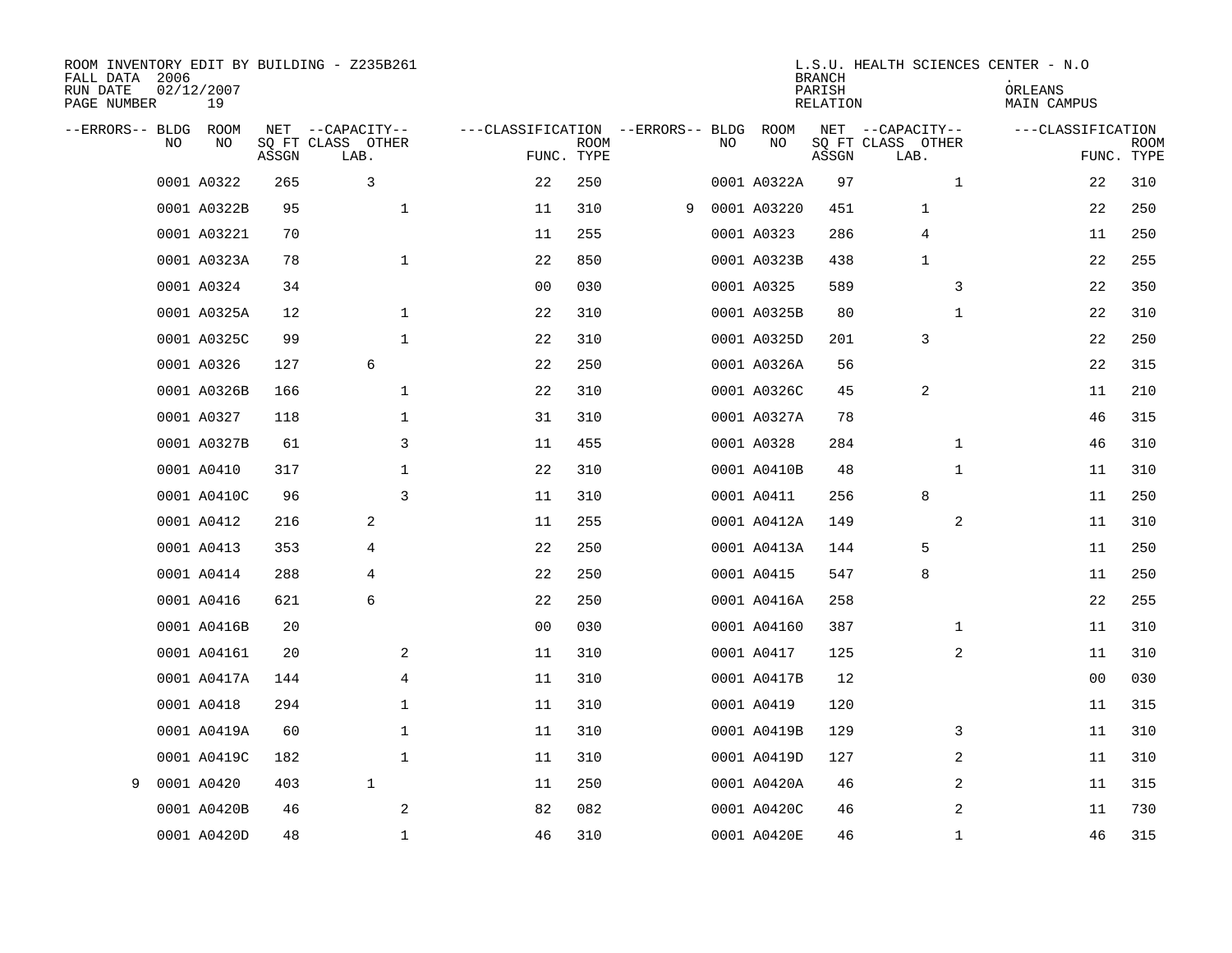| ROOM INVENTORY EDIT BY BUILDING - Z235B261<br>FALL DATA 2006<br>RUN DATE<br>PAGE NUMBER | 02/12/2007<br>20 |       |                                               |                                                      |             |   |    |                  | <b>BRANCH</b><br>PARISH<br><b>RELATION</b> | L.S.U. HEALTH SCIENCES CENTER - N.O           | ORLEANS<br><b>MAIN CAMPUS</b> |                           |
|-----------------------------------------------------------------------------------------|------------------|-------|-----------------------------------------------|------------------------------------------------------|-------------|---|----|------------------|--------------------------------------------|-----------------------------------------------|-------------------------------|---------------------------|
| --ERRORS-- BLDG ROOM<br>NO.                                                             | NO               | ASSGN | NET --CAPACITY--<br>SQ FT CLASS OTHER<br>LAB. | ---CLASSIFICATION --ERRORS-- BLDG ROOM<br>FUNC. TYPE | <b>ROOM</b> |   | NO | NO               | ASSGN                                      | NET --CAPACITY--<br>SQ FT CLASS OTHER<br>LAB. | ---CLASSIFICATION             | <b>ROOM</b><br>FUNC. TYPE |
|                                                                                         | 0001 A0420F      | 47    | $\mathbf 1$                                   | 82                                                   | 082         |   |    | 0001 A0421       | 30                                         |                                               | 00                            | 010                       |
|                                                                                         | 0001 A0422       | 110   | $\mathbf{1}$                                  | 11                                                   | 310         |   |    | 0001 A0422A      | 142                                        | 4                                             | 11                            | 310                       |
|                                                                                         | 0001 A0422B      | 281   | 4                                             | 11                                                   | 250         |   |    | 0001 A0423       | 278                                        | $\overline{4}$                                | 22                            | 250                       |
|                                                                                         | 0001 A0424       | 612   | 7                                             | 22                                                   | 250         |   |    | 0001 A0424A      | 85                                         | $1\,$                                         | 11                            | 310                       |
|                                                                                         | 0001 A0425       | 173   | $\mathbf 1$                                   | 11                                                   | 310         |   |    | 0001 A0426       | 30                                         |                                               | 0 <sub>0</sub>                | 030                       |
|                                                                                         | 0001 A0427       | 48    | $\mathbf 1$                                   | 11                                                   | 310         |   |    | 0001 B0001       | 1004                                       | $\mathbf{1}$                                  | 65                            | 720                       |
|                                                                                         | 0001 B0002       | 289   |                                               | 0 <sub>0</sub>                                       | 020         |   |    | 0001 B0003       | 36                                         |                                               | 65                            | 730                       |
|                                                                                         | 0001 B0004       | 135   | $\mathbf{1}$                                  | 65                                                   | 310         |   |    | 0001 B0005       | 299                                        | $\mathbf{1}$                                  | 65                            | 310                       |
|                                                                                         | 0001 B0006       | 3257  |                                               | 65                                                   | 725         | 7 |    | 0001 B0007       | 136                                        |                                               | 65                            | 690                       |
|                                                                                         | 0001 B0008       | 111   |                                               | 81                                                   | 081         |   |    | 0001 B0009       | 1303                                       | $\mathbf{1}$                                  | 0 <sub>0</sub>                | 030                       |
|                                                                                         | 0001 B0010       | 2104  | $\mathbf{1}$                                  | 65                                                   | 725         |   |    | 0001 B0011       | 542                                        |                                               | 0 <sub>0</sub>                | 030                       |
|                                                                                         | 0001 B0012       | 425   |                                               | 0 <sub>0</sub>                                       | 030         |   |    | 0001 B0013       | 3400                                       |                                               | 0 <sub>0</sub>                | 030                       |
|                                                                                         | 0001 B0014       | 2277  |                                               | 0 <sub>0</sub>                                       | 030         |   |    | 0001 B0015       | 217                                        |                                               | 0 <sub>0</sub>                | 030                       |
|                                                                                         | 0001 B0016       | 866   |                                               | 0 <sub>0</sub>                                       | 030         |   |    | 0001 B0017       | 5334                                       |                                               | 65                            | 725                       |
|                                                                                         | 0001 B0017A      | 157   |                                               | 65                                                   | 730         |   |    | 0001 B0018       | 57                                         |                                               | 65                            | 730                       |
|                                                                                         | 0001 B0019       | 404   |                                               | 65                                                   | 730         |   |    | 0001 B0020       | 135                                        | $\mathbf{1}$                                  | 0 <sub>0</sub>                | 030                       |
|                                                                                         | 0001 B0021       | 124   |                                               | 0 <sub>0</sub>                                       | 030         |   |    | 0001 B0022       | 106                                        | $\mathbf{1}$                                  | 0 <sub>0</sub>                | 030                       |
|                                                                                         | 0001 B0023       | 85    | $\mathbf 1$                                   | 0 <sub>0</sub>                                       | 030         |   |    | 0001 B0024       | 53                                         |                                               | 00                            | 030                       |
|                                                                                         | 0001 B0025       | 31    |                                               | 91                                                   | 635         |   |    | 0001 B0025B      | 23                                         |                                               | 0 <sub>0</sub>                | 030                       |
|                                                                                         | 0001 B0026       | 66    |                                               | 0 <sub>0</sub>                                       | 030         |   |    | 0001 B0027       | 48                                         |                                               | 91                            | 635                       |
|                                                                                         | 0001 B0028       | 47    |                                               | 91                                                   | 635         |   |    | 0001 B0029       | 53                                         |                                               | 91                            | 635                       |
|                                                                                         | 0001 B0030       | 64    |                                               | 91                                                   | 635         |   |    | 0001 B0031       | 68                                         |                                               | 91                            | 635                       |
|                                                                                         | 0001 B0032       | 38    |                                               | 91                                                   | 635         |   |    | 0001 B0033       | 815                                        |                                               | 91                            | 635                       |
|                                                                                         | 0001 B0034       | 486   |                                               | 91                                                   | 630         |   |    | 0001 B0035       | 65                                         |                                               | 91                            | 730                       |
|                                                                                         | 0001 B0036       | 583   |                                               | 91                                                   | 630         |   |    | 0001 B0037 25344 |                                            |                                               | 91                            | 630                       |
|                                                                                         | 0001 B0037A 1496 |       |                                               | 91                                                   | 630         |   |    | 0001 B0038       | 154                                        |                                               | 91                            | 635                       |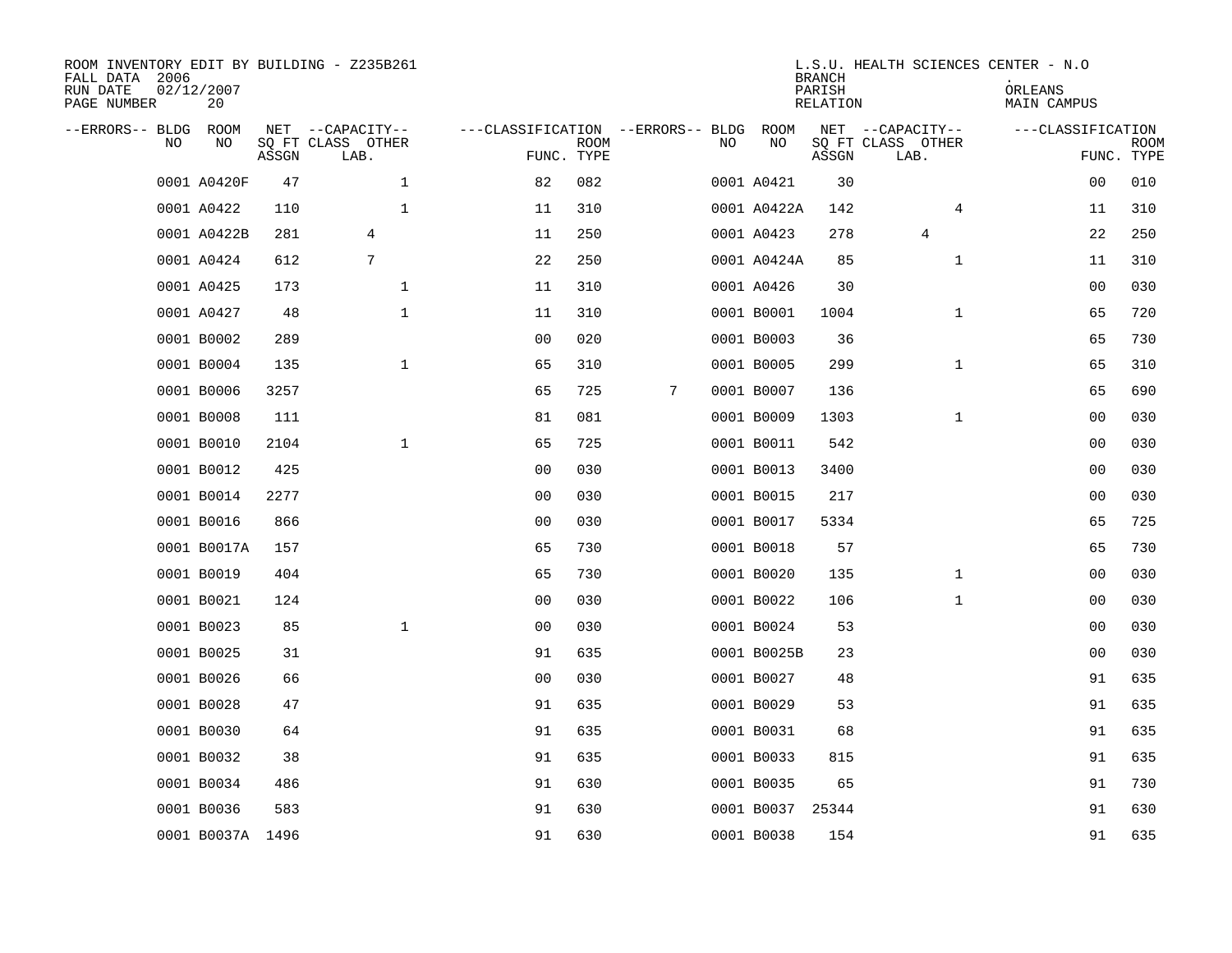| ROOM INVENTORY EDIT BY BUILDING - Z235B261<br>FALL DATA 2006<br>RUN DATE<br>PAGE NUMBER | 02/12/2007<br>21 |       |                           |                                        |             |     |                                                  | <b>BRANCH</b><br>PARISH<br>RELATION | L.S.U. HEALTH SCIENCES CENTER - N.O                                    | ORLEANS | MAIN CAMPUS        |                           |
|-----------------------------------------------------------------------------------------|------------------|-------|---------------------------|----------------------------------------|-------------|-----|--------------------------------------------------|-------------------------------------|------------------------------------------------------------------------|---------|--------------------|---------------------------|
| --ERRORS-- BLDG ROOM                                                                    |                  |       | NET --CAPACITY--          | ---CLASSIFICATION --ERRORS-- BLDG ROOM |             |     |                                                  |                                     | NET --CAPACITY--                                                       |         | ---CLASSIFICATION  |                           |
| NO.                                                                                     | NO.              | ASSGN | SQ FT CLASS OTHER<br>LAB. | FUNC. TYPE                             | <b>ROOM</b> | NO. | NO                                               | ASSGN                               | SQ FT CLASS OTHER<br>LAB.                                              |         |                    | <b>ROOM</b><br>FUNC. TYPE |
|                                                                                         | 0001 B0039       | 1692  |                           | 46                                     | 730         |     | 0001 B0039A                                      | 22                                  |                                                                        |         | 46                 | 730                       |
|                                                                                         | 0001 B0039B      | 24    |                           | 46                                     | 730         |     | 0001 B0039C                                      | 18                                  |                                                                        |         | 46                 | 730                       |
|                                                                                         | 0001 B0039D      | 18    |                           | 46                                     | 730         |     | 0001 B0039E                                      | 18                                  |                                                                        |         | 46                 | 730                       |
|                                                                                         | 0001 B0100A      | 310   |                           | 0 <sub>0</sub>                         | 030         |     | TOTAL NUMBER CLASSROOMS<br>TOTAL NUMBER LABS 210 |                                     | TOTAL NET ASSIGN SQ. FT. IN ROOM FILE<br>TOTAL NUMBER SPECIAL LABS 220 |         | 244,942<br>10<br>4 |                           |
| 0002                                                                                    | 0002A            | 75    |                           | 0 <sub>0</sub>                         | 030         |     | 0002 0002B                                       | 101                                 |                                                                        |         | 00                 | 030                       |
| 0002                                                                                    | 0002C            | 75    |                           | 0 <sub>0</sub>                         | 030         |     | 0002 0008                                        | 170                                 |                                                                        |         | 0 <sub>0</sub>     | 030                       |
| 0002                                                                                    | 0009             | 152   |                           | 0 <sub>0</sub>                         | 030         |     | 0002 0010                                        | 111                                 |                                                                        |         | 81                 | 081                       |
| 0002                                                                                    | 0011             | 323   |                           | 81                                     | 081         |     | 0002 0012                                        | 147                                 |                                                                        |         | 11                 | 730                       |
| 0002                                                                                    | 0200             | 8212  |                           | 81                                     | 081         |     | 0002 0210                                        | 166                                 | $\mathbf{1}$                                                           |         | 92                 | 310                       |
|                                                                                         | 0002 0211        | 758   |                           | 81                                     | 081         |     | 0002 0211A                                       | 262                                 |                                                                        |         | 0 <sub>0</sub>     | 030                       |
|                                                                                         | 0002 0213        | 8     |                           | 0 <sub>0</sub>                         | 030         |     | 0002 0213A                                       | 227                                 |                                                                        |         | 92                 | 720                       |
|                                                                                         | 0002 0214        | 698   |                           | 92                                     | 675         |     | 0002 A0000                                       | 70                                  |                                                                        |         | 00                 | 010                       |
|                                                                                         | 0002 A0031       | 665   | 3                         | 92                                     | 920         |     | 0002 A0032                                       | 513                                 | $\overline{a}$                                                         |         | 92                 | 920                       |
|                                                                                         | 0002 A0033       | 513   | 2                         | 92                                     | 920         |     | 0002 A0034                                       | 665                                 | 3                                                                      |         | 92                 | 920                       |
|                                                                                         | 0002 A0035       | 513   | 2                         | 92                                     | 920         |     | 0002 A0036                                       | 513                                 | 2                                                                      |         | 92                 | 920                       |
|                                                                                         | 0002 A0041       | 342   | $\mathbf{1}$              | 92                                     | 920         |     | 0002 A0042                                       | 342                                 | $\mathbf{1}$                                                           |         | 92                 | 920                       |
|                                                                                         | 0002 A0043       | 513   | 2                         | 92                                     | 920         |     | 0002 A0044                                       | 513                                 | 2                                                                      |         | 92                 | 920                       |
|                                                                                         | 0002 A0045       | 665   | 3                         | 92                                     | 920         |     | 0002 A0046                                       | 513                                 | 2                                                                      |         | 92                 | 920                       |
|                                                                                         | 0002 A0047       | 513   | 2                         | 92                                     | 920         |     | 0002 A0051                                       | 342                                 | $\mathbf{1}$                                                           |         | 92                 | 920                       |
|                                                                                         | 0002 A0052       | 342   | 2                         | 92                                     | 920         |     | 0002 A0053                                       | 513                                 | 2                                                                      |         | 92                 | 920                       |
|                                                                                         | 0002 A0054       | 513   | 2                         | 92                                     | 920         |     | 0002 A0055                                       | 342                                 | $\mathbf{1}$                                                           |         | 92                 | 920                       |
|                                                                                         | 0002 A0056       | 342   | $\mathbf 1$               | 92                                     | 920         |     | 0002 A0057                                       | 513                                 | 2                                                                      |         | 92                 | 920                       |
|                                                                                         | 0002 A0058       | 513   | 2                         | 92                                     | 920         |     | 0002 A0061                                       | 342                                 | $\mathbf{1}$                                                           |         | 92                 | 920                       |
|                                                                                         | 0002 A0062       | 342   | $\mathbf{1}$              | 92                                     | 920         |     | 0002 A0063                                       | 513                                 | 2                                                                      |         | 92                 | 920                       |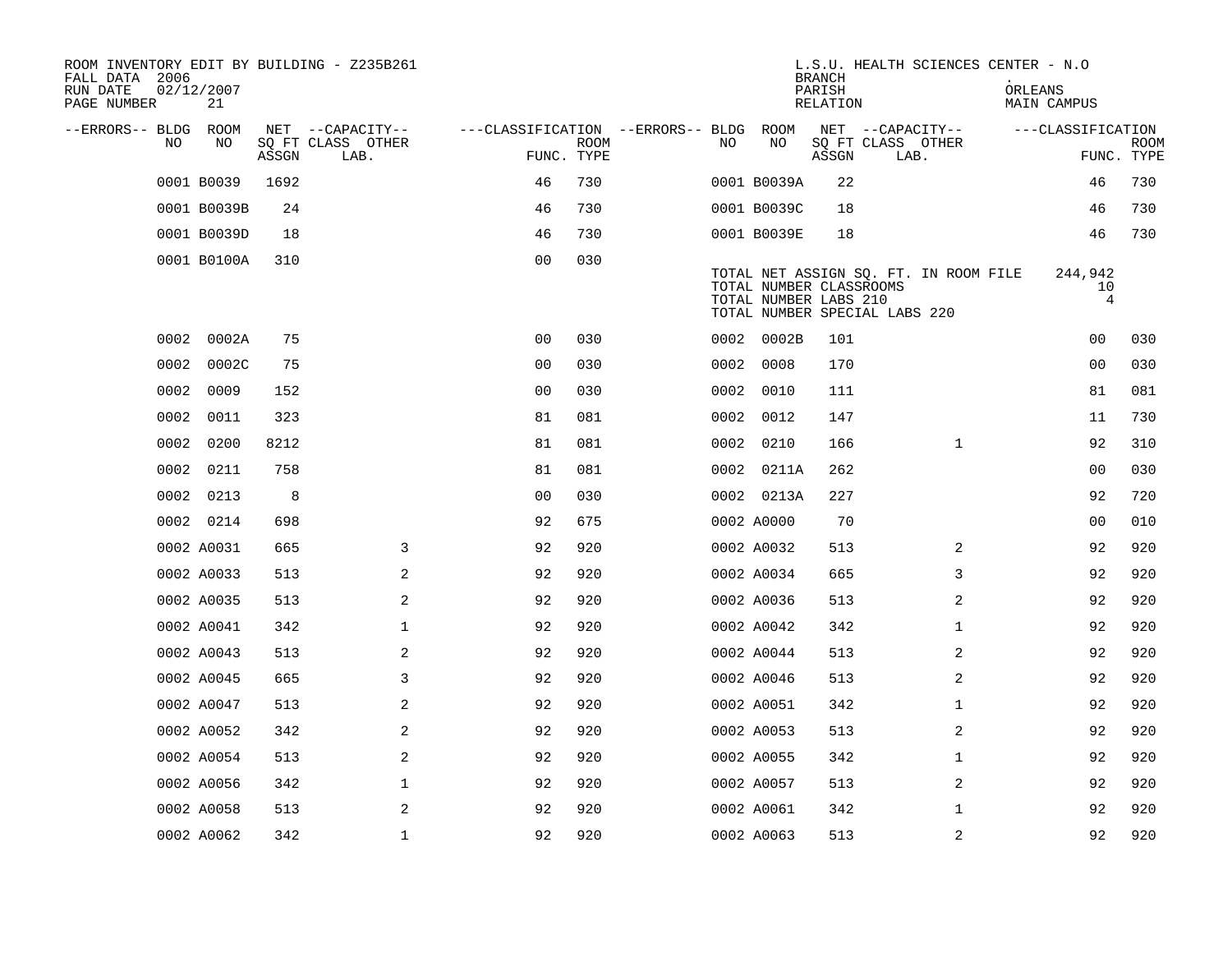| ROOM INVENTORY EDIT BY BUILDING - Z235B261<br>FALL DATA 2006<br>RUN DATE<br>PAGE NUMBER | 02/12/2007<br>22 |       |                                               |                                   |                           |    |                   | <b>BRANCH</b><br>PARISH<br><b>RELATION</b> | L.S.U. HEALTH SCIENCES CENTER - N.O           | ORLEANS<br>MAIN CAMPUS |                           |
|-----------------------------------------------------------------------------------------|------------------|-------|-----------------------------------------------|-----------------------------------|---------------------------|----|-------------------|--------------------------------------------|-----------------------------------------------|------------------------|---------------------------|
| --ERRORS-- BLDG<br>NO.                                                                  | ROOM<br>NO       | ASSGN | NET --CAPACITY--<br>SQ FT CLASS OTHER<br>LAB. | ---CLASSIFICATION --ERRORS-- BLDG | <b>ROOM</b><br>FUNC. TYPE | NO | <b>ROOM</b><br>NO | ASSGN                                      | NET --CAPACITY--<br>SQ FT CLASS OTHER<br>LAB. | ---CLASSIFICATION      | <b>ROOM</b><br>FUNC. TYPE |
|                                                                                         | 0002 A0064       | 513   | $\overline{a}$                                | 92                                | 920                       |    | 0002 A0065        | 600                                        | 3                                             | 92                     | 920                       |
|                                                                                         | 0002 A0066       | 342   | $\mathbf{1}$                                  | 92                                | 920                       |    | 0002 A0067        | 513                                        | 2                                             | 92                     | 920                       |
|                                                                                         | 0002 A0068       | 513   | 2                                             | 92                                | 920                       |    | 0002 A0071        | 342                                        | 2                                             | 92                     | 920                       |
|                                                                                         | 0002 A0072       | 342   | $\mathbf{1}$                                  | 92                                | 920                       |    | 0002 A0073        | 513                                        | 2                                             | 92                     | 920                       |
|                                                                                         | 0002 A0074       | 513   | 2                                             | 92                                | 920                       |    | 0002 A0075        | 342                                        | $\mathbf{1}$                                  | 92                     | 920                       |
|                                                                                         | 0002 A0076       | 342   | $\mathbf 1$                                   | 92                                | 920                       |    | 0002 A0077        | 513                                        | 2                                             | 92                     | 920                       |
|                                                                                         | 0002 A0078       | 513   | 2                                             | 92                                | 920                       |    | 0002 A0081        | 342                                        | $\mathbf{1}$                                  | 92                     | 920                       |
|                                                                                         | 0002 A0082       | 342   | $\mathbf 1$                                   | 92                                | 920                       |    | 0002 A0083        | 513                                        | 2                                             | 92                     | 920                       |
|                                                                                         | 0002 A0084       | 513   | 2                                             | 92                                | 920                       |    | 0002 A0085        | 342                                        | $\mathbf{1}$                                  | 92                     | 920                       |
|                                                                                         | 0002 A0086       | 342   | 2                                             | 92                                | 920                       |    | 0002 A0087        | 513                                        | 2                                             | 92                     | 920                       |
|                                                                                         | 0002 A0088       | 513   | 2                                             | 92                                | 920                       |    | 0002 A0091        | 342                                        | $\mathbf{1}$                                  | 92                     | 920                       |
|                                                                                         | 0002 A0092       | 342   | 2                                             | 92                                | 920                       |    | 0002 A0093        | 513                                        | 2                                             | 92                     | 920                       |
|                                                                                         | 0002 A0094       | 513   | 3                                             | 92                                | 920                       |    | 0002 A0095        | 342                                        | $\mathbf{1}$                                  | 92                     | 920                       |
|                                                                                         | 0002 A0096       | 342   | $\mathbf 1$                                   | 92                                | 920                       |    | 0002 A0097        | 513                                        | 2                                             | 92                     | 920                       |
|                                                                                         | 0002 A0098       | 513   | 2                                             | 92                                | 920                       |    | 0002 A1001        | 126                                        | $\mathbf{1}$                                  | 92                     | 910                       |
|                                                                                         | 0002 A1002       | 126   | $\mathbf 1$                                   | 92                                | 910                       |    | 0002 A1003        | 126                                        | $\mathbf{1}$                                  | 92                     | 910                       |
|                                                                                         | 0002 A1004       | 126   | 1                                             | 92                                | 910                       |    | 0002 A1005        | 126                                        | $\mathbf{1}$                                  | 92                     | 910                       |
|                                                                                         | 0002 A1006       | 126   | $\mathbf{1}$                                  | 92                                | 910                       |    | 0002 A1007        | 352                                        | 2                                             | 92                     | 910                       |
|                                                                                         | 0002 A1008       | 126   | $\mathbf{1}$                                  | 92                                | 910                       |    | 0002 A1009        | 126                                        | $\mathbf{1}$                                  | 92                     | 910                       |
|                                                                                         | 0002 A1010       | 126   | $\mathbf 1$                                   | 92                                | 910                       |    | 0002 A1011        | 126                                        | $\mathbf{1}$                                  | 92                     | 910                       |
|                                                                                         | 0002 A1101       | 126   | $\mathbf{1}$                                  | 92                                | 910                       |    | 0002 A1102        | 126                                        | $\mathbf{1}$                                  | 92                     | 910                       |
|                                                                                         | 0002 A1103       | 126   | $\mathbf 1$                                   | 92                                | 910                       |    | 0002 A1104        | 126                                        | $\mathbf{1}$                                  | 92                     | 910                       |
|                                                                                         | 0002 A1105       | 126   | $\mathbf 1$                                   | 92                                | 910                       |    | 0002 A1106        | 126                                        | $\mathbf{1}$                                  | 92                     | 910                       |
|                                                                                         | 0002 A1107       | 352   | 2                                             | 92                                | 910                       |    | 0002 A1108        | 126                                        | $\mathbf{1}$                                  | 92                     | 910                       |
|                                                                                         | 0002 A1109       | 126   | 1                                             | 92                                | 910                       |    | 0002 A1110        | 126                                        | $\mathbf{1}$                                  | 92                     | 910                       |
|                                                                                         | 0002 A1111       | 126   | $\mathbf 1$                                   | 92                                | 910                       |    | 0002 B0000        | 70                                         |                                               | 0 <sub>0</sub>         | 010                       |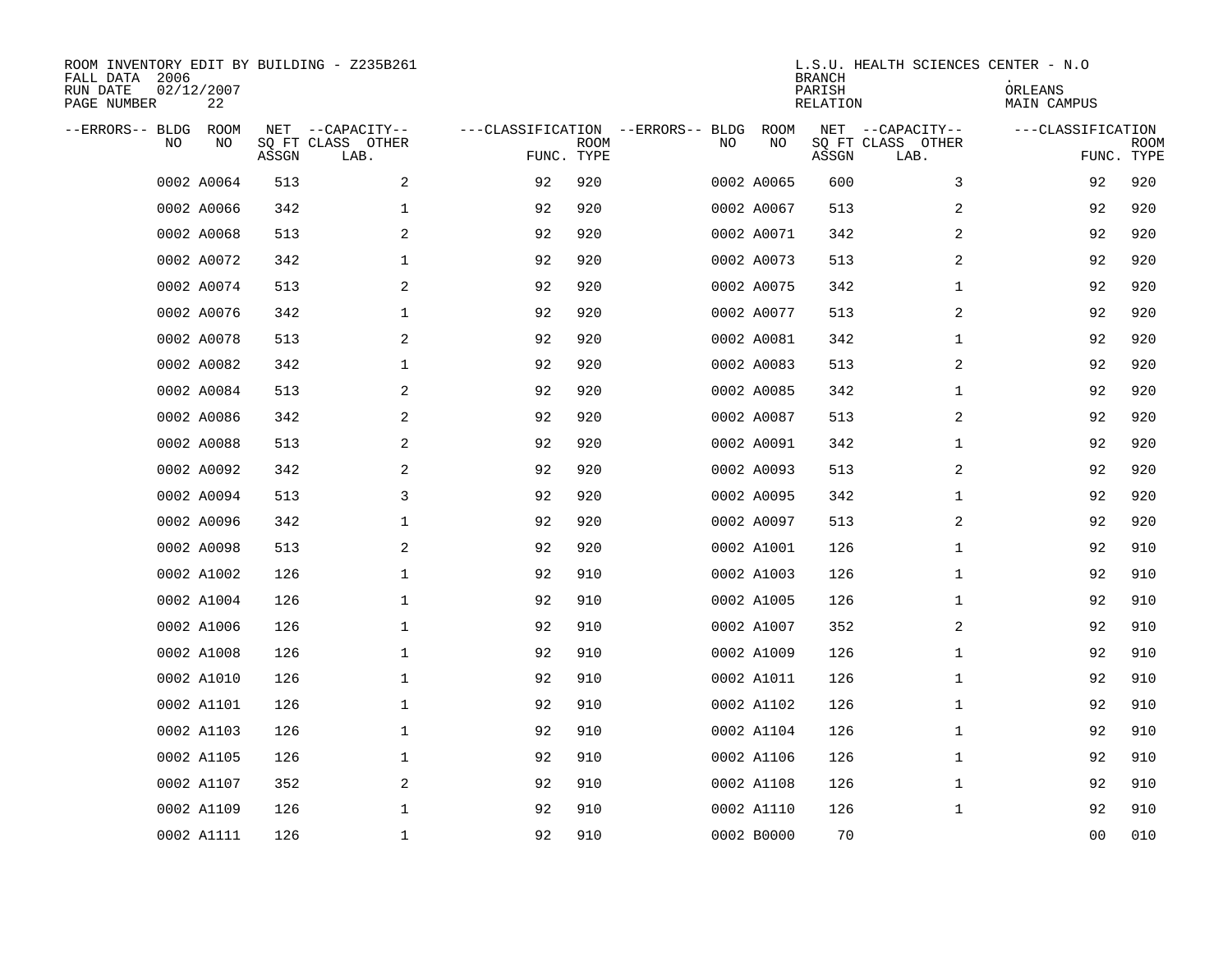| ROOM INVENTORY EDIT BY BUILDING - Z235B261<br>FALL DATA 2006<br>RUN DATE<br>PAGE NUMBER | 02/12/2007<br>23 |       |                                               |                                                 |             |    |                   | <b>BRANCH</b><br>PARISH<br><b>RELATION</b> | L.S.U. HEALTH SCIENCES CENTER - N.O           | ORLEANS<br>MAIN CAMPUS |                           |
|-----------------------------------------------------------------------------------------|------------------|-------|-----------------------------------------------|-------------------------------------------------|-------------|----|-------------------|--------------------------------------------|-----------------------------------------------|------------------------|---------------------------|
| --ERRORS-- BLDG<br>NO.                                                                  | ROOM<br>NO       | ASSGN | NET --CAPACITY--<br>SQ FT CLASS OTHER<br>LAB. | ---CLASSIFICATION --ERRORS-- BLDG<br>FUNC. TYPE | <b>ROOM</b> | NO | <b>ROOM</b><br>NO | ASSGN                                      | NET --CAPACITY--<br>SQ FT CLASS OTHER<br>LAB. | ---CLASSIFICATION      | <b>ROOM</b><br>FUNC. TYPE |
|                                                                                         | 0002 B0031       | 665   | 3                                             | 92                                              | 920         |    | 0002 B0032        | 513                                        | 2                                             | 92                     | 920                       |
|                                                                                         | 0002 B0033       | 513   | 2                                             | 92                                              | 920         |    | 0002 B0034        | 665                                        | 3                                             | 92                     | 920                       |
|                                                                                         | 0002 B0035       | 513   | 2                                             | 92                                              | 920         |    | 0002 B0036        | 513                                        | 2                                             | 92                     | 920                       |
|                                                                                         | 0002 B0041       | 665   | 3                                             | 92                                              | 920         |    | 0002 B0042        | 513                                        | 2                                             | 92                     | 920                       |
|                                                                                         | 0002 B0043       | 513   | 2                                             | 92                                              | 920         |    | 0002 B0044        | 665                                        | 3                                             | 92                     | 920                       |
|                                                                                         | 0002 B0045       | 513   | 2                                             | 92                                              | 920         |    | 0002 B0046        | 513                                        | 2                                             | 92                     | 920                       |
|                                                                                         | 0002 B0051       | 342   | $\mathbf 1$                                   | 92                                              | 920         |    | 0002 B0052        | 342                                        | $\mathbf{1}$                                  | 92                     | 920                       |
|                                                                                         | 0002 B0053       | 513   | 2                                             | 92                                              | 920         |    | 0002 B0054        | 513                                        | 2                                             | 92                     | 920                       |
|                                                                                         | 0002 B0055       | 342   | $\mathbf 1$                                   | 92                                              | 920         |    | 0002 B0056        | 342                                        | $\mathbf{1}$                                  | 92                     | 920                       |
|                                                                                         | 0002 B0057       | 513   | 2                                             | 92                                              | 920         |    | 0002 B0058        | 513                                        | 2                                             | 92                     | 920                       |
|                                                                                         | 0002 B0061       | 342   | $\mathbf{1}$                                  | 92                                              | 920         |    | 0002 B0062        | 513                                        | 2                                             | 92                     | 920                       |
|                                                                                         | 0002 B0063       | 513   | 2                                             | 92                                              | 920         |    | 0002 B0064        | 342                                        | $\mathbf{1}$                                  | 92                     | 920                       |
|                                                                                         | 0002 B0065       | 513   | 2                                             | 92                                              | 920         |    | 0002 B0066        | 513                                        | 2                                             | 92                     | 920                       |
|                                                                                         | 0002 B0071       | 342   | $\mathbf 1$                                   | 92                                              | 920         |    | 0002 B0072        | 342                                        | $\mathbf{1}$                                  | 92                     | 920                       |
|                                                                                         | 0002 B0073       | 513   | 2                                             | 92                                              | 920         |    | 0002 B0074        | 513                                        | 2                                             | 92                     | 920                       |
|                                                                                         | 0002 B0075       | 342   | $\mathbf 1$                                   | 92                                              | 920         |    | 0002 B0076        | 342                                        | $\mathbf{1}$                                  | 92                     | 920                       |
|                                                                                         | 0002 B0077       | 513   | 2                                             | 92                                              | 920         |    | 0002 B0078        | 513                                        | 2                                             | 92                     | 920                       |
|                                                                                         | 0002 B0081       | 342   | $\mathbf{1}$                                  | 92                                              | 920         |    | 0002 B0082        | 342                                        | $\mathbf{1}$                                  | 92                     | 920                       |
|                                                                                         | 0002 B0083       | 513   | 2                                             | 92                                              | 920         |    | 0002 B0084        | 513                                        | 2                                             | 92                     | 920                       |
|                                                                                         | 0002 B0085       | 342   | $\mathbf 1$                                   | 92                                              | 920         |    | 0002 B0086        | 342                                        | $\mathbf{1}$                                  | 92                     | 920                       |
|                                                                                         | 0002 B0087       | 513   | 2                                             | 92                                              | 920         |    | 0002 B0088        | 513                                        | 2                                             | 92                     | 920                       |
|                                                                                         | 0002 B0091       | 342   | $\mathbf 1$                                   | 92                                              | 920         |    | 0002 B0092        | 342                                        | $\mathbf{1}$                                  | 92                     | 920                       |
|                                                                                         | 0002 B0093       | 513   | 2                                             | 92                                              | 920         |    | 0002 B0094        | 513                                        | 2                                             | 92                     | 920                       |
|                                                                                         | 0002 B0095       | 342   | $\mathbf 1$                                   | 92                                              | 920         |    | 0002 B0096        | 342                                        | $\mathbf{1}$                                  | 92                     | 920                       |
|                                                                                         | 0002 B0097       | 513   | 2                                             | 92                                              | 920         |    | 0002 B0098        | 513                                        | 2                                             | 92                     | 920                       |
|                                                                                         | 0002 B1001       | 342   | $\mathbf 1$                                   | 92                                              | 920         |    | 0002 B1002        | 342                                        | $\mathbf{1}$                                  | 92                     | 920                       |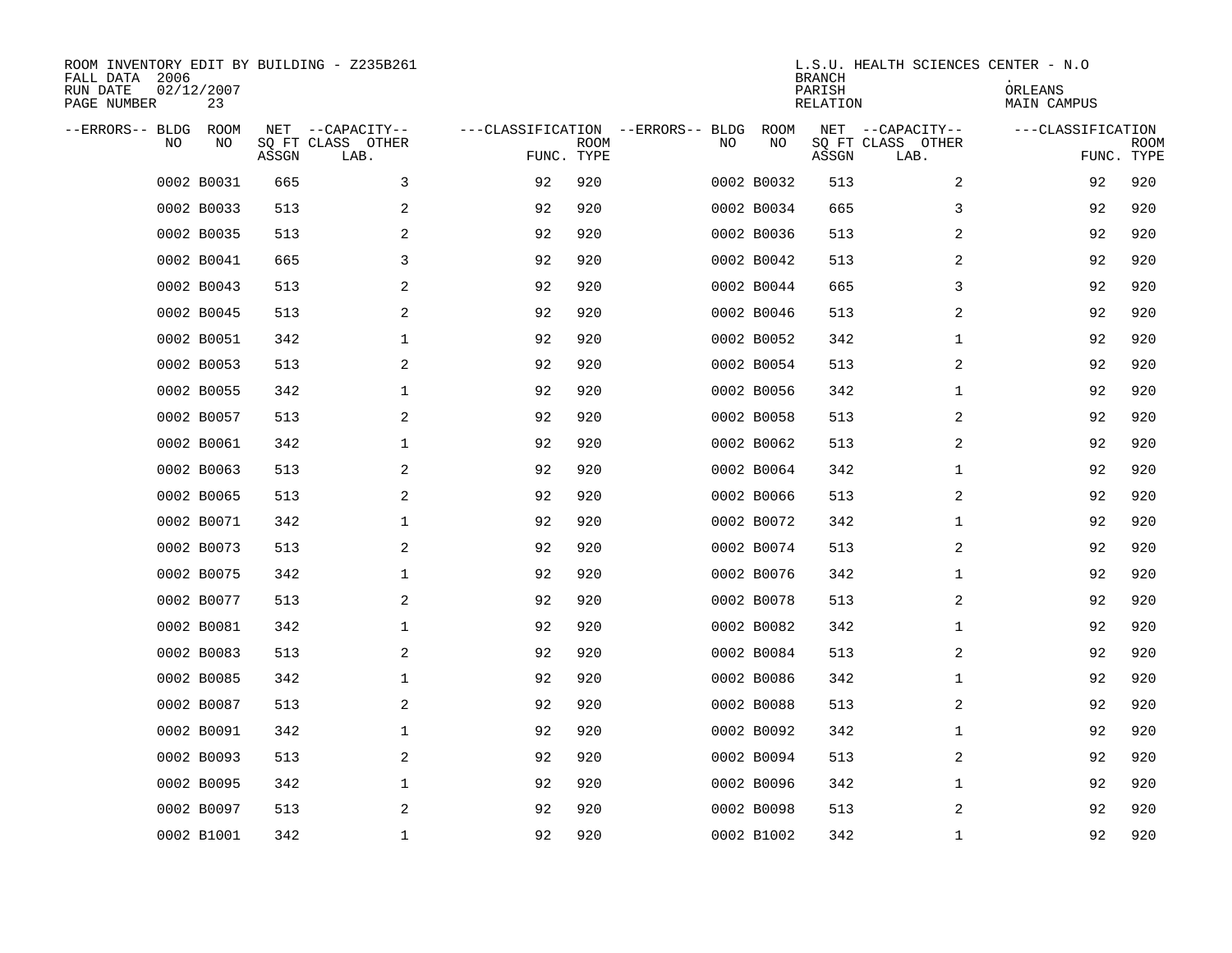| ROOM INVENTORY EDIT BY BUILDING - Z235B261<br>FALL DATA 2006<br>RUN DATE<br>PAGE NUMBER | 02/12/2007<br>24 |       |                                               |                                                 |             |    |                   | <b>BRANCH</b><br>PARISH<br><b>RELATION</b> | L.S.U. HEALTH SCIENCES CENTER - N.O           | ORLEANS<br>MAIN CAMPUS |                           |
|-----------------------------------------------------------------------------------------|------------------|-------|-----------------------------------------------|-------------------------------------------------|-------------|----|-------------------|--------------------------------------------|-----------------------------------------------|------------------------|---------------------------|
| --ERRORS-- BLDG<br>NO.                                                                  | ROOM<br>NO       | ASSGN | NET --CAPACITY--<br>SQ FT CLASS OTHER<br>LAB. | ---CLASSIFICATION --ERRORS-- BLDG<br>FUNC. TYPE | <b>ROOM</b> | NO | <b>ROOM</b><br>NO | ASSGN                                      | NET --CAPACITY--<br>SQ FT CLASS OTHER<br>LAB. | ---CLASSIFICATION      | <b>ROOM</b><br>FUNC. TYPE |
|                                                                                         | 0002 B1003       | 513   | $\overline{a}$                                | 92                                              | 920         |    | 0002 B1004        | 513                                        | 2                                             | 92                     | 920                       |
|                                                                                         | 0002 B1005       | 342   | $\mathbf{1}$                                  | 92                                              | 920         |    | 0002 B1006        | 342                                        | $\mathbf{1}$                                  | 92                     | 920                       |
|                                                                                         | 0002 B1007       | 513   | 1                                             | 92                                              | 920         |    | 0002 B1008        | 513                                        | 2                                             | 92                     | 920                       |
|                                                                                         | 0002 C0031       | 665   | 3                                             | 92                                              | 920         |    | 0002 C0032        | 513                                        | 2                                             | 92                     | 920                       |
|                                                                                         | 0002 C0033       | 513   | 2                                             | 92                                              | 920         |    | 0002 C0034        | 665                                        | 3                                             | 92                     | 920                       |
|                                                                                         | 0002 C0035       | 513   | 2                                             | 92                                              | 920         |    | 0002 C0036        | 513                                        | 2                                             | 92                     | 920                       |
|                                                                                         | 0002 C0041       | 665   | 3                                             | 92                                              | 920         |    | 0002 C0042        | 513                                        | 2                                             | 92                     | 920                       |
|                                                                                         | 0002 C0043       | 513   | 2                                             | 92                                              | 920         |    | 0002 C0044        | 342                                        | $\mathbf{1}$                                  | 92                     | 920                       |
|                                                                                         | 0002 C0045       | 342   | $\mathbf 1$                                   | 92                                              | 920         |    | 0002 C0046        | 513                                        | 2                                             | 92                     | 920                       |
|                                                                                         | 0002 C0047       | 513   | 2                                             | 92                                              | 920         |    | 0002 C0051        | 342                                        | $\mathbf{1}$                                  | 92                     | 920                       |
|                                                                                         | 0002 C0052       | 342   | $\mathbf 1$                                   | 92                                              | 920         |    | 0002 C0053        | 513                                        | 2                                             | 92                     | 920                       |
|                                                                                         | 0002 C0054       | 513   | 2                                             | 92                                              | 920         |    | 0002 C0055        | 342                                        | $\mathbf{1}$                                  | 92                     | 920                       |
|                                                                                         | 0002 C0056       | 342   | $\mathbf 1$                                   | 92                                              | 920         |    | 0002 C0057        | 513                                        | 2                                             | 92                     | 920                       |
|                                                                                         | 0002 C0058       | 513   | 2                                             | 92                                              | 920         |    | 0002 C0061        | 342                                        | $\mathbf{1}$                                  | 92                     | 920                       |
|                                                                                         | 0002 C0062       | 600   | 3                                             | 92                                              | 920         |    | 0002 C0063        | 513                                        | 2                                             | 92                     | 920                       |
|                                                                                         | 0002 C0064       | 513   | 2                                             | 92                                              | 920         |    | 0002 C0065        | 342                                        | $\mathbf{1}$                                  | 92                     | 920                       |
|                                                                                         | 0002 C0066       | 342   | 1                                             | 92                                              | 920         |    | 0002 C0067        | 513                                        | 2                                             | 92                     | 920                       |
|                                                                                         | 0002 C0068       | 513   | $\mathbf{2}$                                  | 92                                              | 920         |    | 0002 C0071        | 342                                        | $\mathbf{1}$                                  | 92                     | 920                       |
|                                                                                         | 0002 C0072       | 342   | $\mathbf{1}$                                  | 92                                              | 920         |    | 0002 C0073        | 513                                        | 2                                             | 92                     | 920                       |
|                                                                                         | 0002 C0074       | 513   | 2                                             | 92                                              | 920         |    | 0002 C0075        | 342                                        | $\mathbf{1}$                                  | 92                     | 920                       |
|                                                                                         | 0002 C0076       | 342   | $\mathbf 1$                                   | 92                                              | 920         |    | 0002 C0077        | 513                                        | 2                                             | 92                     | 920                       |
|                                                                                         | 0002 C0078       | 513   | 2                                             | 92                                              | 920         |    | 0002 C0081        | 342                                        | $\mathbf{1}$                                  | 92                     | 920                       |
|                                                                                         | 0002 C0082       | 342   | $\mathbf 1$                                   | 92                                              | 920         |    | 0002 C0083        | 513                                        | 2                                             | 92                     | 920                       |
|                                                                                         | 0002 C0084       | 513   | 2                                             | 92                                              | 920         |    | 0002 C0085        | 342                                        | $\mathbf{1}$                                  | 92                     | 920                       |
|                                                                                         | 0002 C0086       | 342   | 1                                             | 92                                              | 920         |    | 0002 C0087        | 513                                        | 2                                             | 92                     | 920                       |
|                                                                                         | 0002 C0088       | 513   | 2                                             | 92                                              | 920         |    | 0002 C0091        | 342                                        | $\mathbf{1}$                                  | 92                     | 920                       |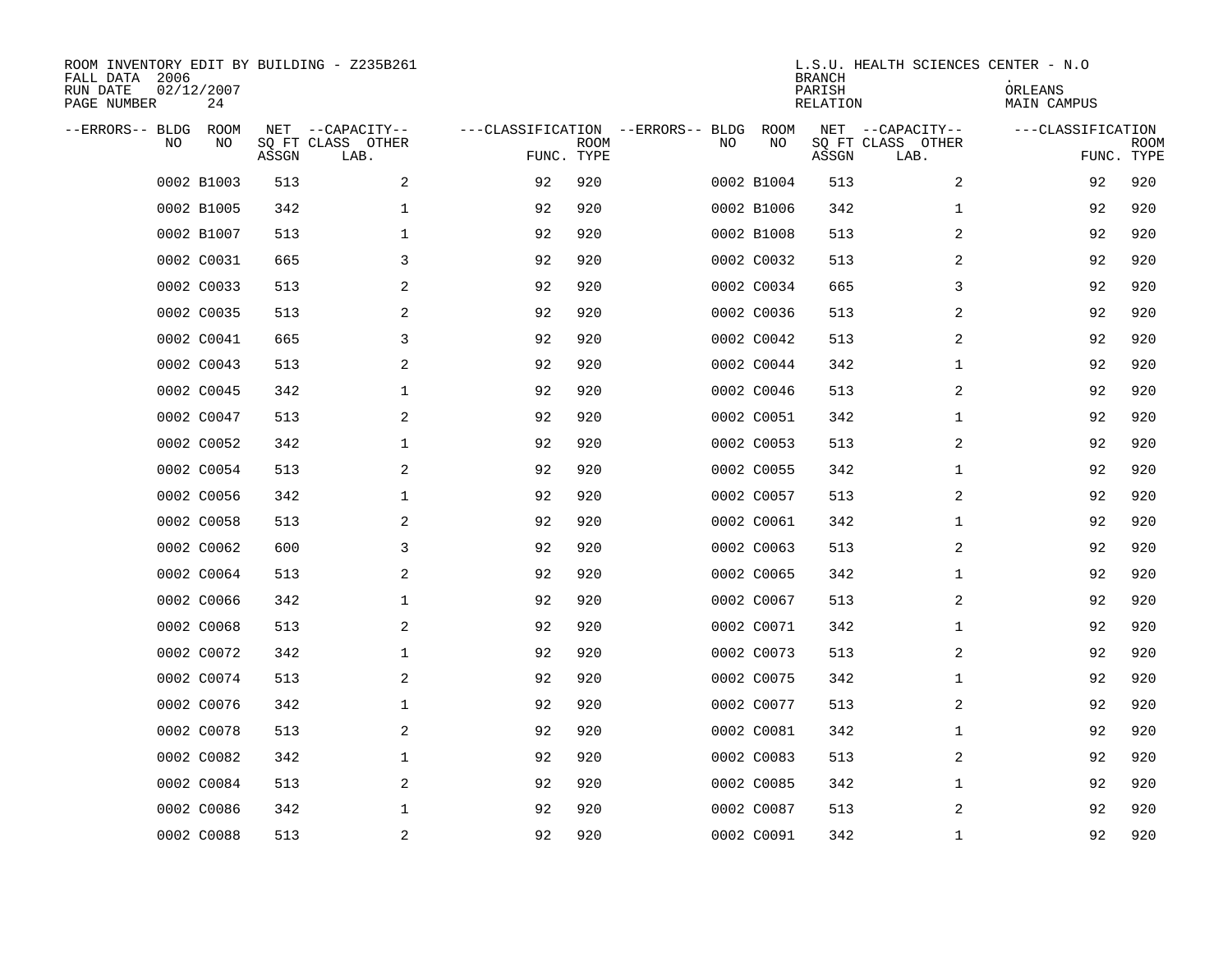| FALL DATA 2006<br>RUN DATE<br>PAGE NUMBER |           | 02/12/2007<br>25 |       | ROOM INVENTORY EDIT BY BUILDING - Z235B261 |                                   |             |      |            | <b>BRANCH</b><br>PARISH<br>RELATION              | L.S.U. HEALTH SCIENCES CENTER - N.O                                    | ORLEANS<br>MAIN CAMPUS |                           |
|-------------------------------------------|-----------|------------------|-------|--------------------------------------------|-----------------------------------|-------------|------|------------|--------------------------------------------------|------------------------------------------------------------------------|------------------------|---------------------------|
| --ERRORS-- BLDG ROOM                      |           |                  |       | NET --CAPACITY--                           | ---CLASSIFICATION --ERRORS-- BLDG |             |      | ROOM       |                                                  | NET --CAPACITY--                                                       | ---CLASSIFICATION      |                           |
|                                           | <b>NO</b> | NO.              | ASSGN | SO FT CLASS OTHER<br>LAB.                  | FUNC. TYPE                        | <b>ROOM</b> | NO.  | NO         | ASSGN                                            | SQ FT CLASS OTHER<br>LAB.                                              |                        | <b>ROOM</b><br>FUNC. TYPE |
|                                           |           | 0002 C0092       | 342   | $\mathbf 1$                                | 92                                | 920         |      | 0002 C0093 | 513                                              | $\mathbf{1}$                                                           | 92                     | 920                       |
|                                           |           | 0002 C0094       | 513   | 2                                          | 92                                | 920         |      | 0002 C0095 | 342                                              | $\mathbf{1}$                                                           | 92                     | 920                       |
|                                           |           | 0002 C0096       | 342   | 2                                          | 92                                | 920         |      | 0002 C0097 | 513                                              | 2                                                                      | 92                     | 920                       |
|                                           |           | 0002 C0098       | 513   | $\overline{a}$                             | 92                                | 920         |      | 0002 C1001 | 126                                              | $\mathbf{1}$                                                           | 92                     | 910                       |
|                                           |           | 0002 C1002       | 126   | $\mathbf 1$                                | 92                                | 910         |      | 0002 C1003 | 126                                              | $\mathbf{1}$                                                           | 92                     | 910                       |
|                                           |           | 0002 C1004       | 126   | $\mathbf 1$                                | 92                                | 910         |      | 0002 C1005 | 126                                              | $\mathbf{1}$                                                           | 92                     | 910                       |
|                                           |           | 0002 C1006       | 126   | $\mathbf 1$                                | 92                                | 910         |      | 0002 C1007 | 126                                              | $\overline{a}$                                                         | 92                     | 910                       |
|                                           |           | 0002 C1008       | 352   | 2                                          | 92                                | 910         |      | 0002 C1009 | 126                                              | $\mathbf{1}$                                                           | 92                     | 910                       |
|                                           |           | 0002 C1010       | 126   | $\mathbf{1}$                               | 92                                | 910         |      | 0002 C1011 | 126                                              | $\mathbf{1}$                                                           | 92                     | 910                       |
|                                           |           | 0002 C1012       | 126   | $\mathbf 1$                                | 92                                | 910         |      | 0002 C1101 | 126                                              | $\mathbf{1}$                                                           | 92                     | 910                       |
|                                           |           | 0002 C1102       | 126   | $\mathbf 1$                                | 92                                | 910         |      | 0002 C1103 | 126                                              | $\mathbf{1}$                                                           | 92                     | 910                       |
|                                           |           | 0002 C1104       | 126   | $\mathbf{1}$                               | 92                                | 910         |      | 0002 C1105 | 126                                              | $\mathbf{1}$                                                           | 92                     | 910                       |
|                                           |           | 0002 C1106       | 126   | $\mathbf{1}$                               | 92                                | 910         |      | 0002 C1107 | 352                                              | 2                                                                      | 92                     | 910                       |
|                                           |           | 0002 C1108       | 351   | 2                                          | 92                                | 910         |      | 0002 C1109 | 126                                              | $\mathbf{1}$                                                           | 92                     | 910                       |
|                                           |           | 0002 C1110       | 126   | $\mathbf 1$                                | 92                                | 910         |      | 0002 C1111 | 126                                              | 2                                                                      | 92                     | 910                       |
|                                           |           | 0002 C1112       | 126   | $\mathbf 1$                                | 92                                | 910         |      | 0002 M0001 | 936                                              |                                                                        | 92                     | 545                       |
|                                           |           | 0002 M0002       | 936   |                                            | 92                                | 670         |      |            | TOTAL NUMBER CLASSROOMS<br>TOTAL NUMBER LABS 210 | TOTAL NET ASSIGN SQ. FT. IN ROOM FILE<br>TOTAL NUMBER SPECIAL LABS 220 | 94,321                 |                           |
|                                           |           | 0003 1000        | 8970  |                                            | 0 <sub>0</sub>                    | 020         |      | 0003 1101  |                                                  | 1836 120                                                               | 11                     | 110                       |
| 9                                         | 0003      | 1101A            | 278   | $\mathbf{1}$                               | 11                                | 110         |      | 0003 1102  |                                                  | 1836 120                                                               | 11                     | 110                       |
| 9                                         | 0003      | 1102A            | 278   | $\mathbf{1}$                               | 11                                | 110         |      | 0003 1103  | 514                                              |                                                                        | 91                     | 660                       |
|                                           |           | 0003 1104        | 497   |                                            | 0 <sub>0</sub>                    | 030         |      | 0003 1105  | 489                                              | $\mathbf{1}$                                                           | 11                     | 310                       |
|                                           | 0003      | 1106             | 215   |                                            | 0 <sub>0</sub>                    | 030         |      | 0003 1106A | 67                                               |                                                                        | 65                     | 650                       |
|                                           |           | 0003 1107        | 35    |                                            | 0 <sub>0</sub>                    | 010         | 0003 | 1108       | 80                                               | $\mathbf{1}$                                                           | 65                     | 310                       |
|                                           |           | 0003 1108A       | 33    |                                            | 0 <sub>0</sub>                    | 030         |      | 0003 1109  | 215                                              | 5                                                                      | 0 <sub>0</sub>         | 030                       |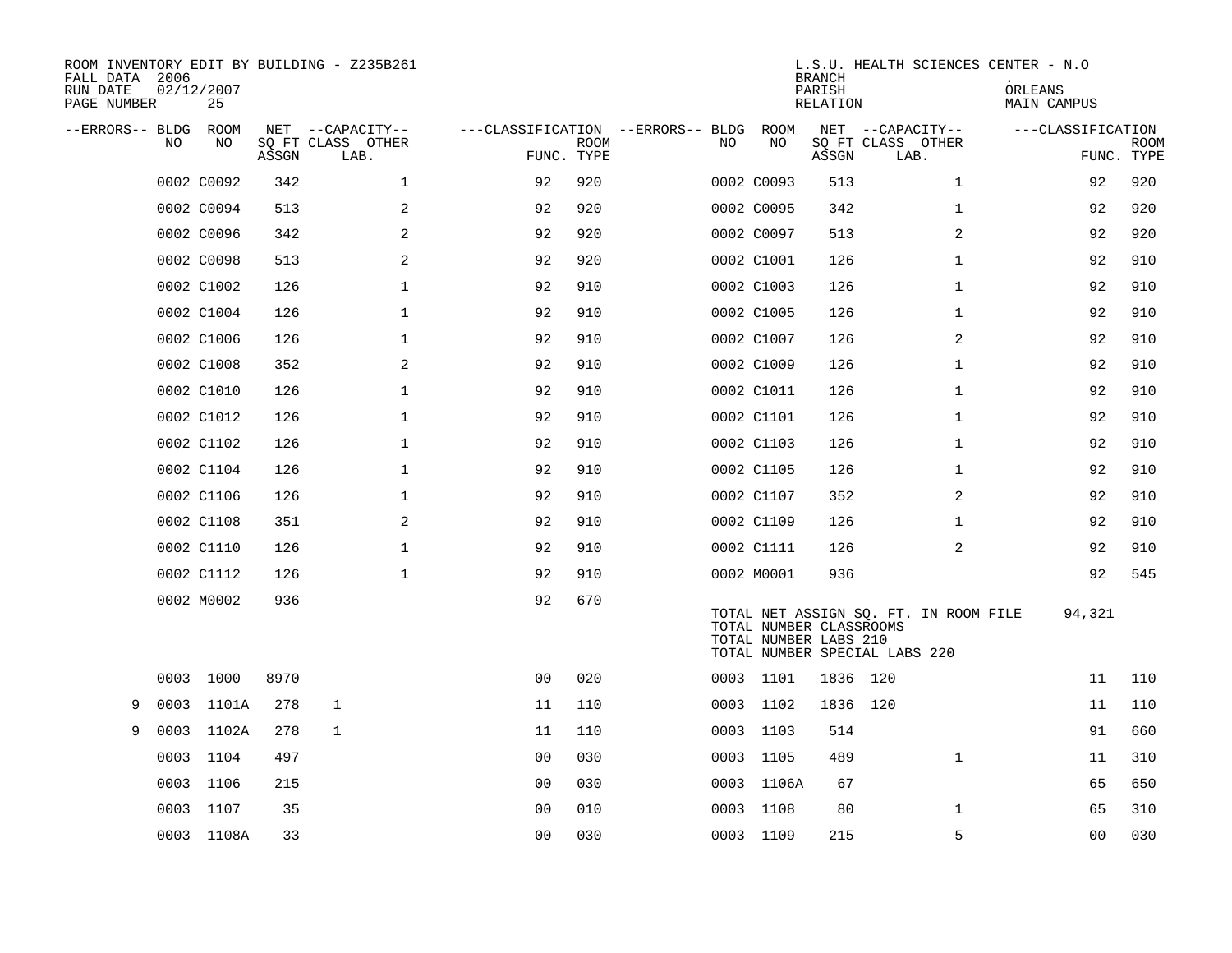| ROOM INVENTORY EDIT BY BUILDING - Z235B261<br>FALL DATA 2006<br>RUN DATE<br>PAGE NUMBER | 02/12/2007<br>26 |       |                                               |                                                      |             |     |            | <b>BRANCH</b><br>PARISH<br>RELATION | L.S.U. HEALTH SCIENCES CENTER - N.O           | ORLEANS<br>MAIN CAMPUS |                           |
|-----------------------------------------------------------------------------------------|------------------|-------|-----------------------------------------------|------------------------------------------------------|-------------|-----|------------|-------------------------------------|-----------------------------------------------|------------------------|---------------------------|
| --ERRORS-- BLDG ROOM<br>NO.                                                             | NO.              | ASSGN | NET --CAPACITY--<br>SQ FT CLASS OTHER<br>LAB. | ---CLASSIFICATION --ERRORS-- BLDG ROOM<br>FUNC. TYPE | <b>ROOM</b> | NO. | NO         | ASSGN                               | NET --CAPACITY--<br>SQ FT CLASS OTHER<br>LAB. | ---CLASSIFICATION      | <b>ROOM</b><br>FUNC. TYPE |
| 0003                                                                                    | 1110             | 498   |                                               | 0 <sub>0</sub>                                       | 030         |     | 0003 1201  | 132                                 |                                               | 0 <sub>0</sub>         | 020                       |
|                                                                                         | 0003 1201A       | 60    |                                               | 0 <sub>0</sub>                                       | 010         |     | 0003 1201B | 178                                 |                                               | 43                     | 575                       |
|                                                                                         | 0003 1202        | 108   | $\mathbf 1$                                   | 43                                                   | 310         |     | 0003 1203  | 145                                 |                                               | 43                     | 570                       |
|                                                                                         | 0003 1204        | 116   |                                               | 43                                                   | 570         |     | 0003 1205  | 169                                 | $\mathbf{1}$                                  | 43                     | 570                       |
| 0003                                                                                    | 1206             | 174   |                                               | 43                                                   | 570         |     | 0003 1207  | 178                                 |                                               | 43                     | 570                       |
|                                                                                         | 0003 1208        | 185   |                                               | 43                                                   | 570         |     | 0003 1209  | 178                                 |                                               | 43                     | 570                       |
| 0003                                                                                    | 1210             | 385   | $\mathbf{2}$                                  | 21                                                   | 575         |     | 0003 1210A | 253                                 | 3                                             | 21                     | 575                       |
|                                                                                         | 0003 1211M       | 144   | $\mathbf 1$                                   | 21                                                   | 570         |     | 0003 1212L | 150                                 | $\mathbf{1}$                                  | 21                     | 570                       |
| 0003                                                                                    | 1213             | 158   |                                               | 21                                                   | 570         |     | 0003 1214  | 162                                 |                                               | 21                     | 570                       |
|                                                                                         | 0003 1215T       | 149   | $\mathbf{1}$                                  | 21                                                   | 570         |     | 0003 1216S | 149                                 | $\mathbf{1}$                                  | 21                     | 570                       |
| 0003                                                                                    | 1217             | 300   | 5                                             | 21                                                   | 650         |     | 0003 1217A | 126                                 | 3                                             | 0 <sub>0</sub>         | 030                       |
|                                                                                         | 0003 1217B       | 126   | 2                                             | 0 <sub>0</sub>                                       | 030         |     | 0003 1218  | 80                                  | $\mathbf{1}$                                  | 22                     | 575                       |
| 0003                                                                                    | 1218A            | 84    | $\mathbf{1}$                                  | 21                                                   | 575         |     | 0003 1219  | 252                                 | 1                                             | 21                     | 220                       |
|                                                                                         | 0003 1220        | 144   |                                               | 81                                                   | 081         |     | 0003 1221  | 54                                  |                                               | 81                     | 081                       |
|                                                                                         | 0003 1221A       | 412   | $\mathbf 1$                                   | 21                                                   | 840         |     | 0003 1221B | 110                                 | $\mathbf{1}$                                  | 21                     | 250                       |
|                                                                                         | 0003 1222        | 219   | $\mathbf{1}$                                  | 21                                                   | 575         |     | 0003 1223  | 120                                 | $\mathbf{1}$                                  | 21                     | 310                       |
|                                                                                         | 0003 1224        | 144   | 4                                             | 21                                                   | 310         |     | 0003 1224A | 24                                  |                                               | 21                     | 730                       |
|                                                                                         | 0003 1225        | 184   | $\mathbf 1$                                   | 21                                                   | 310         |     | 0003 1226  | 108                                 | $\mathbf{1}$                                  | 21                     | 575                       |
|                                                                                         | 0003 1227        | 108   |                                               | 21                                                   | 870         |     | 0003 1228  | 418                                 |                                               | 21                     | 870                       |
|                                                                                         | 0003 1229        | 247   | 2                                             | 21                                                   | 630         |     | 0003 1230  | 247                                 |                                               | 21                     | 570                       |
|                                                                                         | 0003 1231        | 129   |                                               | 21                                                   | 870         |     | 0003 1232  | 247                                 |                                               | 21                     | 570                       |
|                                                                                         | 0003 1233        | 203   |                                               | 21                                                   | 870         |     | 0003 1234  | 238                                 |                                               | 21                     | 575                       |
|                                                                                         | 0003 1235        | 129   |                                               | 21                                                   | 870         |     | 0003 1236  | 201                                 |                                               | 65                     | 570                       |
| 0003                                                                                    | 1237             | 202   |                                               | 65                                                   | 570         |     | 0003 1238  | 202                                 |                                               | 65                     | 570                       |
|                                                                                         | 0003 1239        | 186   |                                               | 21                                                   | 570         |     | 0003 1240C | 185                                 |                                               | 65                     | 570                       |
|                                                                                         | 0003 1241        | 186   |                                               | 21                                                   | 570         |     | 0003 1242A | 199                                 |                                               | 65                     | 570                       |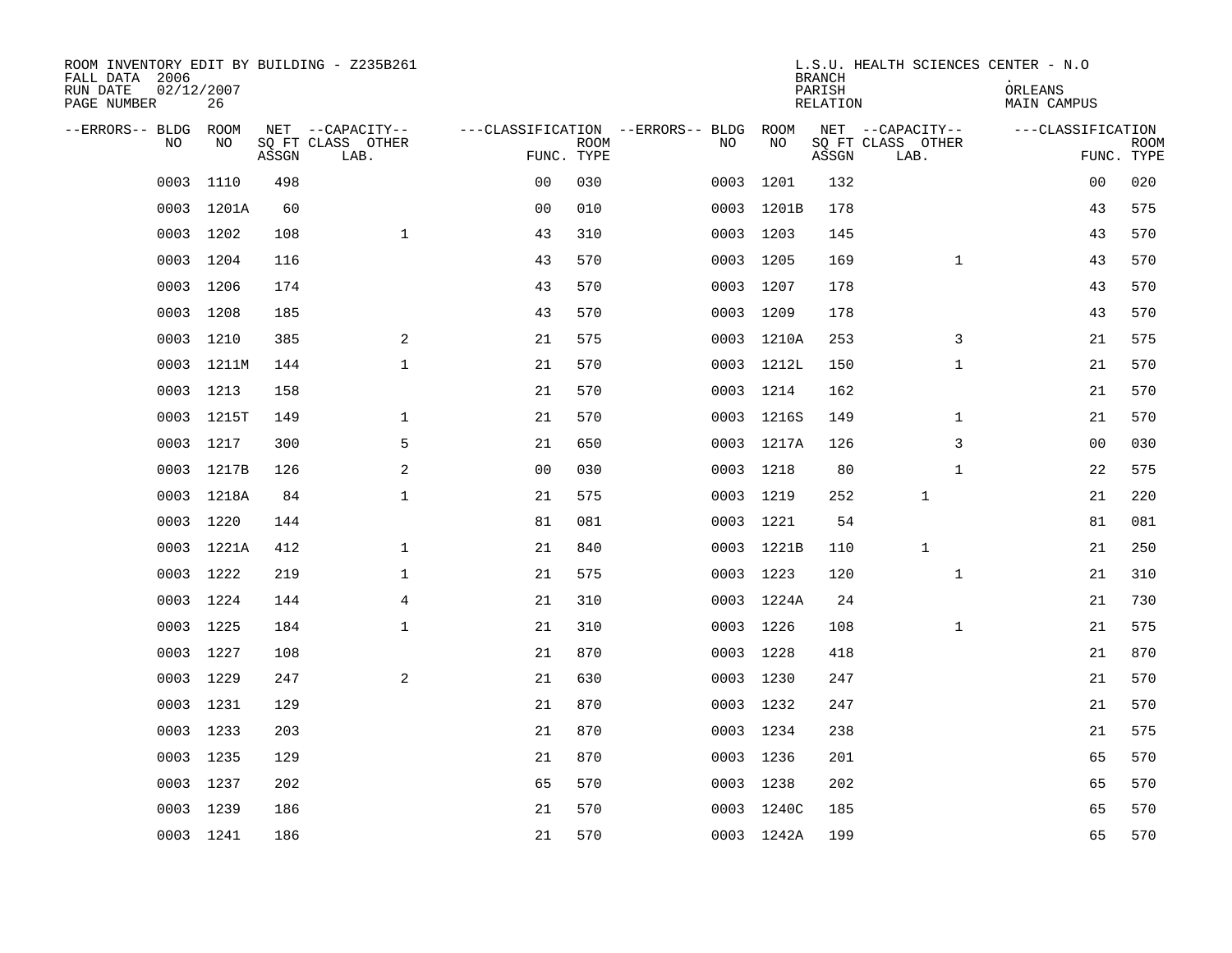| ROOM INVENTORY EDIT BY BUILDING - Z235B261<br>FALL DATA 2006<br>RUN DATE<br>PAGE NUMBER | 02/12/2007<br>27 |             |                                               |                |             |                                          |            | <b>BRANCH</b><br>PARISH<br><b>RELATION</b> | L.S.U. HEALTH SCIENCES CENTER - N.O           | ORLEANS<br><b>MAIN CAMPUS</b> |                           |
|-----------------------------------------------------------------------------------------|------------------|-------------|-----------------------------------------------|----------------|-------------|------------------------------------------|------------|--------------------------------------------|-----------------------------------------------|-------------------------------|---------------------------|
| --ERRORS-- BLDG<br><b>NO</b>                                                            | ROOM<br>NO.      | ASSGN       | NET --CAPACITY--<br>SQ FT CLASS OTHER<br>LAB. | FUNC. TYPE     | <b>ROOM</b> | ---CLASSIFICATION --ERRORS-- BLDG<br>NO. | ROOM<br>NO | ASSGN                                      | NET --CAPACITY--<br>SQ FT CLASS OTHER<br>LAB. | ---CLASSIFICATION             | <b>ROOM</b><br>FUNC. TYPE |
| 0003                                                                                    | 1243             | 198         | $\mathbf 1$                                   | 21             | 570         | 0003                                     | 1244       | 30                                         |                                               | 21                            | 630                       |
|                                                                                         | 0003 1245        | 198         | $\mathbf 1$                                   | 21             | 575         |                                          | 0003 1246  | 286                                        |                                               | 21                            | 730                       |
|                                                                                         | 0003 1301        | 200         |                                               | 63             | 735         |                                          | 0003 1302  | 204                                        | $\overline{2}$                                | 63                            | 310                       |
|                                                                                         | 0003 1303        | 186         | 4                                             | 65             | 730         |                                          | 0003 1304  | 36                                         | $\mathbf{1}$                                  | 63                            | 310                       |
| 0003                                                                                    | 1305             | 1344        |                                               | 00             | 030         | 0003                                     | 1306       | 504                                        |                                               | 65                            | 735                       |
|                                                                                         | 0003 1306A       | 96          |                                               | 65             | 735         |                                          | 0003 1306B | 72                                         |                                               | 65                            | 730                       |
| 0003                                                                                    | 1307             | 948         |                                               | 0 <sub>0</sub> | 030         |                                          | 0003 1307A | 135                                        | 2                                             | 0 <sub>0</sub>                | 030                       |
| 0003                                                                                    | 1307B            | 180         | 3                                             | 81             | 081         |                                          | 0003 1307C | 288                                        | $\mathbf{1}$                                  | 00                            | 030                       |
| 0003                                                                                    | 1307D            | 228         | 6                                             | 65             | 650         | 0003                                     | 1308       | 225                                        |                                               | 00                            | 030                       |
| 0003                                                                                    | 1309             | 323         |                                               | 0 <sub>0</sub> | 030         |                                          | 0003 1310  | 599                                        |                                               | 0 <sub>0</sub>                | 030                       |
| 0003                                                                                    | 1311             | 678         |                                               | 0 <sub>0</sub> | 030         | 0003                                     | 1312       | 360                                        | $\mathbf{1}$                                  | 00                            | 030                       |
| 0003                                                                                    |                  | 2000H 17518 |                                               | 0 <sub>0</sub> | 020         | 0003                                     | 2010       | 244                                        | 2                                             | 65                            | 350                       |
| 0003                                                                                    | 2047             | 1400        | 2                                             | 65             | 655         | 0003                                     | 2101       | 2472                                       | 120                                           | 65                            | 610                       |
| 0003                                                                                    | 2101A            | 295         | $\mathbf 1$                                   | 65             | 615         | 0003                                     | 2102       | 2472                                       | 120                                           | 65                            | 610                       |
| 0003                                                                                    | 2102A            | 403         | $\mathbf{1}$                                  | 65             | 615         | 0003                                     | 2102B      | 127                                        | $\mathbf{1}$                                  | 65                            | 615                       |
| 0003                                                                                    | 2104             | 427         | 20                                            | 61             | 350         | 0003                                     | 2105       | 278                                        | 4                                             | 0 <sub>0</sub>                | 030                       |
| 0003                                                                                    | 2106             | 104         | 2                                             | 65             | 870         | 0003                                     | 2107       | 248                                        | 5                                             | 00                            | 030                       |
| 0003                                                                                    | 2108             | 237         | 16                                            | 61             | 350         | 0003                                     | 2108A      | 455                                        | 45                                            | 61                            | 430                       |
| 0003                                                                                    | 2201             | 1029        | 13                                            | 65             | 720         | 0003                                     | 2202       | 7                                          |                                               | 65                            | 870                       |
| 0003                                                                                    | 2203             | 215         | 2                                             | 43             | 250         | 0003                                     | 2204       | 465                                        | 2                                             | 11                            | 250                       |
| 0003                                                                                    | 2204A            | 486         |                                               | 11             | 730         | 0003                                     | 2204B      | 554                                        | $\mathbf{1}$                                  | 11                            | 730                       |
| 0003                                                                                    | 2205             | 215         | $\mathbf{1}$                                  | 21             | 750         | 0003                                     | 2206       | 88                                         | 1                                             | 11                            | 250                       |
| 0003                                                                                    | 2207             | 499         | $\overline{3}$                                | 11             | 250         | 0003                                     | 2208       | 280                                        | $\overline{3}$                                | 11                            | 250                       |
| 7<br>0003                                                                               | 2209             | 103         | 3                                             | 65             | 690         | 0003                                     | 2209A      | 193                                        | 6                                             | 0 <sub>0</sub>                | 030                       |
| 0003                                                                                    | 2210             | 280         | 5                                             | 11             | 720         | 0003                                     | 2211       | 280                                        | $\epsilon$                                    | 11                            | 250                       |
| 7                                                                                       | 0003 2212        | 100         | 20                                            | 65             | 690         |                                          | 0003 2212A | 175                                        | 4                                             | 0 <sub>0</sub>                | 030                       |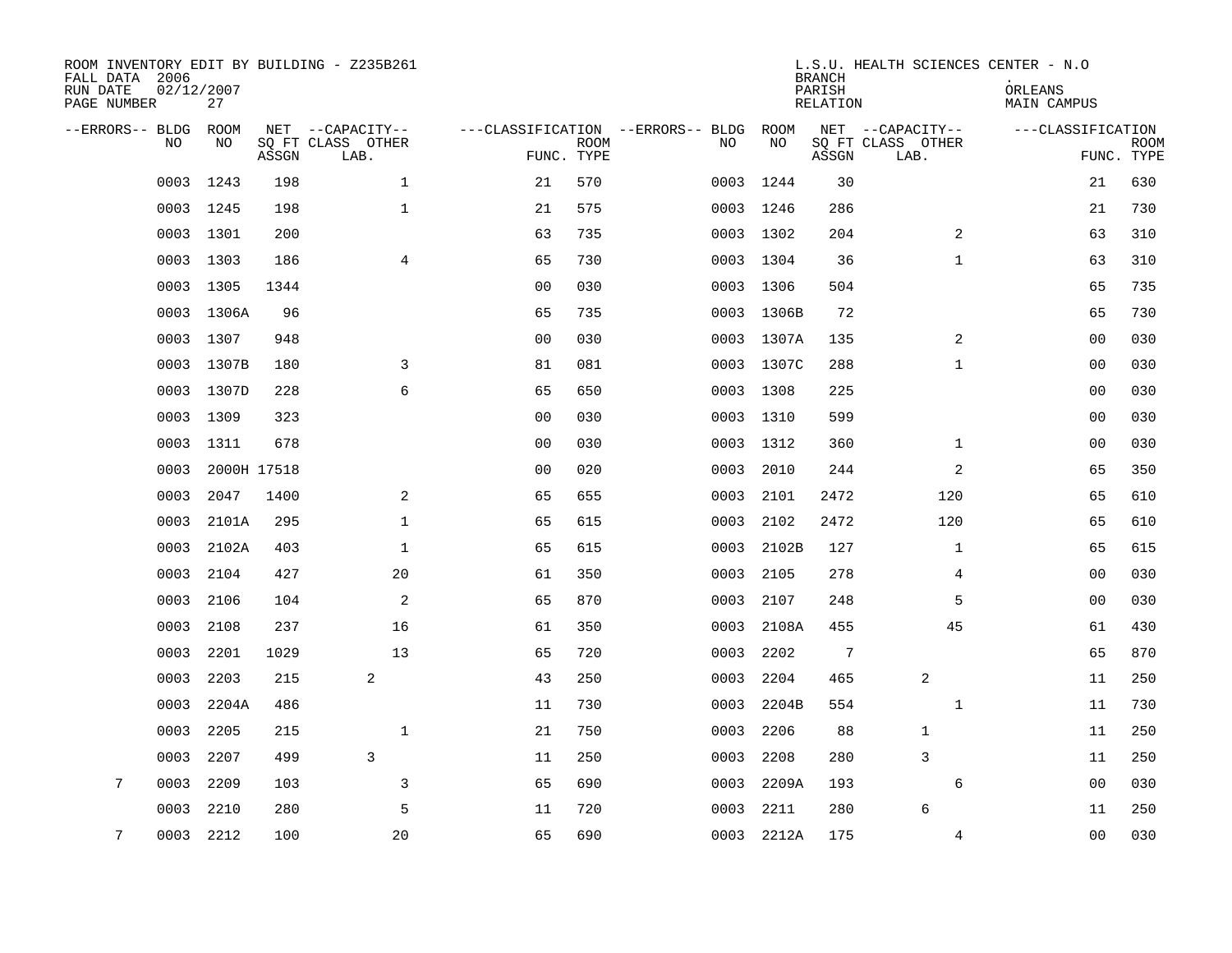| ROOM INVENTORY EDIT BY BUILDING - Z235B261<br>FALL DATA 2006<br>02/12/2007<br>RUN DATE<br>PAGE NUMBER | 28          |       |                                               |                |             |                                               |            | <b>BRANCH</b><br>PARISH<br>RELATION | L.S.U. HEALTH SCIENCES CENTER - N.O           | ORLEANS<br>MAIN CAMPUS |                           |
|-------------------------------------------------------------------------------------------------------|-------------|-------|-----------------------------------------------|----------------|-------------|-----------------------------------------------|------------|-------------------------------------|-----------------------------------------------|------------------------|---------------------------|
| --ERRORS-- BLDG ROOM<br>NO.                                                                           | NO.         | ASSGN | NET --CAPACITY--<br>SQ FT CLASS OTHER<br>LAB. | FUNC. TYPE     | <b>ROOM</b> | ---CLASSIFICATION --ERRORS-- BLDG ROOM<br>NO. | NO         | ASSGN                               | NET --CAPACITY--<br>SQ FT CLASS OTHER<br>LAB. | ---CLASSIFICATION      | <b>ROOM</b><br>FUNC. TYPE |
| 0003                                                                                                  | 2213        | 4444  | 2                                             | 65             | 730         | 0003                                          |            | 2213A 1250                          | $\mathbf{1}$                                  | 65                     | 350                       |
| 0003                                                                                                  | 2213B       | 100   | $\overline{a}$                                | 65             | 310         | 0003                                          | 2214       | 464                                 |                                               | 65                     | 870                       |
| 0003                                                                                                  | 2215        | 3039  | 48                                            | 82             | 082         | 0003                                          | 2216       | 682                                 | 9                                             | 65                     | 720                       |
| 0003                                                                                                  | 2217        | 616   | 2                                             | 65             | 870         | 0003                                          | 2218       | 462                                 | 6                                             | 65                     | 720                       |
| 0003                                                                                                  | 2219        | 2350  | 9                                             | 65             | 870         | 0003                                          | 2219A      | 575                                 |                                               | 0 <sub>0</sub>         | 030                       |
| 0003                                                                                                  | 2220        | 183   | $\overline{a}$                                | 65             | 810         | 0003                                          | 2220A      | 144                                 | 3                                             | 65                     | 310                       |
| 0003                                                                                                  | 3000H 18033 |       |                                               | 0 <sub>0</sub> | 020         | 0003                                          | 3101       | 1014                                | 10                                            | 81                     | 081                       |
| 0003                                                                                                  | 3103        | 575   |                                               | 0 <sub>0</sub> | 030         | 0003                                          | 3104       | 4816                                | 96                                            | 91                     | 635                       |
| 0003                                                                                                  | 3104A       | 549   |                                               | 91             | 725         | 0003                                          | 3104B      | 1020                                | 13                                            | 81                     | 081                       |
| 0003                                                                                                  | 3105        | 392   | 20                                            | 11             | 110         |                                               | 0003 3106  | 350                                 | 20                                            | 11                     | 110                       |
| 0003                                                                                                  | 3107        | 400   | 20                                            | 11             | 110         | 0003                                          | 3108       | 756                                 | 50                                            | 11                     | 110                       |
| 0003                                                                                                  | 3109        | 792   | 56                                            | 11             | 110         |                                               | 0003 3110  | 357                                 | 20                                            | 11                     | 110                       |
| 0003                                                                                                  | 3111A       | 133   |                                               | 81             | 081         | 0003                                          | 3111B      | 110                                 |                                               | 81                     | 081                       |
| 0003                                                                                                  | 3111C       | 110   |                                               | 81             | 081         | 0003                                          | 3111D      | 51                                  |                                               | 81                     | 081                       |
| 0003                                                                                                  | 3111E       | 90    | $\mathbf 1$                                   | 81             | 081         |                                               | 0003 3111F | 327                                 |                                               | 81                     | 081                       |
| 0003                                                                                                  | 3111G       | 27    | 8                                             | 81             | 081         |                                               | 0003 3111H | 42                                  | $\mathbf{1}$                                  | 00                     | 030                       |
| 0003                                                                                                  | 3111J       | 27    | 8                                             | 81             | 081         |                                               | 0003 3111K | 42                                  | $\mathbf{1}$                                  | 0 <sub>0</sub>         | 030                       |
| 0003                                                                                                  | 3111L       | 302   |                                               | 81             | 081         |                                               | 0003 3111M | 568                                 |                                               | 91                     | 635                       |
| 0003                                                                                                  | 31113       | 2034  | 20                                            | 81             | 081         |                                               | 0003 31123 | 51                                  |                                               | 11                     | 730                       |
| 0003                                                                                                  | 3115        | 161   |                                               | 0 <sub>0</sub> | 020         |                                               | 0003 3116  | 135                                 |                                               | 91                     | 725                       |
| 0003                                                                                                  | 3117        | 207   |                                               | 91             | 725         |                                               | 0003 3118  | 238                                 |                                               | 91                     | 725                       |
| 0003                                                                                                  | 3202        | 180   |                                               | 00             | 030         | 0003                                          | 32033      | 104                                 |                                               | 0 <sub>0</sub>         | 010                       |
| 0003                                                                                                  | 3204        | 552   |                                               | 0 <sub>0</sub> | 030         | 0003                                          | 3205A      | 301                                 | 2                                             | 41                     | 310                       |
| 0003                                                                                                  | 3205B       | 258   | 3                                             | 41             | 310         | 0003                                          | 3205C      | 523                                 | 6                                             | 41                     | 310                       |
| 0003                                                                                                  | 3205D       | 51    |                                               | 41             | 730         | 0003                                          | 3205E      | 59                                  | 2                                             | 0 <sub>0</sub>         | 030                       |
|                                                                                                       | 0003 3205F  | 59    | 2                                             | 0 <sub>0</sub> | 030         |                                               | 0003 3205G | 71                                  | 2                                             | 41                     | 455                       |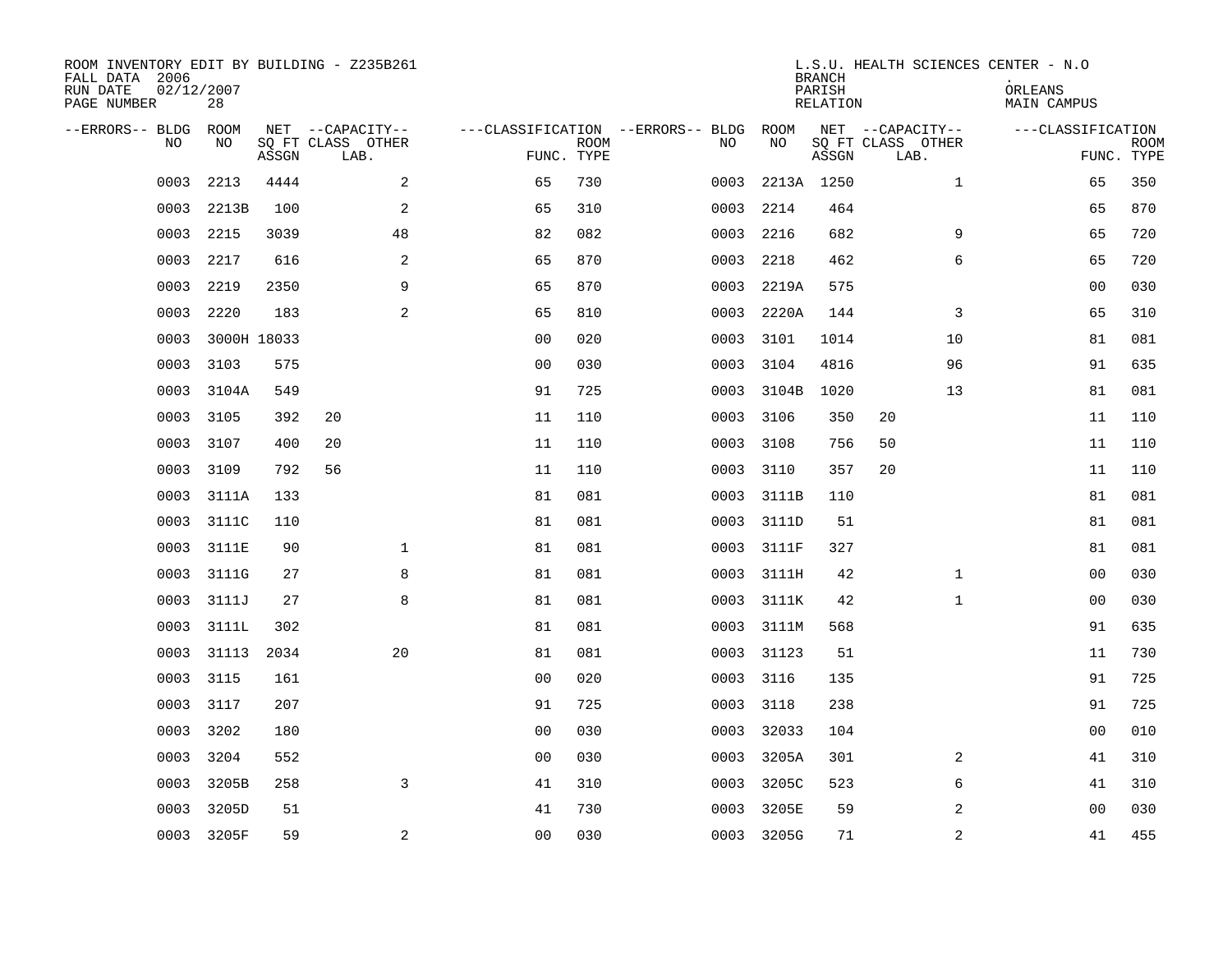| ROOM INVENTORY EDIT BY BUILDING - Z235B261<br>FALL DATA 2006<br>RUN DATE<br>PAGE NUMBER | 02/12/2007<br>29 |             |                           |                |                                        |             |           |       | <b>BRANCH</b><br>PARISH<br>RELATION |    |                           | L.S.U. HEALTH SCIENCES CENTER - N.O<br>ORLEANS<br>MAIN CAMPUS |                           |
|-----------------------------------------------------------------------------------------|------------------|-------------|---------------------------|----------------|----------------------------------------|-------------|-----------|-------|-------------------------------------|----|---------------------------|---------------------------------------------------------------|---------------------------|
| --ERRORS-- BLDG ROOM                                                                    |                  |             | NET --CAPACITY--          |                | ---CLASSIFICATION --ERRORS-- BLDG ROOM |             |           |       |                                     |    | NET --CAPACITY--          | ---CLASSIFICATION                                             |                           |
| NO.                                                                                     | NO.              | ASSGN       | SQ FT CLASS OTHER<br>LAB. |                | FUNC. TYPE                             | <b>ROOM</b> | NO.       | NO    | ASSGN                               |    | SQ FT CLASS OTHER<br>LAB. |                                                               | <b>ROOM</b><br>FUNC. TYPE |
| 0003                                                                                    | 3205H            | 67          |                           | $\overline{4}$ | 41                                     | 410         | 0003      | 3205J | 67                                  |    | $\overline{4}$            | 41                                                            | 410                       |
| 0003                                                                                    | 3205K            | 67          |                           | $\overline{4}$ | 41                                     | 410         | 0003      | 3205L | 67                                  |    | $\overline{4}$            | 41                                                            | 410                       |
| 0003                                                                                    | 3205M            | 67          |                           | 4              | 41                                     | 410         | 0003      | 3205N | 67                                  |    | 4                         | 41                                                            | 410                       |
| 0003                                                                                    | 3205P            | 67          |                           | 5              | 41                                     | 410         | 0003      | 32053 | 5346                                |    | 135                       | 41                                                            | 410                       |
| 0003                                                                                    | 3206             | 346         | 20                        |                | 11                                     | 110         | 0003      | 3207  | 355                                 | 20 |                           | 11                                                            | 110                       |
| 0003                                                                                    | 3208             | 355         | 20                        |                | 11                                     | 110         | 0003      | 3209  | 781                                 | 55 |                           | 11                                                            | 110                       |
| 0003                                                                                    | 3210             | 842         | 60                        |                | 11                                     | 110         | 0003      | 32113 | 195                                 |    | 2                         | 82                                                            | 082                       |
| 0003                                                                                    | 3212             | 327         | 20                        |                | 11                                     | 110         | 0003      | 32133 | 67                                  |    |                           | 11                                                            | 730                       |
| 0003                                                                                    | 3214             | 289         | 20                        |                | 11                                     | 110         | 0003      | 3215  | 321                                 | 20 |                           | 11                                                            | 110                       |
| 0003                                                                                    | 32163            | 740         |                           |                | 0 <sub>0</sub>                         | 030         | 0003      | 3217  | 690                                 | 46 |                           | 11                                                            | 110                       |
| 0003                                                                                    | 3217A            | 153         |                           | 2              | 11                                     | 650         | 0003      | 3218  | 54                                  |    |                           | 65                                                            | 730                       |
| 0003                                                                                    | 3219             | 252         | 20                        |                | 11                                     | 110         | 0003      | 32201 | 590                                 | 36 |                           | 11                                                            | 110                       |
| 0003                                                                                    | 32218            | 240         | 20                        |                | 11                                     | 110         | 0003      | 3222  | 330                                 | 20 |                           | 11                                                            | 110                       |
| 0003                                                                                    | 32233            | 54          |                           |                | 0 <sub>0</sub>                         | 010         | 0003      | 3224  | 758                                 |    | 5                         | 44                                                            | 310                       |
| 0003                                                                                    | 3224A            | 149         |                           | $\mathbf 1$    | 44                                     | 310         | 0003      | 3225A | 186                                 |    |                           | 44                                                            | 715                       |
| 0003                                                                                    | 3225B            | 552         |                           | 13             | 82                                     | 082         | 0003      | 3225C | 286                                 |    | 10                        | 82                                                            | 082                       |
| 0003                                                                                    | 3225D            | 81          |                           | $\mathbf 1$    | 82                                     | 082         | 0003      | 32253 | 1296                                |    | 34                        | 82                                                            | 082                       |
| 0003                                                                                    | 3226             | 301         |                           |                | 82                                     | 082         | 0003      | 32273 | 585                                 |    |                           | 00                                                            | 030                       |
| 0003                                                                                    | 3401             | 364         |                           |                | 41                                     | 420         | 0003      | 3403  | 104                                 |    | 10                        | 41                                                            | 410                       |
| 0003                                                                                    | 3405             | 29          |                           |                | 0 <sub>0</sub>                         | 020         | 0003 3413 |       | 64                                  |    |                           | 0 <sub>0</sub>                                                | 020                       |
| 0003                                                                                    |                  | 4000H 20719 |                           |                | 0 <sub>0</sub>                         | 020         | 0003      | 41014 | 400                                 |    | 19                        | 11                                                            | 350                       |
| 0003                                                                                    | 4102             | 65          |                           |                | 0 <sub>0</sub>                         | 030         | 0003      | 4103  | 400                                 | 20 |                           | 11                                                            | 110                       |
| 0003                                                                                    | 4104             | 400         | 20                        |                | 11                                     | 110         | 0003      | 41054 | 575                                 |    |                           | 00                                                            | 030                       |
| 0003                                                                                    | 4106A            | 176         | 2                         |                | 11                                     | 225         | 0003      | 41065 | 592                                 |    | 24                        | 11                                                            | 210                       |
| 0003                                                                                    | 41075            | 592         | 24                        |                | 11                                     | 210         | 0003      | 4108A | 222                                 |    | 2                         | 11                                                            | 225                       |
|                                                                                         | 0003 41083       | 592         | 24                        |                | 11                                     | 210         | 0003 4109 |       | 350                                 |    | $\sqrt{2}$                | 11                                                            | 225                       |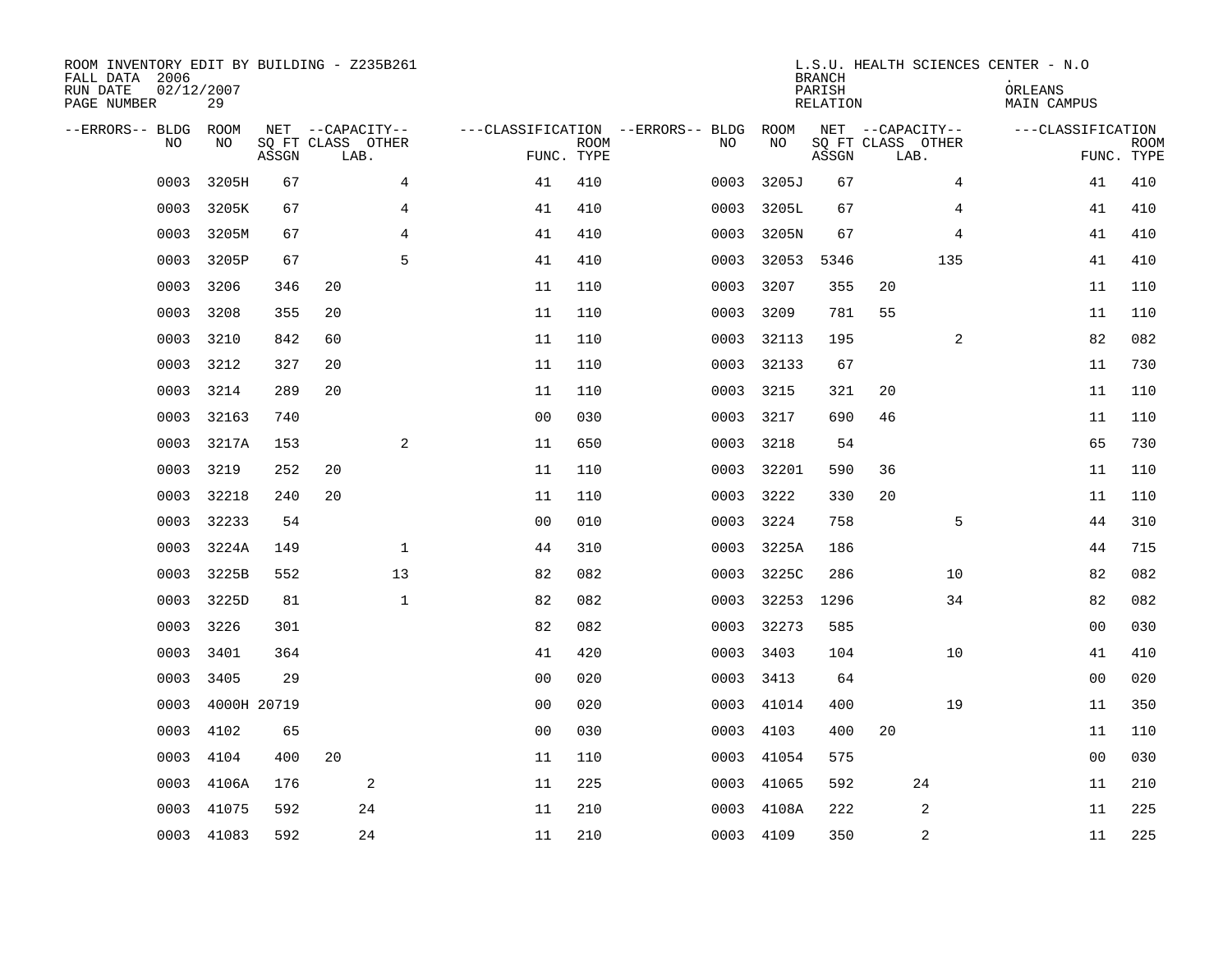| ROOM INVENTORY EDIT BY BUILDING - Z235B261<br>FALL DATA 2006<br>RUN DATE<br>PAGE NUMBER | 02/12/2007<br>30 |       |                                               |                |                           |                                         |            | <b>BRANCH</b><br>PARISH<br><b>RELATION</b> | L.S.U. HEALTH SCIENCES CENTER - N.O           | ORLEANS<br>MAIN CAMPUS |                           |
|-----------------------------------------------------------------------------------------|------------------|-------|-----------------------------------------------|----------------|---------------------------|-----------------------------------------|------------|--------------------------------------------|-----------------------------------------------|------------------------|---------------------------|
| --ERRORS-- BLDG<br>NO                                                                   | ROOM<br>NO       | ASSGN | NET --CAPACITY--<br>SQ FT CLASS OTHER<br>LAB. |                | <b>ROOM</b><br>FUNC. TYPE | ---CLASSIFICATION --ERRORS-- BLDG<br>NO | ROOM<br>NO | ASSGN                                      | NET --CAPACITY--<br>SQ FT CLASS OTHER<br>LAB. | ---CLASSIFICATION      | <b>ROOM</b><br>FUNC. TYPE |
| 0003                                                                                    | 4110             | 592   | 30                                            | 11             | 310                       | 0003                                    | 4110A      | 161                                        | 8                                             | 11                     | 225                       |
| 0003                                                                                    | 4111A            | 160   | 2                                             | 11             | 225                       | 0003                                    | 41114      | 592                                        | 28                                            | 11                     | 210                       |
| 0003                                                                                    | 41124            | 592   | 23                                            | 11             | 210                       | 0003                                    | 41136      | 592                                        | 24                                            | 11                     | 210                       |
| 0003                                                                                    | 4114A            | 175   | 4                                             | 11             | 355                       | 0003                                    | 41146      | 592                                        | 24                                            | 11                     | 210                       |
| 0003                                                                                    | 4115A            | 45    | 2                                             | 11             | 860                       | 0003                                    | 41154      | 317                                        | $7\phantom{.0}$                               | 11                     | 250                       |
| 0003                                                                                    | 41164            | 575   |                                               | 0 <sub>0</sub> | 030                       | 0003                                    | 4117A      | 175                                        | 4                                             | 11                     | 355                       |
| 0003                                                                                    | 41176            | 592   | 24                                            | 11             | 310                       | 0003                                    | 4118       | 59                                         | 2                                             | 0 <sub>0</sub>         | 030                       |
| 0003                                                                                    | 4119             | 59    | 2                                             | 0 <sub>0</sub> | 030                       | 0003                                    | 41204      | 50                                         |                                               | 00                     | 010                       |
| 0003                                                                                    | 4121A            | 160   | 4                                             | 11             | 355                       | 0003                                    | 41216      | 592                                        | 24                                            | 11                     | 210                       |
| 0003                                                                                    | 4122A            | 160   |                                               | 4<br>11        | 355                       | 0003                                    | 41225      | 592                                        | 24                                            | 11                     | 210                       |
| 0003                                                                                    | 4123A            | 175   | 2                                             | 11             | 225                       | 0003                                    | 41235      | 592                                        | 24                                            | 11                     | 210                       |
| 0003                                                                                    | 4201A            | 222   | 4                                             | 11             | 225                       | 0003                                    | 42013      | 592                                        | 25                                            | 11                     | 210                       |
| 0003                                                                                    | 42024            | 104   | $\mathbf{1}$                                  | 00             | 010                       | 0003                                    | 42031      | 592                                        | 23                                            | 11                     | 210                       |
| 0003                                                                                    | 4204A            | 154   | $\mathbf{2}$                                  | 11             | 650                       | 0003                                    | 4204B      | 180                                        | $\mathbf{1}$                                  | 11                     | 310                       |
| 0003                                                                                    | 4204C            | 156   | 2                                             | 11             | 310                       | 0003                                    | 42044      | 162                                        | 2                                             | 11                     | 310                       |
| 0003                                                                                    | 42054            | 792   | 10                                            | 11             | 310                       | 0003                                    | 42064      | 575                                        |                                               | 81                     | 081                       |
| 0003                                                                                    | 4208D            | 169   | 8                                             | 11             | 215                       | 0003                                    | 42081      | 592                                        | 34                                            | 11                     | 210                       |
| 0003                                                                                    | 42093            | 592   | 12                                            | 11             | 210                       | 0003                                    | 4210       | 350                                        | 2                                             | 11                     | 225                       |
| 0003                                                                                    | 4211             | 177   | 5                                             | 11             | 215                       | 0003                                    | 4212       | 179                                        | 6                                             | 11                     | 225                       |
| 0003                                                                                    | 4212A            | 222   | $\overline{4}$                                | 43             | 225                       | 0003                                    | 42134      | 638                                        | 23                                            | 43                     | 210                       |
| 0003                                                                                    | 42142            | 3036  | 149                                           | 11             | 210                       | 0003                                    | 4215A      | 222                                        | $\overline{7}$                                | 11                     | 225                       |
| 0003                                                                                    | 42154            | 592   | 28                                            | 11             | 210                       | 0003                                    | 4216       | 142                                        | 3                                             | 11                     | 220                       |
| 0003                                                                                    | 4217             | 168   | 25                                            | 81             | 081                       | 0003                                    | 4217A      | 33                                         | 2                                             | 81                     | 081                       |
| 0003                                                                                    | 4218A            | 175   | 5                                             | 11             | 860                       | 0003                                    | 4218B      | 175                                        | 4                                             | 11                     | 250                       |
| 0003                                                                                    | 42184            | 993   | $\mathbf{1}$                                  | 65             | 870                       | 0003                                    | 42194      | 384                                        | $\mathbf 1$                                   | 11                     | 215                       |
|                                                                                         | 0003 42204       | 506   | 2                                             | 11             | 215                       |                                         | 0003 42214 | 506                                        |                                               | 11                     | 215                       |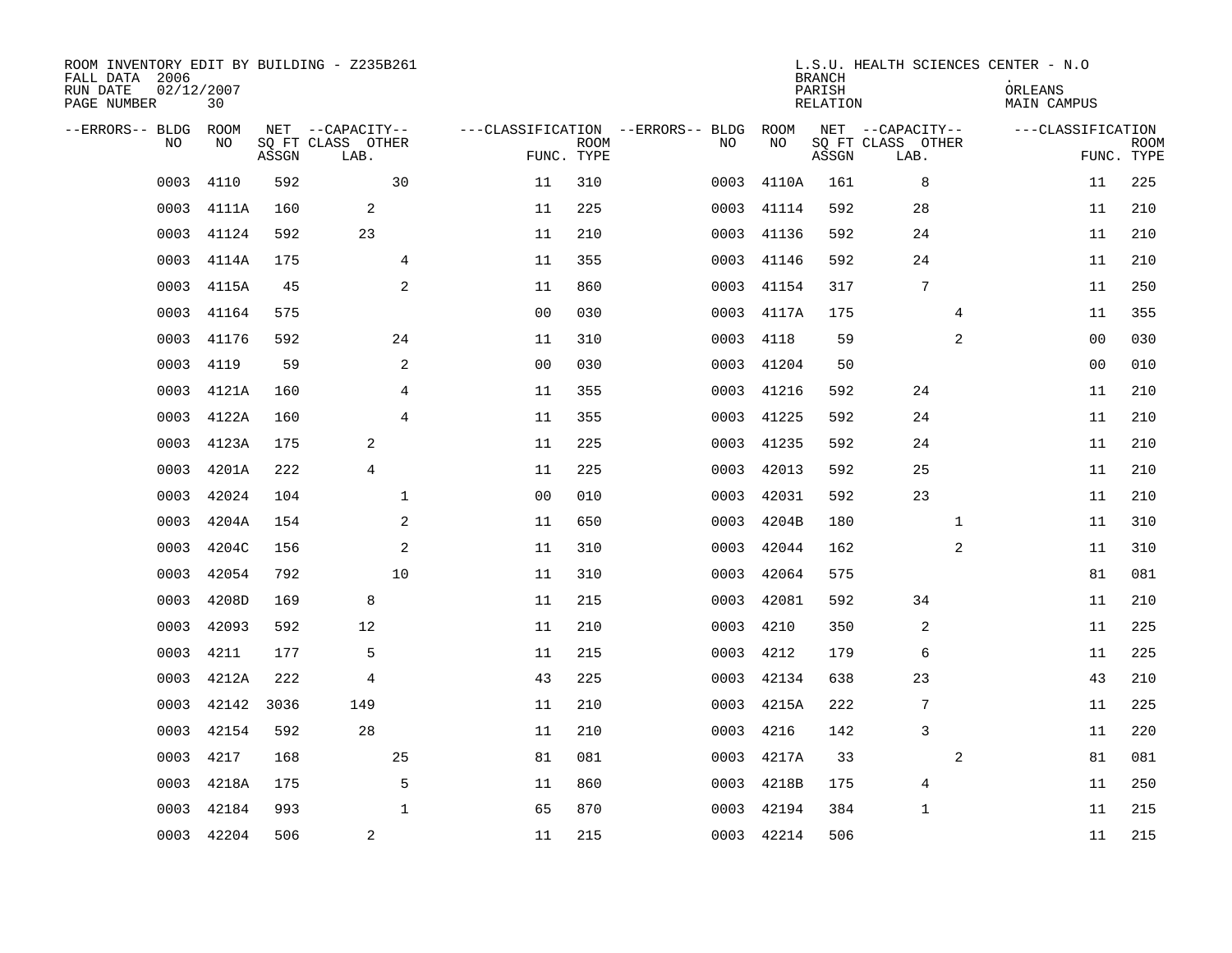| ROOM INVENTORY EDIT BY BUILDING - Z235B261<br>FALL DATA 2006<br>RUN DATE<br>PAGE NUMBER | 02/12/2007<br>31 |             |                           |                |                           |                                   |            | <b>BRANCH</b><br>PARISH<br>RELATION | L.S.U. HEALTH SCIENCES CENTER - N.O | ORLEANS<br>MAIN CAMPUS |                           |
|-----------------------------------------------------------------------------------------|------------------|-------------|---------------------------|----------------|---------------------------|-----------------------------------|------------|-------------------------------------|-------------------------------------|------------------------|---------------------------|
| --ERRORS-- BLDG                                                                         | ROOM             |             | NET --CAPACITY--          |                |                           | ---CLASSIFICATION --ERRORS-- BLDG | ROOM       |                                     | NET --CAPACITY--                    | ---CLASSIFICATION      |                           |
| N <sub>O</sub>                                                                          | NO.              | ASSGN       | SO FT CLASS OTHER<br>LAB. |                | <b>ROOM</b><br>FUNC. TYPE | NO.                               | NO         | ASSGN                               | SQ FT CLASS OTHER<br>LAB.           |                        | <b>ROOM</b><br>FUNC. TYPE |
| 0003                                                                                    | 42234            | 477         | 8                         | 11             | 250                       | 0003                              | 42244      | 247                                 | $\mathbf{1}$                        | 11                     | 730                       |
| 0003                                                                                    | 42254            | 323         |                           | 11             | 870                       | 0003                              | 42264      | 266                                 | $\overline{4}$                      | 11                     | 720                       |
| 0003                                                                                    | 4227A            | 72          |                           | 11             | 255                       | 0003                              | 4227B      | 64                                  | $\mathbf 1$                         | 11                     | 255                       |
| 0003                                                                                    | 42274            | 418         | $\overline{4}$            | 11             | 250                       | 0003                              | 42284      | 48                                  |                                     | 0 <sub>0</sub>         | 030                       |
| 0003                                                                                    | 4230             | 59          | 2                         | 0 <sub>0</sub> | 030                       | 0003                              | 42314      | 59                                  |                                     | 00                     | 010                       |
| 0003                                                                                    | 4232             | 781         | 16                        | 11             | 210                       | 0003                              | 4233       | 781                                 | 2                                   | 11                     | 210                       |
| 0003                                                                                    |                  | 5000H 20689 |                           | 0 <sub>0</sub> | 020                       | 0003                              | 5101A      | 320                                 | $\mathbf{1}$                        | 11                     | 310                       |
| 0003                                                                                    | 51015            | 108         | $\mathbf 1$               | 11             | 310                       | 0003                              | 5102       | 204                                 | $\overline{4}$                      | 0 <sub>0</sub>         | 030                       |
| 0003                                                                                    | 5103A            | 84          | 2                         | 48             | 220                       | 0003                              | 5103B      | 88                                  | 2                                   | 63                     | 615                       |
| 0003                                                                                    | 5103C            | 176         | $\mathbf{1}$              | 11             | 310                       | 0003                              | 5103D      | 153                                 | 2                                   | 11                     | 310                       |
| 0003                                                                                    | 5103E            | 151         |                           | 11             | 650                       | 0003                              | 51035      | 282                                 | 2                                   | 11                     | 310                       |
| 0003                                                                                    | 51045            | 200         | $\mathbf 1$               | 11             | 310                       | 0003                              | 51065      | 198                                 | 6                                   | 11                     | 310                       |
| 0003                                                                                    | 51075            | 233         | $\overline{4}$            | 11             | 255                       | 0003                              | 51085      | 624                                 | $7\phantom{.0}$                     | 11                     | 250                       |
| 0003                                                                                    | 5109A            | 48          |                           | 11             | 255                       | 0003                              | 5109B      | 103                                 | $\mathbf{1}$                        | 11                     | 215                       |
| 0003                                                                                    | 51095            | 144         |                           | 63             | 255                       | 0003                              | 51105      | 228                                 | 4                                   | 63                     | 730                       |
| 0003                                                                                    | 5111K            | 115         | 2                         | 11             | 310                       | 0003                              | 5112A      | 132                                 | $\mathbf{1}$                        | 11                     | 315                       |
| 0003                                                                                    | 51125            | 247         |                           | 63             | 730                       | 0003                              | 51135      | 506                                 | $\,8\,$                             | 11                     | 250                       |
| 0003                                                                                    | 51145            | 113         | $\mathbf 1$               | 63             | 310                       | 0003                              | 51155      | 200                                 | 4                                   | 63                     | 720                       |
| 0003                                                                                    | 5116             | 255         | 7                         | 11             | 350                       | 0003                              | 51175      | 225                                 | $7\phantom{.0}$                     | 11                     | 250                       |
| 0003                                                                                    | 51185            | 115         | $\overline{2}$            | 63             | 310                       | 0003                              | 51195      | 386                                 | 14                                  | 11                     | 250                       |
| 0003                                                                                    | 51205            | 266         | 4                         | 63             | 730                       | 0003                              | 51215      | 115                                 | $\mathbf{1}$                        | 63                     | 310                       |
| 0003                                                                                    | 51225            | 113         | 1                         | 63             | 310                       | 0003                              | 51235      | 192                                 | 6                                   | 11                     | 250                       |
| 0003                                                                                    | 5124A            | 113         | 2                         | 11             | 730                       | 0003                              | 5124B      | 80                                  | 2                                   | 11                     | 870                       |
| 0003                                                                                    | 5124C            | 75          | 2                         | 11             | 730                       | 0003                              | 5124D      | 36                                  | 2                                   | 11                     | 255                       |
| 0003                                                                                    | 5124E            | 108         | 2                         | 11             | 255                       | 0003                              | 5124F      | 54                                  | $\overline{2}$                      | 11                     | 255                       |
|                                                                                         | 0003 5124G       | 113         | $\overline{3}$            | 11             | 255                       |                                   | 0003 51245 | 135                                 | 5                                   | 81                     | 081                       |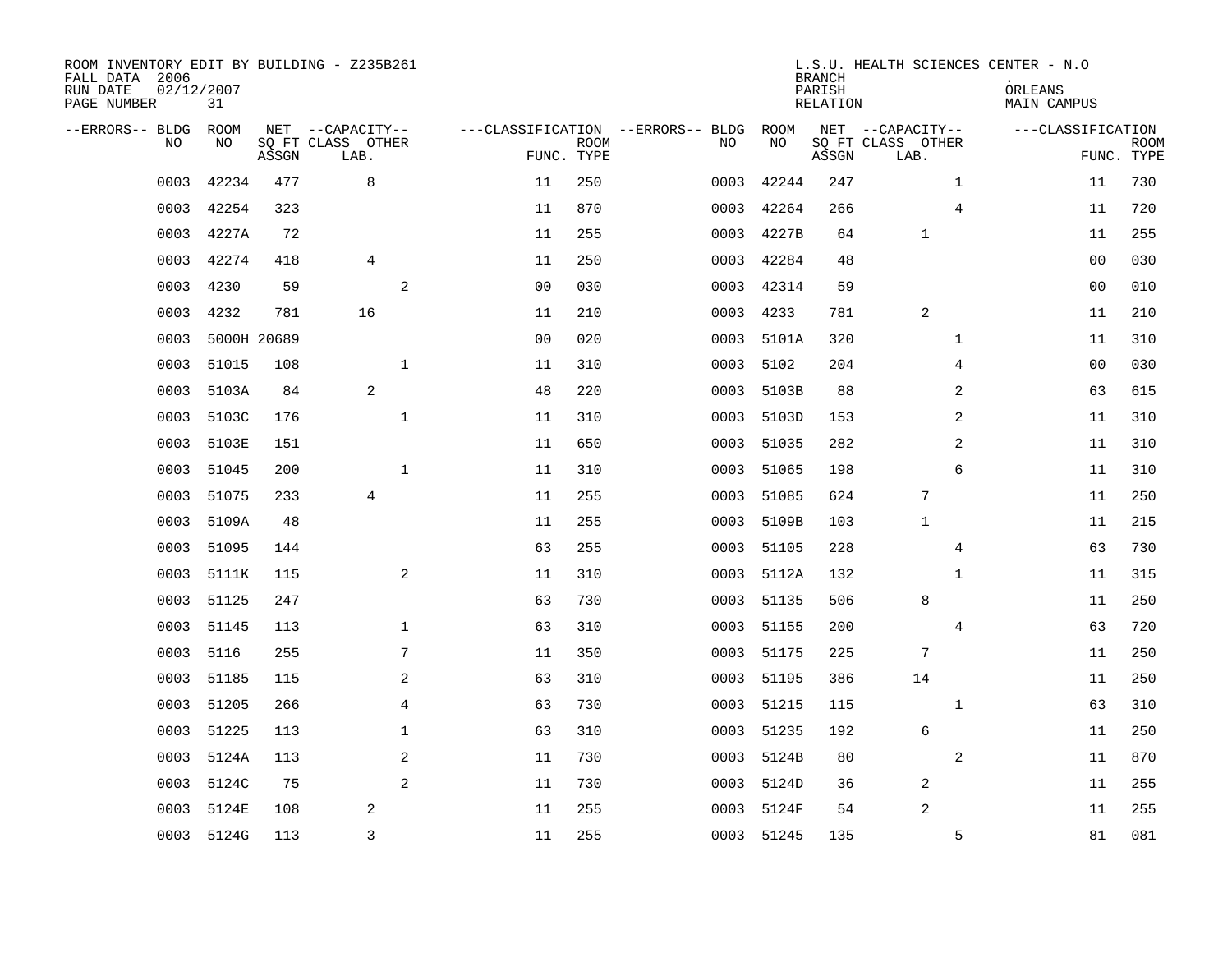| ROOM INVENTORY EDIT BY BUILDING - Z235B261<br>FALL DATA 2006<br>RUN DATE<br>PAGE NUMBER | 02/12/2007<br>32 |       |                                               |                |                           |                                         |            | <b>BRANCH</b><br>PARISH<br><b>RELATION</b> | L.S.U. HEALTH SCIENCES CENTER - N.O           | ORLEANS<br>MAIN CAMPUS |                           |
|-----------------------------------------------------------------------------------------|------------------|-------|-----------------------------------------------|----------------|---------------------------|-----------------------------------------|------------|--------------------------------------------|-----------------------------------------------|------------------------|---------------------------|
| --ERRORS-- BLDG<br>NO                                                                   | ROOM<br>NO       | ASSGN | NET --CAPACITY--<br>SQ FT CLASS OTHER<br>LAB. |                | <b>ROOM</b><br>FUNC. TYPE | ---CLASSIFICATION --ERRORS-- BLDG<br>NO | ROOM<br>NO | ASSGN                                      | NET --CAPACITY--<br>SQ FT CLASS OTHER<br>LAB. | ---CLASSIFICATION      | <b>ROOM</b><br>FUNC. TYPE |
| 0003                                                                                    | 5125A            | 124   | 2                                             | 11             | 310                       | 0003                                    | 51255      | 81                                         | $\mathbf{1}$                                  | 11                     | 310                       |
| 0003                                                                                    | 51265            | 76    |                                               | 11             | 730                       | 0003                                    | 5127A      | 272                                        | $\mathbf 1$                                   | 11                     | 210                       |
| 0003                                                                                    | 51275            | 288   | 4                                             | 11             | 250                       | 0003                                    | 51285      | 342                                        | 5                                             | 11                     | 310                       |
| 0003                                                                                    | 51295            | 114   | $\mathbf{1}$                                  | 11             | 310                       | 0003                                    | 51305      | 257                                        | 7                                             | 11                     | 250                       |
| 0003                                                                                    | 51315            | 114   | $\mathbf{1}$                                  | 11             | 310                       | 0003                                    | 5132A      | 12                                         |                                               | 11                     | 255                       |
| 0003                                                                                    | 5132B            | 168   | $\overline{4}$                                | 11             | 255                       | 0003                                    | 5132C      | 168                                        | 5                                             | 11                     | 210                       |
| 0003                                                                                    | 51325            | 494   | 11                                            | 11             | 250                       | 0003                                    | 51335      | 272                                        | 10                                            | 11                     | 250                       |
| 0003                                                                                    | 5134A            | 118   | $\mathbf 1$                                   | 11             | 310                       | 0003                                    | 51345      | 86                                         |                                               | 11                     | 115                       |
| 0003                                                                                    | 51355            | 575   |                                               | 0 <sub>0</sub> | 030                       | 0003                                    | 5136J      | 328                                        | 8                                             | 11                     | 250                       |
| 0003                                                                                    | 51375            | 114   | $\mathbf{1}$                                  | 11             | 310                       | 0003                                    | 51405      | 114                                        | $\mathbf{1}$                                  | 11                     | 310                       |
| 0003                                                                                    | 51415            | 400   | 8                                             | 11             | 310                       | 0003                                    | 5142A      | 55                                         | $\mathbf{1}$                                  | 11                     | 310                       |
| 0003                                                                                    | 51425            | 380   | 11                                            | 11             | 250                       | 0003                                    | 51435      | 114                                        | $\mathbf{1}$                                  | 11                     | 310                       |
| 0003                                                                                    | 51455            | 256   | 2                                             | 11             | 310                       | 0003                                    | 51465      | 114                                        | $\mathbf{1}$                                  | 11                     | 310                       |
| 0003                                                                                    | 51475            | 114   | $\mathbf 1$                                   | 11             | 310                       | 0003                                    | 51485      | 506                                        | 10                                            | 11                     | 250                       |
| 0003                                                                                    | 51495            | 288   | 2                                             | 11             | 250                       | 0003                                    | 5150       | 115                                        | $\mathbf{1}$                                  | 11                     | 310                       |
| 0003                                                                                    | 5150A            | 114   | 2                                             | 11             | 310                       | 0003                                    | 51515      | 354                                        | 24                                            | 11                     | 610                       |
| 0003                                                                                    | 51525            | 575   |                                               | 0 <sub>0</sub> | 030                       | 0003                                    | 5153       | 228                                        | 1                                             | 11                     | 310                       |
| 0003                                                                                    | 51545            | 472   | 10                                            | 11             | 250                       | 0003                                    | 51555      | 318                                        | 28                                            | 11                     | 350                       |
| 0003                                                                                    | 51565            | 278   | 27                                            | 11             | 410                       | 0003                                    | 52015      | 117                                        | $\mathbf{1}$                                  | 11                     | 310                       |
| 0003                                                                                    | 5202             | 594   | 14                                            | 0 <sub>0</sub> | 010                       | 0003                                    | 52025      | 594                                        | 14                                            | 11                     | 350                       |
| 0003                                                                                    | 5204             | 214   | $\overline{4}$                                | 0 <sub>0</sub> | 030                       | 0003                                    | 5205A      | 126                                        | 2                                             | 63                     | 250                       |
| 0003                                                                                    | 5205B            | 333   | 8                                             | 21             | 250                       | 0003                                    | 5205C      | 91                                         | $\mathbf{1}$                                  | 63                     | 310                       |
| 0003                                                                                    | 52055            | 114   | 3                                             | 63             | 250                       | 0003                                    | 5206A      | 272                                        | 5                                             | 11                     | 350                       |
| 0003                                                                                    | 5206B            | 148   | $\mathbf 1$                                   | 63             | 310                       | 0003                                    | 52065      | 248                                        | 2                                             | 63                     | 310                       |
| 0003                                                                                    | 52075            | 73    | $\mathbf 1$                                   | 31             | 350                       | 0003                                    | 52085      | 120                                        | $\mathbf{1}$                                  | 63                     | 310                       |
|                                                                                         | 0003 52095       | 120   | $\overline{c}$                                | 63             | 310                       |                                         | 0003 52105 | 115                                        | $\mathbf{1}$                                  | 63                     | 310                       |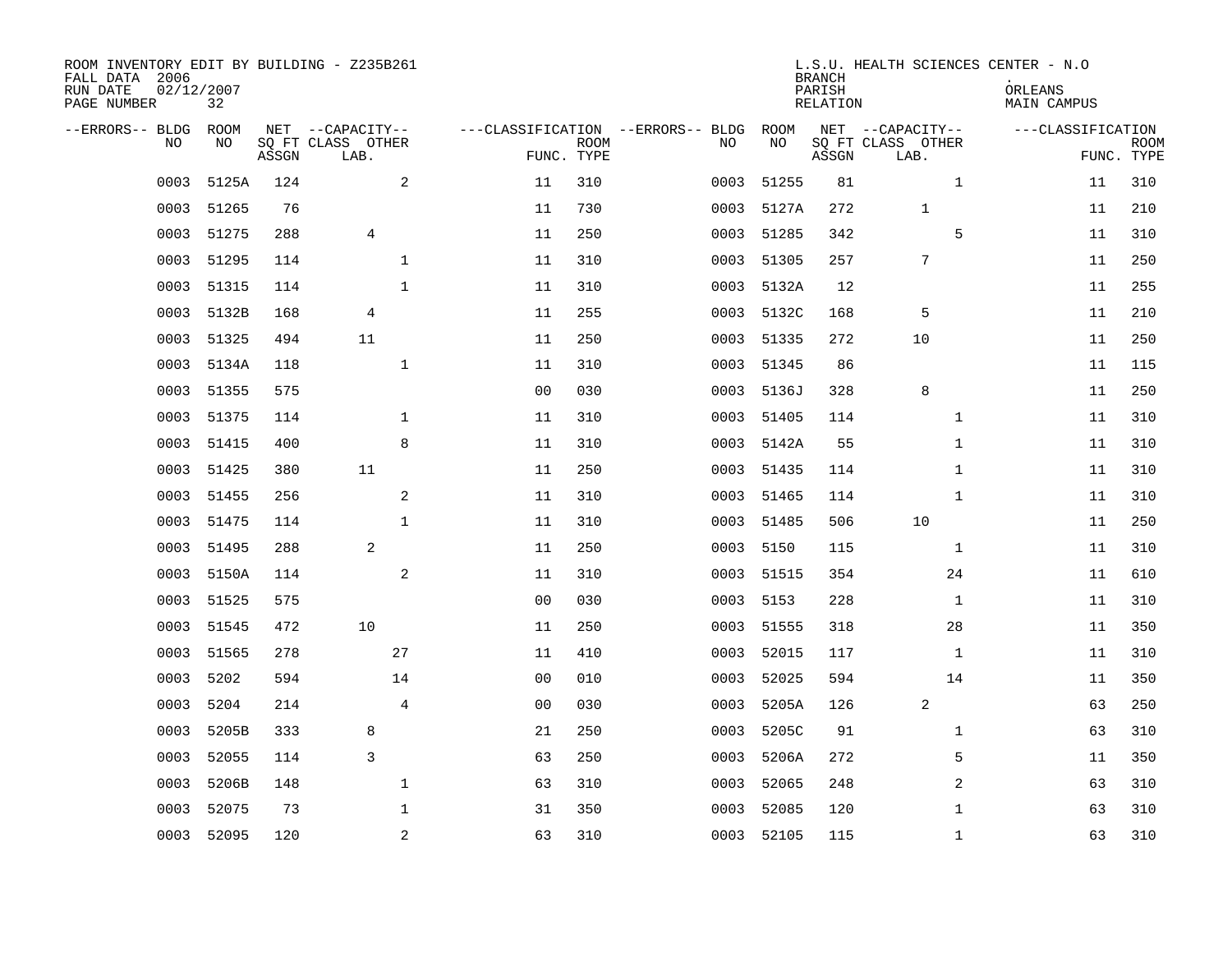| ROOM INVENTORY EDIT BY BUILDING - Z235B261<br>FALL DATA 2006<br>RUN DATE<br>PAGE NUMBER | 02/12/2007<br>33 |       |                                               |                |                           |                                         |            | <b>BRANCH</b><br>PARISH<br><b>RELATION</b> | L.S.U. HEALTH SCIENCES CENTER - N.O           | ORLEANS<br>MAIN CAMPUS |                           |
|-----------------------------------------------------------------------------------------|------------------|-------|-----------------------------------------------|----------------|---------------------------|-----------------------------------------|------------|--------------------------------------------|-----------------------------------------------|------------------------|---------------------------|
| --ERRORS-- BLDG<br>NO                                                                   | ROOM<br>NO       | ASSGN | NET --CAPACITY--<br>SQ FT CLASS OTHER<br>LAB. |                | <b>ROOM</b><br>FUNC. TYPE | ---CLASSIFICATION --ERRORS-- BLDG<br>NO | ROOM<br>NO | ASSGN                                      | NET --CAPACITY--<br>SQ FT CLASS OTHER<br>LAB. | ---CLASSIFICATION      | <b>ROOM</b><br>FUNC. TYPE |
| 0003                                                                                    | 52115            | 247   | 5                                             | 11             | 315                       | 0003                                    | 52125      | 220                                        | 3                                             | 11                     | 250                       |
| 0003                                                                                    | 52135            | 108   | 1                                             | 11             | 310                       | 0003                                    | 52145      | 151                                        |                                               | 63                     | 870                       |
| 0003                                                                                    | 52155            | 117   | 2                                             | 63             | 730                       | 0003                                    | 52165      | 224                                        |                                               | 63                     | 730                       |
| 0003                                                                                    | 52175            | 119   | 2                                             | 63             | 310                       | 0003                                    | 5218A      | 58                                         | $\mathbf{1}$                                  | 11                     | 730                       |
| 0003                                                                                    | 52185            | 114   | 2                                             | 48             | 250                       | 0003                                    | 52195      | 114                                        | 2                                             | 63                     | 310                       |
| 0003                                                                                    | 5220A            | 39    | $\mathbf 1$                                   | 63             | 255                       | 0003                                    | 5220B      | 65                                         | 2                                             | 48                     | 255                       |
| 0003                                                                                    | 52205            | 263   | 9                                             | 11             | 250                       | 0003                                    | 5221A      | 163                                        | 7                                             | 48                     | 255                       |
| 0003                                                                                    | 5221B            | 78    | 3                                             | 48             | 255                       | 0003                                    | 52215      | 238                                        | 6                                             | 48                     | 255                       |
| 0003                                                                                    | 52225            | 108   | 2                                             | 63             | 310                       | 0003                                    | 5223       | 191                                        | 2                                             | 46                     | 315                       |
| 0003                                                                                    | 5224             | 299   | 6                                             | 63             | 315                       | 0003                                    | 52255      | 484                                        | 8                                             | 63                     | 250                       |
| 0003                                                                                    | 5226             | 84    | 2                                             | 63             | 310                       | 0003                                    | 52275      | 81                                         | 12                                            | 63                     | 310                       |
| 0003                                                                                    | 52285            | 295   | 5                                             | 63             | 250                       | 0003                                    | 52295      | 400                                        | 9                                             | 48                     | 310                       |
| 0003                                                                                    | 52305            | 163   | 4                                             | 11             | 250                       | 0003                                    | 52315      | 112                                        |                                               | 63                     | 730                       |
| 0003                                                                                    | 5232A            | 142   | 1                                             | 11             | 310                       | 0003                                    | 5232B      | 135                                        | $\mathbf{1}$                                  | 11                     | 310                       |
| 0003                                                                                    | 5232C            | 114   | 1                                             | 11             | 310                       | 0003                                    | 5232D      | 144                                        | $\mathbf{1}$                                  | 11                     | 310                       |
| 0003                                                                                    | 52325            | 148   | $\mathbf{1}$                                  | 63             | 310                       | 0003                                    | 52335      | 114                                        | 2                                             | 11                     | 310                       |
| 0003                                                                                    | 52345            | 533   | 8                                             | 11             | 250                       | 0003                                    | 5235       | 9                                          |                                               | 0 <sub>0</sub>         | 010                       |
| 0003                                                                                    | 5236A            | 88    | 6                                             | 11             | 650                       | 0003                                    | 5236B      | 88                                         | $\mathbf{1}$                                  | 11                     | 310                       |
| 0003                                                                                    | 5236C            | 154   | $\mathbf{1}$                                  | 11             | 310                       | 0003                                    | 52365      | 174                                        | 2                                             | 11                     | 310                       |
| 0003                                                                                    | 52375            | 134   | $\mathbf 1$                                   | 48             | 310                       | 0003                                    | 52385      | 544                                        | 12                                            | 48                     | 250                       |
| 0003                                                                                    | 52395            | 128   |                                               | 81             | 081                       | 0003                                    | 52405      | 88                                         | $\mathbf{1}$                                  | 63                     | 310                       |
| 0003                                                                                    | 52415            | 128   |                                               | 81             | 081                       | 0003                                    | 52425      | 115                                        | $\mathbf{1}$                                  | 63                     | 310                       |
| 0003                                                                                    | 52435            | 81    |                                               | 63             | 730                       | 0003                                    | 52445      | 370                                        | $7\phantom{.0}$                               | 11                     | 250                       |
| 0003                                                                                    | 52455            | 575   |                                               | 0 <sub>0</sub> | 030                       | 0003                                    | 52465      | 304                                        | 6                                             | 11                     | 250                       |
| 0003                                                                                    | 52475            | 86    | 1                                             | 11             | 310                       | 0003                                    | 5248       | 62                                         | 2                                             | 0 <sub>0</sub>         | 030                       |
|                                                                                         | 0003 5249        | 62    | $\sqrt{2}$                                    | 0 <sub>0</sub> | 030                       |                                         | 0003 52505 | 84                                         | $\mathbf{1}$                                  | 11                     | 310                       |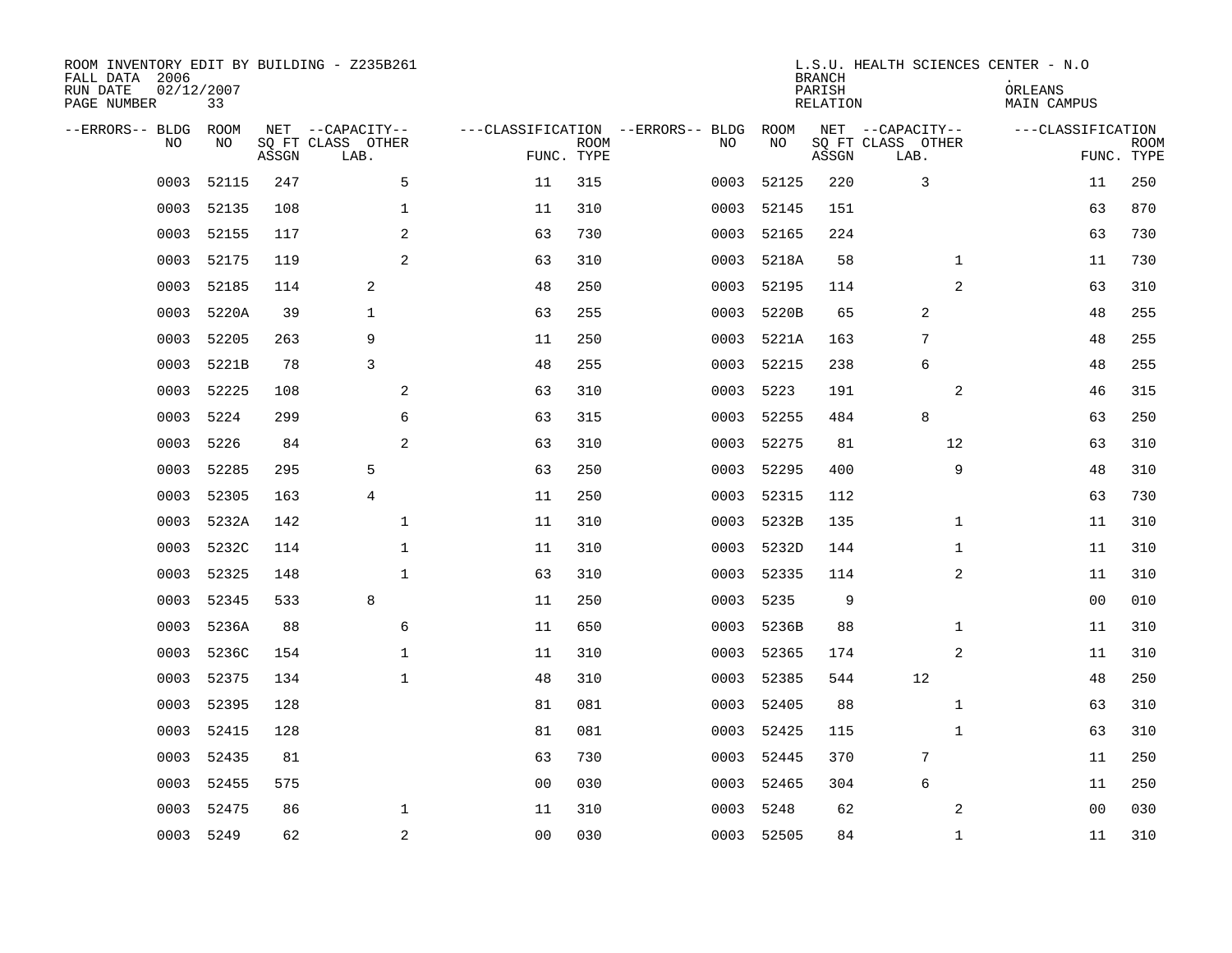| ROOM INVENTORY EDIT BY BUILDING - Z235B261<br>FALL DATA 2006<br>RUN DATE<br>PAGE NUMBER | 02/12/2007<br>34 |             |                                               |                |                           |                                         |            | <b>BRANCH</b><br>PARISH<br><b>RELATION</b> | L.S.U. HEALTH SCIENCES CENTER - N.O           | ORLEANS<br>MAIN CAMPUS |                           |
|-----------------------------------------------------------------------------------------|------------------|-------------|-----------------------------------------------|----------------|---------------------------|-----------------------------------------|------------|--------------------------------------------|-----------------------------------------------|------------------------|---------------------------|
| --ERRORS-- BLDG<br>NO                                                                   | ROOM<br>NO       | ASSGN       | NET --CAPACITY--<br>SQ FT CLASS OTHER<br>LAB. |                | <b>ROOM</b><br>FUNC. TYPE | ---CLASSIFICATION --ERRORS-- BLDG<br>NO | ROOM<br>NO | ASSGN                                      | NET --CAPACITY--<br>SQ FT CLASS OTHER<br>LAB. | ---CLASSIFICATION      | <b>ROOM</b><br>FUNC. TYPE |
| 0003                                                                                    | 52515            | 474         | 9                                             | 11             | 250                       | 0003                                    | 5252       | 437                                        | 3                                             | 11                     | 315                       |
| 0003                                                                                    | 52535            | 256         | 6                                             | 11             | 310                       | 0003                                    | 52545      | 46                                         |                                               | 00                     | 010                       |
| 0003                                                                                    | 5255             | 435         | 3                                             | 11             | 315                       | 0003                                    | 5256A      | 99                                         | $\mathbf{1}$                                  | 11                     | 310                       |
| 0003                                                                                    | 5256B            | 99          | $\mathbf 1$                                   | 11             | 310                       | 0003                                    | 5256C      | 99                                         | $\mathbf{1}$                                  | 11                     | 310                       |
| 0003                                                                                    | 5256D            | 99          | $\mathbf 1$                                   | 11             | 310                       | 0003                                    | 52565      | 171                                        | $\overline{a}$                                | 11                     | 310                       |
| 0003                                                                                    | 52575            | 77          | $\mathbf{1}$                                  | 11             | 310                       | 0003                                    | 5258A      | 251                                        | 3                                             | 11                     | 310                       |
| 0003                                                                                    | 52585            | 257         | $\mathsf{3}$                                  | 11             | 310                       | 0003                                    | 52595      | 257                                        | 5                                             | 11                     | 250                       |
| 0003                                                                                    | 52605            | 257         | 19                                            | 11             | 350                       | 0003                                    | 52615      | 575                                        |                                               | 00                     | 030                       |
| 0003                                                                                    | 5262A            | 171         | 2                                             | 11             | 310                       | 0003                                    | 5262B      | 263                                        | 4                                             | 11                     | 310                       |
| 0003                                                                                    | 52625            | 198         | 1                                             | 11             | 310                       | 0003                                    | 5263A      | 95                                         | $\mathbf{1}$                                  | 11                     | 310                       |
| 0003                                                                                    | 5263B            | 105         | 1                                             | 11             | 310                       | 0003                                    | 5263C      | 105                                        | $\mathbf{1}$                                  | 11                     | 310                       |
| 0003                                                                                    | 5263D            | 95          | $\mathbf 1$                                   | 11             | 310                       | 0003                                    | 52635      | 139                                        | $\mathbf{1}$                                  | 11                     | 310                       |
| 0003                                                                                    | 5264A            | 120         | $\mathbf 1$                                   | 11             | 310                       | 0003                                    | 5264B      | 133                                        | $\mathbf{1}$                                  | 11                     | 310                       |
| 0003                                                                                    | 5264C            | 116         | $\mathbf 1$                                   | 11             | 310                       | 0003                                    | 52645      | 117                                        | $\mathbf{1}$                                  | 11                     | 310                       |
| 0003                                                                                    | 5265A            | 303         | 3                                             | 11             | 310                       | 0003                                    | 52655      | 314                                        | 3                                             | 11                     | 310                       |
| 0003                                                                                    |                  | 6000H 20378 |                                               | 0 <sub>0</sub> | 020                       | 0003                                    | 61016      | 283                                        | 10                                            | 53                     | 350                       |
| 0003                                                                                    | 6102             | 240         | 5                                             | 0 <sub>0</sub> | 030                       | 0003                                    | 6103A      | 154                                        | 3                                             | 11                     | 710                       |
| 0003                                                                                    | 6103B            | 246         | 3                                             | 11             | 310                       | 0003                                    | 61036      | 403                                        | 5                                             | 63                     | 310                       |
| 0003                                                                                    | 61046            | 98          | 2                                             | 11             | 310                       | 0003                                    | 6105       | 151                                        | 2                                             | 11                     | 250                       |
| 0003                                                                                    | 6105A            | 115         |                                               | 11             | 255                       | 0003                                    | 6105B      | 21                                         |                                               | 81                     | 081                       |
| 0003                                                                                    | 61066            | 86          | 2                                             | 11             | 310                       | 0003                                    | 61076      | 81                                         | $\mathbf{1}$                                  | 11                     | 310                       |
| 0003                                                                                    | 61086            | 529         | 5                                             | 11             | 250                       | 0003                                    | 61096      | 513                                        | 6                                             | 11                     | 250                       |
| 0003                                                                                    | 6110             | 86          | $\mathbf 1$                                   | 63             | 310                       | 0003                                    | 61116      | 114                                        | $\mathbf{1}$                                  | 11                     | 310                       |
| 0003                                                                                    | 61126            | 480         | 8                                             | 11             | 250                       | 0003                                    | 6113A      | 81                                         | 2                                             | 11                     | 255                       |
| 0003                                                                                    | 61136            | 653         | 12                                            | 11             | 250                       | 0003                                    | 6114L      | 115                                        | 2                                             | 11                     | 310                       |
|                                                                                         | 0003 61156       | 114         |                                               | 11             | 730                       |                                         | 0003 61166 | 114                                        | $\mathbf{1}$                                  | 11                     | 310                       |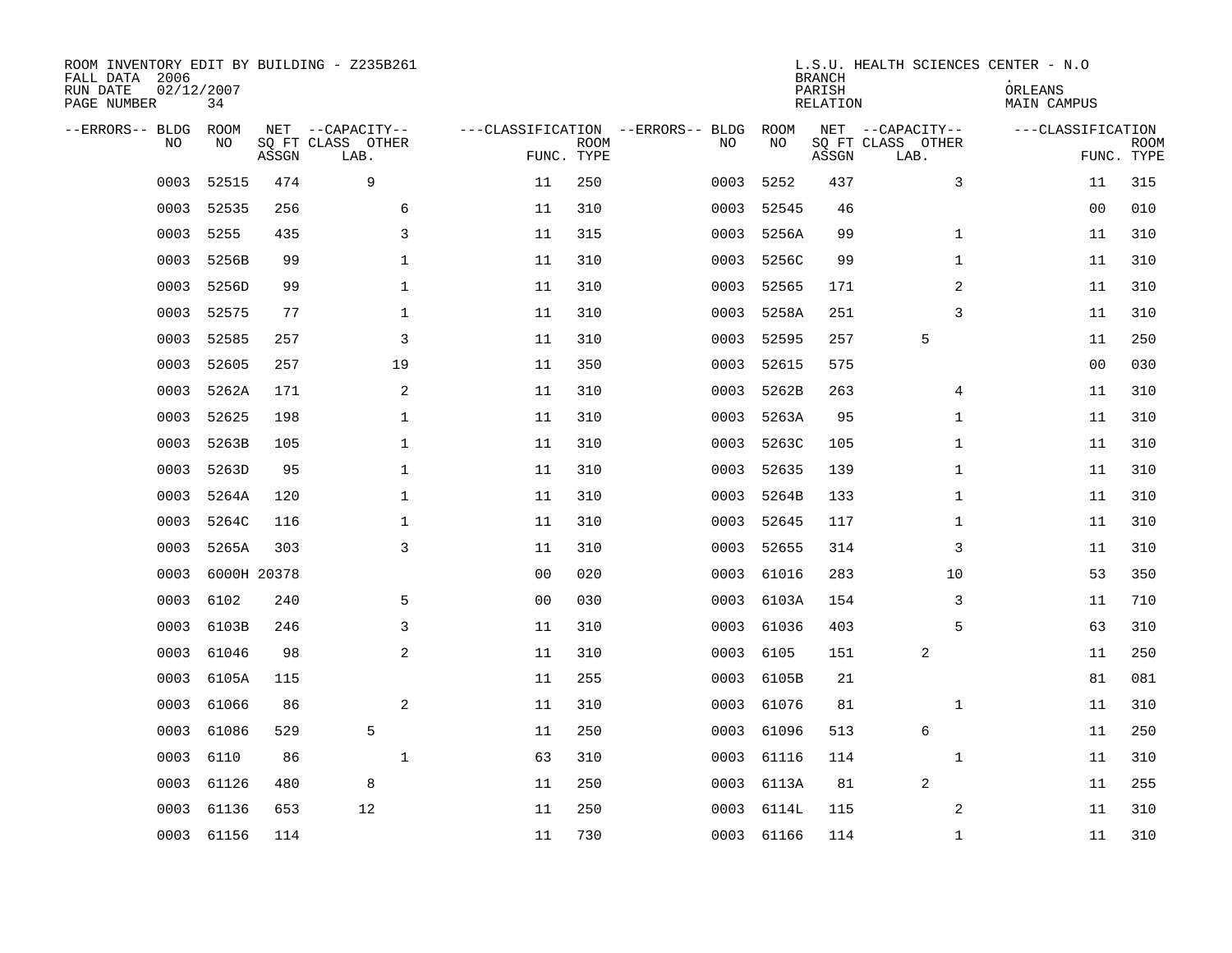| ROOM INVENTORY EDIT BY BUILDING - Z235B261<br>FALL DATA 2006<br>RUN DATE<br>PAGE NUMBER | 02/12/2007<br>35 |       |                                               |              |                |                           |                                         |            | <b>BRANCH</b><br>PARISH<br><b>RELATION</b> | L.S.U. HEALTH SCIENCES CENTER - N.O           | ORLEANS<br><b>MAIN CAMPUS</b> |                           |
|-----------------------------------------------------------------------------------------|------------------|-------|-----------------------------------------------|--------------|----------------|---------------------------|-----------------------------------------|------------|--------------------------------------------|-----------------------------------------------|-------------------------------|---------------------------|
| --ERRORS-- BLDG ROOM<br>NO                                                              | NO               | ASSGN | NET --CAPACITY--<br>SQ FT CLASS OTHER<br>LAB. |              |                | <b>ROOM</b><br>FUNC. TYPE | ---CLASSIFICATION --ERRORS-- BLDG<br>NO | ROOM<br>NO | ASSGN                                      | NET --CAPACITY--<br>SQ FT CLASS OTHER<br>LAB. | ---CLASSIFICATION             | <b>ROOM</b><br>FUNC. TYPE |
| 0003                                                                                    | 6117A            | 388   | 8                                             |              | 11             | 255                       | 0003                                    | 61176      | 24                                         |                                               | 81                            | 081                       |
| 0003                                                                                    | 6118A            | 54    | $\mathbf{1}$                                  |              | 11             | 255                       | 0003                                    | 61186      | 403                                        | $7\phantom{.0}$                               | 11                            | 250                       |
| 0003                                                                                    | 61196            | 81    |                                               | $\mathbf{1}$ | 11             | 310                       | 0003                                    | 61206      | 437                                        | 11                                            | 11                            | 250                       |
| 0003                                                                                    | 61216            | 529   | 12                                            |              | 11             | 250                       | 0003                                    | 61226      | 81                                         | $\mathbf{1}$                                  | 11                            | 310                       |
| 0003                                                                                    | 6123A            | 42    | 2                                             |              | 11             | 255                       | 0003                                    | 6123C      | 36                                         |                                               | 11                            | 255                       |
| 0003                                                                                    | 6123D            | 72    | 2                                             |              | 11             | 255                       | 0003                                    | 6123E      | 54                                         | 2                                             | 48                            | 255                       |
| 0003                                                                                    | 6123F            | 114   | $\mathsf{3}$                                  |              | 11             | 255                       | 0003                                    | 61236      | 369                                        | 10                                            | 11                            | 250                       |
| 0003                                                                                    | 6124A            | 114   | 2                                             |              | 48             | 255                       | 0003                                    | 6124B      | 114                                        | 2                                             | 22                            | 255                       |
| 0003                                                                                    | 6124C            | 114   | 2                                             |              | 48             | 255                       | 0003                                    | 61246      | 528                                        | 7                                             | 11                            | 255                       |
| 0003                                                                                    | 61256            | 88    |                                               | $\mathbf 1$  | 11             | 310                       | 0003                                    | 61266      | 528                                        | 7                                             | 11                            | 210                       |
| 0003                                                                                    | 6127A            | 140   | $\overline{4}$                                |              | 11             | 255                       | 0003                                    | 61276      | 135                                        | 5                                             | 11                            | 310                       |
| 0003                                                                                    | 61286            | 595   | 10                                            |              | $11\,$         | 250                       | 0003                                    | 6130       | 528                                        | 10                                            | 11                            | 250                       |
| 0003                                                                                    | 61316            | 183   |                                               |              | 11             | 255                       | 0003                                    | 61326      | 195                                        | $\mathsf 3$                                   | 11                            | 250                       |
| 0003                                                                                    | 61336            | 528   | 10                                            |              | 11             | 250                       | 0003                                    | 61346      | 81                                         | $\mathbf{1}$                                  | 11                            | 310                       |
| 0003                                                                                    | 61356            | 116   |                                               | 2            | 11             | 310                       | 0003                                    | 61366      | 595                                        | 9                                             | 11                            | 250                       |
| 0003                                                                                    | 61376            | 575   |                                               |              | 0 <sub>0</sub> | 030                       | 0003                                    | 61386      | 88                                         | $\mathbf{1}$                                  | 65                            | 310                       |
| 0003                                                                                    | 6139             | 65    |                                               |              | 0 <sub>0</sub> | 030                       | 0003                                    | 6140       | 65                                         |                                               | 0 <sub>0</sub>                | 030                       |
| 0003                                                                                    | 61416            | 84    |                                               | 2            | 11             | 310                       | 0003                                    | 61426      | 518                                        | 10                                            | 11                            | 250                       |
| 0003                                                                                    | 61436            | 433   | 9                                             |              | 11             | 250                       | 0003                                    | 61446      | 86                                         | $\mathbf{1}$                                  | 11                            | 310                       |
| 0003                                                                                    | 61456            | 47    |                                               |              | 0 <sub>0</sub> | 010                       | 0003                                    | 6146       | 416                                        | 12                                            | 11                            | 220                       |
| 0003                                                                                    | 61476            | 84    |                                               | 2            | 11             | 310                       | 0003                                    | 61486      | 433                                        | 10                                            | 11                            | 250                       |
| 0003                                                                                    | 61496            | 518   | 10                                            |              | 11             | 250                       | 0003                                    | 61506      | 84                                         | $\mathbf{1}$                                  | 11                            | 310                       |
| 0003                                                                                    | 61516            | 88    |                                               | $\mathbf 1$  | 11             | 310                       | 0003                                    | 61526      | 528                                        | 10                                            | 11                            | 250                       |
| 0003                                                                                    | 61546            | 390   | 6                                             |              | 11             | 250                       | 0003                                    | 61556      | 651                                        | 18                                            | 11                            | 350                       |
| 0003                                                                                    | 61566            | 528   | 13                                            |              | 11             | 250                       | 0003                                    | 62016      | 207                                        | 5                                             | 11                            | 210                       |
|                                                                                         | 0003 62026       | 114   | $\sqrt{2}$                                    |              | 11             | 220                       |                                         | 0003 62036 | 111                                        | $\mathbf{1}$                                  | 11                            | 310                       |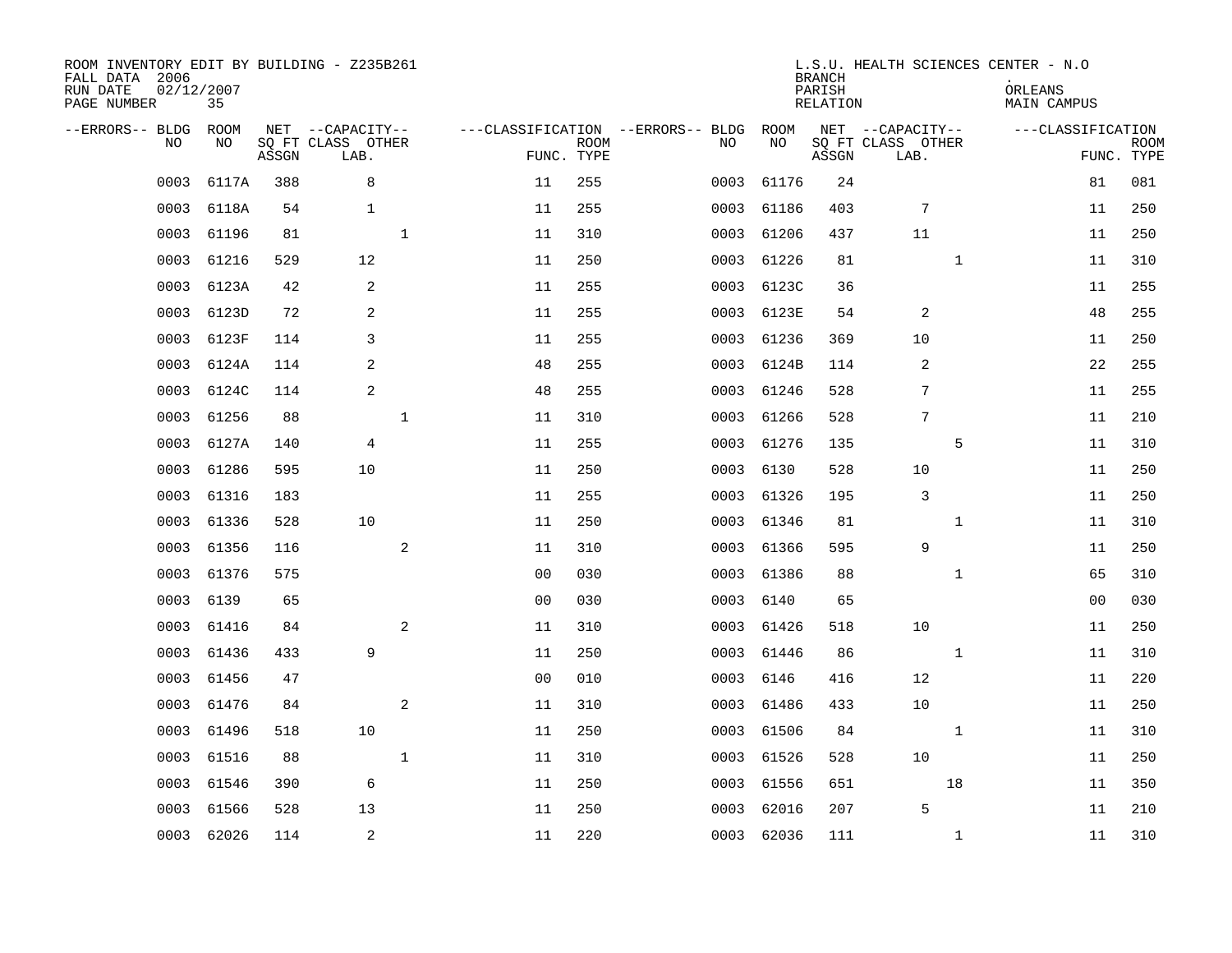| ROOM INVENTORY EDIT BY BUILDING - Z235B261<br>FALL DATA 2006<br>RUN DATE<br>PAGE NUMBER | 02/12/2007<br>36 |       |                                               |                |                           |                                         |            | <b>BRANCH</b><br>PARISH<br><b>RELATION</b> | L.S.U. HEALTH SCIENCES CENTER - N.O           | ORLEANS<br>MAIN CAMPUS |                           |
|-----------------------------------------------------------------------------------------|------------------|-------|-----------------------------------------------|----------------|---------------------------|-----------------------------------------|------------|--------------------------------------------|-----------------------------------------------|------------------------|---------------------------|
| --ERRORS-- BLDG<br>NO                                                                   | ROOM<br>NO       | ASSGN | NET --CAPACITY--<br>SQ FT CLASS OTHER<br>LAB. |                | <b>ROOM</b><br>FUNC. TYPE | ---CLASSIFICATION --ERRORS-- BLDG<br>NO | ROOM<br>NO | ASSGN                                      | NET --CAPACITY--<br>SQ FT CLASS OTHER<br>LAB. | ---CLASSIFICATION      | <b>ROOM</b><br>FUNC. TYPE |
| 0003                                                                                    | 6204             | 240   | 5                                             | 0 <sub>0</sub> | 030                       | 0003                                    | 6205A      | 90                                         |                                               | 11                     | 650                       |
| 0003                                                                                    | 6205B            | 234   | 1                                             | 11             | 310                       | 0003                                    | 62056      | 235                                        | 2                                             | 11                     | 310                       |
| 0003                                                                                    | 6206A            | 248   | 1                                             | 11             | 310                       | 0003                                    | 6206B      | 144                                        |                                               | 11                     | 870                       |
| 0003                                                                                    | 62066            | 240   | 3                                             | 11             | 310                       | 0003                                    | 62076      | 114                                        | $\mathbf{1}$                                  | 11                     | 310                       |
| 0003                                                                                    | 6208A            | 52    | 2                                             | 11             | 255                       | 0003                                    | 62086      | 416                                        | 5                                             | 11                     | 250                       |
| 0003                                                                                    | 62096            | 672   | 12                                            | 11             | 250                       | 0003                                    | 62106      | 114                                        | $\mathbf{1}$                                  | 11                     | 310                       |
| 0003                                                                                    | 6211A            | 84    |                                               | 11             | 870                       | 0003                                    | 62116      | 434                                        | $\mathbf{1}$                                  | 11                     | 310                       |
| 0003                                                                                    | 6212A            | 50    |                                               | 11             | 255                       | 0003                                    | 6212B      | 60                                         | 2                                             | 11                     | 255                       |
| 0003                                                                                    | 6212C            | 60    | 2                                             | 11             | 255                       | 0003                                    | 6212D      | 60                                         | 2                                             | 11                     | 255                       |
| 0003                                                                                    | 62126            | 325   | $\overline{4}$                                | 11             | 250                       | 0003                                    | 62136      | 57                                         | 4                                             | 11                     | 255                       |
| 0003                                                                                    | 62146            | 81    | $\mathbf 1$                                   | 11             | 310                       | 0003                                    | 62156      | 60                                         |                                               | 11                     | 255                       |
| 0003                                                                                    | 62166            | 60    | 2                                             | $11\,$         | 255                       | 0003                                    | 6218       | 403                                        | 7                                             | 11                     | 250                       |
| 0003                                                                                    | 6218A            | 58    | $\mathbf{1}$                                  | 11             | 255                       | 0003                                    | 62196      | 368                                        | 7                                             | 11                     | 250                       |
| 0003                                                                                    | 6220A            | 88    | $\mathbf{1}$                                  | 22             | 255                       | 0003                                    | 62206      | 114                                        | 1                                             | 11                     | 255                       |
| 0003                                                                                    | 6221A            | 74    |                                               | 11             | 255                       | 0003                                    | 62216      | 416                                        | 8                                             | 11                     | 250                       |
| 0003                                                                                    | 6222A            | 118   |                                               | 22             | 215                       | 0003                                    | 6222B      | 446                                        | 8                                             | 11                     | 250                       |
| 0003                                                                                    | 62226            | 29    |                                               | 81             | 081                       | 0003                                    | 62236      | 84                                         | $\mathbf{1}$                                  | 11                     | 310                       |
| 0003                                                                                    | 6224             | 81    | 2                                             | 11             | 255                       | 0003                                    | 62256      | 195                                        | 5                                             | 11                     | 220                       |
| 0003                                                                                    | 62266            | 724   | 10                                            | 11             | 310                       | 0003                                    | 62276      | 115                                        | $\mathbf{1}$                                  | 11                     | 255                       |
| 0003                                                                                    | 62286            | 724   | 10                                            | 11             | 310                       | 0003                                    | 62296      | 95                                         | $\mathbf{1}$                                  | 11                     | 310                       |
| 0003                                                                                    | 62306            | 595   | 10                                            | 11             | 250                       | 0003                                    | 6232A      | 156                                        |                                               | 22                     | 255                       |
| 0003                                                                                    | 62336            | 114   | 2                                             | 11             | 250                       | 0003                                    | 62346      | 84                                         | 2                                             | 11                     | 255                       |
| 0003                                                                                    | 62356            | 368   | 13                                            | 11             | 250                       | 0003                                    | 62366      | 90                                         | $\mathbf{1}$                                  | 11                     | 310                       |
| 0003                                                                                    | 62376            | 461   | 11                                            | 11             | 250                       | 0003                                    | 62386      | 528                                        | 11                                            | 11                     | 250                       |
| 0003                                                                                    | 62396            | 42    |                                               | 0 <sub>0</sub> | 020                       | 0003                                    | 6240       | 90                                         | $\mathbf{1}$                                  | 11                     | 310                       |
|                                                                                         | 0003 6241        | 484   | 8                                             | 11             | 210                       |                                         | 0003 62426 | 575                                        |                                               | 0 <sub>0</sub>         | 030                       |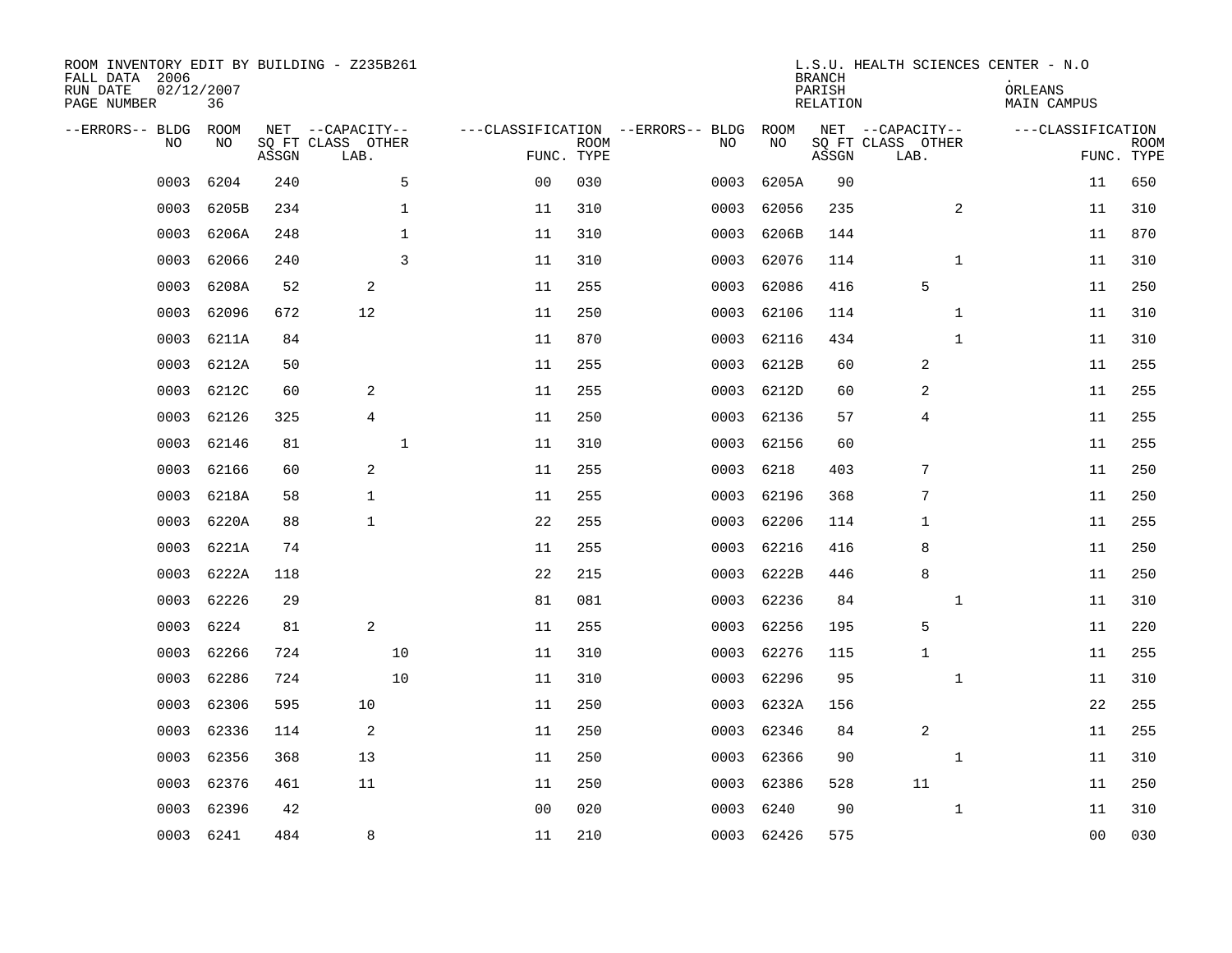| ROOM INVENTORY EDIT BY BUILDING - Z235B261<br>FALL DATA 2006<br>RUN DATE<br>PAGE NUMBER | 02/12/2007<br>37 |       |                                               |                                   |                           |      |            | <b>BRANCH</b><br>PARISH<br><b>RELATION</b> | L.S.U. HEALTH SCIENCES CENTER - N.O           | ORLEANS<br>MAIN CAMPUS |                           |
|-----------------------------------------------------------------------------------------|------------------|-------|-----------------------------------------------|-----------------------------------|---------------------------|------|------------|--------------------------------------------|-----------------------------------------------|------------------------|---------------------------|
| --ERRORS-- BLDG<br>NO                                                                   | ROOM<br>NO       | ASSGN | NET --CAPACITY--<br>SQ FT CLASS OTHER<br>LAB. | ---CLASSIFICATION --ERRORS-- BLDG | <b>ROOM</b><br>FUNC. TYPE | NO   | ROOM<br>NO | ASSGN                                      | NET --CAPACITY--<br>SQ FT CLASS OTHER<br>LAB. | ---CLASSIFICATION      | <b>ROOM</b><br>FUNC. TYPE |
| 0003                                                                                    | 6243             | 114   | $\mathbf 1$                                   | 11                                | 310                       | 0003 | 6244       | 57                                         | 2                                             | 00                     | 030                       |
| 0003                                                                                    | 6245             | 57    | 2                                             | 0 <sub>0</sub>                    | 030                       | 0003 | 62466      | 84                                         | $\mathbf{1}$                                  | 11                     | 310                       |
| 0003                                                                                    | 62476            | 523   | 11                                            | 11                                | 250                       | 0003 | 6248A      | 60                                         | 2                                             | 11                     | 255                       |
| 0003                                                                                    | 6248B            | 60    | 2                                             | 11                                | 255                       | 0003 | 6248C      | 54                                         | 2                                             | 11                     | 255                       |
| 0003                                                                                    | 62486            | 291   | 3                                             | 11                                | 250                       | 0003 | 62496      | 75                                         |                                               | 11                     | 255                       |
| 0003                                                                                    | 6250             | 47    |                                               | 0 <sub>0</sub>                    | 010                       | 0003 | 62516      | 90                                         |                                               | 11                     | 115                       |
| 0003                                                                                    | 62526            | 93    | 5                                             | 11                                | 255                       | 0003 | 6253A      | 72                                         | 3                                             | 11                     | 250                       |
| 0003                                                                                    | 62536            | 575   | 3                                             | 11                                | 250                       | 0003 | 62546      | 80                                         | $\mathbf{1}$                                  | 11                     | 310                       |
| 0003                                                                                    | 62556            | 56    |                                               | 11                                | 730                       | 0003 | 6256A      | 52                                         | $\mathbf{1}$                                  | 48                     | 220                       |
| 0003                                                                                    | 62566            | 415   | 5                                             | 11                                | 210                       | 0003 | 62576      | 575                                        |                                               | 00                     | 030                       |
| 0003                                                                                    | 62586            | 554   | 20                                            | 11                                | 110                       | 0003 | 62596      | 88                                         | 2                                             | 11                     | 310                       |
| 0003                                                                                    | 62606            | 408   | 8                                             | 11                                | 250                       | 0003 | 62616      | 341                                        | 6                                             | 11                     | 220                       |
| 0003                                                                                    | 62626            | 352   | 10                                            | 11                                | 250                       | 0003 | 62636      | 408                                        | 8                                             | 11                     | 250                       |
| 0003                                                                                    | 62656            | 86    | $\mathbf{1}$                                  | 11                                | 310                       | 0003 |            | 7000H 19524                                |                                               | 00                     | 020                       |
| 0003                                                                                    | 71017            | 240   | 1                                             | 11                                | 310                       | 0003 | 7102       | 240                                        | 5                                             | 0 <sub>0</sub>         | 030                       |
| 0003                                                                                    | 7103A            | 81    | 2                                             | 11                                | 650                       | 0003 | 7103B      | 54                                         |                                               | 11                     | 870                       |
| 0003                                                                                    | 7103C            | 240   | 1                                             | 11                                | 310                       | 0003 | 7103D      | 128                                        | 3                                             | 11                     | 310                       |
| 0003                                                                                    | 71037            | 240   | 2                                             | 11                                | 310                       | 0003 | 7104       | 106                                        | $\overline{4}$                                | 63                     | 310                       |
| 0003                                                                                    | 71047            | 98    | $\mathbf{1}$                                  | 11                                | 310                       | 0003 | 7105       | 246                                        | 2                                             | 63                     | 210                       |
| 0003                                                                                    | 7105A            | 126   | 3                                             | 11                                | 210                       | 0003 | 71057      | 246                                        | 2                                             | 11                     | 255                       |
| 0003                                                                                    | 7106             | 88    | 2                                             | 63                                | 310                       | 0003 | 71067      | 86                                         | $\mathbf{1}$                                  | 11                     | 310                       |
| 0003                                                                                    | 7107             | 84    | 2                                             | 63                                | 310                       | 0003 | 71077      | 114                                        | $\mathbf{1}$                                  | 11                     | 310                       |
| 0003                                                                                    | 71087            | 529   | 9                                             | 11                                | 250                       | 0003 | 7109A      | 65                                         | $\mathbf{1}$                                  | 11                     | 255                       |
| 0003                                                                                    | 71097            | 279   | 8                                             | 11                                | 250                       | 0003 | 71107      | 114                                        | $\mathbf{1}$                                  | 11                     | 310                       |
| 0003                                                                                    | 71117            | 114   | 3                                             | 11                                | 310                       | 0003 | 71127      | 360                                        | 8                                             | 11                     | 250                       |
| 0003                                                                                    | 71137            | 360   | 10                                            | 11                                | 250                       | 0003 | 71147      | 114                                        | $\mathbf{1}$                                  | 11                     | 310                       |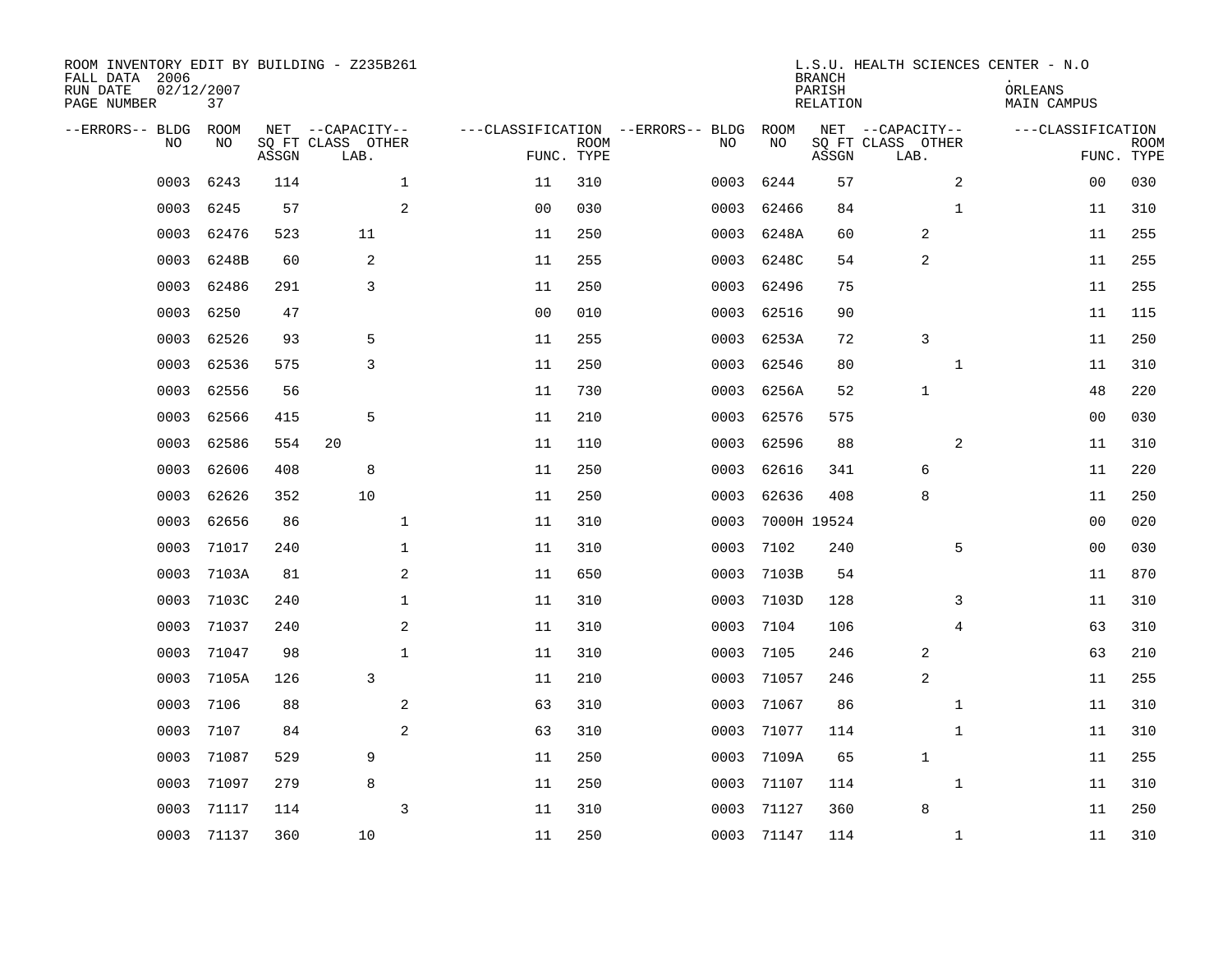| ROOM INVENTORY EDIT BY BUILDING - Z235B261<br>FALL DATA 2006<br>RUN DATE<br>PAGE NUMBER | 02/12/2007<br>38  |       |                                               |                |                           |                                         |            | <b>BRANCH</b><br>PARISH<br><b>RELATION</b> | L.S.U. HEALTH SCIENCES CENTER - N.O           | ORLEANS<br>MAIN CAMPUS |                           |
|-----------------------------------------------------------------------------------------|-------------------|-------|-----------------------------------------------|----------------|---------------------------|-----------------------------------------|------------|--------------------------------------------|-----------------------------------------------|------------------------|---------------------------|
| --ERRORS-- BLDG<br>NO                                                                   | <b>ROOM</b><br>NO | ASSGN | NET --CAPACITY--<br>SQ FT CLASS OTHER<br>LAB. |                | <b>ROOM</b><br>FUNC. TYPE | ---CLASSIFICATION --ERRORS-- BLDG<br>NO | ROOM<br>NO | ASSGN                                      | NET --CAPACITY--<br>SQ FT CLASS OTHER<br>LAB. | ---CLASSIFICATION      | <b>ROOM</b><br>FUNC. TYPE |
| 0003                                                                                    | 71157             | 325   | 10                                            | 11             | 250                       | 0003                                    | 71167      | 456                                        | 8                                             | 11                     | 250                       |
| 0003                                                                                    | 71177             | 86    | $1\,$                                         | 11             | 310                       | 0003                                    | 7118A      | 92                                         | 2                                             | 11                     | 255                       |
| 0003                                                                                    | 71187             | 265   | 8                                             | 11             | 250                       | 0003                                    | 71197      | 506                                        | 5                                             | 11                     | 250                       |
| 0003                                                                                    | 71207             | 81    | $\mathbf 1$                                   | 11             | 310                       | 0003                                    | 71217      | 114                                        | 3                                             | 11                     | 310                       |
| 0003                                                                                    | 71227             | 360   | 10                                            | 11             | 250                       | 0003                                    | 71237      | 360                                        | 14                                            | 11                     | 250                       |
| 0003                                                                                    | 71247             | 115   | $\mathbf{1}$                                  | 11             | 310                       | 0003                                    | 71257      | 114                                        | 2                                             | 11                     | 310                       |
| 0003                                                                                    | 71267             | 81    | $\mathbf 1$                                   | 11             | 310                       | 0003                                    | 71277      | 91                                         | $\overline{4}$                                | 11                     | 255                       |
| 0003                                                                                    | 71287             | 114   | $\mathbf 1$                                   | 11             | 310                       | 0003                                    | 71297      | 595                                        | 14                                            | 11                     | 250                       |
| 0003                                                                                    | 71307             | 571   | 8                                             | 11             | 250                       | 0003                                    | 71317      | 161                                        | 2                                             | 11                     | 310                       |
| 0003                                                                                    | 71327             | 152   |                                               | 11             | 730                       | 0003                                    | 7133A      | 66                                         | $\mathbf{1}$                                  | 11                     | 730                       |
| 0003                                                                                    | 71337             | 183   | 2                                             | 11             | 250                       | 0003                                    | 71347      | 151                                        | 3                                             | 11                     | 255                       |
| 0003                                                                                    | 71357             | 506   | 6                                             | 11             | 250                       | 0003                                    | 7136       | 147                                        | 6                                             | 11                     | 570                       |
| 0003                                                                                    | 71377             | 114   | $\mathbf{1}$                                  | 11             | 310                       | 0003                                    | 71387      | 152                                        |                                               | 11                     | 730                       |
| 0003                                                                                    | 71397             | 114   | $\mathbf{1}$                                  | 11             | 310                       | 0003                                    | 71407      | 390                                        | 8                                             | 11                     | 250                       |
| 0003                                                                                    | 71417             | 575   |                                               | 0 <sub>0</sub> | 030                       | 0003                                    | 71427      | 86                                         |                                               | 11                     | 255                       |
| 0003                                                                                    | 71437             | 118   | 1                                             | 11             | 310                       | 0003                                    | 7144       | 57                                         | 2                                             | 0 <sub>0</sub>         | 030                       |
| 0003                                                                                    | 7145              | 57    | 2                                             | 0 <sub>0</sub> | 030                       | 0003                                    | 71467      | 86                                         | $\mathbf{1}$                                  | 11                     | 310                       |
| 0003                                                                                    | 71477             | 495   | 14                                            | 11             | 250                       | 0003                                    | 71487      | 404                                        | 8                                             | 11                     | 250                       |
| 0003                                                                                    | 71497             | 86    | $\mathbf{1}$                                  | 11             | 310                       | 0003                                    | 7150       | 47                                         | $\mathbf{1}$                                  | 00                     | 010                       |
| 0003                                                                                    | 71517             | 380   | 7                                             | 11             | 310                       | 0003                                    | 71527      | 84                                         | $\mathbf{1}$                                  | 11                     | 310                       |
| 0003                                                                                    | 7153A             | 65    | $\mathbf{1}$                                  | 11             | 255                       | 0003                                    | 71537      | 318                                        | 6                                             | 11                     | 250                       |
| 0003                                                                                    | 71547             | 495   | 10                                            | 11             | 250                       | 0003                                    | 71557      | 84                                         | $\mathbf{1}$                                  | 11                     | 310                       |
| 0003                                                                                    | 71567             | 81    | $\mathbf 1$                                   | 11             | 310                       | 0003                                    | 71577      | 575                                        |                                               | 0 <sub>0</sub>         | 030                       |
| 0003                                                                                    | 71587             | 360   | 22                                            | 11             | 350                       | 0003                                    | 7159A      | 86                                         | 2                                             | 11                     | 310                       |
| 0003                                                                                    | 7159B             | 90    | 3                                             | 11             | 255                       | 0003                                    | 7159C      | 54                                         | $\mathbf{1}$                                  | 11                     | 870                       |
|                                                                                         | 0003 71597        | 532   | 12                                            | 11             | 250                       | 0003                                    | 71607      | 341                                        | 5                                             | 11                     | 310                       |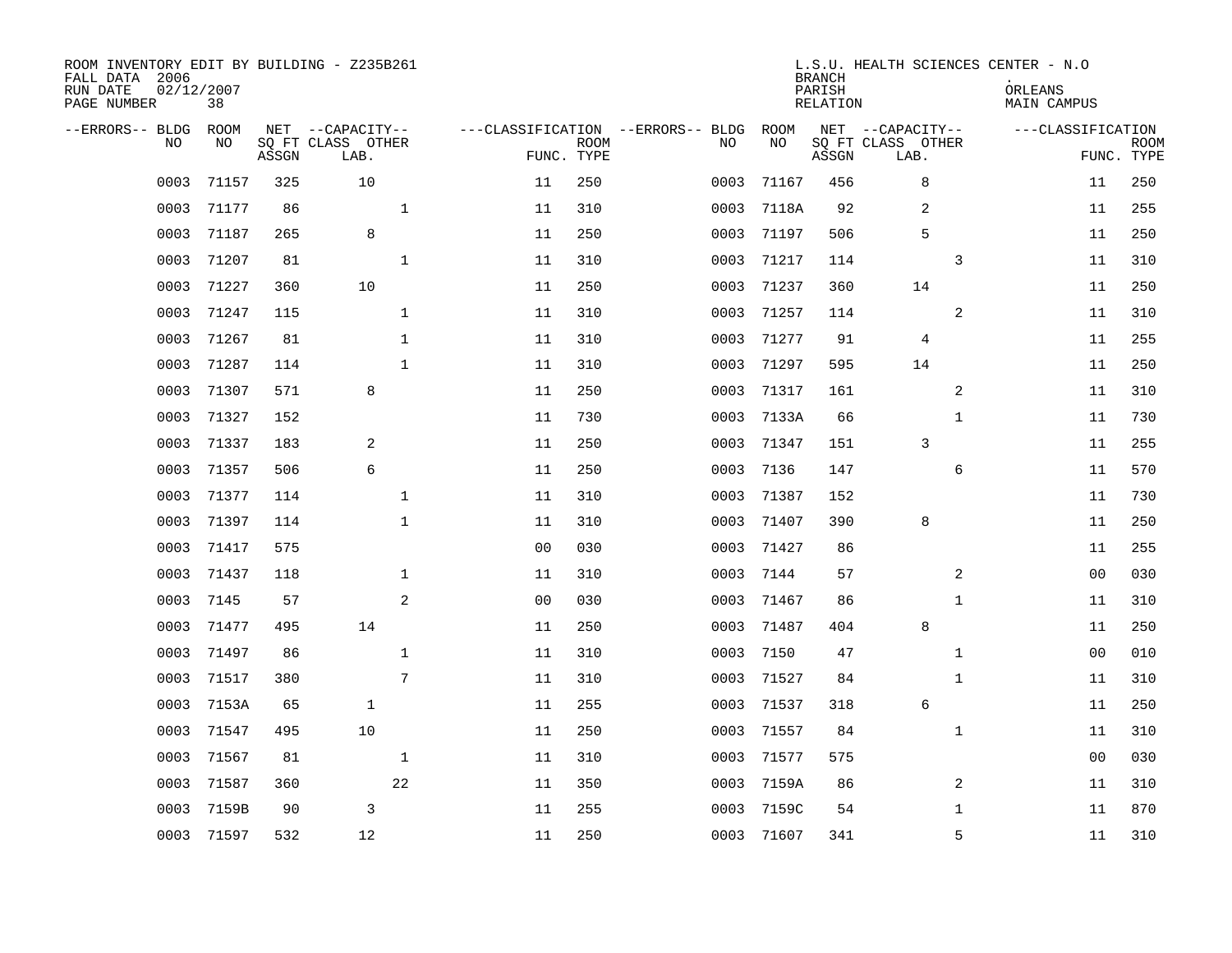| ROOM INVENTORY EDIT BY BUILDING - Z235B261<br>FALL DATA 2006<br>RUN DATE<br>PAGE NUMBER | 02/12/2007<br>39  |       |                                               |                |                           |                                         |            | <b>BRANCH</b><br>PARISH<br><b>RELATION</b> | L.S.U. HEALTH SCIENCES CENTER - N.O           | ORLEANS<br>MAIN CAMPUS |                           |
|-----------------------------------------------------------------------------------------|-------------------|-------|-----------------------------------------------|----------------|---------------------------|-----------------------------------------|------------|--------------------------------------------|-----------------------------------------------|------------------------|---------------------------|
| --ERRORS-- BLDG<br>NO                                                                   | <b>ROOM</b><br>NO | ASSGN | NET --CAPACITY--<br>SQ FT CLASS OTHER<br>LAB. |                | <b>ROOM</b><br>FUNC. TYPE | ---CLASSIFICATION --ERRORS-- BLDG<br>NO | ROOM<br>NO | ASSGN                                      | NET --CAPACITY--<br>SQ FT CLASS OTHER<br>LAB. | ---CLASSIFICATION      | <b>ROOM</b><br>FUNC. TYPE |
| 0003                                                                                    | 71617             | 352   | 13                                            | 11             | 250                       | 0003                                    | 71627      | 256                                        | 8                                             | 11                     | 250                       |
| 0003                                                                                    | 72017             | 528   | 11                                            | 11             | 250                       | 0003                                    | 72027      | 114                                        | $\mathbf{1}$                                  | 11                     | 310                       |
| 0003                                                                                    | 7203              | 240   | 5                                             | 0 <sub>0</sub> | 030                       | 0003                                    | 7204A      | 400                                        | 2                                             | 11                     | 310                       |
| 0003                                                                                    | 72047             | 246   | 2                                             | 11             | 310                       | 0003                                    | 7205A      | 141                                        | $\mathbf{1}$                                  | 11                     | 310                       |
| 0003                                                                                    | 7205B             | 320   | 7                                             | 11             | 350                       | 0003                                    | 72057      | 368                                        | 3                                             | 11                     | 310                       |
| 0003                                                                                    | 72067             | 114   | 3                                             | 11             | 255                       | 0003                                    | 72077      | 180                                        |                                               | 11                     | 255                       |
| 0003                                                                                    | 72087             | 114   | $\mathbf{1}$                                  | 11             | 310                       | 0003                                    | 72097      | 114                                        | $\mathbf{1}$                                  | 11                     | 310                       |
| 0003                                                                                    | 72107             | 360   | 8                                             | 11             | 250                       | 0003                                    | 72117      | 370                                        | 3                                             | 11                     | 210                       |
| 0003                                                                                    | 72127             | 114   | $\mathbf 1$                                   | 11             | 310                       | 0003                                    | 72137      | 114                                        | 8                                             | 11                     | 250                       |
| 0003                                                                                    | 72147             | 440   | 8                                             | 11             | 250                       | 0003                                    | 72157      | 392                                        | 8                                             | 11                     | 250                       |
| 0003                                                                                    | 72167             | 115   | $\mathbf 1$                                   | 11             | 310                       | 0003                                    | 72177      | 99                                         | 3                                             | 11                     | 250                       |
| 0003                                                                                    | 7218A             | 185   | 1                                             | 63             | 575                       | 0003                                    | 72187      | 224                                        | 3                                             | 11                     | 250                       |
| 0003                                                                                    | 72197             | 225   | 2                                             | 11             | 720                       | 0003                                    | 72207      | 114                                        | $\mathbf{1}$                                  | 11                     | 310                       |
| 0003                                                                                    | 72217             | 370   | 4                                             | 11             | 250                       | 0003                                    | 72227      | 371                                        | 8                                             | 11                     | 250                       |
| 0003                                                                                    | 72237             | 115   | 1                                             | 11             | 310                       | 0003                                    | 72247      | 114                                        | $\mathbf{1}$                                  | 11                     | 310                       |
| 0003                                                                                    | 72257             | 392   | 8                                             | 11             | 250                       | 0003                                    | 72267      | 449                                        | 12                                            | 11                     | 250                       |
| 0003                                                                                    | 72277             | 114   | $\mathbf{1}$                                  | 11             | 310                       | 0003                                    | 72287      | 114                                        | $\mathbf{1}$                                  | 11                     | 310                       |
| 0003                                                                                    | 72297             | 114   |                                               | 11             | 730                       | 0003                                    | 72307      | 56                                         |                                               | 11                     | 255                       |
| 0003                                                                                    | 72317             | 114   | 5                                             | 11             | 255                       | 0003                                    | 72327      | 256                                        | 10                                            | 11                     | 250                       |
| 0003                                                                                    | 72337             | 144   | $\mathbf{1}$                                  | 11             | 255                       | 0003                                    | 72347      | 320                                        | 9                                             | 11                     | 570                       |
| 0003                                                                                    | 72357             | 209   | 5                                             | 11             | 250                       | 0003                                    | 72367      | 397                                        | 10                                            | 11                     | 250                       |
| 0003                                                                                    | 72377             | 100   | 2                                             | 11             | 310                       | 0003                                    | 72387      | 114                                        | $\mathbf{1}$                                  | 11                     | 310                       |
| 0003                                                                                    | 72397             | 595   | 14                                            | 11             | 250                       | 0003                                    | 7240       | 9                                          |                                               | 00                     | 010                       |
| 0003                                                                                    | 72417             | 440   | 12                                            | 11             | 250                       | 0003                                    | 72427      | 114                                        | 2                                             | 11                     | 310                       |
| 0003                                                                                    | 7243              | 81    | $\mathbf 1$                                   | 11             | 250                       | 0003                                    | 72447      | 507                                        | 7                                             | 11                     | 250                       |
| 0003                                                                                    | 72457             | 138   |                                               | 11             | 730                       | 0003                                    | 72467      | 495                                        | 9                                             | 11                     | 250                       |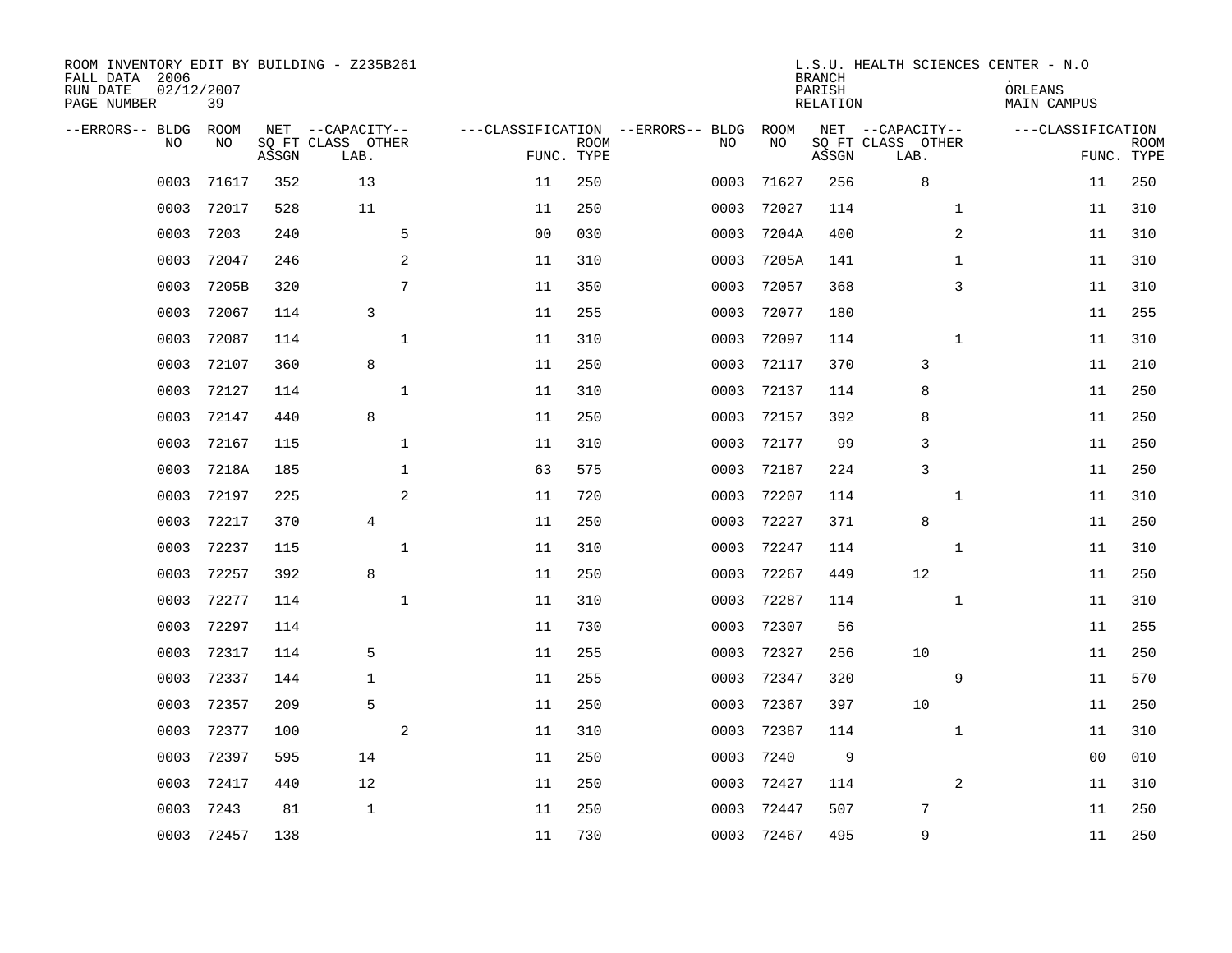| FALL DATA 2006<br>RUN DATE<br>PAGE NUMBER | 02/12/2007 | 40         |       | ROOM INVENTORY EDIT BY BUILDING - Z235B261 |                |                                   |             |   |           |                                                                                                 | <b>BRANCH</b><br>PARISH<br>RELATION |             |                                       | L.S.U. HEALTH SCIENCES CENTER - N.O   | ORLEANS<br>MAIN CAMPUS         |             |
|-------------------------------------------|------------|------------|-------|--------------------------------------------|----------------|-----------------------------------|-------------|---|-----------|-------------------------------------------------------------------------------------------------|-------------------------------------|-------------|---------------------------------------|---------------------------------------|--------------------------------|-------------|
| --ERRORS-- BLDG ROOM                      | NO.        | NO.        |       | NET --CAPACITY--<br>SQ FT CLASS OTHER      |                | ---CLASSIFICATION --ERRORS-- BLDG | <b>ROOM</b> |   | NO        | ROOM<br>NO                                                                                      |                                     |             | NET --CAPACITY--<br>SQ FT CLASS OTHER |                                       | ---CLASSIFICATION              | <b>ROOM</b> |
|                                           |            |            | ASSGN | LAB.                                       |                | FUNC. TYPE                        |             |   |           |                                                                                                 | ASSGN                               |             | LAB.                                  |                                       |                                | FUNC. TYPE  |
|                                           | 0003       | 72477      | 528   | 12                                         |                | 11                                | 250         |   | 0003      | 72487                                                                                           | 86                                  |             |                                       |                                       | 11                             | 730         |
|                                           | 0003       | 7249       | 116   |                                            | $\mathbf 1$    | 11                                | 310         |   | 0003      | 72507                                                                                           | 462                                 |             | 10                                    |                                       | 11                             | 250         |
|                                           | 0003       | 72517      | 575   |                                            |                | 0 <sub>0</sub>                    | 030         |   | 0003      | 72527                                                                                           | 114                                 |             | $\mathbf{1}$                          |                                       | 11                             | 310         |
|                                           | 0003       | 7253       | 57    |                                            | 2              | 0 <sub>0</sub>                    | 030         |   | 0003      | 7254                                                                                            | 57                                  |             | 2                                     |                                       | 0 <sub>0</sub>                 | 030         |
|                                           | 0003       | 72557      | 114   |                                            | $\mathbf 1$    | 11                                | 310         |   | 0003      | 72567                                                                                           | 440                                 |             | 8                                     |                                       | 11                             | 250         |
|                                           | 0003       | 72577      | 392   | 8                                          |                | 11                                | 250         |   | 0003      | 72587                                                                                           | 114                                 |             | $\mathbf{1}$                          |                                       | 11                             | 310         |
|                                           | 0003       | 72597      | 47    |                                            | $\mathbf{1}$   | 0 <sub>0</sub>                    | 010         |   | 0003      | 72607                                                                                           | 200                                 |             | 5                                     |                                       | 11                             | 840         |
|                                           | 0003       | 72617      | 194   |                                            | $\overline{4}$ | 11                                | 840         |   | 0003      | 72627                                                                                           | 144                                 |             | $\mathbf{1}$                          |                                       | 11                             | 310         |
|                                           | 0003       | 72637      | 392   | 12                                         |                | 11                                | 250         |   | 0003      | 72647                                                                                           | 440                                 |             | 8                                     |                                       | 11                             | 250         |
|                                           | 0003       | 72657      | 115   |                                            | 2              | 11                                | 310         |   | 0003      | 72667                                                                                           | 575                                 |             |                                       |                                       | 00                             | 030         |
|                                           | 0003       | 72677      | 450   |                                            | 20             | 11                                | 350         |   | 0003      | 72687                                                                                           | 94                                  |             | $\mathbf{1}$                          |                                       | 11                             | 310         |
|                                           | 0003       | 7269       | 432   | $\mathbf{1}$                               |                | 11                                | 255         |   | 0003      | 7269A                                                                                           | 143                                 |             | 3                                     |                                       | 11                             | 255         |
|                                           | 0003       | 72707      | 94    |                                            | $\mathbf{1}$   | 11                                | 310         |   | 0003      | 72717                                                                                           | 117                                 |             | $\mathbf{1}$                          |                                       | 11                             | 310         |
|                                           |            | 0003 72727 | 432   | 10                                         |                | 11                                | 250         |   |           | 0003 72737<br>TOTAL NUMBER CLASSROOMS<br>TOTAL NUMBER LABS 210<br>TOTAL NUMBER SPECIAL LABS 220 | 352                                 |             | 7                                     | TOTAL NET ASSIGN SQ. FT. IN ROOM FILE | 11<br>199,663<br>26<br>28<br>8 | 250         |
|                                           | 0004 0100  |            | 3248  |                                            | $\mathbf{1}$   | 0 <sub>0</sub>                    | 020         |   | 0004 0101 |                                                                                                 | 32                                  |             | $\mathbf{1}$                          |                                       | 00                             | 030         |
|                                           | 0004       | 0102       | 139   |                                            | $\mathbf 1$    | 63                                | 310         |   |           | 0004 0103                                                                                       | 336                                 |             |                                       |                                       | 00                             | 030         |
| 9                                         | 0004       | 0104       | 2142  | $\mathbf 1$                                |                | 46                                | 110         |   |           | 0004 0104A                                                                                      | 161                                 |             |                                       |                                       | 46                             | 255         |
|                                           | 0004       | 0105       | 118   |                                            |                | 0 <sub>0</sub>                    | 030         |   | 0004 0106 |                                                                                                 | 179                                 |             |                                       |                                       | 46                             | 650         |
|                                           | 0004       | 0106A      | 60    |                                            |                | 46                                | 255         |   |           | 0004 0107A                                                                                      | 204                                 |             |                                       |                                       | 46                             | 315         |
|                                           | 0004       | 0108       | 178   |                                            | $\mathbf{1}$   | 0 <sub>0</sub>                    | 030         |   | 0004      | 0109                                                                                            | 101                                 |             |                                       |                                       | 0 <sub>0</sub>                 | 020         |
|                                           | 0004       | 0110       | 83    |                                            |                | 0 <sub>0</sub>                    | 020         |   | 0004 0111 |                                                                                                 | 104                                 |             |                                       |                                       | 00                             | 030         |
|                                           | 0004       | 0112       | 171   |                                            | $\mathbf 1$    | 65                                | 310         | 9 | 0004      | 0113                                                                                            | 1205                                | $\mathbf 1$ |                                       |                                       | 11                             | 110         |
|                                           | 0004       | 0114       | 346   |                                            | $\mathbf{1}$   | 0 <sub>0</sub>                    | 030         |   | 0004 0115 |                                                                                                 | 135                                 |             |                                       |                                       | 46                             | 315         |
|                                           | 0004 0116  |            | 588   |                                            | $\mathbf 1$    | 46                                | 310         |   | 0004 0117 |                                                                                                 | 395                                 |             |                                       |                                       | 46                             | 650         |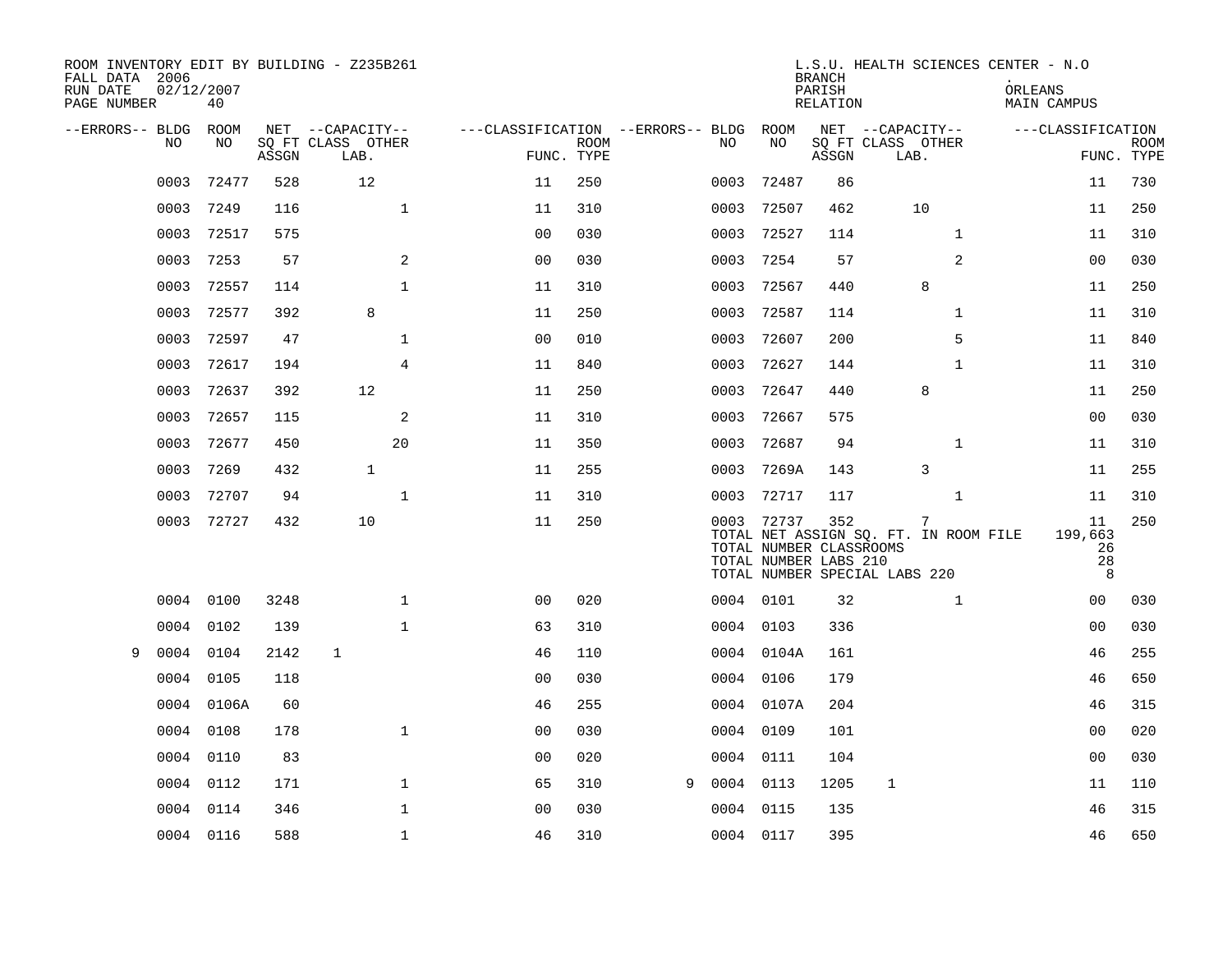| FALL DATA 2006<br>RUN DATE<br>PAGE NUMBER | 02/12/2007 | 41         |       | ROOM INVENTORY EDIT BY BUILDING - Z235B261    |                                                      |             |   |    |            | <b>BRANCH</b><br>PARISH<br><b>RELATION</b> | L.S.U. HEALTH SCIENCES CENTER - N.O           | ORLEANS<br><b>MAIN CAMPUS</b> |                           |
|-------------------------------------------|------------|------------|-------|-----------------------------------------------|------------------------------------------------------|-------------|---|----|------------|--------------------------------------------|-----------------------------------------------|-------------------------------|---------------------------|
| --ERRORS-- BLDG                           | NO         | ROOM<br>NO | ASSGN | NET --CAPACITY--<br>SQ FT CLASS OTHER<br>LAB. | ---CLASSIFICATION --ERRORS-- BLDG ROOM<br>FUNC. TYPE | <b>ROOM</b> |   | NO | NO         | ASSGN                                      | NET --CAPACITY--<br>SQ FT CLASS OTHER<br>LAB. | ---CLASSIFICATION             | <b>ROOM</b><br>FUNC. TYPE |
|                                           | 0004       | 0118       | 313   | $\mathbf 1$                                   | 46                                                   | 310         |   |    | 0004 0119  | 153                                        | $\mathbf{1}$                                  | 46                            | 310                       |
|                                           | 0004       | 0120       | 165   | $\mathbf{1}$                                  | 46                                                   | 310         |   |    | 0004 0121  | 121                                        | $\mathbf{1}$                                  | 46                            | 310                       |
|                                           | 0004       | 0122       | 186   |                                               | 46                                                   | 315         |   |    | 0004 0122A | 110                                        |                                               | 46                            | 315                       |
| 9                                         | 0004       | 0123       | 362   | $\mathbf{1}$                                  | 46                                                   | 410         |   |    | 0004 0124  | 122                                        |                                               | 46                            | 730                       |
|                                           | 0004       | 0125       | 170   |                                               | 0 <sub>0</sub>                                       | 030         |   |    | 0004 0126  | 102                                        |                                               | 0 <sub>0</sub>                | 030                       |
|                                           | 0004       | 0127       | 32    |                                               | 0 <sub>0</sub>                                       | 010         |   |    | 0004 0128  | 139                                        |                                               | 0 <sub>0</sub>                | 030                       |
|                                           | 0004       | 0141       | 180   | $\mathbf{1}$                                  | 11                                                   | 685         |   |    | 0004 0200  | 3892                                       |                                               | 00                            | 020                       |
|                                           | 0004       | 0201       | 24    |                                               | 0 <sub>0</sub>                                       | 030         |   |    | 0004 0202  | 419                                        |                                               | 0 <sub>0</sub>                | 030                       |
| 9                                         | 0004       | 0203       | 4821  | $\mathbf{1}$                                  | 46                                                   | 110         |   |    | 0004 0203A | 215                                        |                                               | 46                            | 615                       |
|                                           | 0004       | 0203B      | 462   |                                               | 46                                                   | 615         | 9 |    | 0004 0204  | 4068                                       | $\mathbf{1}$                                  | 11                            | 110                       |
|                                           | 0004       | 0204A      | 253   |                                               | 46                                                   | 615         |   |    | 0004 0205  | 178                                        |                                               | 0 <sub>0</sub>                | 030                       |
|                                           | 0004       | 0206       | 101   |                                               | 0 <sub>0</sub>                                       | 030         |   |    | 0004 0207  | 32                                         |                                               | 0 <sub>0</sub>                | 010                       |
|                                           | 0004       | 0209       | 216   | $\mathbf 1$                                   | 46                                                   | 310         |   |    | 0004 0210  | 112                                        |                                               | 00                            | 030                       |
|                                           | 0004       | 0211       | 127   | $\mathbf 1$                                   | 11                                                   | 310         |   |    | 0004 0212  | 187                                        |                                               | 46                            | 315                       |
|                                           | 0004       | 0213       | 669   |                                               | 0 <sub>0</sub>                                       | 030         |   |    | 0004 0214  | 227                                        | $\mathbf{1}$                                  | 31                            | 310                       |
|                                           | 0004       | 0215       | 156   | $\mathbf 1$                                   | 11                                                   | 310         |   |    | 0004 0216  | 353                                        |                                               | 46                            | 350                       |
|                                           | 0004       | 0217       | 137   | $\mathbf 1$                                   | 11                                                   | 310         |   |    | 0004 0218  | 130                                        | $\mathbf{1}$                                  | 11                            | 310                       |
|                                           | 0004       | 0219       | 130   | $\mathbf{1}$                                  | 11                                                   | 310         |   |    | 0004 0220  | 130                                        | $\mathbf{1}$                                  | 11                            | 310                       |
|                                           | 0004       | 0221       | 130   | $\mathbf{1}$                                  | 11                                                   | 310         |   |    | 0004 0222  | 90                                         | $\mathbf{1}$                                  | 11                            | 310                       |
|                                           | 0004       | 0223       | 135   | $\mathbf 1$                                   | 11                                                   | 310         |   |    | 0004 0224  | 120                                        | $\mathbf{1}$                                  | 11                            | 310                       |
|                                           | 0004       | 0225       | 124   | $\mathbf 1$                                   | 11                                                   | 310         |   |    | 0004 0226  | 196                                        | $\mathbf{1}$                                  | 11                            | 310                       |
|                                           | 0004       | 0227       | 117   | $\mathbf{1}$                                  | 11                                                   | 310         |   |    | 0004 0228  | 139                                        | $\mathbf{1}$                                  | 46                            | 310                       |
|                                           | 0004       | 0229       | 116   |                                               | 46                                                   | 315         |   |    | 0004 0230  | 241                                        | $\mathbf{1}$                                  | 46                            | 310                       |
|                                           | 0004       | 0231       | 170   |                                               | 0 <sub>0</sub>                                       | 030         |   |    | 0004 0232  | 102                                        |                                               | 0 <sub>0</sub>                | 030                       |
|                                           | 0004       | 0233       | 409   |                                               | 46                                                   | 350         |   |    | 0004 0234  | 264                                        |                                               | 46                            | 880                       |
|                                           |            | 0004 0234A | 187   | $\mathbf 1$                                   | 46                                                   | 310         |   |    | 0004 0234B | 199                                        | $\mathbf{1}$                                  | 46                            | 310                       |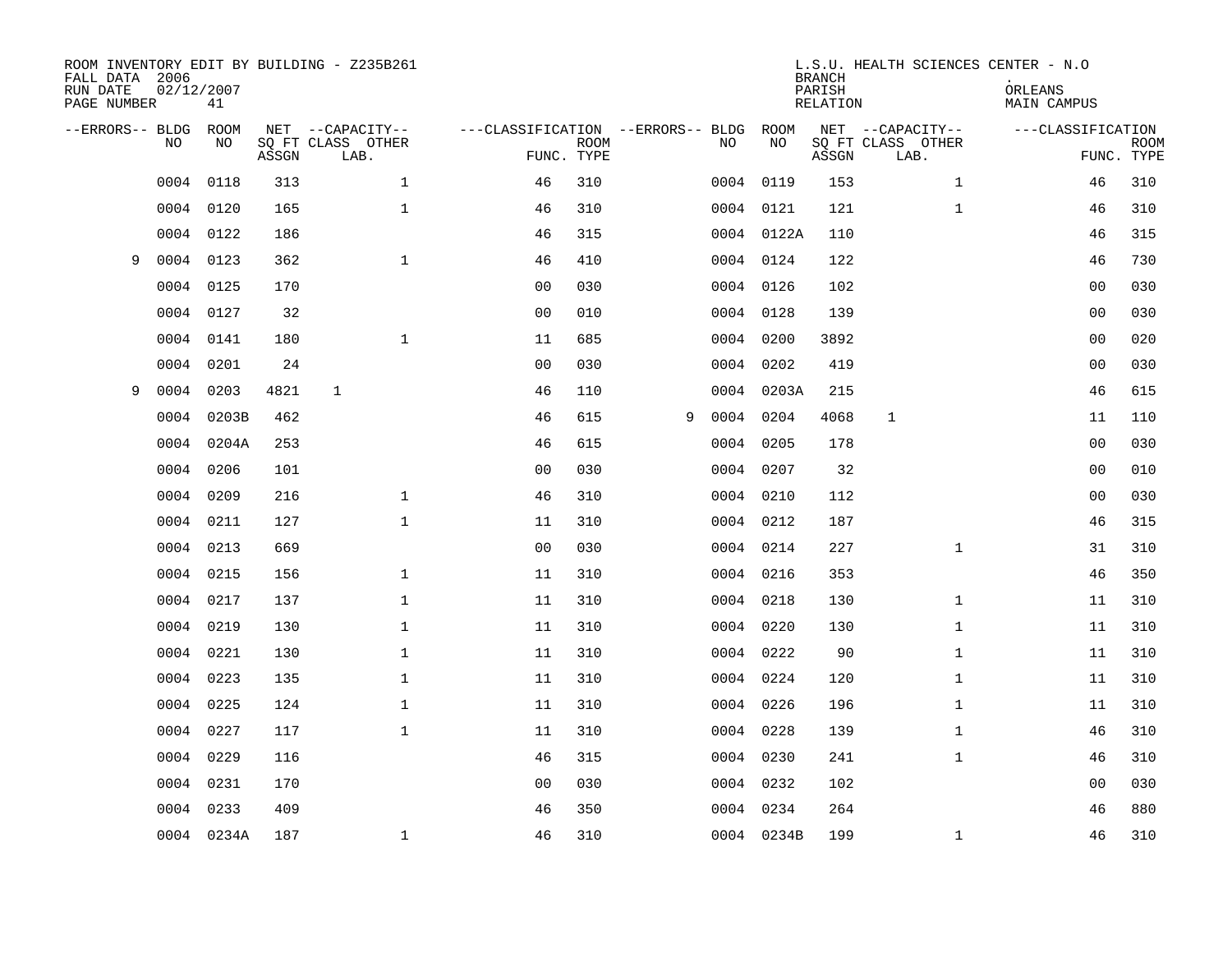| ROOM INVENTORY EDIT BY BUILDING - Z235B261<br>FALL DATA 2006<br>RUN DATE<br>PAGE NUMBER | 02/12/2007<br>42 |       |                                               |                |             |                                         |            | <b>BRANCH</b><br>PARISH<br><b>RELATION</b> | L.S.U. HEALTH SCIENCES CENTER - N.O           | ORLEANS<br><b>MAIN CAMPUS</b> |                           |
|-----------------------------------------------------------------------------------------|------------------|-------|-----------------------------------------------|----------------|-------------|-----------------------------------------|------------|--------------------------------------------|-----------------------------------------------|-------------------------------|---------------------------|
| --ERRORS-- BLDG<br>NO                                                                   | ROOM<br>NO       | ASSGN | NET --CAPACITY--<br>SQ FT CLASS OTHER<br>LAB. | FUNC. TYPE     | <b>ROOM</b> | ---CLASSIFICATION --ERRORS-- BLDG<br>NO | ROOM<br>NO | ASSGN                                      | NET --CAPACITY--<br>SQ FT CLASS OTHER<br>LAB. | ---CLASSIFICATION             | <b>ROOM</b><br>FUNC. TYPE |
| 0004                                                                                    | 0235             | 35    |                                               | 0 <sub>0</sub> | 010         |                                         | 0004 0243  | 182                                        | $\mathbf{1}$                                  | 46                            | 355                       |
| 0004                                                                                    | 0244             | 256   | $\mathbf 1$                                   | 46             | 310         |                                         | 0004 0247  | 130                                        | $\mathbf{1}$                                  | 46                            | 310                       |
| 0004                                                                                    | 0253             | 130   | $\mathbf 1$                                   | 46             | 355         |                                         | 0004 0300  | 6623                                       |                                               | 00                            | 020                       |
| 0004                                                                                    | 0301             | 137   | $\mathbf 1$                                   | 11             | 310         |                                         | 0004 0302  | 31                                         |                                               | 0 <sub>0</sub>                | 030                       |
| 0004                                                                                    | 0303             | 288   | $\mathbf{1}$                                  | 0 <sub>0</sub> | 020         |                                         | 0004 0304  | 118                                        | $\mathbf{1}$                                  | 11                            | 310                       |
| 0004                                                                                    | 0305             | 139   | $\mathbf 1$                                   | 11             | 310         |                                         | 0004 0306  | 438                                        | $\mathbf{1}$                                  | 0 <sub>0</sub>                | 020                       |
| 0004                                                                                    | 0307             | 199   | $\mathbf{1}$                                  | 65             | 310         |                                         | 0004 0308  | 116                                        | $\mathbf{1}$                                  | 11                            | 310                       |
|                                                                                         | 0004 0309        | 121   | $\mathbf 1$                                   | 11             | 310         |                                         | 0004 0310  | 199                                        | $\mathbf{1}$                                  | 51                            | 310                       |
| 0004                                                                                    | 0311             | 135   | $\mathbf{1}$                                  | 11             | 310         |                                         | 0004 0312  | 229                                        |                                               | 0 <sub>0</sub>                | 030                       |
| 0004                                                                                    | 0313             | 83    |                                               | 0 <sub>0</sub> | 030         |                                         | 0004 0314  | 24                                         |                                               | 0 <sub>0</sub>                | 030                       |
| 0004                                                                                    | 0315             | 684   |                                               | 0 <sub>0</sub> | 020         |                                         | 0004 0316  | 83                                         |                                               | 46                            | 650                       |
| 0004                                                                                    | 0320             | 112   |                                               | 0 <sub>0</sub> | 030         |                                         | 0004 0321  | 506                                        | $\mathbf{1}$                                  | 46                            | 310                       |
| 0004                                                                                    | 0321A            | 358   |                                               | 46             | 350         |                                         | 0004 0322  | 339                                        |                                               | 0 <sub>0</sub>                | 030                       |
| 0004                                                                                    | 0323             | 140   | $\mathbf 1$                                   | 46             | 310         |                                         | 0004 0324  | 140                                        | $\mathbf{1}$                                  | 11                            | 310                       |
| 0004                                                                                    | 0325             | 160   | $\mathbf 1$                                   | 11             | 310         |                                         | 0004 0326  | 144                                        | $\mathbf{1}$                                  | 11                            | 310                       |
| 0004                                                                                    | 0327             | 144   | $\mathbf 1$                                   | 11             | 310         |                                         | 0004 0328  | 160                                        | $\mathbf{1}$                                  | 11                            | 310                       |
| 0004                                                                                    | 0329             | 188   | $\mathbf 1$                                   | 11             | 310         |                                         | 0004 0330  | 165                                        | $\mathbf{1}$                                  | 11                            | 310                       |
| 0004                                                                                    | 0331             | 168   | $\mathbf{1}$                                  | 11             | 310         |                                         | 0004 0332  | 194                                        | $\mathbf{1}$                                  | 11                            | 310                       |
| 0004                                                                                    | 0333             | 137   | $\mathbf{1}$                                  | 11             | 310         |                                         | 0004 0334  | 143                                        | $\mathbf{1}$                                  | 11                            | 310                       |
| 0004                                                                                    | 0335             | 290   | $\mathbf 1$                                   | 11             | 310         |                                         | 0004 0336  | 144                                        | $\mathbf{1}$                                  | 46                            | 310                       |
| 0004                                                                                    | 0337             | 160   | $\mathbf 1$                                   | 46             | 315         |                                         | 0004 0338  | 122                                        | $\mathbf{1}$                                  | 11                            | 310                       |
| 0004                                                                                    | 0339             | 166   |                                               | 46             | 315         |                                         | 0004 0340  | 122                                        | $\mathbf{1}$                                  | 11                            | 310                       |
| 0004                                                                                    | 0341             | 166   | $\mathbf{1}$                                  | 11             | 310         |                                         | 0004 0342  | 144                                        | $\mathbf{1}$                                  | 11                            | 310                       |
| 0004                                                                                    | 0343             | 189   |                                               | 11             | 315         |                                         | 0004 0344  | 318                                        |                                               | 11                            | 650                       |
| 0004                                                                                    | 0345             | 143   | $\mathbf 1$                                   | 11             | 310         |                                         | 0004 0346  | 137                                        | $\mathbf{1}$                                  | 11                            | 310                       |
|                                                                                         | 0004 0347        | 137   | $\mathbf{1}$                                  | 11             | 310         |                                         | 0004 0348  | 146                                        | $\mathbf{1}$                                  | 11                            | 310                       |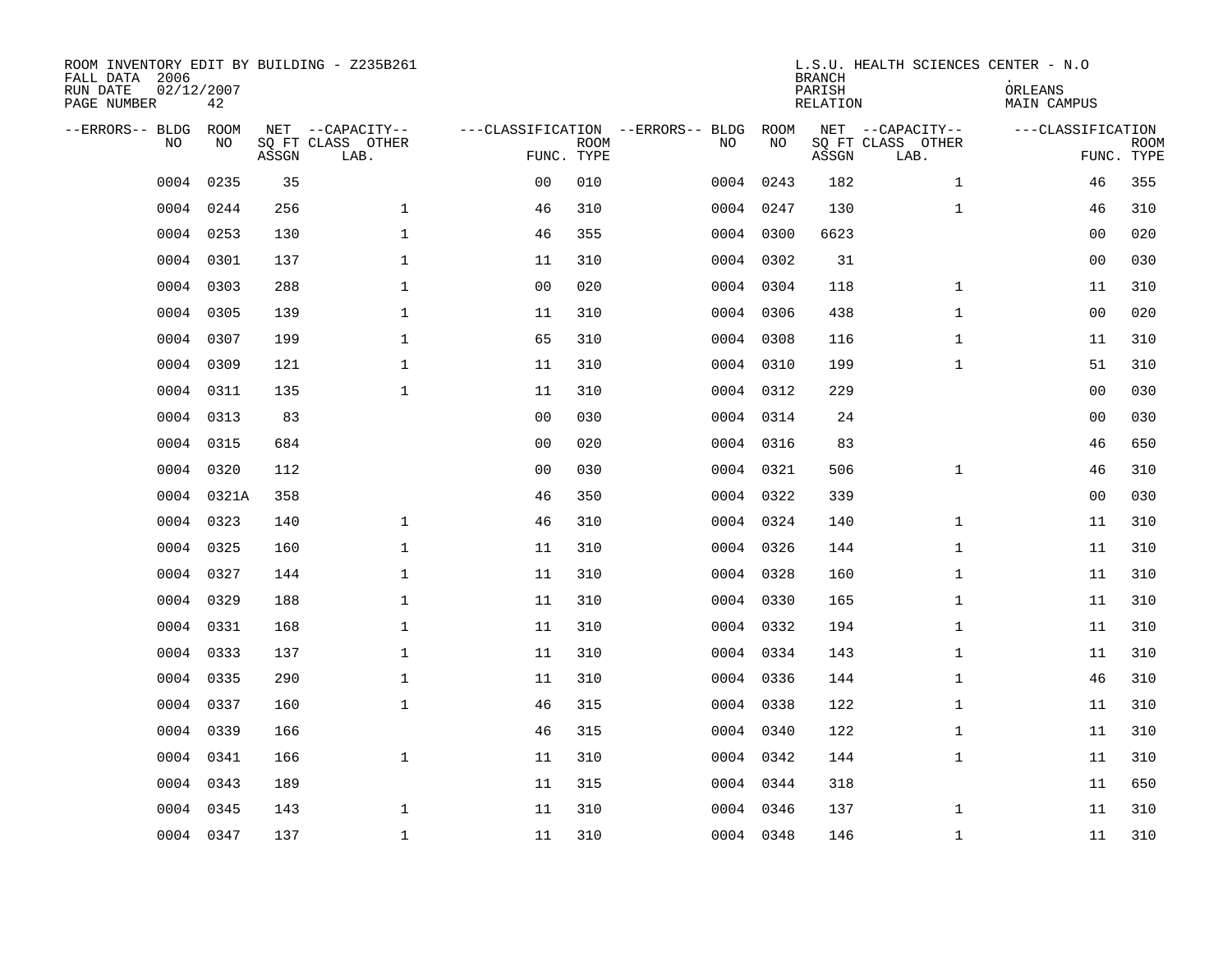| ROOM INVENTORY EDIT BY BUILDING - Z235B261<br>FALL DATA 2006<br>RUN DATE<br>PAGE NUMBER | 02/12/2007<br>43 |       |                                               |                |                           |                                         |            | <b>BRANCH</b><br>PARISH<br><b>RELATION</b> | L.S.U. HEALTH SCIENCES CENTER - N.O           | ORLEANS<br><b>MAIN CAMPUS</b> |                           |
|-----------------------------------------------------------------------------------------|------------------|-------|-----------------------------------------------|----------------|---------------------------|-----------------------------------------|------------|--------------------------------------------|-----------------------------------------------|-------------------------------|---------------------------|
| --ERRORS-- BLDG<br>NO                                                                   | ROOM<br>NO       | ASSGN | NET --CAPACITY--<br>SQ FT CLASS OTHER<br>LAB. |                | <b>ROOM</b><br>FUNC. TYPE | ---CLASSIFICATION --ERRORS-- BLDG<br>NO | ROOM<br>NO | ASSGN                                      | NET --CAPACITY--<br>SQ FT CLASS OTHER<br>LAB. | ---CLASSIFICATION             | <b>ROOM</b><br>FUNC. TYPE |
| 0004                                                                                    | 0349             | 170   |                                               | 0 <sub>0</sub> | 030                       | 0004                                    | 0350       | 135                                        | $\mathbf{1}$                                  | 11                            | 310                       |
| 0004                                                                                    | 0351             | 170   |                                               | 0 <sub>0</sub> | 030                       |                                         | 0004 0352  | 135                                        | $\mathbf{1}$                                  | 11                            | 310                       |
| 0004                                                                                    | 0353             | 135   | $\mathbf 1$                                   | 11             | 310                       |                                         | 0004 0354  | 154                                        | $\mathbf{1}$                                  | 11                            | 310                       |
| 0004                                                                                    | 0355             | 133   | $\mathbf 1$                                   | 11             | 310                       |                                         | 0004 0356  | 31                                         |                                               | 00                            | 030                       |
| 0004                                                                                    | 0357             | 137   | $\mathbf{1}$                                  | 11             | 310                       |                                         | 0004 0400  | 3700                                       |                                               | 0 <sub>0</sub>                | 020                       |
| 0004                                                                                    | 0401             | 276   | $\mathbf 1$                                   | 11             | 310                       |                                         | 0004 0402  | 31                                         |                                               | 0 <sub>0</sub>                | 030                       |
| 0004                                                                                    | 0403             | 166   | $\mathbf{1}$                                  | 11             | 310                       |                                         | 0004 0404  | 476                                        |                                               | 46                            | 350                       |
| 0004                                                                                    | 0405             | 360   |                                               | 0 <sub>0</sub> | 030                       |                                         | 0004 0406  | 138                                        | $\mathbf{1}$                                  | 11                            | 310                       |
| 0004                                                                                    | 0407             | 351   |                                               | 11             | 315                       |                                         | 0004 0408  | 450                                        |                                               | 11                            | 315                       |
| 0004                                                                                    | 0409             | 132   | $\mathbf 1$                                   | 11             | 310                       |                                         | 0004 0410  | 132                                        | $\mathbf{1}$                                  | 11                            | 310                       |
| 0004                                                                                    | 0411             | 138   | $\mathbf 1$                                   | 11             | 310                       |                                         | 0004 0412  | 337                                        | $\mathbf{1}$                                  | 46                            | 310                       |
| 0004                                                                                    | 0413             | 237   | $\mathbf{1}$                                  | 11             | 310                       |                                         | 0004 0414  | 497                                        | $\mathbf{1}$                                  | 46                            | 310                       |
| 0004                                                                                    | 0415             | 286   |                                               | 46             | 650                       |                                         | 0004 0416  | 241                                        | $\mathbf{1}$                                  | 11                            | 310                       |
| 0004                                                                                    | 0417             | 333   | $\mathbf 1$                                   | 46             | 310                       |                                         | 0004 0418  | 347                                        | $\mathbf{1}$                                  | 46                            | 310                       |
| 0004                                                                                    | 0419             | 280   | $\mathbf 1$                                   | 11             | 310                       |                                         | 0004 0420  | 255                                        | $\mathbf{1}$                                  | 11                            | 310                       |
| 0004                                                                                    | 0421             | 139   | $\mathbf{1}$                                  | 11             | 310                       |                                         | 0004 0422  | 221                                        | $\mathbf{1}$                                  | 11                            | 310                       |
| 0004                                                                                    | 0423             | 178   |                                               | 0 <sub>0</sub> | 030                       |                                         | 0004 0424  | 178                                        |                                               | 0 <sub>0</sub>                | 030                       |
| 0004                                                                                    | 0425             | 101   |                                               | 0 <sub>0</sub> | 030                       |                                         | 0004 0426  | 140                                        |                                               | 11                            | 315                       |
| 0004                                                                                    | 0426A            | 252   |                                               | 11             | 315                       |                                         | 0004 0427  | 32                                         |                                               | 0 <sub>0</sub>                | 030                       |
| 0004                                                                                    | 0428             | 168   | $\mathbf 1$                                   | 51             | 310                       |                                         | 0004 0429  | 396                                        | $\mathbf{1}$                                  | 51                            | 350                       |
| 0004                                                                                    | 0430             | 85    |                                               | 0 <sub>0</sub> | 020                       |                                         | 0004 0431  | 633                                        | $\mathbf{1}$                                  | 51                            | 310                       |
| 0004                                                                                    | 0432             | 112   |                                               | 0 <sub>0</sub> | 030                       |                                         | 0004 0433  | 360                                        |                                               | 00                            | 030                       |
| 0004                                                                                    | 0434             | 378   | $\mathbf{1}$                                  | 46             | 310                       |                                         | 0004 0435  | 196                                        | $\mathbf{1}$                                  | 46                            | 310                       |
| 0004                                                                                    | 0436             | 357   | $\mathbf{1}$                                  | 46             | 310                       |                                         | 0004 0437  | 566                                        |                                               | 46                            | 350                       |
| 0004                                                                                    | 0437A            | 57    |                                               | 46             | 355                       |                                         | 0004 0437B | 69                                         |                                               | 46                            | 355                       |
|                                                                                         | 0004 0437C       | 58    |                                               | 46             | 355                       |                                         | 0004 0438  | 297                                        | $\mathbf{1}$                                  | 31                            | 310                       |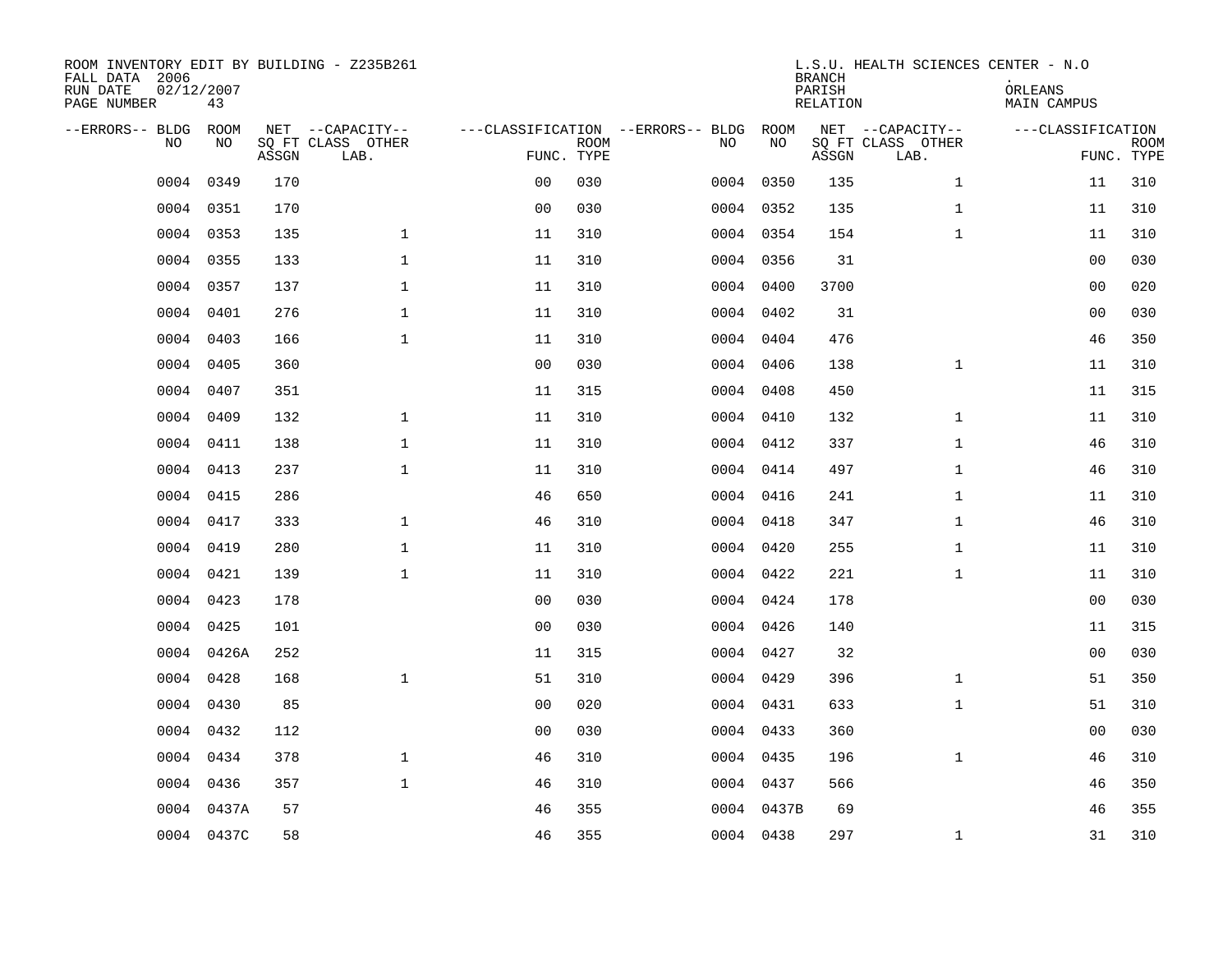| FALL DATA 2006<br>RUN DATE<br>PAGE NUMBER | 02/12/2007 | 44        |       | ROOM INVENTORY EDIT BY BUILDING - Z235B261    |                                                      |             |   |      |            | <b>BRANCH</b><br>PARISH<br>RELATION | L.S.U. HEALTH SCIENCES CENTER - N.O           | ORLEANS<br>MAIN CAMPUS |                           |
|-------------------------------------------|------------|-----------|-------|-----------------------------------------------|------------------------------------------------------|-------------|---|------|------------|-------------------------------------|-----------------------------------------------|------------------------|---------------------------|
| --ERRORS-- BLDG ROOM                      | NO.        | NO.       | ASSGN | NET --CAPACITY--<br>SQ FT CLASS OTHER<br>LAB. | ---CLASSIFICATION --ERRORS-- BLDG ROOM<br>FUNC. TYPE | <b>ROOM</b> |   | NO.  | NO         | ASSGN                               | NET --CAPACITY--<br>SQ FT CLASS OTHER<br>LAB. | ---CLASSIFICATION      | <b>ROOM</b><br>FUNC. TYPE |
|                                           | 0004       | 0438A     | 71    | $\mathbf{1}$                                  | 31                                                   | 310         |   |      | 0004 0439  | 210                                 | $\mathbf{1}$                                  | 31                     | 310                       |
|                                           | 0004       | 0440      | 185   | $\mathbf{1}$                                  | 31                                                   | 310         |   |      | 0004 0440A | 260                                 |                                               | 46                     | 315                       |
|                                           | 0004       | 0441      | 315   | $\mathbf{1}$                                  | 31                                                   | 310         |   |      | 0004 0442  | 429                                 | $\mathbf{1}$                                  | 31                     | 310                       |
|                                           | 0004       | 0443      | 365   | $\mathbf 1$                                   | 31                                                   | 310         |   |      | 0004 0444  | 417                                 | $\mathbf{1}$                                  | 46                     | 310                       |
|                                           | 0004       | 0445      | 138   | $\mathbf{1}$                                  | 11                                                   | 310         |   |      | 0004 0446  | 160                                 |                                               | 0 <sub>0</sub>         | 030                       |
|                                           | 0004       | 0447      | 699   |                                               | 46                                                   | 315         |   |      | 0004 0448  | 102                                 |                                               | 0 <sub>0</sub>         | 030                       |
| 7                                         | 0004       | 0449      | 607   |                                               | 51                                                   | 690         |   |      | 0004 0450  | 166                                 | $\mathbf{1}$                                  | 11                     | 310                       |
|                                           | 0004       | 0451      | 179   | $\mathbf 1$                                   | 11                                                   | 310         |   |      | 0004 0452  | 31                                  |                                               | 00                     | 010                       |
|                                           | 0004       | 0500      | 2288  |                                               | 0 <sub>0</sub>                                       | 010         |   |      | 0004 0501  | 2231                                |                                               | 11                     | 455                       |
|                                           | 0004       | 0501A     | 33    |                                               | 0 <sub>0</sub>                                       | 030         | 9 |      | 0004 0501B | 803                                 | $\mathbf 1$                                   | 11                     | 110                       |
|                                           | 0004       | 0501C     | 357   |                                               | 0 <sub>0</sub>                                       | 030         |   |      | 0004 0501D | 193                                 |                                               | 11                     | 710                       |
|                                           | 0004       | 0501E     | 5023  | $\mathbf{1}$                                  | 11                                                   | 410         |   |      | 0004 0501F | 179                                 |                                               | 11                     | 255                       |
|                                           | 0004       | 0501G     | 189   |                                               | 11                                                   | 255         |   |      | 0004 0501H | 193                                 |                                               | 11                     | 710                       |
|                                           | 0004       | 0501J     | 178   |                                               | 0 <sub>0</sub>                                       | 030         |   |      | 0004 0501K | 101                                 |                                               | 00                     | 030                       |
|                                           | 0004       | 0501L     | 32    |                                               | 0 <sub>0</sub>                                       | 010         |   |      | 0004 0501M | 182                                 | $\mathbf{1}$                                  | 51                     | 310                       |
|                                           | 0004       | 0501N     | 262   | $\mathbf{1}$                                  | 45                                                   | 310         |   |      | 0004 0501P | 326                                 |                                               | 11                     | 730                       |
|                                           | 0004       | 0502      | 80    |                                               | 0 <sub>0</sub>                                       | 020         |   |      | 0004 0503  | 80                                  |                                               | 0 <sub>0</sub>         | 020                       |
|                                           | 0004       | 0504      | 168   | $\mathbf 1$                                   | 11                                                   | 310         |   |      | 0004 0505  | 138                                 |                                               | 11                     | 730                       |
|                                           | 0004       | 0506      | 182   | $\mathbf 1$                                   | 11                                                   | 310         |   | 0004 | 0507       | 376                                 |                                               | 0 <sub>0</sub>         | 030                       |
|                                           | 0004       | 0508      | 2363  | $\mathbf{1}$                                  | 11                                                   | 210         |   |      | 0004 0508A | 211                                 | 1                                             | 11                     | 210                       |
|                                           | 0004       | 0508B     | 120   |                                               | 11                                                   | 730         |   |      | 0004 0508C | 91                                  |                                               | 11                     | 730                       |
| 9                                         | 0004       | 0509      | 574   | $\mathbf{1}$                                  | 11                                                   | 210         |   |      | 0004 0510  | 220                                 |                                               | 11                     | 730                       |
|                                           | 0004       | 0511      | 331   | $\mathbf{1}$                                  | 11                                                   | 310         |   |      | 0004 0512  | 188                                 | $\mathbf{1}$                                  | 46                     | 310                       |
|                                           | 0004       | 0513      | 386   |                                               | 11                                                   | 650         |   |      | 0004 0514  | 359                                 |                                               | 46                     | 650                       |
|                                           | 0004       | 0516      | 240   |                                               | 46                                                   | 730         |   |      | 0004 0517  | 193                                 | 1                                             | 11                     | 210                       |
|                                           |            | 0004 0518 | 320   |                                               | 51                                                   | 650         |   |      | 0004 0519  | 170                                 |                                               | 0 <sub>0</sub>         | 010                       |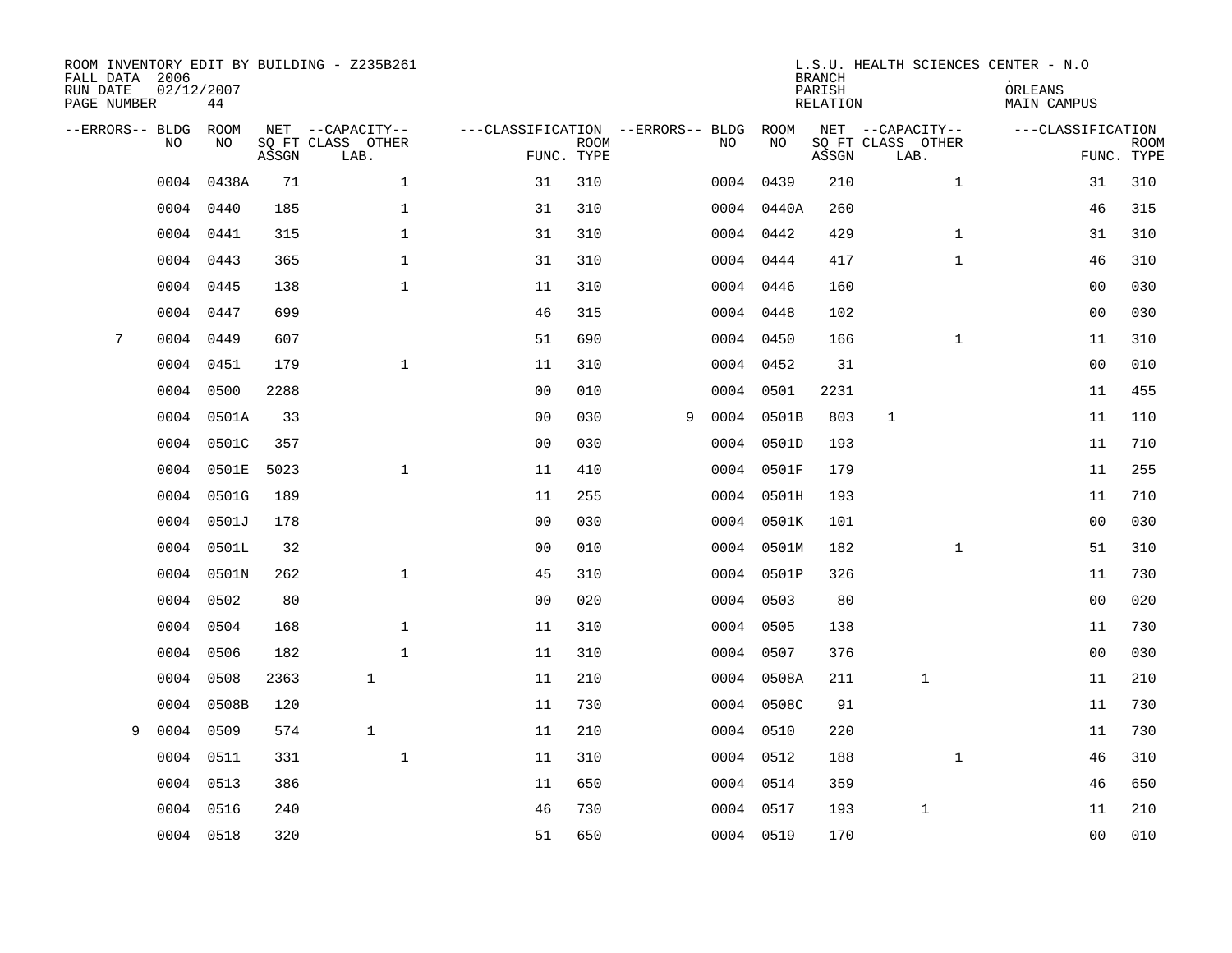| ROOM INVENTORY EDIT BY BUILDING - Z235B261<br>FALL DATA 2006<br>RUN DATE<br>PAGE NUMBER | 02/12/2007<br>45 |       |                           |                                   |                           |   |           |            | <b>BRANCH</b><br>PARISH<br>RELATION | L.S.U. HEALTH SCIENCES CENTER - N.O | ORLEANS<br>MAIN CAMPUS |                           |
|-----------------------------------------------------------------------------------------|------------------|-------|---------------------------|-----------------------------------|---------------------------|---|-----------|------------|-------------------------------------|-------------------------------------|------------------------|---------------------------|
| --ERRORS-- BLDG                                                                         | ROOM             |       | NET --CAPACITY--          | ---CLASSIFICATION --ERRORS-- BLDG |                           |   |           | ROOM       |                                     | NET --CAPACITY--                    | ---CLASSIFICATION      |                           |
| N <sub>O</sub>                                                                          | NO.              | ASSGN | SO FT CLASS OTHER<br>LAB. |                                   | <b>ROOM</b><br>FUNC. TYPE |   | NO.       | NO         | ASSGN                               | SQ FT CLASS OTHER<br>LAB.           |                        | <b>ROOM</b><br>FUNC. TYPE |
| 0004                                                                                    | 0520             | 102   |                           | 0 <sub>0</sub>                    | 030                       |   |           | 0004 0521  | 159                                 |                                     | 11                     | 115                       |
| 0004                                                                                    | 0522             | 31    |                           | 0 <sub>0</sub>                    | 010                       |   |           | 0004 0600  | 3733                                |                                     | 0 <sub>0</sub>         | 010                       |
| 0004                                                                                    | 0601             | 279   | $\mathbf{1}$              | 46                                | 310                       |   |           | 0004 0602  | 31                                  |                                     | 0 <sub>0</sub>         | 030                       |
| 0004                                                                                    | 0603             | 258   | $\mathbf{1}$              | 11                                | 310                       | 9 | 0004      | 0604       | 1184                                | $\mathbf{1}$                        | 11                     | 110                       |
| 0004                                                                                    | 0605             | 363   |                           | 0 <sub>0</sub>                    | 030                       |   | 0004      | 0606       | 137                                 | $\mathbf{1}$                        | 11                     | 310                       |
| 0004                                                                                    | 0607             | 137   | $\mathbf 1$               | 11                                | 310                       |   | 0004      | 0608       | 137                                 | $\mathbf{1}$                        | 11                     | 310                       |
| 0004                                                                                    | 0609             | 140   | $\mathbf{1}$              | 11                                | 310                       |   |           | 0004 0610  | 1104                                | $\mathbf{1}$                        | 11                     | 210                       |
| 0004                                                                                    | 0611             | 200   |                           | 46                                | 730                       |   |           | 0004 0612  | 248                                 | $\mathbf{1}$                        | 11                     | 310                       |
| 0004                                                                                    | 0613             | 310   | $\mathbf{1}$              | 46                                | 310                       |   | 0004      | 0614       | 198                                 | $\mathbf{1}$                        | 11                     | 310                       |
| 0004                                                                                    | 0615             | 389   |                           | 46                                | 350                       |   |           | 0004 0616  | 244                                 | $\mathbf 1$                         | 11                     | 210                       |
| 0004                                                                                    | 0617             | 200   |                           | 46                                | 730                       |   |           | 0004 0618  | 182                                 | $\mathbf 1$                         | 11                     | 210                       |
| 0004                                                                                    | 0619             | 182   | $\mathbf{1}$              | 11                                | 210                       | 9 | 0004 0620 |            | 918                                 | 1                                   | 11                     | 210                       |
| 0004                                                                                    | 0621             | 195   | $\mathbf{1}$              | 11                                | 210                       |   | 0004      | 0622       | 178                                 |                                     | 0 <sub>0</sub>         | 030                       |
| 0004                                                                                    | 0623             | 101   |                           | 0 <sub>0</sub>                    | 030                       |   |           | 0004 0624  | 32                                  |                                     | 00                     | 030                       |
| 0004                                                                                    | 0625             | 308   | 1                         | 51                                | 310                       |   | 0004      | 0626       | 10                                  |                                     | 00                     | 020                       |
| 0004                                                                                    | 0627             | 112   | $\mathbf 1$               | 51                                | 310                       |   |           | 0004 0628  | 112                                 |                                     | 00                     | 020                       |
| 0004                                                                                    | 0629             | 329   |                           | 46                                | 315                       |   |           | 0004 0629A | 280                                 |                                     | 51                     | 315                       |
| 0004                                                                                    | 0630             | 168   | $\mathbf 1$               | 51                                | 310                       |   |           | 0004 0631  | 379                                 |                                     | 00                     | 030                       |
| 0004                                                                                    | 0632             | 280   | $\mathbf{1}$              | 46                                | 310                       | 7 |           | 0004 0633  | 139                                 |                                     | 46                     | 300                       |
| 0004                                                                                    | 0634             | 143   | $\mathbf{1}$              | 46                                | 310                       |   |           | 0004 0635  | 350                                 | $\mathbf{1}$                        | 46                     | 310                       |
| 0004                                                                                    | 0636             | 720   |                           | 46                                | 350                       |   |           | 0004 0636A | 49                                  |                                     | 46                     | 315                       |
| 0004                                                                                    | 0636B            | 35    |                           | 46                                | 315                       |   |           | 0004 0636C | 54                                  |                                     | 46                     | 315                       |
| 0004                                                                                    | 0637             | 416   | $\mathbf{1}$              | 46                                | 310                       |   |           | 0004 0637A | 66                                  |                                     | 46                     | 315                       |
| 0004                                                                                    | 0638             | 480   |                           | 46                                | 315                       |   |           | 0004 0639  | 280                                 |                                     | 46                     | 350                       |
| 0004                                                                                    | 0640             | 397   | $\mathbf 1$               | 46                                | 310                       |   |           | 0004 0641  | 370                                 | $\mathbf{1}$                        | 46                     | 310                       |
|                                                                                         | 0004 0642        | 246   | $\mathbf{1}$              | 46                                | 310                       |   |           | 0004 0643  | 134                                 | $\mathbf{1}$                        | 46                     | 310                       |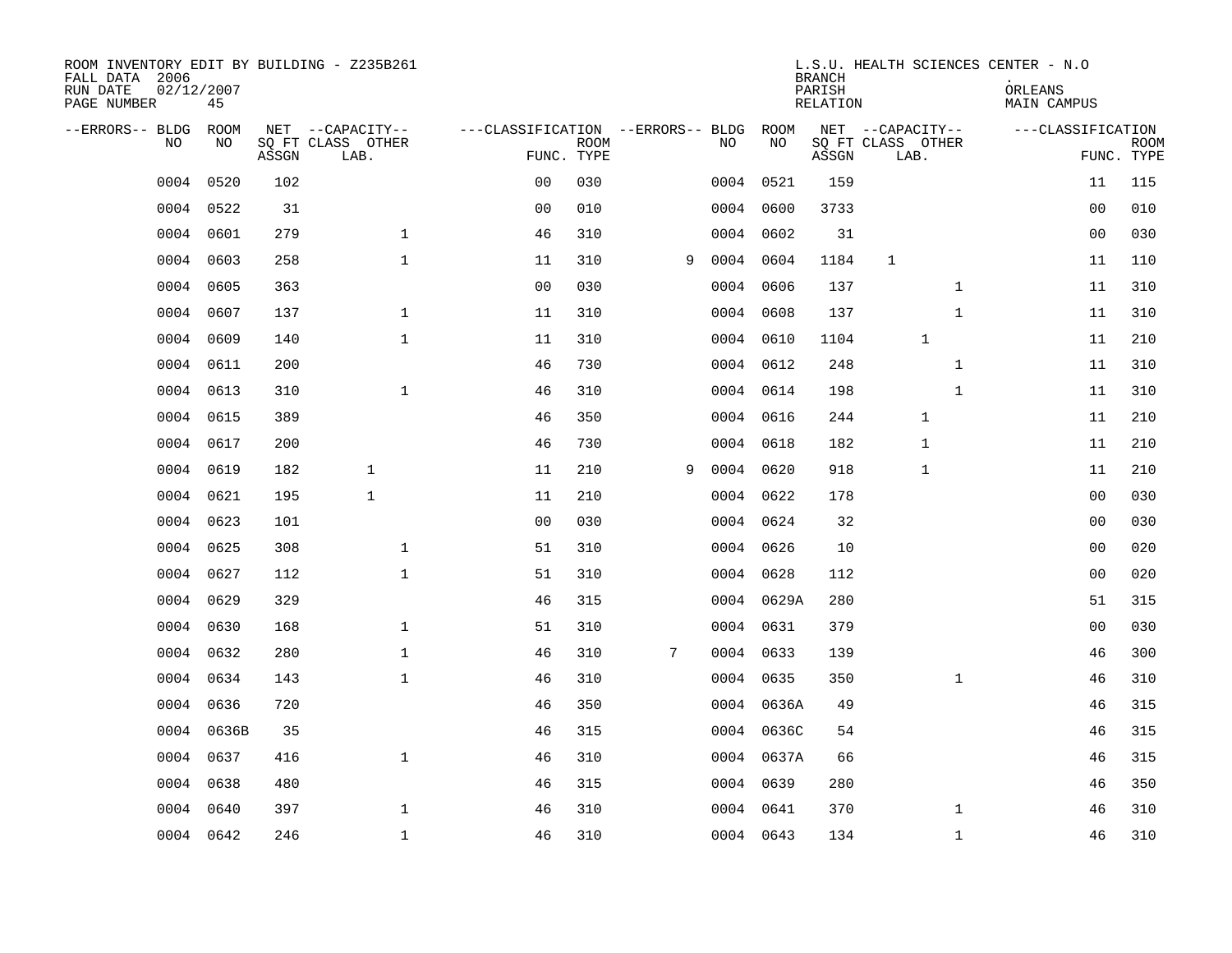| FALL DATA 2006<br>RUN DATE<br>PAGE NUMBER | 02/12/2007 | 46         |       | ROOM INVENTORY EDIT BY BUILDING - Z235B261    |                                                      |             |   |     |            | <b>BRANCH</b><br>PARISH<br>RELATION |              |                                               | L.S.U. HEALTH SCIENCES CENTER - N.O<br>ORLEANS<br>MAIN CAMPUS |                           |
|-------------------------------------------|------------|------------|-------|-----------------------------------------------|------------------------------------------------------|-------------|---|-----|------------|-------------------------------------|--------------|-----------------------------------------------|---------------------------------------------------------------|---------------------------|
| --ERRORS-- BLDG ROOM                      | NO.        | NO.        | ASSGN | NET --CAPACITY--<br>SQ FT CLASS OTHER<br>LAB. | ---CLASSIFICATION --ERRORS-- BLDG ROOM<br>FUNC. TYPE | <b>ROOM</b> |   | NO. | NO         | ASSGN                               |              | NET --CAPACITY--<br>SQ FT CLASS OTHER<br>LAB. | ---CLASSIFICATION                                             | <b>ROOM</b><br>FUNC. TYPE |
|                                           | 0004       | 0644       | 193   | $\mathbf{1}$                                  | 46                                                   | 310         |   |     | 0004 0645  | 179                                 |              |                                               | 0 <sub>0</sub>                                                | 030                       |
|                                           | 0004       | 0646       | 102   |                                               | 0 <sub>0</sub>                                       | 030         |   |     | 0004 0647  | 258                                 |              | 1                                             | 11                                                            | 210                       |
| 9                                         | 0004       | 0648       | 922   | $\mathbf{1}$                                  | 11                                                   | 210         |   |     | 0004 0649  | 35                                  |              |                                               | 00                                                            | 010                       |
|                                           | 0004       | 0700       | 3766  |                                               | 0 <sub>0</sub>                                       | 020         |   |     | 0004 0701  | 322                                 |              | $\mathbf{1}$                                  | 46                                                            | 310                       |
|                                           | 0004       | 0702       | 137   | $\mathbf{1}$                                  | 11                                                   | 310         |   |     | 0004 0703  | 35                                  |              |                                               | 0 <sub>0</sub>                                                | 030                       |
|                                           | 0004       | 0704       | 168   | $\mathbf 1$                                   | 46                                                   | 310         |   |     | 0004 0705  | 1282                                |              | 1                                             | 11                                                            | 210                       |
|                                           | 0004       | 0706       | 360   |                                               | 0 <sub>0</sub>                                       | 030         |   |     | 0004 0707  | 219                                 |              |                                               | 46                                                            | 730                       |
|                                           | 0004       | 0708       | 423   |                                               | 46                                                   | 350         | 9 |     | 0004 0709  | 1878                                | $\mathbf{1}$ |                                               | 11                                                            | 110                       |
|                                           | 0004       | 0710       | 143   | $\mathbf{1}$                                  | 11                                                   | 310         |   |     | 0004 0711  | 241                                 |              | $\mathbf{1}$                                  | 11                                                            | 310                       |
|                                           | 0004       | 0712       | 182   | $\mathbf 1$                                   | 11                                                   | 310         |   |     | 0004 0713  | 174                                 |              | $\mathbf{1}$                                  | 11                                                            | 310                       |
|                                           | 0004       | 0714       | 195   | $\mathbf 1$                                   | 11                                                   | 310         |   |     | 0004 0715  | 182                                 |              | $\mathbf{1}$                                  | 11                                                            | 310                       |
|                                           |            | 0004 0716  | 246   |                                               | 46                                                   | 650         |   |     | 0004 0717  | 143                                 |              | $\mathbf{1}$                                  | 11                                                            | 310                       |
|                                           | 0004       | 0718       | 134   | $\mathbf{1}$                                  | 11                                                   | 310         |   |     | 0004 0719  | 281                                 |              | $\mathbf{1}$                                  | 11                                                            | 250                       |
|                                           | 0004       | 0720       | 217   |                                               | 11                                                   | 255         |   |     | 0004 0721  | 178                                 |              |                                               | 00                                                            | 030                       |
|                                           | 0004       | 0722       | 101   |                                               | 0 <sub>0</sub>                                       | 030         |   |     | 0004 0723  | 32                                  |              |                                               | 0 <sub>0</sub>                                                | 030                       |
|                                           | 0004       | 0724       | 308   | $\mathbf{1}$                                  | 11                                                   | 250         | 9 |     | 0004 0725  | 308                                 |              | $\mathbf{1}$                                  | 11                                                            | 410                       |
|                                           | 0004       | 0726       | 111   |                                               | 0 <sub>0</sub>                                       | 030         |   |     | 0004 0727  | 111                                 |              |                                               | 0 <sub>0</sub>                                                | 030                       |
|                                           | 0004       | 0728       | 182   |                                               | 31                                                   | 850         | 9 |     | 0004 0729  | 1301                                | 1            |                                               | 11                                                            | 110                       |
|                                           | 0004       | 0730       | 370   |                                               | 0 <sub>0</sub>                                       | 030         |   |     | 0004 0731  | 140                                 |              | $\mathbf{1}$                                  | 31                                                            | 850                       |
|                                           | 0004       | 0732       | 134   |                                               | 31                                                   | 850         |   |     | 0004 0733  | 1154                                |              |                                               | 11                                                            | 850                       |
|                                           |            | 0004 0733A | 160   |                                               | 11                                                   | 850         |   |     | 0004 0734  | 283                                 |              |                                               | 31                                                            | 850                       |
|                                           | 0004       | 0735       | 737   |                                               | 31                                                   | 850         |   |     | 0004 0736  | 243                                 |              | $\mathbf{1}$                                  | 11                                                            | 310                       |
|                                           | 0004       | 0737       | 182   | 1                                             | 11                                                   | 310         |   |     | 0004 0738  | 195                                 |              | $\mathbf{1}$                                  | 11                                                            | 310                       |
|                                           | 0004       | 0739       | 192   | $\mathbf 1$                                   | 11                                                   | 310         |   |     | 0004 0740  | 182                                 |              | $\mathbf{1}$                                  | 11                                                            | 310                       |
|                                           | 0004       | 0741       | 230   | $\mathbf{1}$                                  | 11                                                   | 210         |   |     | 0004 0742  | 140                                 |              | $\mathbf{1}$                                  | 11                                                            | 310                       |
|                                           |            | 0004 0743  | 120   | $\mathbf{1}$                                  | 11                                                   | 250         |   |     | 0004 0743A | 120                                 |              | $\mathbf{1}$                                  | 11                                                            | 250                       |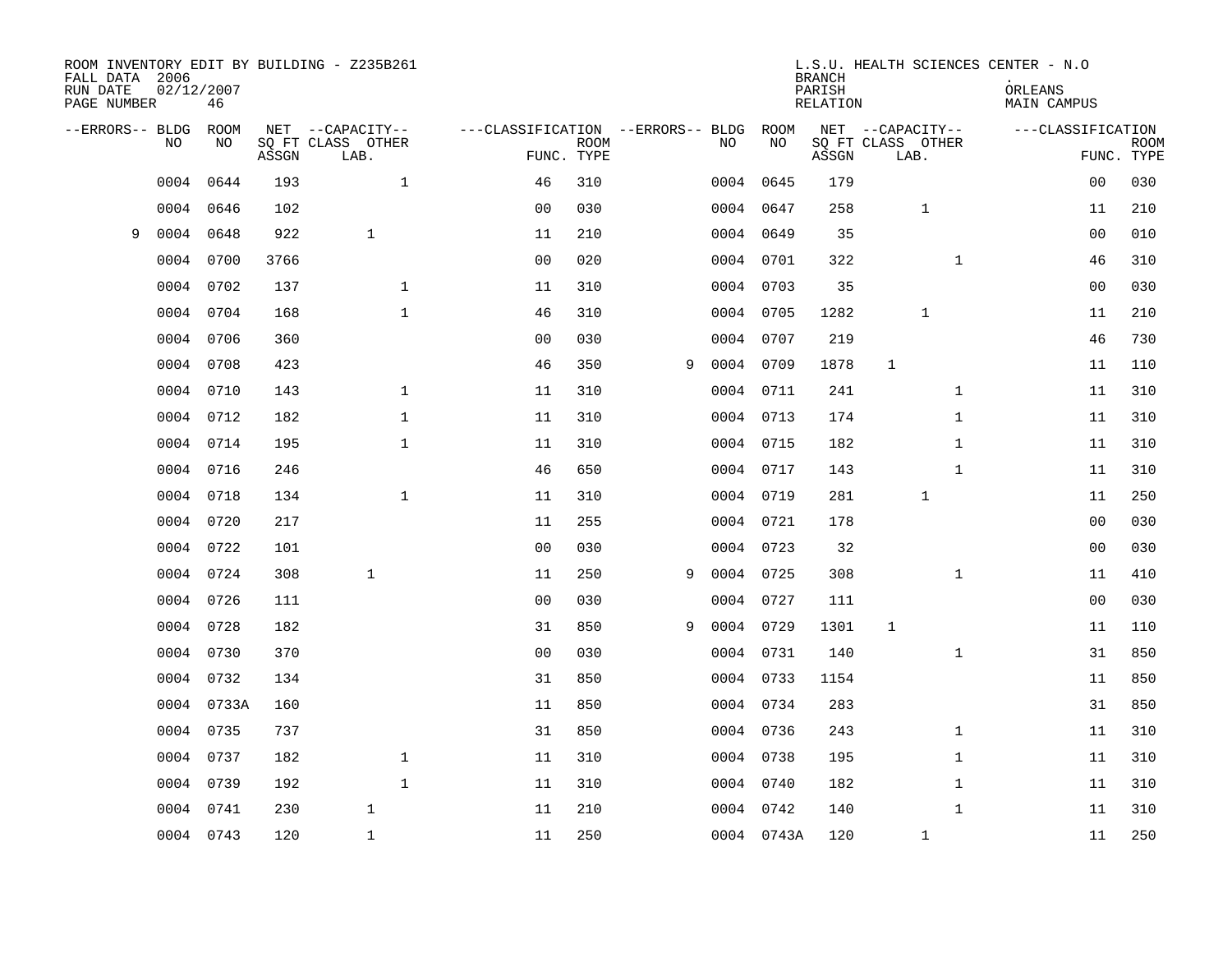| FALL DATA 2006<br>RUN DATE<br>PAGE NUMBER | 02/12/2007 | 47         |       | ROOM INVENTORY EDIT BY BUILDING - Z235B261    |                                                 |             |   |      |            | <b>BRANCH</b><br>PARISH<br><b>RELATION</b> |                                               |              | L.S.U. HEALTH SCIENCES CENTER - N.O<br>ORLEANS<br><b>MAIN CAMPUS</b> |                           |
|-------------------------------------------|------------|------------|-------|-----------------------------------------------|-------------------------------------------------|-------------|---|------|------------|--------------------------------------------|-----------------------------------------------|--------------|----------------------------------------------------------------------|---------------------------|
| --ERRORS-- BLDG                           | NO         | ROOM<br>NO | ASSGN | NET --CAPACITY--<br>SQ FT CLASS OTHER<br>LAB. | ---CLASSIFICATION --ERRORS-- BLDG<br>FUNC. TYPE | <b>ROOM</b> |   | NO   | ROOM<br>NO | ASSGN                                      | NET --CAPACITY--<br>SQ FT CLASS OTHER<br>LAB. |              | ---CLASSIFICATION                                                    | <b>ROOM</b><br>FUNC. TYPE |
|                                           | 0004       | 0744       | 131   |                                               | 0 <sub>0</sub>                                  | 010         |   |      | 0004 0745  | 134                                        |                                               |              | 46                                                                   | 730                       |
|                                           | 0004       | 0746       | 288   | $\mathbf{1}$                                  | 11                                              | 210         |   |      | 0004 0747  | 170                                        |                                               |              | 11                                                                   | 650                       |
|                                           | 0004       | 0748       | 102   |                                               | 0 <sub>0</sub>                                  | 030         |   |      | 0004 0749  | 140                                        |                                               |              | 11                                                                   | 315                       |
|                                           | 0004       | 0750       | 39    |                                               | 0 <sub>0</sub>                                  | 030         |   |      | 0004 0800  | 3995                                       |                                               |              | 0 <sub>0</sub>                                                       | 020                       |
| 9                                         | 0004       | 0801       | 630   | $\mathbf{1}$                                  | 11                                              | 210         |   |      | 0004 0801A | 124                                        | $\mathbf{1}$                                  |              | 11                                                                   | 210                       |
|                                           | 0004       | 0802       | 35    |                                               | 0 <sub>0</sub>                                  | 030         |   |      | 0004 0803  | 1197                                       |                                               |              | 31                                                                   | 850                       |
|                                           | 0004       | 0803A      | 226   | $\mathbf{1}$                                  | 11                                              | 210         |   |      | 0004 0804  | 360                                        |                                               |              | 00                                                                   | 030                       |
|                                           | 0004       | 0805       | 141   | $\mathbf 1$                                   | 11                                              | 310         |   |      | 0004 0806  | 1349                                       |                                               |              | 31                                                                   | 850                       |
|                                           | 0004       | 0806A      | 115   |                                               | 31                                              | 255         |   | 0004 | 0806B      | 96                                         |                                               |              | 31                                                                   | 255                       |
|                                           | 0004       | 0807       | 132   | $\mathbf{1}$                                  | 11                                              | 310         |   |      | 0004 0808  | 138                                        |                                               | $\mathbf{1}$ | 11                                                                   | 310                       |
|                                           | 0004       | 0809       | 138   | $\mathbf{1}$                                  | 11                                              | 310         |   |      | 0004 0810  | 249                                        |                                               | $\mathbf{1}$ | 11                                                                   | 310                       |
|                                           | 0004       | 0811       | 398   | $\mathbf{1}$                                  | 46                                              | 310         |   |      | 0004 0812  | 316                                        | $\mathbf{1}$                                  |              | 11                                                                   | 210                       |
|                                           | 0004       | 0813       | 156   | $\mathbf 1$                                   | 11                                              | 310         |   |      | 0004 0814  | 311                                        |                                               |              | 46                                                                   | 350                       |
|                                           | 0004       | 0815       | 252   |                                               | 46                                              | 650         |   |      | 0004 0816  | 252                                        |                                               |              | 46                                                                   | 650                       |
|                                           | 0004       | 0817       | 140   | $\mathbf 1$                                   | 11                                              | 310         |   | 0004 | 0818       | 126                                        |                                               | $\mathbf{1}$ | 11                                                                   | 310                       |
|                                           | 0004       | 0819       | 137   |                                               | 11                                              | 115         |   |      | 0004 0820  | 140                                        |                                               | $\mathbf{1}$ | 11                                                                   | 310                       |
|                                           | 0004       | 0821       | 360   |                                               | 0 <sub>0</sub>                                  | 030         |   |      | 0004 0822  | 22                                         |                                               |              | 0 <sub>0</sub>                                                       | 030                       |
|                                           | 0004       | 0823       | 120   | $\mathbf{1}$                                  | 11                                              | 310         |   |      | 0004 0824  | 137                                        |                                               |              | 11                                                                   | 115                       |
|                                           | 0004       | 0825       | 83    |                                               | 0 <sub>0</sub>                                  | 020         |   |      | 0004 0826  | 224                                        |                                               |              | 51                                                                   | 650                       |
|                                           | 0004       | 0827       | 112   |                                               | 0 <sub>0</sub>                                  | 030         |   |      | 0004 0828  | 154                                        |                                               | $\mathbf{1}$ | 11                                                                   | 310                       |
|                                           | 0004       | 0829       | 250   | $\mathbf{1}$                                  | 11                                              | 250         | 9 | 0004 | 0830       | 1182                                       | $\mathbf 1$                                   |              | 11                                                                   | 110                       |
|                                           | 0004       | 0831       | 381   |                                               | 0 <sub>0</sub>                                  | 030         | 9 | 0004 | 0832       | 1988                                       | 1                                             |              | 11                                                                   | 210                       |
|                                           | 0004       | 0832A      | 115   |                                               | 11                                              | 215         |   |      | 0004 0832B | 88                                         |                                               |              | 11                                                                   | 215                       |
|                                           | 0004       | 0832C      | 308   |                                               | 11                                              | 215         |   |      | 0004 0833  | 308                                        |                                               |              | 11                                                                   | 350                       |
|                                           | 0004       | 0834       | 137   | $\mathbf 1$                                   | 11                                              | 310         |   |      | 0004 0835  | 143                                        |                                               | $\mathbf{1}$ | 46                                                                   | 310                       |
|                                           | 0004 0836  |            | 241   | $\mathbf{1}$                                  | 11                                              | 310         |   |      | 0004 0837  | 385                                        |                                               | $\mathbf{1}$ | 41                                                                   | 310                       |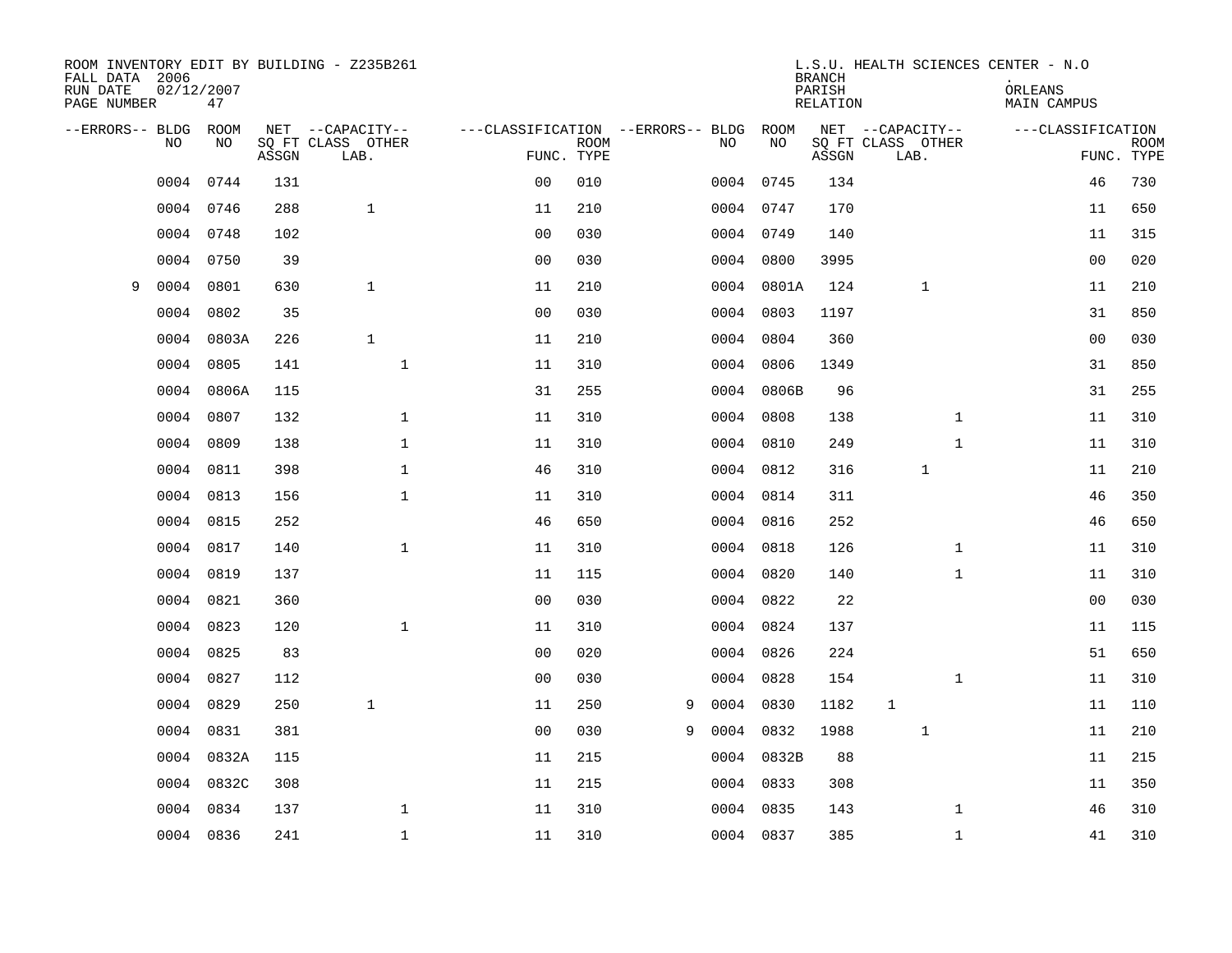| ROOM INVENTORY EDIT BY BUILDING - Z235B261<br>FALL DATA 2006<br>RUN DATE<br>PAGE NUMBER | 02/12/2007<br>48 |       |                                               |                |             |                                              |           | <b>BRANCH</b><br>PARISH<br><b>RELATION</b> | L.S.U. HEALTH SCIENCES CENTER - N.O           | ORLEANS<br><b>MAIN CAMPUS</b> |                           |
|-----------------------------------------------------------------------------------------|------------------|-------|-----------------------------------------------|----------------|-------------|----------------------------------------------|-----------|--------------------------------------------|-----------------------------------------------|-------------------------------|---------------------------|
| --ERRORS-- BLDG<br>NO                                                                   | ROOM<br>NO       | ASSGN | NET --CAPACITY--<br>SQ FT CLASS OTHER<br>LAB. | FUNC. TYPE     | <b>ROOM</b> | ---CLASSIFICATION --ERRORS-- BLDG ROOM<br>NO | NO        | ASSGN                                      | NET --CAPACITY--<br>SQ FT CLASS OTHER<br>LAB. | ---CLASSIFICATION             | <b>ROOM</b><br>FUNC. TYPE |
| 0004                                                                                    | 0838             | 195   | $\mathbf 1$                                   | 11             | 310         |                                              | 0004 0839 | 182                                        | $\mathbf{1}$                                  | 11                            | 310                       |
| 0004                                                                                    | 0840             | 238   |                                               | 46             | 650         |                                              | 0004 0841 | 143                                        | $\mathbf{1}$                                  | 11                            | 310                       |
| 0004                                                                                    | 0842             | 137   | $\mathbf{1}$                                  | 11             | 310         |                                              | 0004 0843 | 139                                        | $\mathbf{1}$                                  | 11                            | 310                       |
| 0004                                                                                    | 0844             | 140   | $\mathbf{1}$                                  | 11             | 250         |                                              | 0004 0845 | 347                                        |                                               | 0 <sub>0</sub>                | 010                       |
| 0004                                                                                    | 0845A            | 112   |                                               | 0 <sub>0</sub> | 030         |                                              | 0004 0846 | 31                                         |                                               | 0 <sub>0</sub>                | 010                       |
| 0004                                                                                    | 0900             | 4523  |                                               | 0 <sub>0</sub> | 020         |                                              | 0004 0901 | 622                                        |                                               | 31                            | 880                       |
| 0004                                                                                    | 0902             | 35    |                                               | 0 <sub>0</sub> | 030         |                                              | 0004 0903 | 114                                        |                                               | 11                            | 850                       |
|                                                                                         | 0004 0904        | 192   | $\mathbf{1}$                                  | 31             | 310         |                                              | 0004 0905 | 336                                        |                                               | 0 <sub>0</sub>                | 030                       |
| 0004                                                                                    | 0906             | 147   |                                               | 11             | 850         |                                              | 0004 0907 | 320                                        |                                               | 11                            | 850                       |
| 0004                                                                                    | 0908             | 152   |                                               | 11             | 850         |                                              | 0004 0909 | 173                                        |                                               | 11                            | 850                       |
| 0004                                                                                    | 0910             | 112   |                                               | 11             | 850         |                                              | 0004 0911 | 112                                        |                                               | 11                            | 850                       |
| 0004                                                                                    | 0912             | 179   |                                               | 11             | 850         |                                              | 0004 0913 | 141                                        | $\mathbf{1}$                                  | 31                            | 310                       |
| 0004                                                                                    | 0914             | 137   | $\mathbf 1$                                   | 46             | 310         |                                              | 0004 0915 | 139                                        | $\mathbf{1}$                                  | 46                            | 310                       |
| 0004                                                                                    | 0916             | 107   |                                               | 11             | 850         |                                              | 0004 0917 | 104                                        |                                               | 11                            | 850                       |
| 0004                                                                                    | 0918             | 156   |                                               | 11             | 850         | 0004                                         | 0919      | 104                                        |                                               | 11                            | 850                       |
| 0004                                                                                    | 0920             | 104   |                                               | 11             | 850         |                                              | 0004 0921 | 86                                         |                                               | 11                            | 850                       |
| 0004                                                                                    | 0922             | 86    |                                               | 11             | 850         |                                              | 0004 0923 | 81                                         |                                               | 11                            | 850                       |
| 0004                                                                                    | 0924             | 83    |                                               | 11             | 850         |                                              | 0004 0925 | 81                                         |                                               | 11                            | 850                       |
| 0004                                                                                    | 0926             | 86    |                                               | 11             | 850         |                                              | 0004 0927 | 141                                        | $\mathbf{1}$                                  | 11                            | 310                       |
| 0004                                                                                    | 0928             | 469   |                                               | 46             | 710         |                                              | 0004 0929 | 238                                        | $\mathbf{1}$                                  | 11                            | 310                       |
| 0004                                                                                    | 0930             | 185   | $\mathbf 1$                                   | 11             | 310         |                                              | 0004 0931 | 198                                        | $\mathbf{1}$                                  | 11                            | 310                       |
| 0004                                                                                    | 0932             | 198   | $\mathbf{1}$                                  | 46             | 310         |                                              | 0004 0933 | 198                                        | $\mathbf{1}$                                  | 11                            | 310                       |
| 0004                                                                                    | 0934             | 241   |                                               | 46             | 650         |                                              | 0004 0935 | 140                                        | $\mathbf{1}$                                  | 11                            | 310                       |
| 0004<br>9                                                                               | 0936             | 421   | $\mathbf{1}$                                  | 11             | 250         |                                              | 0004 0937 | 178                                        |                                               | 00                            | 030                       |
| 0004                                                                                    | 0938             | 101   |                                               | 0 <sub>0</sub> | 030         |                                              | 0004 0939 | 32                                         |                                               | 00                            | 030                       |
| 9                                                                                       | 0004 0940        | 633   | $\mathbf 1$                                   | 11             | 410         |                                              | 0004 0941 | 116                                        |                                               | 11                            | 850                       |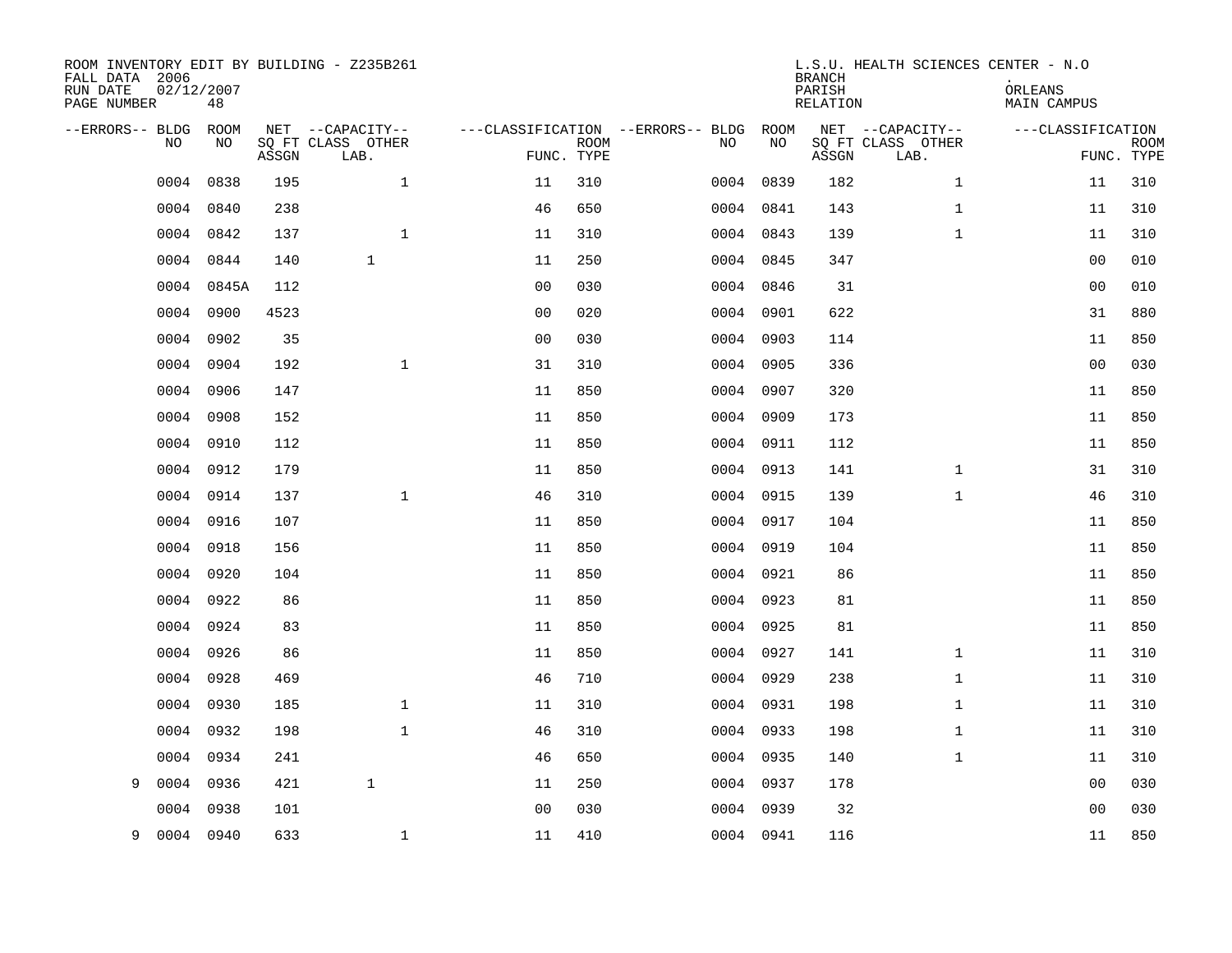| FALL DATA 2006<br>RUN DATE<br>PAGE NUMBER | 02/12/2007 | 49    |       | ROOM INVENTORY EDIT BY BUILDING - Z235B261    |                                                      |             |   |      |            | <b>BRANCH</b><br>PARISH<br>RELATION |              |                                               | L.S.U. HEALTH SCIENCES CENTER - N.O<br>ORLEANS<br>MAIN CAMPUS |                           |
|-------------------------------------------|------------|-------|-------|-----------------------------------------------|------------------------------------------------------|-------------|---|------|------------|-------------------------------------|--------------|-----------------------------------------------|---------------------------------------------------------------|---------------------------|
| --ERRORS-- BLDG ROOM                      | NO.        | NO.   | ASSGN | NET --CAPACITY--<br>SQ FT CLASS OTHER<br>LAB. | ---CLASSIFICATION --ERRORS-- BLDG ROOM<br>FUNC. TYPE | <b>ROOM</b> |   | NO.  | NO         | ASSGN                               |              | NET --CAPACITY--<br>SQ FT CLASS OTHER<br>LAB. | ---CLASSIFICATION                                             | <b>ROOM</b><br>FUNC. TYPE |
|                                           | 0004       | 0942  | 83    |                                               | 0 <sub>0</sub>                                       | 020         |   |      | 0004 0943  | 112                                 |              |                                               | 0 <sub>0</sub>                                                | 030                       |
|                                           | 0004       | 0944  | 165   |                                               | 51                                                   | 315         |   |      | 0004 0945  | 381                                 |              |                                               | 0 <sub>0</sub>                                                | 030                       |
|                                           | 0004       | 0946  | 634   |                                               | 11                                                   | 850         |   |      | 0004 0946A | 81                                  |              |                                               | 11                                                            | 850                       |
|                                           | 0004       | 0946B | 79    |                                               | 11                                                   | 850         |   |      | 0004 0946C | 83                                  |              |                                               | 11                                                            | 850                       |
|                                           | 0004       | 0946D | 80    |                                               | 11                                                   | 850         |   |      | 0004 0946E | 77                                  |              |                                               | 11                                                            | 850                       |
|                                           | 0004       | 0946F | 80    |                                               | 11                                                   | 850         |   |      | 0004 0947  | 189                                 |              | $\mathbf 1$                                   | 11                                                            | 250                       |
| 9                                         | 0004       | 0948  | 543   | $\mathbf{1}$                                  | 11                                                   | 410         |   | 0004 | 0949       | 398                                 |              |                                               | 46                                                            | 350                       |
|                                           | 0004       | 0950  | 140   | $\mathbf 1$                                   | 11                                                   | 310         |   |      | 0004 0951  | 384                                 |              | $\mathbf{1}$                                  | 11                                                            | 310                       |
|                                           | 0004       | 0952  | 177   | $\mathbf{1}$                                  | 46                                                   | 310         |   |      | 0004 0953  | 177                                 |              |                                               | 46                                                            | 315                       |
|                                           | 0004       | 0954  | 329   |                                               | 46                                                   | 315         |   |      | 0004 0955  | 273                                 |              | $\mathbf{1}$                                  | 31                                                            | 310                       |
|                                           | 0004       | 0956  | 241   | $\mathbf{1}$                                  | 11                                                   | 310         | 9 |      | 0004 0957  | 527                                 | $\mathbf{1}$ |                                               | 11                                                            | 110                       |
|                                           | 0004 0958  |       | 143   | $\mathbf{1}$                                  | 11                                                   | 310         | 9 |      | 0004 0959  | 279                                 | $\mathbf 1$  |                                               | 11                                                            | 110                       |
|                                           | 0004       | 0960  | 152   | $\mathbf{1}$                                  | 11                                                   | 250         |   | 0004 | 0961       | 146                                 |              | 13                                            | 31                                                            | 850                       |
|                                           | 0004       | 0962  | 140   | $\mathbf{1}$                                  | 65                                                   | 310         |   |      | 0004 0963  | 170                                 |              |                                               | 00                                                            | 030                       |
|                                           | 0004       | 0964  | 102   |                                               | 0 <sub>0</sub>                                       | 030         |   |      | 0004 0965  | 35                                  |              |                                               | 00                                                            | 010                       |
|                                           | 0004 1000  |       | 4151  |                                               | 0 <sub>0</sub>                                       | 020         |   |      | 0004 1001  | 217                                 |              | $\mathbf{1}$                                  | 46                                                            | 310                       |
|                                           | 0004       | 1002  | 30    |                                               | 0 <sub>0</sub>                                       | 030         |   |      | 0004 1003  | 124                                 |              | $\mathbf{1}$                                  | 11                                                            | 310                       |
|                                           | 0004 1004  |       | 430   | $\mathbf 1$                                   | 11                                                   | 310         |   |      | 0004 1005  | 430                                 |              | $\mathbf{1}$                                  | 46                                                            | 310                       |
|                                           | 0004 1006  |       | 338   |                                               | 0 <sub>0</sub>                                       | 030         |   |      | 0004 1007  | 2261                                |              | $\mathbf 1$                                   | 11                                                            | 210                       |
|                                           | 0004 1008  |       | 310   | $\mathbf{1}$                                  | 11                                                   | 310         |   |      | 0004 1009  | 93                                  |              | $\mathbf{1}$                                  | 46                                                            | 310                       |
|                                           | 0004 1010  |       | 148   | $\mathbf{1}$                                  | 11                                                   | 310         |   |      | 0004 1011  | 143                                 |              | $\mathbf{1}$                                  | 11                                                            | 310                       |
|                                           | 0004 1012  |       | 129   | $\mathbf 1$                                   | 11                                                   | 310         |   |      | 0004 1013  | 289                                 |              |                                               | 46                                                            | 650                       |
|                                           | 0004 1014  |       | 2012  | $\mathbf{1}$                                  | 11                                                   | 210         |   |      | 0004 1015  | 186                                 |              |                                               | 11                                                            | 215                       |
|                                           | 0004 1016  |       | 67    |                                               | 11                                                   | 215         |   |      | 0004 1017  | 166                                 |              |                                               | 00                                                            | 030                       |
|                                           | 0004 1018  |       | 83    |                                               | 0 <sub>0</sub>                                       | 030         |   |      | 0004 1019  | 21                                  |              |                                               | 00                                                            | 030                       |
|                                           | 0004 1020  |       | 207   |                                               | 11                                                   | 215         |   |      | 0004 1021  | 80                                  |              |                                               | 0 <sub>0</sub>                                                | 020                       |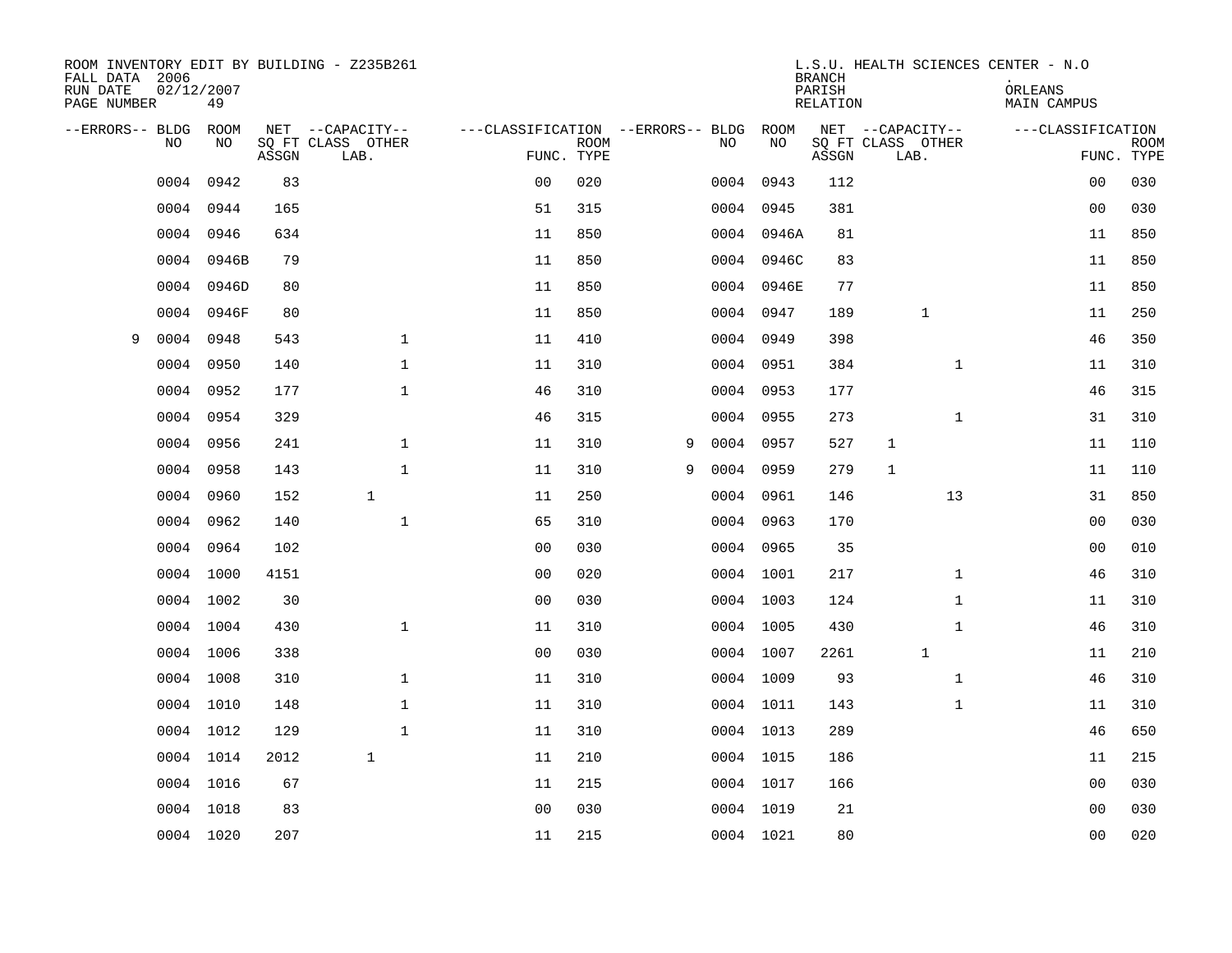| ROOM INVENTORY EDIT BY BUILDING - Z235B261<br>FALL DATA 2006<br>RUN DATE<br>PAGE NUMBER | 02/12/2007<br>50 |            |                           |                                        |             |      |                                                  | <b>BRANCH</b><br>PARISH<br>RELATION | L.S.U. HEALTH SCIENCES CENTER - N.O                                    | ORLEANS<br>MAIN CAMPUS |                           |
|-----------------------------------------------------------------------------------------|------------------|------------|---------------------------|----------------------------------------|-------------|------|--------------------------------------------------|-------------------------------------|------------------------------------------------------------------------|------------------------|---------------------------|
| --ERRORS-- BLDG ROOM                                                                    |                  |            | NET --CAPACITY--          | ---CLASSIFICATION --ERRORS-- BLDG ROOM |             |      |                                                  |                                     | NET --CAPACITY--                                                       | ---CLASSIFICATION      |                           |
| NO.                                                                                     | NO.              | ASSGN      | SQ FT CLASS OTHER<br>LAB. | FUNC. TYPE                             | <b>ROOM</b> | NO.  | NO                                               | ASSGN                               | SQ FT CLASS OTHER<br>LAB.                                              |                        | <b>ROOM</b><br>FUNC. TYPE |
| 0004                                                                                    | 1022             | 105        |                           | 0 <sub>0</sub>                         | 030         |      | 0004 1023                                        | 366                                 |                                                                        | 11                     | 215                       |
|                                                                                         | 0004 1023A       | 210        |                           | 11                                     | 215         |      | 0004 1023B                                       | 196                                 |                                                                        | 11                     | 215                       |
|                                                                                         | 0004 1024        | 144        |                           | 11                                     | 315         |      | 0004 1024A                                       | 144                                 |                                                                        | 46                     | 315                       |
|                                                                                         | 0004 1025        | 35         |                           | 0 <sub>0</sub>                         | 030         |      | 0004 1026                                        | 2054                                | $\mathbf 1$                                                            | 11                     | 210                       |
|                                                                                         | 0004 1027        | 111        |                           | 11                                     | 215         |      | 0004 1028                                        | 62                                  |                                                                        | 11                     | 215                       |
|                                                                                         | 0004 1029        | 176        |                           | 46                                     | 650         |      | 0004 1030                                        | 115                                 | $\mathbf{1}$                                                           | 11                     | 310                       |
|                                                                                         | 0004 1031        | 92         | $\mathbf{1}$              | 11                                     | 310         |      | 0004 1032                                        | 106                                 | $\mathbf{1}$                                                           | 11                     | 310                       |
|                                                                                         | 0004 1033        | 103        | $\mathbf{1}$              | 11                                     | 310         |      | 0004 1034                                        | 92                                  | $\mathbf{1}$                                                           | 11                     | 310                       |
|                                                                                         | 0004 1035        | 85         | $\mathbf{1}$              | 11                                     | 310         |      | 0004 1036                                        | 179                                 | $\mathbf{1}$                                                           | 11                     | 310                       |
| 9                                                                                       | 0004 1037        | 1604       | $\mathbf{1}$              | 11                                     | 210         |      | 0004 1038                                        | 182                                 |                                                                        | 0 <sub>0</sub>         | 030                       |
|                                                                                         | 0004 1039        | 89         |                           | 0 <sub>0</sub>                         | 030         |      | 0004 1040                                        | 249                                 |                                                                        | 11                     | 350                       |
|                                                                                         | 0004 1041        | 24         |                           | 0 <sub>0</sub>                         | 010         |      | TOTAL NUMBER CLASSROOMS<br>TOTAL NUMBER LABS 210 |                                     | TOTAL NET ASSIGN SQ. FT. IN ROOM FILE<br>TOTAL NUMBER SPECIAL LABS 220 | 124,084<br>11<br>24    |                           |
|                                                                                         | 0005 0100 71325  |            |                           | 63                                     | 740         |      | 0005 0101                                        | 85                                  | 2                                                                      | 63                     | 310                       |
| 0005                                                                                    | 0102             | 31         | $\mathbf 1$               | 0 <sub>0</sub>                         | 030         |      | 0005 0103                                        | 216                                 |                                                                        | 0 <sub>0</sub>         | 030                       |
| 0005                                                                                    | 0104             | 45         |                           | 0 <sub>0</sub>                         | 030         | 0005 | 0105                                             | 32                                  |                                                                        | 63                     | 745                       |
| 0005                                                                                    | 0106             | 191        |                           | 63                                     | 730         | 0005 | 0107                                             | 208                                 |                                                                        | 65                     | 730                       |
| 0005                                                                                    | 0108             | 825        |                           | 0 <sub>0</sub>                         | 020         |      | 0005 0200                                        | 72028                               |                                                                        | 63                     | 740                       |
| 0005                                                                                    | 0201             | 74         |                           | 00                                     | 030         | 0005 | 0202                                             | 31                                  | $\mathbf{1}$                                                           | 63                     | 725                       |
| 0005                                                                                    | 0203             | 825        |                           | 0 <sub>0</sub>                         | 020         | 0005 | 0300                                             | 71855                               |                                                                        | 63                     | 740                       |
| 0005                                                                                    | 0301             | 90         | 2                         | 63                                     | 310         | 0005 | 0302                                             | 188                                 |                                                                        | 65                     | 650                       |
| 0005                                                                                    | 0303             | 825        |                           | 0 <sub>0</sub>                         | 020         |      | 0005 0400                                        | 71102                               |                                                                        | 63                     | 740                       |
| 0005                                                                                    | 0401             | 31         |                           | 00                                     | 030         | 0005 | 0402                                             | 825                                 |                                                                        | 0 <sub>0</sub>         | 020                       |
| 0005                                                                                    |                  | 0500 72102 |                           | 63                                     | 740         | 0005 | 0501                                             | 31                                  | $\mathbf{1}$                                                           | 00                     | 030                       |
|                                                                                         | 0005 0502        | 825        |                           | 0 <sub>0</sub>                         | 020         |      | 0005 0600                                        | 72102                               |                                                                        | 63                     | 740                       |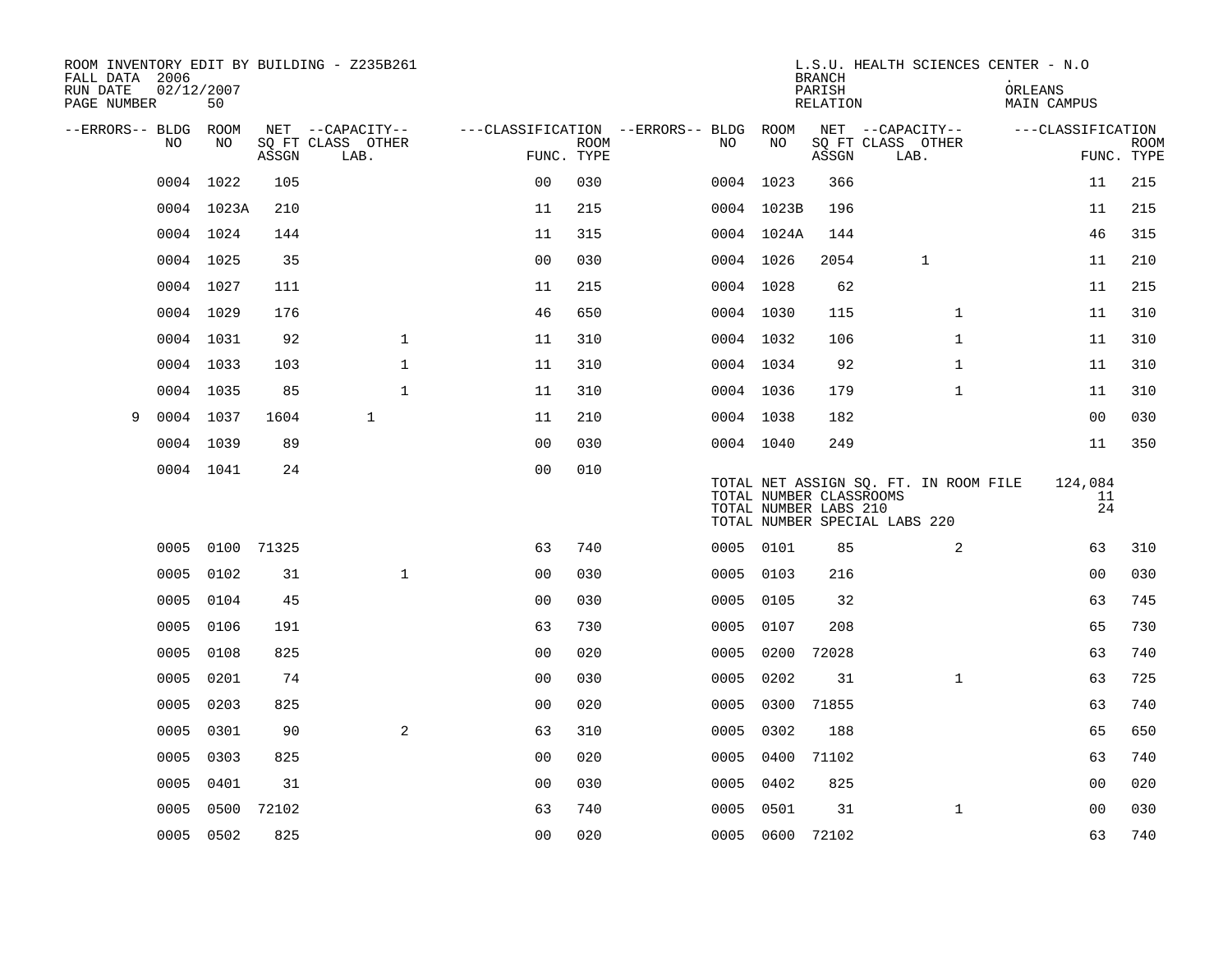| ROOM INVENTORY EDIT BY BUILDING - Z235B261<br>FALL DATA 2006<br>RUN DATE<br>PAGE NUMBER | 02/12/2007<br>51 |       |                           |                                        |             |           |            | <b>BRANCH</b><br>PARISH<br>RELATION                                               | L.S.U. HEALTH SCIENCES CENTER - N.O   | ORLEANS | MAIN CAMPUS       |                           |
|-----------------------------------------------------------------------------------------|------------------|-------|---------------------------|----------------------------------------|-------------|-----------|------------|-----------------------------------------------------------------------------------|---------------------------------------|---------|-------------------|---------------------------|
| --ERRORS-- BLDG ROOM                                                                    |                  |       | NET --CAPACITY--          | ---CLASSIFICATION --ERRORS-- BLDG ROOM |             |           |            |                                                                                   | NET --CAPACITY--                      |         | ---CLASSIFICATION |                           |
| NO.                                                                                     | NO.              | ASSGN | SQ FT CLASS OTHER<br>LAB. | FUNC. TYPE                             | <b>ROOM</b> | NO.       | NO         | ASSGN                                                                             | SQ FT CLASS OTHER<br>LAB.             |         |                   | <b>ROOM</b><br>FUNC. TYPE |
| 0005                                                                                    | 0601             | 31    |                           | 0 <sub>0</sub>                         | 030         | 0005      | 0602       | 825                                                                               |                                       |         | 0 <sub>0</sub>    | 020                       |
| 0005                                                                                    | 0700             | 72102 |                           | 63                                     | 740         | 0005 0701 |            | 31                                                                                |                                       |         | 0 <sub>0</sub>    | 030                       |
|                                                                                         | 0005 0702        | 825   |                           | 0 <sub>0</sub>                         | 020         |           |            | TOTAL NUMBER CLASSROOMS<br>TOTAL NUMBER LABS 210<br>TOTAL NUMBER SPECIAL LABS 220 | TOTAL NET ASSIGN SQ. FT. IN ROOM FILE |         | 503,441           |                           |
| 0006                                                                                    | 0101             | 156   | $\mathbf{1}$              | 61                                     | 310         | 0006 0102 |            | 99                                                                                | $\mathbf{1}$                          |         | 61                | 310                       |
| 0006                                                                                    | 0103             | 462   |                           | 0 <sub>0</sub>                         | 030         | 0006 0104 |            | 175                                                                               | $\mathbf{1}$                          |         | 21                | 310                       |
| 0006                                                                                    | 0105             | 104   |                           | 0 <sub>0</sub>                         | 030         |           | 0006 0106  | 475                                                                               | 3                                     |         | 21                | 310                       |
| 0006                                                                                    | 0107             | 319   | $\mathbf{1}$              | 21                                     | 310         | 0006      | 0108       | 114                                                                               | $\mathbf{1}$                          |         | 21                | 310                       |
| 0006                                                                                    | 0109             | 176   | $\mathbf 1$               | 21                                     | 310         |           | 0006 0110  | 372                                                                               | $\mathbf{1}$                          |         | 21                | 310                       |
| 0006                                                                                    | 0111             | 1315  | $\overline{4}$            | 21                                     | 310         | 0006      | 0112       | 253                                                                               | $\mathbf{1}$                          |         | 21                | 315                       |
| 0006                                                                                    | 0113             | 221   | 6                         | 21                                     | 250         |           | 0006 0113A | 117                                                                               | $\mathbf 1$                           |         | 21                | 250                       |
| 0006                                                                                    | 0113B            | 117   | $\mathbf{1}$              | 21                                     | 250         | 0006      | 0113C      | 546                                                                               | 2                                     |         | 21                | 250                       |
| 0006                                                                                    | 0114             | 81    |                           | 21                                     | 255         | 0006      | 0115       | 108                                                                               |                                       |         | 21                | 255                       |
| 0006                                                                                    | 0116             | 600   | 3                         | 21                                     | 250         | 0006      | 0117       | 238                                                                               | 8                                     |         | 21                | 250                       |
| 0006                                                                                    | 0118             | 190   | 3                         | 0 <sub>0</sub>                         | 030         | 0006      | 0119       | 150                                                                               | 3                                     |         | 0 <sub>0</sub>    | 030                       |
| 0006                                                                                    | 0120             | 475   |                           | 0 <sub>0</sub>                         | 030         | 0006      | 0121       | 110                                                                               | $\mathbf{1}$                          |         | 21                | 250                       |
| 0006                                                                                    | 0121A            | 20    | $\mathbf{1}$              | 21                                     | 250         |           | 0006 0122  | 132                                                                               | 2                                     |         | 21                | 310                       |
| 0006                                                                                    | 0123             | 132   | $\mathbf 1$               | 21                                     | 310         | 0006      | 0124       | 132                                                                               | $\mathbf{1}$                          |         | 21                | 310                       |
| 0006                                                                                    | 0125             | 132   | $\mathbf 1$               | 21                                     | 310         | 0006      | 0126       | 132                                                                               | $\mathbf{1}$                          |         | 21                | 310                       |
| 0006                                                                                    | 0127             | 132   | $\mathbf 1$               | 21                                     | 310         | 0006      | 0128       | 132                                                                               | 2                                     |         | 21                | 310                       |
| 0006                                                                                    | 0129             | 132   | $\mathbf{1}$              | 21                                     | 310         | 0006      | 0130       | 351                                                                               | $\overline{4}$                        |         | 21                | 310                       |
| 0006                                                                                    | 0131             | 600   | 2                         | 21                                     | 250         | 0006      | 0132       | 290                                                                               | 2                                     |         | 21                | 255                       |
| 0006                                                                                    | 0133             | 224   |                           | 21                                     | 225         | 0006 0134 |            | 761                                                                               | $\overline{4}$                        |         | 21                | 250                       |
| 0006                                                                                    | 0135             | 1284  | 4                         | 21                                     | 250         | 0006      | 0136       | 144                                                                               | 1                                     |         | 21                | 310                       |
|                                                                                         | 0006 0137        | 144   | $\mathbf 1$               | 21                                     | 310         | 0006 0138 |            | 783                                                                               | 40                                    |         | 21                | 680                       |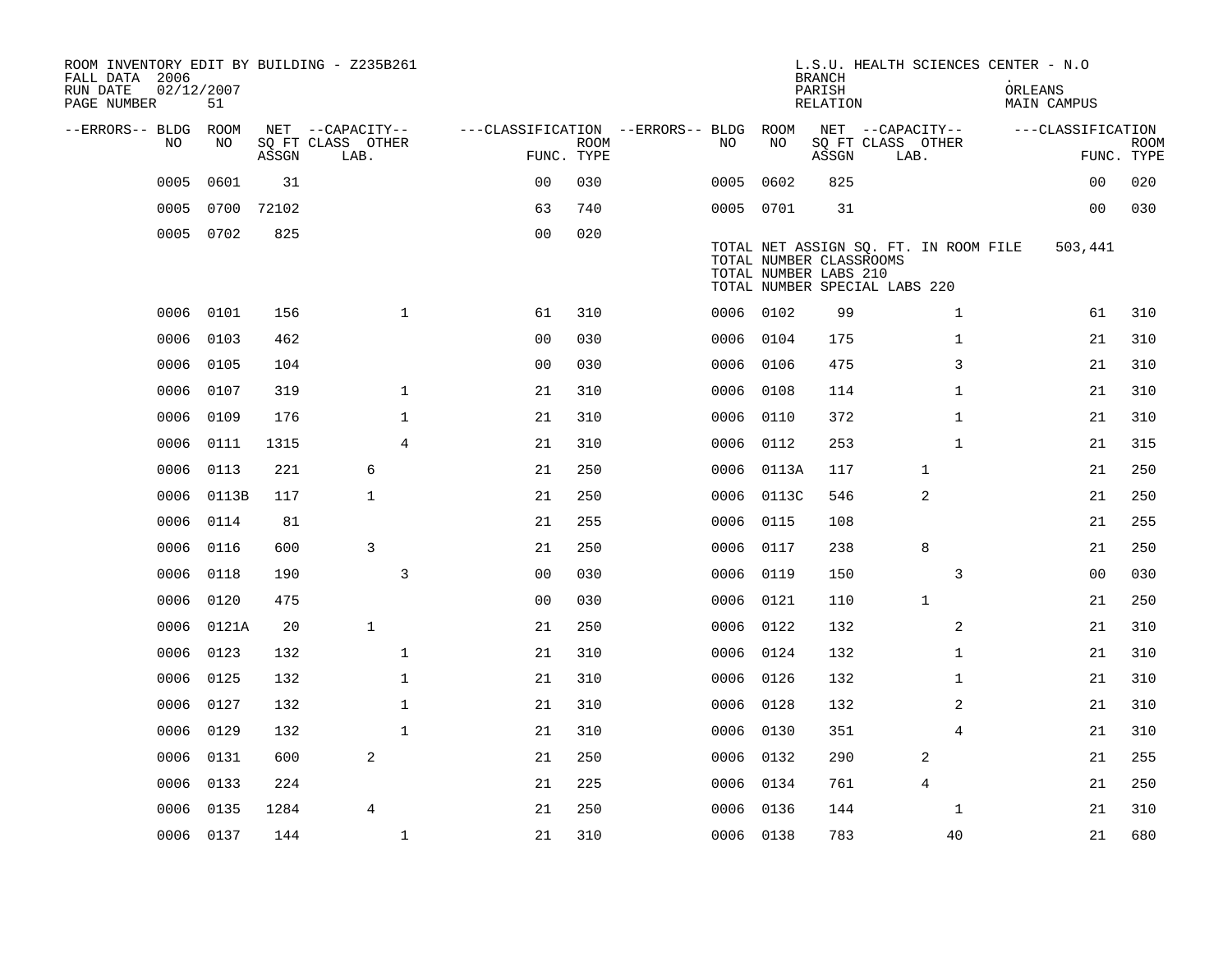| ROOM INVENTORY EDIT BY BUILDING - Z235B261<br>FALL DATA 2006<br>RUN DATE<br>PAGE NUMBER | 02/12/2007<br>52 |       |                                               |                |                           |                                         |            | <b>BRANCH</b><br>PARISH<br><b>RELATION</b> | L.S.U. HEALTH SCIENCES CENTER - N.O           | ORLEANS<br>MAIN CAMPUS |                           |
|-----------------------------------------------------------------------------------------|------------------|-------|-----------------------------------------------|----------------|---------------------------|-----------------------------------------|------------|--------------------------------------------|-----------------------------------------------|------------------------|---------------------------|
| --ERRORS-- BLDG<br>NO                                                                   | ROOM<br>NO       | ASSGN | NET --CAPACITY--<br>SQ FT CLASS OTHER<br>LAB. |                | <b>ROOM</b><br>FUNC. TYPE | ---CLASSIFICATION --ERRORS-- BLDG<br>NO | ROOM<br>NO | ASSGN                                      | NET --CAPACITY--<br>SQ FT CLASS OTHER<br>LAB. | ---CLASSIFICATION      | <b>ROOM</b><br>FUNC. TYPE |
| 0006                                                                                    | 0139             | 956   | 31                                            | 31             | 880                       | 0006                                    | 0140       | 154                                        | $\mathbf{1}$                                  | 31                     | 850                       |
| 0006                                                                                    | 0141             | 154   | $\mathbf 1$                                   | 31             | 850                       | 0006                                    | 0142       | 49                                         |                                               | 31                     | 870                       |
| 0006                                                                                    | 0143             | 156   | $\mathbf{1}$                                  | 31             | 850                       | 0006                                    | 0144       | 154                                        | $\mathbf{1}$                                  | 31                     | 850                       |
| 0006                                                                                    | 0145             | 546   |                                               | 0 <sub>0</sub> | 030                       |                                         | 0006 0146  | 104                                        |                                               | 0 <sub>0</sub>         | 030                       |
| 0006                                                                                    | 0147             | 143   | $\mathbf 1$                                   | 31             | 850                       | 0006                                    | 0148       | 132                                        | $\mathbf{1}$                                  | 31                     | 850                       |
| 0006                                                                                    | 0149             | 225   | 2                                             | 31             | 850                       |                                         | 0006 0150  | 133                                        | $\mathbf{1}$                                  | 31                     | 850                       |
| 0006                                                                                    | 0151             | 133   | $\mathbf{1}$                                  | 31             | 850                       |                                         | 0006 0152  | 110                                        | 2                                             | 00                     | 030                       |
| 0006                                                                                    | 0153             | 153   | 2                                             | 0 <sub>0</sub> | 030                       |                                         | 0006 0154  | 187                                        | $\mathbf{1}$                                  | 65                     | 310                       |
| 0006                                                                                    | 0155             | 219   | 8                                             | 65             | 650                       | 0006                                    | 0155A      | 207                                        | $\mathbf{1}$                                  | 65                     | 895                       |
| 0006                                                                                    | 0156             | 193   |                                               | 0 <sub>0</sub> | 030                       | 0006                                    | 0157       | 325                                        |                                               | 00                     | 030                       |
| 0006                                                                                    | 0158             | 273   |                                               | 0 <sub>0</sub> | 030                       | 0006                                    | 0159       | 838                                        |                                               | 65                     | 895                       |
| 0006                                                                                    | 0160             | 44    |                                               | 0 <sub>0</sub> | 010                       | 0006                                    | 0161       | 41                                         |                                               | 65                     | 870                       |
| 0006                                                                                    | 0162             | 338   |                                               | 00             | 030                       | 0006                                    | 0201       | 1823                                       | 66                                            | 31                     | 880                       |
| 0006                                                                                    | 0201A            | 96    | $\mathbf{1}$                                  | 31             | 310                       | 0006                                    | 0201B      | 46                                         |                                               | 31                     | 315                       |
| 0006                                                                                    | 0202             | 190   | $\mathsf{3}$                                  | 0 <sub>0</sub> | 030                       | 0006                                    | 0203       | 150                                        | 3                                             | 0 <sub>0</sub>         | 030                       |
| 0006                                                                                    | 0204             | 352   | 12                                            | 31             | 880                       | 0006                                    | 0205       | 341                                        | 2                                             | 31                     | 660                       |
| 0006                                                                                    | 0205A            | 74    | $\mathbf 1$                                   | 31             | 860                       | 0006                                    | 0206       | 158                                        | $\mathbf{1}$                                  | 31                     | 850                       |
| 0006                                                                                    | 0207             | 169   | 2                                             | 31             | 850                       | 0006                                    | 0208       | 158                                        | $\mathbf{1}$                                  | 31                     | 850                       |
| 0006                                                                                    | 0209             | 225   | 3                                             | 31             | 870                       | 0006                                    | 0210       | 158                                        | $\mathbf{1}$                                  | 31                     | 850                       |
| 0006                                                                                    | 0211             | 158   | $\mathbf 1$                                   | 31             | 850                       | 0006                                    | 0212       | 158                                        | $\mathbf{1}$                                  | 31                     | 850                       |
| 0006                                                                                    | 0213             | 137   | $\mathbf{1}$                                  | 31             | 850                       |                                         | 0006 0214  | 175                                        | 2                                             | 31                     | 860                       |
| 0006                                                                                    | 0215             | 144   | $\mathbf{1}$                                  | 31             | 850                       | 0006                                    | 0216       | 178                                        | 2                                             | 31                     | 250                       |
| 0006                                                                                    | 0217             | 138   | $\mathbf{1}$                                  | 31             | 850                       | 0006                                    | 0218       | 178                                        | 2                                             | 31                     | 250                       |
| 0006                                                                                    | 0219             | 138   | $\mathbf 1$                                   | 31             | 850                       | 0006                                    | 0220       | 112                                        | $\mathbf{1}$                                  | 31                     | 860                       |
| 0006                                                                                    | 0221             | 89    | $\mathbf 1$                                   | 31             | 860                       | 0006                                    | 0222       | 101                                        | $\mathbf{1}$                                  | 31                     | 860                       |
|                                                                                         | 0006 0223        | 154   |                                               | 31             | 840                       |                                         | 0006 0223A | 264                                        | $\mathbf{1}$                                  | 31                     | 840                       |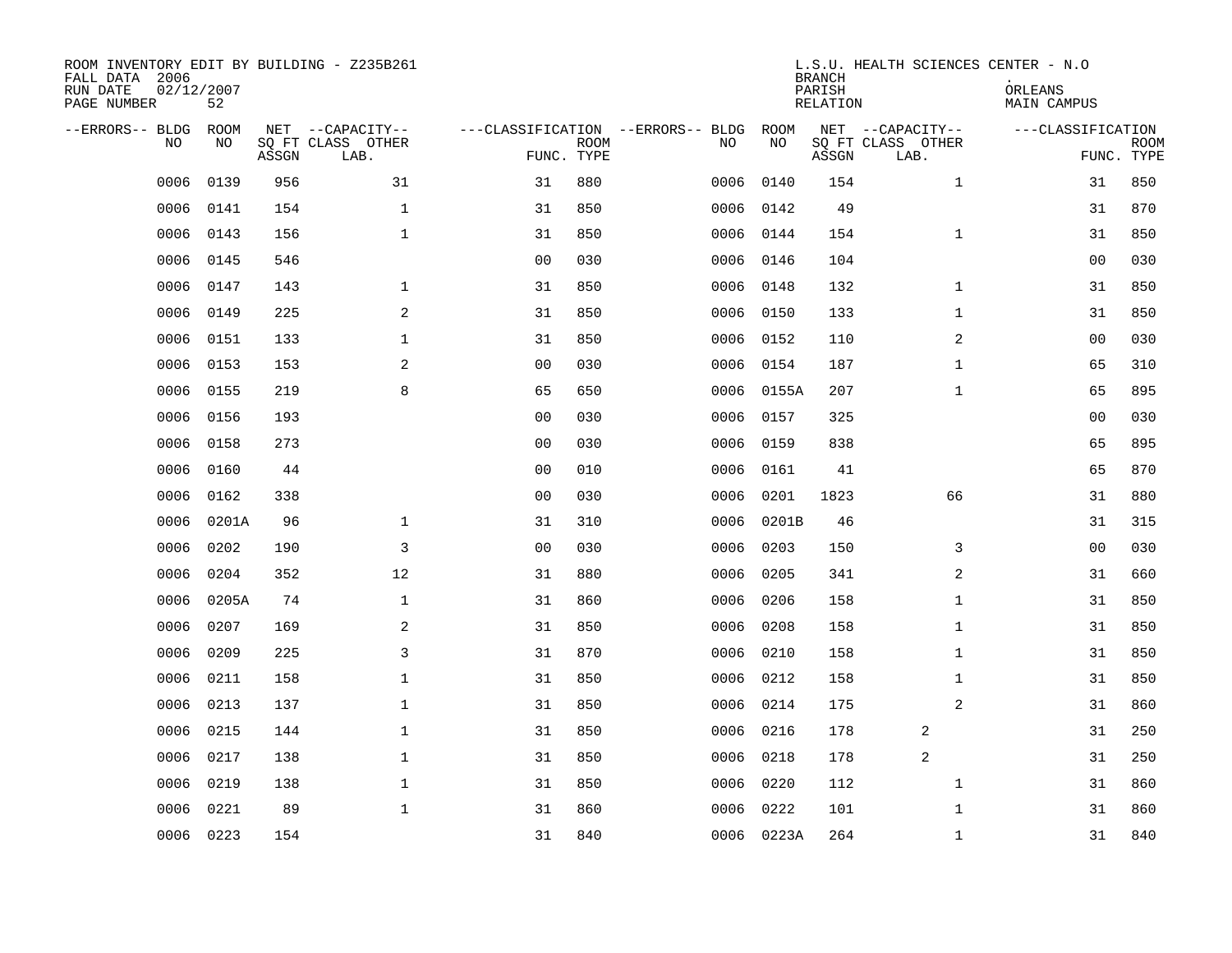| ROOM INVENTORY EDIT BY BUILDING - Z235B261<br>FALL DATA 2006<br>RUN DATE<br>PAGE NUMBER | 02/12/2007<br>53 |       |                                               |                |             |                                          |            | <b>BRANCH</b><br>PARISH<br>RELATION | L.S.U. HEALTH SCIENCES CENTER - N.O           | ORLEANS<br>MAIN CAMPUS |                           |
|-----------------------------------------------------------------------------------------|------------------|-------|-----------------------------------------------|----------------|-------------|------------------------------------------|------------|-------------------------------------|-----------------------------------------------|------------------------|---------------------------|
| --ERRORS-- BLDG<br>N <sub>O</sub>                                                       | ROOM<br>NO.      | ASSGN | NET --CAPACITY--<br>SO FT CLASS OTHER<br>LAB. | FUNC. TYPE     | <b>ROOM</b> | ---CLASSIFICATION --ERRORS-- BLDG<br>NO. | ROOM<br>NO | ASSGN                               | NET --CAPACITY--<br>SQ FT CLASS OTHER<br>LAB. | ---CLASSIFICATION      | <b>ROOM</b><br>FUNC. TYPE |
| 0006                                                                                    | 0224             | 204   |                                               | 31             | 840         | 0006                                     | 0225       | 126                                 |                                               | 31                     | 840                       |
| 0006                                                                                    | 0225A            | 264   |                                               | 31             | 840         | 0006                                     | 0226       | 194                                 |                                               | 31                     | 840                       |
| 0006                                                                                    | 0226A            | 36    | $\mathbf{1}$                                  | 31             | 840         | 0006                                     | 0227       | 840                                 | $\overline{2}$                                | 31                     | 840                       |
| 0006                                                                                    | 0227A            | 30    | $\mathbf{1}$                                  | 31             | 820         | 0006                                     | 0227B      | 33                                  | $\mathbf{1}$                                  | 31                     | 850                       |
| 0006                                                                                    | 0228             | 170   | $\mathbf 1$                                   | 31             | 870         | 0006                                     | 0229       | 158                                 | 8                                             | 31                     | 850                       |
| 0006                                                                                    | 0230             | 128   | 10                                            | 31             | 850         | 0006                                     | 0231       | 135                                 | $\mathbf{1}$                                  | 31                     | 850                       |
| 0006                                                                                    | 0232             | 158   | $\mathbf{1}$                                  | 31             | 850         | 0006                                     | 0233       | 135                                 | $\mathbf{1}$                                  | 31                     | 850                       |
| 0006                                                                                    | 0234             | 158   | $\mathbf 1$                                   | 31             | 850         | 0006                                     | 0235       | 135                                 | $\mathbf{1}$                                  | 31                     | 850                       |
| 0006                                                                                    | 0236             | 188   | 5                                             | 31             | 880         | 0006                                     | 0237       | 135                                 | $\mathbf{1}$                                  | 31                     | 850                       |
| 0006                                                                                    | 0238             | 98    | 4                                             | 31             | 310         | 0006                                     | 0239       | 158                                 | $\mathbf{1}$                                  | 31                     | 860                       |
| 0006                                                                                    | 0240             | 203   | 1                                             | 31             | 850         | 0006                                     | 0241       | 222                                 | $\mathbf{1}$                                  | 31                     | 850                       |
| 0006                                                                                    | 0242             | 72    | $\mathbf 1$                                   | 31             | 850         | 0006                                     | 0243       | 72                                  | $\mathbf{1}$                                  | 31                     | 850                       |
| 0006                                                                                    | 0244             | 72    | $\mathbf{1}$                                  | 31             | 850         | 0006                                     | 0245       | 72                                  | $\mathbf{1}$                                  | 31                     | 850                       |
| 0006                                                                                    | 0246             | 142   | $\mathbf{1}$                                  | 31             | 850         | 0006                                     | 0247       | 130                                 | $\mathbf{1}$                                  | 31                     | 850                       |
| 0006                                                                                    | 0248             | 119   |                                               | 00             | 030         | 0006                                     | 0249       | 572                                 |                                               | 00                     | 030                       |
| 0006                                                                                    | 0250             | 43    | $\mathbf 1$                                   | 0 <sub>0</sub> | 030         | 0006                                     | 0251       | 143                                 | $\mathbf{1}$                                  | 63                     | 310                       |
| 0006                                                                                    | 0252             | 85    |                                               | 31             | 315         | 0006                                     | 0253       | 75                                  |                                               | 31                     | 315                       |
| 0006                                                                                    | 0254             | 75    |                                               | 31             | 315         | 0006                                     | 0255       | 104                                 | $\mathbf{1}$                                  | 31                     | 310                       |
| 0006                                                                                    | 0256             | 130   | 6                                             | 31             | 650         | 0006                                     | 0257       | 110                                 | 2                                             | 00                     | 030                       |
| 0006                                                                                    | 0258             | 162   | 2                                             | 0 <sub>0</sub> | 030         | 0006                                     | 0259       | 51                                  |                                               | 0 <sub>0</sub>         | 010                       |
| 0006                                                                                    | 0260             | 110   |                                               | 0 <sub>0</sub> | 010         | 0006                                     | 0261       | 147                                 |                                               | 0 <sub>0</sub>         | 030                       |
| 0006                                                                                    | 0262             | 495   | 27                                            | 31             | 880         | 0006                                     | 0262A      | 72                                  | $\mathbf{1}$                                  | 31                     | 850                       |
| 0006                                                                                    | 0262B            | 137   | 2                                             | 31             | 850         | 0006                                     | 0262C      | 462                                 |                                               | 00                     | 030                       |
| 0006                                                                                    | 0263             | 188   | $\mathbf 1$                                   | 31             | 850         | 0006                                     | 0264       | 240                                 | $\mathbf{1}$                                  | 31                     | 850                       |
| 0006                                                                                    | 0265             | 240   | $\mathbf 1$                                   | 31             | 850         | 0006                                     | 0266       | 28                                  | $\mathbf{1}$                                  | 31                     | 820                       |
|                                                                                         | 0006 0267        | 161   | $\mathbf{1}$                                  | 31             | 850         |                                          | 0006 0268  | 161                                 | $\mathbf{1}$                                  | 31                     | 850                       |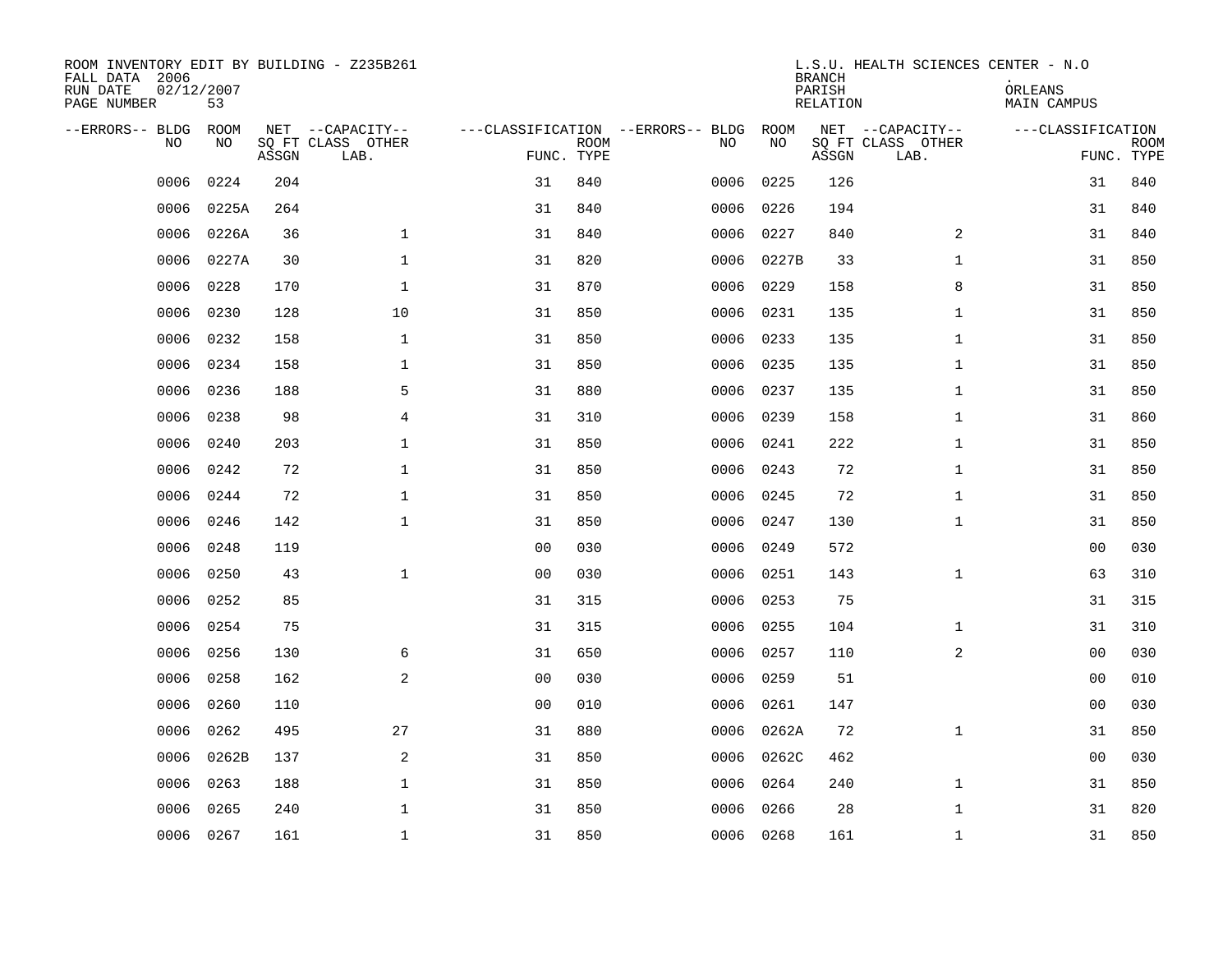| ROOM INVENTORY EDIT BY BUILDING - Z235B261<br>FALL DATA 2006<br>RUN DATE<br>PAGE NUMBER | 02/12/2007<br>54  |       |                                               |                |                           |                                         |                   | <b>BRANCH</b><br>PARISH<br><b>RELATION</b> | L.S.U. HEALTH SCIENCES CENTER - N.O           | ORLEANS<br>MAIN CAMPUS |                           |
|-----------------------------------------------------------------------------------------|-------------------|-------|-----------------------------------------------|----------------|---------------------------|-----------------------------------------|-------------------|--------------------------------------------|-----------------------------------------------|------------------------|---------------------------|
| --ERRORS-- BLDG<br>NO                                                                   | <b>ROOM</b><br>NO | ASSGN | NET --CAPACITY--<br>SQ FT CLASS OTHER<br>LAB. |                | <b>ROOM</b><br>FUNC. TYPE | ---CLASSIFICATION --ERRORS-- BLDG<br>NO | <b>ROOM</b><br>NO | ASSGN                                      | NET --CAPACITY--<br>SQ FT CLASS OTHER<br>LAB. | ---CLASSIFICATION      | <b>ROOM</b><br>FUNC. TYPE |
| 0006                                                                                    | 0269              | 188   | $\mathbf 1$                                   | 31             | 850                       | 0006                                    | 0270              | 117                                        | $\mathbf{1}$                                  | 31                     | 310                       |
| 0006                                                                                    | 0271              | 147   | $\mathbf{1}$                                  | 31             | 310                       | 0006                                    | 0272              | 117                                        | $\mathbf{1}$                                  | 31                     | 850                       |
| 0006                                                                                    | 0273              | 135   | $\mathbf{1}$                                  | 31             | 850                       | 0006                                    | 0274              | 117                                        | $\mathbf{1}$                                  | 31                     | 850                       |
| 0006                                                                                    | 0275              | 135   | $\mathbf 1$                                   | 31             | 850                       | 0006                                    | 0276              | 117                                        | $\mathbf{1}$                                  | 31                     | 850                       |
| 0006                                                                                    | 0277              | 135   | $\mathbf{1}$                                  | 31             | 850                       | 0006                                    | 0278              | 117                                        | $\mathbf{1}$                                  | 31                     | 850                       |
| 0006                                                                                    | 0279              | 191   | $\mathbf 1$                                   | 31             | 850                       | 0006                                    | 0280              | 117                                        | $\mathbf{1}$                                  | 31                     | 850                       |
| 0006                                                                                    | 0281              | 888   | 24                                            | 31             | 680                       | 0006                                    | 0301              | 45                                         |                                               | 63                     | 315                       |
| 0006                                                                                    | 0302              | 133   |                                               | 0 <sub>0</sub> | 030                       | 0006                                    | 0303              | 420                                        |                                               | 00                     | 030                       |
| 0006                                                                                    | 0304              | 210   | 2                                             | 11             | 310                       | 0006                                    | 0304A             | 42                                         | $\mathbf{1}$                                  | 11                     | 310                       |
| 0006                                                                                    | 0304B             | 6     |                                               | 11             | 315                       | 0006                                    | 0305              | 190                                        | 3                                             | 00                     | 030                       |
| 0006                                                                                    | 0306              | 150   | 3                                             | 0 <sub>0</sub> | 030                       | 0006                                    | 0307              | 816                                        | 13                                            | 11                     | 310                       |
| 0006                                                                                    | 0308              | 230   | 1                                             | 31             | 850                       | 0006                                    | 0308A             | 51                                         | $\mathbf{1}$                                  | 31                     | 850                       |
| 0006                                                                                    | 0309              | 303   | $\mathbf 1$                                   | 31             | 860                       | 0006                                    | 0309A             | 50                                         |                                               | 31                     | 870                       |
| 0006                                                                                    | 0310              | 131   | $\mathbf 1$                                   | 31             | 850                       | 0006                                    | 0311              | 72                                         | 1                                             | 31                     | 250                       |
| 0006                                                                                    | 0312              | 68    | $\mathbf{1}$                                  | 31             | 250                       | 0006                                    | 0313              | 119                                        | $\mathbf{1}$                                  | 22                     | 310                       |
| 0006                                                                                    | 0314              | 272   | $\overline{3}$                                | 22             | 310                       | 0006                                    | 0314A             | 77                                         | $\mathbf{1}$                                  | 22                     | 250                       |
| 0006                                                                                    | 0315              | 126   | $\mathbf{1}$                                  | 22             | 250                       | 0006                                    | 0316              | 156                                        | $\mathbf 1$                                   | 22                     | 250                       |
| 0006                                                                                    | 0316A             | 20    |                                               | 22             | 315                       | 0006                                    | 0317              | 116                                        | 1                                             | 22                     | 250                       |
| 0006                                                                                    | 0318              | 121   | $\mathbf{1}$                                  | 22             | 250                       | 0006                                    | 0319              | 380                                        | 1                                             | 22                     | 250                       |
| 0006                                                                                    | 0320              | 86    |                                               | 22             | 650                       | 0006                                    | 0321              | 1100                                       | 4                                             | 22                     | 310                       |
| 0006                                                                                    | 0321A             | 147   | 2                                             | 22             | 310                       | 0006                                    | 0321B             | 147                                        | $\mathbf{1}$                                  | 22                     | 310                       |
| 0006                                                                                    | 0321C             | 147   | $\mathbf{1}$                                  | 22             | 310                       | 0006                                    | 0321D             | 147                                        | $\mathbf{1}$                                  | 22                     | 310                       |
| 0006                                                                                    | 0321E             | 147   | $\mathbf{1}$                                  | 22             | 310                       | 0006                                    | 0321F             | 202                                        | $\mathbf{1}$                                  | 22                     | 310                       |
| 0006                                                                                    | 0321G             | 202   | $\mathbf{1}$                                  | 22             | 310                       | 0006                                    | 0321H             | 177                                        | $\mathbf{1}$                                  | 22                     | 310                       |
| 0006                                                                                    | 0321J             | 189   | 10                                            | 22             | 680                       | 0006                                    | 0321K             | 162                                        | $\mathbf{1}$                                  | 22                     | 680                       |
|                                                                                         | 0006 0321L        | 169   | 10                                            | 22             | 310                       |                                         | 0006 0322         | 180                                        | $\mathbf{1}$                                  | 31                     | 310                       |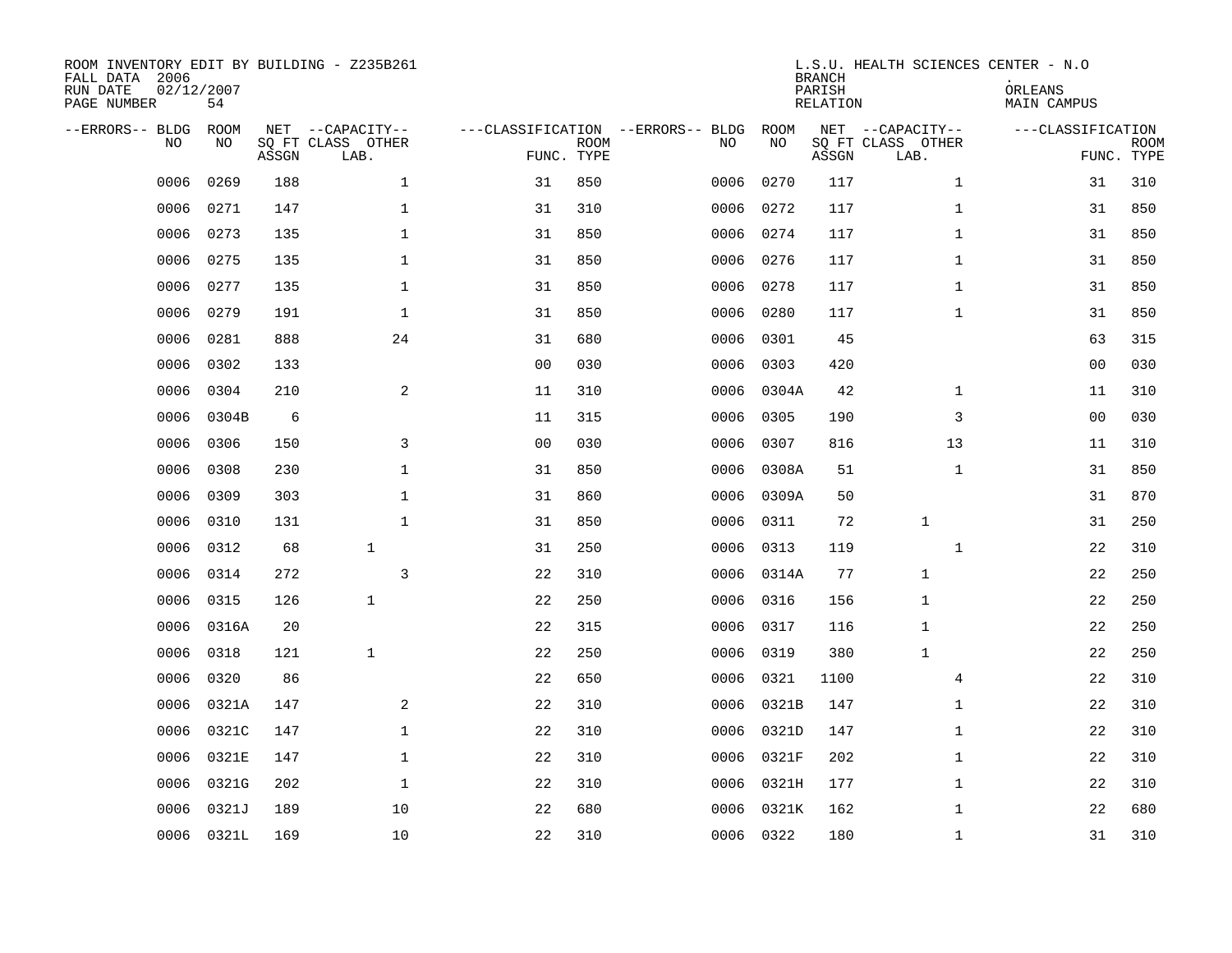| ROOM INVENTORY EDIT BY BUILDING - Z235B261<br>FALL DATA 2006<br>RUN DATE<br>PAGE NUMBER | 02/12/2007<br>55 |       |                                               |                                   |                           |      |            | <b>BRANCH</b><br>PARISH<br><b>RELATION</b> | L.S.U. HEALTH SCIENCES CENTER - N.O           | ORLEANS<br>MAIN CAMPUS |                           |
|-----------------------------------------------------------------------------------------|------------------|-------|-----------------------------------------------|-----------------------------------|---------------------------|------|------------|--------------------------------------------|-----------------------------------------------|------------------------|---------------------------|
| --ERRORS-- BLDG<br>NO                                                                   | ROOM<br>NO       | ASSGN | NET --CAPACITY--<br>SQ FT CLASS OTHER<br>LAB. | ---CLASSIFICATION --ERRORS-- BLDG | <b>ROOM</b><br>FUNC. TYPE | NO   | ROOM<br>NO | ASSGN                                      | NET --CAPACITY--<br>SQ FT CLASS OTHER<br>LAB. | ---CLASSIFICATION      | <b>ROOM</b><br>FUNC. TYPE |
| 0006                                                                                    | 0323             | 47    |                                               | 22                                | 315                       | 0006 | 0324       | 181                                        | $\mathbf{1}$                                  | 31                     | 310                       |
| 0006                                                                                    | 0325             | 512   | 4                                             | 11                                | 310                       | 0006 | 0326       | 213                                        | $\mathbf{1}$                                  | 62                     | 310                       |
| 0006                                                                                    | 0327             | 70    |                                               | 22                                | 315                       | 0006 | 0328       | 495                                        | 3                                             | 11                     | 315                       |
| 0006                                                                                    | 0328A            | 173   | $\mathbf 1$                                   | 11                                | 310                       | 0006 | 0328B      | 186                                        | $\mathbf{1}$                                  | 11                     | 310                       |
| 0006                                                                                    | 0328C            | 186   | $\mathbf 1$                                   | 11                                | 310                       | 0006 | 0328D      | 186                                        | $\mathbf{1}$                                  | 11                     | 310                       |
| 0006                                                                                    | 0328E            | 186   | $\mathbf 1$                                   | 11                                | 310                       | 0006 | 0329       | 252                                        | $\overline{a}$                                | 11                     | 310                       |
| 0006                                                                                    | 0329A            | 210   | $\mathbf{1}$                                  | 11                                | 310                       | 0006 | 0330       | 372                                        | 3                                             | 11                     | 310                       |
| 0006                                                                                    | 0330A            | 174   | $\mathbf 1$                                   | 11                                | 310                       |      | 0006 0330B | 200                                        | $\mathbf{1}$                                  | 11                     | 310                       |
| 0006                                                                                    | 0330C            | 200   | $\mathbf 1$                                   | 11                                | 310                       | 0006 | 0330D      | 200                                        | $\mathbf{1}$                                  | 11                     | 310                       |
| 0006                                                                                    | 0331             | 158   | $\mathbf 1$                                   | 31                                | 310                       | 0006 | 0332       | 150                                        | $\mathbf{1}$                                  | 11                     | 310                       |
| 0006                                                                                    | 0333             | 156   | 3                                             | 31                                | 310                       | 0006 | 0334       | 2583                                       | 10                                            | 62                     | 310                       |
| 0006                                                                                    | 0334A            | 108   |                                               | 63                                | 710                       | 0006 | 0335       | 195                                        | 2                                             | 11                     | 310                       |
| 0006                                                                                    | 0335A            | 169   | $\mathbf{1}$                                  | 11                                | 310                       | 0006 | 0335B      | 128                                        |                                               | 00                     | 030                       |
| 0006                                                                                    | 0335C            | 546   |                                               | 0 <sub>0</sub>                    | 030                       | 0006 | 0336       | 400                                        | 4                                             | 11                     | 310                       |
| 0006                                                                                    | 0336A            | 156   | $\mathbf{1}$                                  | 11                                | 310                       | 0006 | 0336B      | 497                                        | $\mathbf{1}$                                  | 11                     | 310                       |
| 0006                                                                                    | 0336C            | 186   | $\mathbf 1$                                   | 11                                | 310                       | 0006 | 0336D      | 163                                        | 3                                             | 11                     | 310                       |
| 0006                                                                                    | 0336E            | 156   | $\mathbf 1$                                   | 11                                | 310                       | 0006 | 0336F      | 156                                        | $\mathbf{1}$                                  | 11                     | 310                       |
| 0006                                                                                    | 0337             | 110   | 2                                             | 0 <sub>0</sub>                    | 030                       | 0006 | 0338       | 153                                        | $\overline{a}$                                | 0 <sub>0</sub>         | 030                       |
| 0006                                                                                    | 0339             | 103   | $\mathbf{1}$                                  | 0 <sub>0</sub>                    | 030                       | 0006 | 0340       | 40                                         |                                               | 0 <sub>0</sub>         | 010                       |
| 0006                                                                                    | 0341             | 110   |                                               | 22                                | 315                       | 0006 | 0402       | 238                                        | 2                                             | 22                     | 250                       |
| 0006                                                                                    | 0402A            | 99    | $\mathbf{1}$                                  | 22                                | 250                       | 0006 | 0402B      | 72                                         | 1                                             | 22                     | 250                       |
| 0006                                                                                    | 0403             | 286   | $\mathbf{1}$                                  | 22                                | 250                       | 0006 | 0404       | 252                                        | 1                                             | 22                     | 250                       |
| 0006                                                                                    | 0405             | 104   | $\mathbf{1}$                                  | 22                                | 250                       | 0006 | 0406       | 288                                        | 1                                             | 22                     | 250                       |
| 0006                                                                                    | 0407             | 224   | $\mathbf{1}$                                  | 22                                | 250                       | 0006 | 0408       | 228                                        | 1                                             | 22                     | 250                       |
| 0006                                                                                    | 0409             | 247   | $\mathbf 1$                                   | 22                                | 250                       | 0006 | 0410       | 228                                        | 1                                             | 22                     | 250                       |
|                                                                                         | 0006 0411        | 240   | $\mathbf{1}$                                  | 22                                | 250                       |      | 0006 0412  | 228                                        | $\mathbf{1}$                                  | 22                     | 250                       |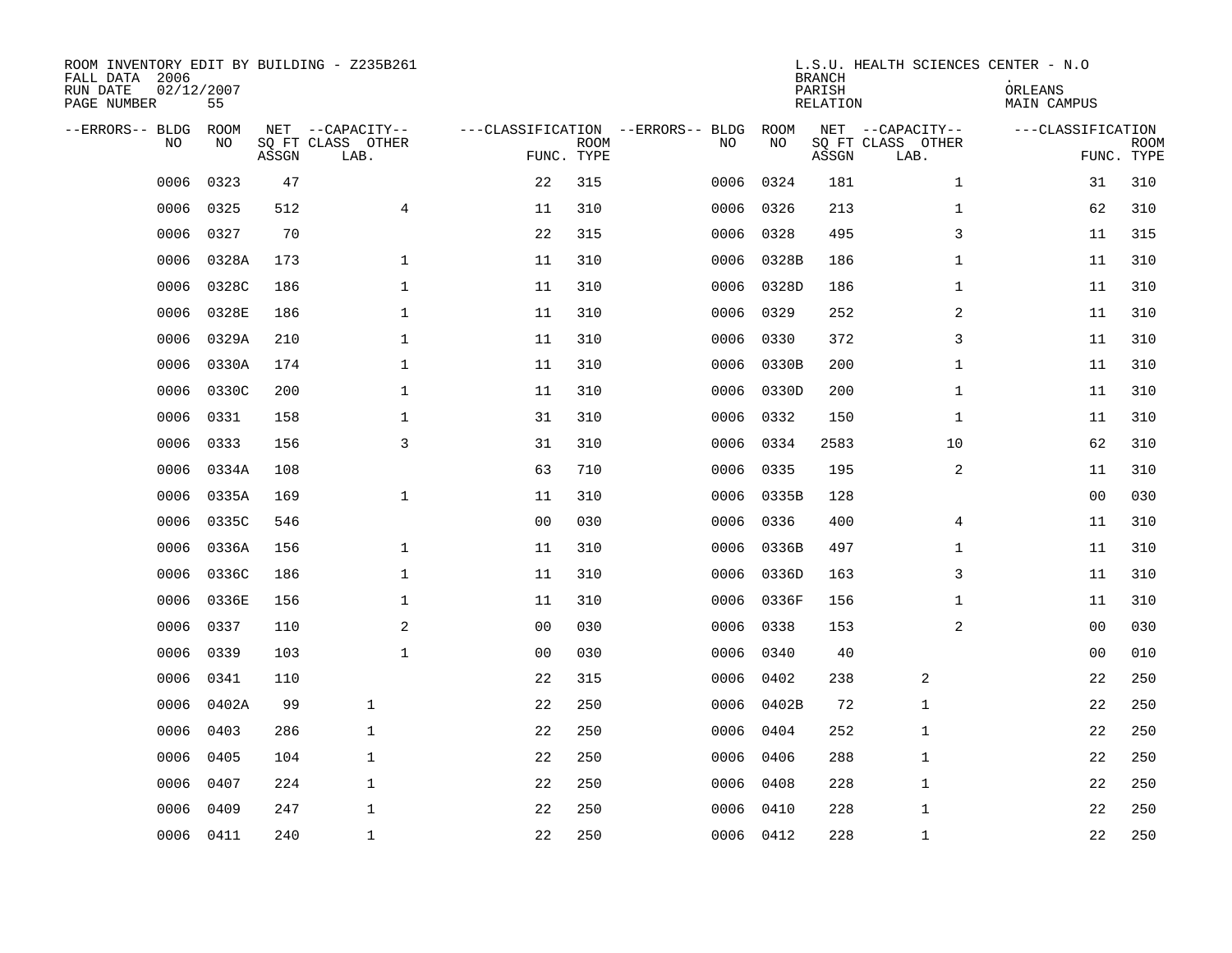| ROOM INVENTORY EDIT BY BUILDING - Z235B261<br>FALL DATA 2006<br>RUN DATE<br>PAGE NUMBER | 02/12/2007<br>56 |       |                                               |                |                           |                                          |            | <b>BRANCH</b><br>PARISH<br>RELATION | L.S.U. HEALTH SCIENCES CENTER - N.O           | ORLEANS<br>MAIN CAMPUS |                           |
|-----------------------------------------------------------------------------------------|------------------|-------|-----------------------------------------------|----------------|---------------------------|------------------------------------------|------------|-------------------------------------|-----------------------------------------------|------------------------|---------------------------|
| --ERRORS-- BLDG<br>N <sub>O</sub>                                                       | ROOM<br>NO.      | ASSGN | NET --CAPACITY--<br>SO FT CLASS OTHER<br>LAB. |                | <b>ROOM</b><br>FUNC. TYPE | ---CLASSIFICATION --ERRORS-- BLDG<br>NO. | ROOM<br>NO | ASSGN                               | NET --CAPACITY--<br>SQ FT CLASS OTHER<br>LAB. | ---CLASSIFICATION      | <b>ROOM</b><br>FUNC. TYPE |
| 0006                                                                                    | 0413             | 266   | $\mathbf{1}$                                  | 22             | 250                       | 0006                                     | 0414       | 228                                 | $\mathbf 1$                                   | 22                     | 250                       |
| 0006                                                                                    | 0415             | 266   | $\mathbf{1}$                                  | 22             | 250                       | 0006                                     | 0416       | 264                                 | $\mathbf{1}$                                  | 22                     | 250                       |
| 0006                                                                                    | 0417             | 247   | $\mathbf{1}$                                  | 22             | 250                       | 0006                                     | 0418       | 228                                 | $\mathbf{1}$                                  | 22                     | 250                       |
| 0006                                                                                    | 0419             | 110   | $\overline{a}$                                | 0 <sub>0</sub> | 030                       | 0006                                     | 0420       | 153                                 | $\overline{a}$                                | 0 <sub>0</sub>         | 030                       |
| 0006                                                                                    | 0421             | 143   |                                               | 22             | 255                       | 0006                                     | 0422       | 40                                  |                                               | 22                     | 255                       |
| 0006                                                                                    | 0423             | 34    |                                               | 22             | 255                       |                                          | 0006 0424  | 28                                  | $\mathbf 1$                                   | 22                     | 250                       |
| 0006                                                                                    | 0425             | 115   |                                               | 0 <sub>0</sub> | 030                       | 0006                                     | 0426       | 559                                 |                                               | 0 <sub>0</sub>         | 030                       |
| 0006                                                                                    | 0427             | 104   |                                               | 0 <sub>0</sub> | 030                       |                                          | 0006 0428  | 525                                 |                                               | 0 <sub>0</sub>         | 030                       |
| 0006                                                                                    | 0429             | 156   | $\mathbf{1}$                                  | 22             | 250                       | 0006                                     | 0430       | 361                                 | 2                                             | 22                     | 250                       |
| 0006                                                                                    | 0431             | 143   |                                               | 22             | 255                       |                                          | 0006 0432  | 266                                 | 2                                             | 22                     | 250                       |
| 0006                                                                                    | 0433             | 238   | 2                                             | 22             | 250                       |                                          | 0006 0433A | 63                                  | 1                                             | 22                     | 250                       |
| 0006                                                                                    | 0433B            | 63    | $\mathbf{1}$                                  | 22             | 250                       | 0006                                     | 0434       | 219                                 | 1                                             | 22                     | 250                       |
| 0006                                                                                    | 0435             | 250   | 2                                             | 22             | 250                       | 0006                                     | 0436       | 238                                 | 2                                             | 22                     | 250                       |
| 0006                                                                                    | 0437             | 246   | 2                                             | 22             | 250                       | 0006                                     | 0438       | 238                                 | 2                                             | 22                     | 250                       |
| 0006                                                                                    | 0439             | 314   | 3                                             | 22             | 250                       | 0006                                     | 0439A      | 98                                  | 1                                             | 22                     | 250                       |
| 0006                                                                                    | 0439B            | 132   | $\mathbf{1}$                                  | 22             | 250                       | 0006                                     | 0440       | 169                                 |                                               | 22                     | 255                       |
| 0006                                                                                    | 0440A            | 25    |                                               | 22             | 255                       | 0006                                     | 0441       | 108                                 |                                               | 22                     | 255                       |
| 0006                                                                                    | 0442             | 257   | 2                                             | 22             | 715                       | 0006                                     | 0442A      | 104                                 |                                               | 22                     | 715                       |
| 0006                                                                                    | 0443             | 256   | $\mathbf{1}$                                  | 22             | 250                       | 0006                                     | 0444       | 238                                 | 2                                             | 22                     | 250                       |
| 0006                                                                                    | 0445             | 256   | 2                                             | 22             | 250                       | 0006                                     | 0446       | 238                                 | 2                                             | 22                     | 250                       |
| 0006                                                                                    | 0447             | 256   | 2                                             | 22             | 250                       | 0006                                     | 0448       | 238                                 | $\overline{c}$                                | 22                     | 250                       |
| 0006                                                                                    | 0449             | 256   | 2                                             | 22             | 250                       | 0006                                     | 0450       | 277                                 | 2                                             | 22                     | 250                       |
| 0006                                                                                    | 0451             | 302   | 2                                             | 22             | 250                       | 0006                                     | 0452       | 94                                  | $\mathbf{1}$                                  | 22                     | 310                       |
| 0006                                                                                    | 0453             | 138   |                                               | 22             | 255                       | 0006                                     | 0454       | 190                                 | 3                                             | 00                     | 030                       |
| 0006                                                                                    | 0455             | 150   | 3                                             | 0 <sub>0</sub> | 030                       | 0006                                     | 0456       | 304                                 | $\mathbf{1}$                                  | 22                     | 250                       |
|                                                                                         | 0006 0456A       | 132   | $\mathbf{1}$                                  | 0 <sub>0</sub> | 030                       |                                          | 0006 0456B | 108                                 | $\mathbf{1}$                                  | $2\sqrt{2}$            | 310                       |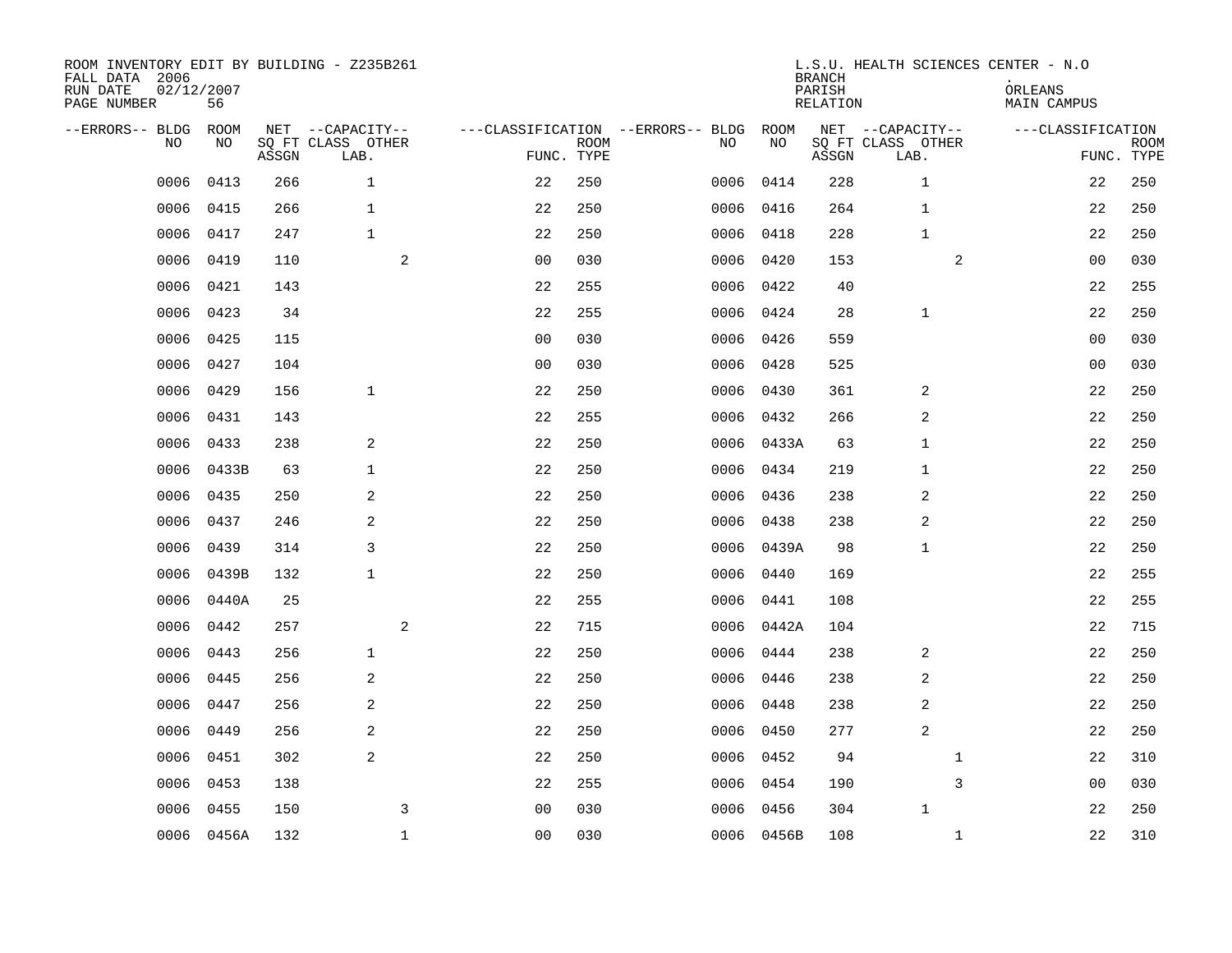| ROOM INVENTORY EDIT BY BUILDING - Z235B261<br>FALL DATA 2006<br>RUN DATE<br>PAGE NUMBER | 02/12/2007<br>57 |       |                                               |                |             |                                         |      |            | <b>BRANCH</b><br>PARISH<br><b>RELATION</b> | L.S.U. HEALTH SCIENCES CENTER - N.O           | ORLEANS<br>MAIN CAMPUS |                           |
|-----------------------------------------------------------------------------------------|------------------|-------|-----------------------------------------------|----------------|-------------|-----------------------------------------|------|------------|--------------------------------------------|-----------------------------------------------|------------------------|---------------------------|
| --ERRORS-- BLDG<br>NO                                                                   | ROOM<br>NO       | ASSGN | NET --CAPACITY--<br>SQ FT CLASS OTHER<br>LAB. | FUNC. TYPE     | <b>ROOM</b> | ---CLASSIFICATION --ERRORS-- BLDG<br>NO |      | ROOM<br>NO | ASSGN                                      | NET --CAPACITY--<br>SQ FT CLASS OTHER<br>LAB. | ---CLASSIFICATION      | <b>ROOM</b><br>FUNC. TYPE |
| 0006                                                                                    | 0457             | 244   | 2                                             | 22             | 250         |                                         | 0006 | 0458       | 254                                        | 12                                            | 22                     | 350                       |
| 0006                                                                                    | 0459             | 219   | $\mathbf{1}$                                  | 22             | 250         |                                         | 0006 | 0460       | 100                                        | 2                                             | 22                     | 310                       |
| 0006                                                                                    | 0461             | 254   | $\mathbf{1}$                                  | 22             | 250         |                                         | 0006 | 0462       | 561                                        | 3                                             | 22                     | 250                       |
| 0006                                                                                    | 0463             | 254   | 2                                             | 22             | 250         |                                         | 0006 | 0464       | 263                                        | 2                                             | 22                     | 250                       |
| 0006                                                                                    | 0465             | 254   | 2                                             | 22             | 250         |                                         | 0006 | 0466       | 247                                        | 2                                             | 22                     | 250                       |
| 0006                                                                                    | 0467             | 254   | 2                                             | 22             | 250         |                                         |      | 0006 0468  | 259                                        | $\mathbf{1}$                                  | 22                     | 250                       |
| 0006                                                                                    | 0469             | 254   | $\mathbf{1}$                                  | 22             | 250         |                                         | 0006 | 0470       | 181                                        | $\mathbf{1}$                                  | 22                     | 250                       |
| 0006                                                                                    | 0471             | 181   | $\mathbf 1$                                   | 22             | 840         |                                         |      | 0006 0472  | 219                                        | $\mathbf{1}$                                  | 22                     | 840                       |
| 0006                                                                                    | 0473             | 110   |                                               | 22             | 255         |                                         | 0006 | 0474       | 60                                         |                                               | 00                     | 010                       |
| 0006                                                                                    | 0501             | 1500  | 50                                            | 31             | 880         |                                         | 0006 | 0502       | 190                                        | 3                                             | 00                     | 030                       |
| 0006                                                                                    | 0503             | 150   | 3                                             | 0 <sub>0</sub> | 030         |                                         | 0006 | 0504       | 133                                        |                                               | 00                     | 030                       |
| 0006                                                                                    | 0505             | 420   |                                               | 0 <sub>0</sub> | 030         |                                         | 0006 | 0506       | 312                                        | 8                                             | 31                     | 680                       |
| 0006                                                                                    | 0507             | 434   | 3                                             | 31             | 310         |                                         | 0006 | 0507A      | 186                                        | $\mathbf{1}$                                  | 62                     | 310                       |
| 0006                                                                                    | 0507B            | 198   | $\mathbf 1$                                   | 62             | 310         |                                         | 0006 | 0507C      | 156                                        | $\mathbf{1}$                                  | 62                     | 310                       |
| 0006                                                                                    | 0508             | 106   | $\mathbf 1$                                   | 31             | 315         |                                         | 0006 | 0509       | 106                                        | $\mathbf{1}$                                  | 62                     | 310                       |
| 0006                                                                                    | 0510             | 106   |                                               | 62             | 315         |                                         | 0006 | 0511       | 2279                                       | 28                                            | 62                     | 310                       |
| 0006                                                                                    | 0511A            | 108   | $\mathbf 1$                                   | 62             | 315         |                                         | 0006 | 0511B      | 116                                        | $\mathbf{1}$                                  | 62                     | 310                       |
| 0006                                                                                    | 0511C            | 35    |                                               | 62             | 315         |                                         | 0006 | 0511D      | 127                                        | $\mathbf{1}$                                  | 62                     | 310                       |
| 0006                                                                                    | 0511E            | 131   | $\mathbf 1$                                   | 62             | 310         |                                         | 0006 | 0512       | 2080                                       | 26                                            | 62                     | 310                       |
| 0006                                                                                    | 0512A            | 115   | $\mathbf 1$                                   | 62             | 310         |                                         | 0006 | 0512B      | 106                                        | $\mathbf{1}$                                  | 62                     | 310                       |
| 0006                                                                                    | 0512C            | 119   | 3                                             | 31             | 310         |                                         | 0006 | 0512D      | 509                                        | 4                                             | 31                     | 315                       |
| 0006                                                                                    | 0512E            | 100   |                                               | 31             | 315         |                                         | 0006 | 0513       | 365                                        |                                               | 31                     | 315                       |
| 0006                                                                                    | 0513A            | 28    | $\mathbf 1$                                   | 31             | 820         |                                         | 0006 | 0513B      | 30                                         | $\mathbf{1}$                                  | 31                     | 820                       |
| 0006                                                                                    | 0514             | 312   | $\mathbf{1}$                                  | 31             | 860         |                                         | 0006 | 0515       | 312                                        | $\mathbf{1}$                                  | 31                     | 860                       |
| 0006                                                                                    | 0516             | 131   | $\mathbf 1$                                   | 31             | 850         |                                         | 0006 | 0517       | 131                                        | $\mathbf{1}$                                  | 31                     | 850                       |
|                                                                                         | 0006 0518        | 132   | $\mathbf{1}$                                  | 31             | 850         |                                         |      | 0006 0519  | 132                                        | $\mathbf{1}$                                  | 31                     | 850                       |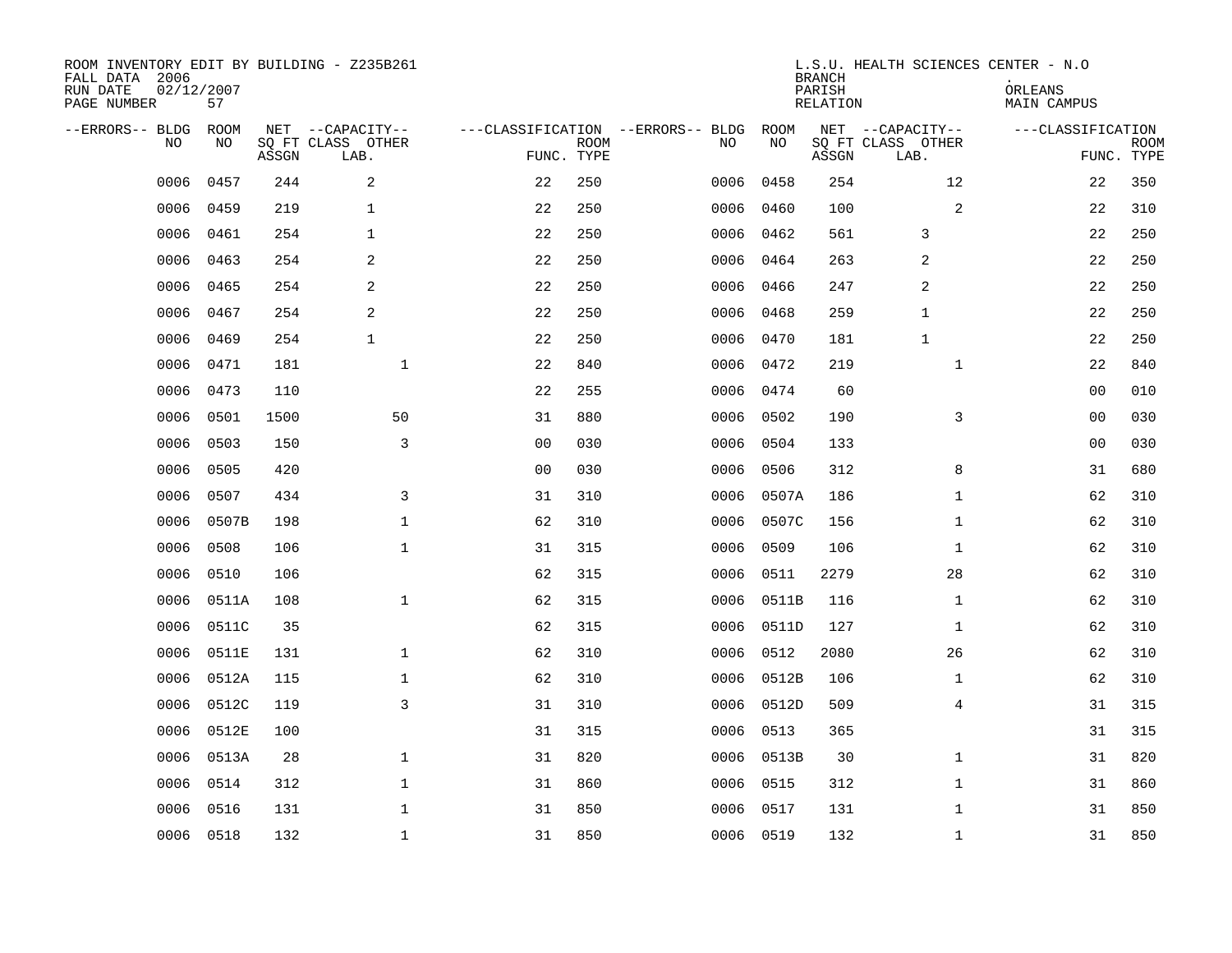| ROOM INVENTORY EDIT BY BUILDING - Z235B261<br>FALL DATA 2006<br>RUN DATE<br>PAGE NUMBER | 02/12/2007<br>58 |       |                                               |                |                           |                                         |            | <b>BRANCH</b><br>PARISH<br><b>RELATION</b> | L.S.U. HEALTH SCIENCES CENTER - N.O           | ORLEANS<br>MAIN CAMPUS |                           |
|-----------------------------------------------------------------------------------------|------------------|-------|-----------------------------------------------|----------------|---------------------------|-----------------------------------------|------------|--------------------------------------------|-----------------------------------------------|------------------------|---------------------------|
| --ERRORS-- BLDG<br>NO                                                                   | ROOM<br>NO       | ASSGN | NET --CAPACITY--<br>SQ FT CLASS OTHER<br>LAB. |                | <b>ROOM</b><br>FUNC. TYPE | ---CLASSIFICATION --ERRORS-- BLDG<br>NO | ROOM<br>NO | ASSGN                                      | NET --CAPACITY--<br>SQ FT CLASS OTHER<br>LAB. | ---CLASSIFICATION      | <b>ROOM</b><br>FUNC. TYPE |
| 0006                                                                                    | 0520             | 132   | $\mathbf{1}$                                  | 31             | 850                       | 0006                                    | 0521       | 132                                        | $\mathbf{1}$                                  | 31                     | 850                       |
| 0006                                                                                    | 0522             | 132   | $\mathbf 1$                                   | 31             | 850                       | 0006                                    | 0523       | 138                                        | $\mathbf{1}$                                  | 31                     | 850                       |
| 0006                                                                                    | 0524             | 30    | $\mathbf{1}$                                  | 31             | 820                       | 0006                                    | 0525       | 202                                        | $\mathbf{1}$                                  | 31                     | 850                       |
| 0006                                                                                    | 0526             | 132   | $\mathbf{1}$                                  | 31             | 850                       |                                         | 0006 0527  | 132                                        | $\mathbf{1}$                                  | 31                     | 850                       |
| 0006                                                                                    | 0528             | 132   | $\mathbf 1$                                   | 31             | 850                       | 0006                                    | 0529       | 132                                        | $\mathbf{1}$                                  | 31                     | 850                       |
| 0006                                                                                    | 0530             | 132   | $\mathbf 1$                                   | 31             | 850                       |                                         | 0006 0531  | 132                                        | $\mathbf{1}$                                  | 31                     | 850                       |
| 0006                                                                                    | 0532             | 132   | $\mathbf{1}$                                  | 31             | 850                       | 0006                                    | 0533       | 567                                        | $\mathbf{1}$                                  | 31                     | 870                       |
| 0006                                                                                    | 0534             | 105   |                                               | 31             | 730                       |                                         | 0006 0535  | 40                                         |                                               | 0 <sub>0</sub>         | 010                       |
| 0006                                                                                    | 0536             | 233   | $\mathbf{1}$                                  | 31             | 860                       | 0006                                    | 0537       | 233                                        | $\mathbf{1}$                                  | 31                     | 860                       |
| 0006                                                                                    | 0538             | 442   | 17                                            | 31             | 880                       | 0006                                    | 0539       | 106                                        | $\mathbf{1}$                                  | 31                     | 850                       |
| 0006                                                                                    | 0540             | 106   | $\mathbf{1}$                                  | 31             | 850                       | 0006                                    | 0541       | 106                                        | $\mathbf{1}$                                  | 31                     | 850                       |
| 0006                                                                                    | 0542             | 106   | $\mathbf 1$                                   | 31             | 850                       | 0006                                    | 0543       | 106                                        | $\mathbf{1}$                                  | 31                     | 850                       |
| 0006                                                                                    | 0544             | 106   | $\mathbf{1}$                                  | 31             | 850                       | 0006                                    | 0545       | 106                                        | $\mathbf{1}$                                  | 31                     | 850                       |
| 0006                                                                                    | 0546             | 106   | $\mathbf 1$                                   | 31             | 850                       | 0006                                    | 0547       | 735                                        | 4                                             | 31                     | 860                       |
| 0006                                                                                    | 0548             | 116   | 1                                             | 31             | 850                       | 0006                                    | 0549       | 40                                         | $\mathbf{1}$                                  | 31                     | 820                       |
| 0006                                                                                    | 0550             | 116   | $\mathbf 1$                                   | 31             | 850                       | 0006                                    | 0551       | 40                                         | $\mathbf{1}$                                  | 31                     | 820                       |
| 0006                                                                                    | 0552             | 116   | $\mathbf 1$                                   | 31             | 850                       | 0006                                    | 0553       | 156                                        | $\mathbf{1}$                                  | 31                     | 840                       |
| 0006                                                                                    | 0554             | 219   | $\mathbf 1$                                   | 31             | 860                       | 0006                                    | 0555       | 210                                        | $\mathbf{1}$                                  | 31                     | 840                       |
| 0006                                                                                    | 0556             | 572   |                                               | 0 <sub>0</sub> | 030                       | 0006                                    | 0557       | 77                                         |                                               | 31                     | 860                       |
| 0006                                                                                    | 0558             | 99    | $\mathbf 1$                                   | 31             | 310                       | 0006                                    | 0559       | 116                                        | $\mathbf{1}$                                  | 31                     | 850                       |
| 0006                                                                                    | 0560             | 116   | $\mathbf{1}$                                  | 31             | 850                       | 0006                                    | 0561       | 181                                        | $\mathbf{1}$                                  | 31                     | 840                       |
| 0006                                                                                    | 0562             | 216   | 9                                             | 31             | 650                       | 0006                                    | 0562A      | 119                                        |                                               | 0 <sub>0</sub>         | 030                       |
| 0006                                                                                    | 0563             | 110   | 2                                             | 0 <sub>0</sub> | 030                       | 0006                                    | 0564       | 153                                        | 2                                             | 0 <sub>0</sub>         | 030                       |
| 0006                                                                                    | 0601             | 1291  | 49                                            | 31             | 880                       | 0006                                    | 0602       | 190                                        | 3                                             | 00                     | 030                       |
| 0006                                                                                    | 0603             | 150   | 3                                             | 0 <sub>0</sub> | 030                       | 0006                                    | 0604       | 213                                        | 12                                            | 31                     | 880                       |
|                                                                                         | 0006 0605        | 124   |                                               | 00             | 030                       |                                         | 0006 0606  | 117                                        | 2                                             | 31                     | 860                       |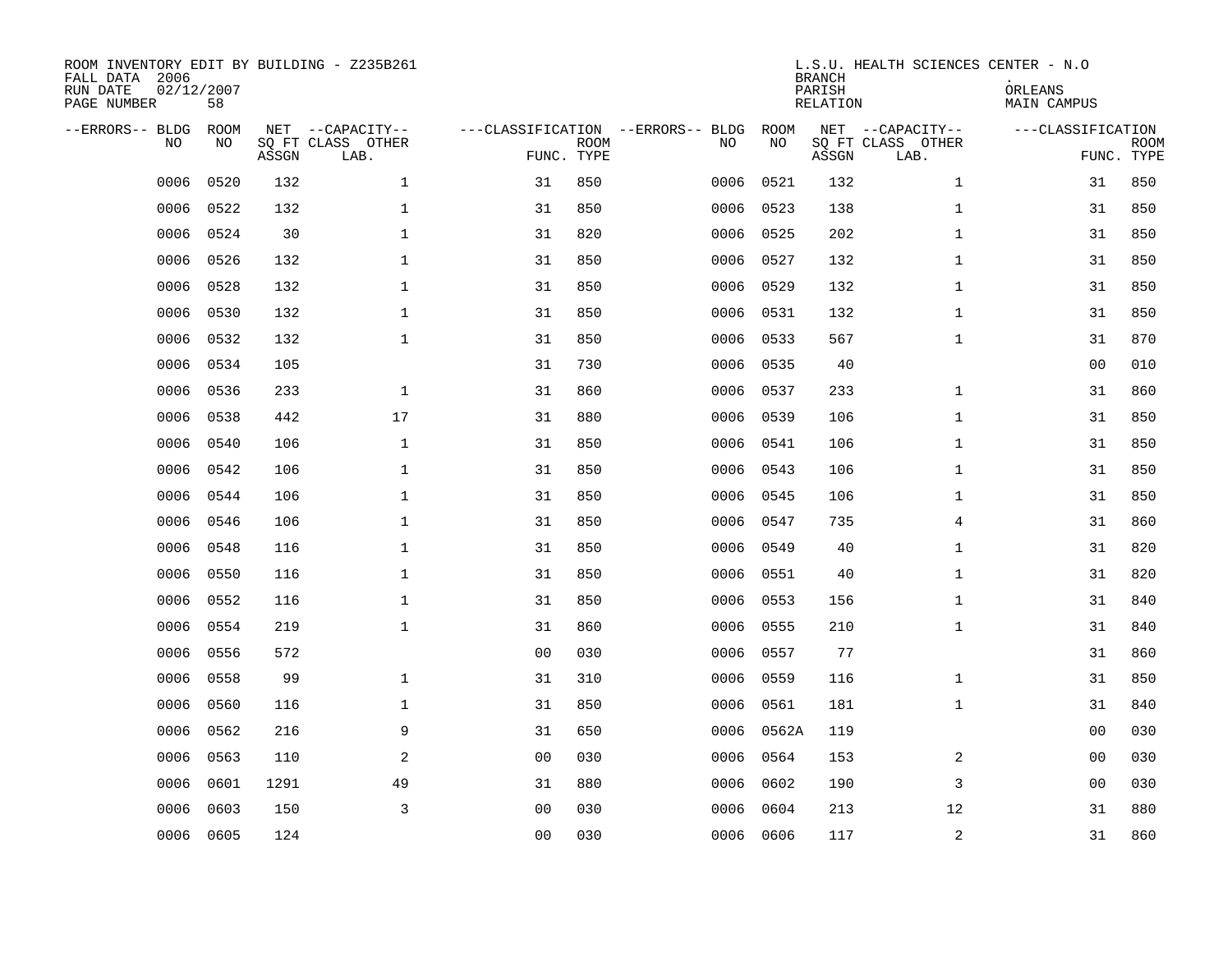| ROOM INVENTORY EDIT BY BUILDING - Z235B261<br>FALL DATA 2006<br>RUN DATE<br>PAGE NUMBER | 02/12/2007<br>59 |       |                                               |                                                 |             |           |            | <b>BRANCH</b><br>PARISH<br><b>RELATION</b> | L.S.U. HEALTH SCIENCES CENTER - N.O           | ORLEANS<br>MAIN CAMPUS |                           |
|-----------------------------------------------------------------------------------------|------------------|-------|-----------------------------------------------|-------------------------------------------------|-------------|-----------|------------|--------------------------------------------|-----------------------------------------------|------------------------|---------------------------|
| --ERRORS-- BLDG<br>NO                                                                   | ROOM<br>NO       | ASSGN | NET --CAPACITY--<br>SQ FT CLASS OTHER<br>LAB. | ---CLASSIFICATION --ERRORS-- BLDG<br>FUNC. TYPE | <b>ROOM</b> | NO        | ROOM<br>NO | ASSGN                                      | NET --CAPACITY--<br>SQ FT CLASS OTHER<br>LAB. | ---CLASSIFICATION      | <b>ROOM</b><br>FUNC. TYPE |
| 0006                                                                                    | 0606A            | 45    | $\mathbf 1$                                   | 31                                              | 820         | 0006      | 0607       | 462                                        |                                               | 00                     | 030                       |
| 0006                                                                                    | 0608             | 1335  | 7                                             | 31                                              | 860         | 0006      | 0608A      | 143                                        | 4                                             | 31                     | 650                       |
| 0006                                                                                    | 0608B            | 105   |                                               | 31                                              | 870         | 0006      | 0609       | 88                                         | 5                                             | 31                     | 880                       |
| 0006                                                                                    | 0610             | 238   |                                               | 31                                              | 860         | 0006      | 0611       | 99                                         | 2                                             | 31                     | 310                       |
| 0006                                                                                    | 0612             | 94    |                                               | 31                                              | 860         | 0006      | 0613       | 19                                         |                                               | 31                     | 850                       |
| 0006                                                                                    | 0614             | 19    |                                               | 31                                              | 850         | 0006      | 0615       | 19                                         |                                               | 31                     | 850                       |
| 0006                                                                                    | 0616             | 19    |                                               | 31                                              | 850         | 0006      | 0617       | 176                                        |                                               | 31                     | 350                       |
| 0006                                                                                    | 0618             | 266   |                                               | 31                                              | 860         | 0006      | 0619       | 99                                         |                                               | 31                     | 860                       |
| 0006                                                                                    | 0620             | 35    | $\mathbf{1}$                                  | 31                                              | 820         | 0006      | 0621       | 143                                        | 2                                             | 31                     | 310                       |
| 0006                                                                                    | 0622             | 68    | $\mathbf 1$                                   | 31                                              | 820         | 0006      | 0623       | 125                                        | $\mathbf{1}$                                  | 31                     | 315                       |
| 0006                                                                                    | 0624             | 125   | $\mathbf 1$                                   | 31                                              | 315         | 0006      | 0625       | 306                                        | 2                                             | 31                     | 850                       |
| 0006                                                                                    | 0626             | 126   | $\overline{4}$                                | 31                                              | 880         | 0006      | 0627       | 426                                        |                                               | 31                     | 870                       |
| 0006                                                                                    | 0628             | 386   | $\mathbf 1$                                   | 31                                              | 820         | 0006      | 0629       | 138                                        | $\mathbf{1}$                                  | 31                     | 850                       |
| 0006                                                                                    | 0630             | 256   | 4                                             | 31                                              | 310         | 0006      | 0631       | 131                                        | $\mathbf{1}$                                  | 31                     | 850                       |
| 0006                                                                                    | 0632             | 131   | $\mathbf{1}$                                  | 31                                              | 850         | 0006      | 0633       | 131                                        | $\mathbf{1}$                                  | 31                     | 850                       |
| 0006                                                                                    | 0634             | 28    | 1                                             | 31                                              | 820         | 0006      | 0635       | 131                                        | $\mathbf{1}$                                  | 31                     | 850                       |
| 0006                                                                                    | 0636             | 228   | 9                                             | 31                                              | 650         | 0006      | 0637       | 131                                        | $\mathbf{1}$                                  | 31                     | 850                       |
| 0006                                                                                    | 0638             | 186   | 3                                             | 31                                              | 850         | 0006      | 0639       | 131                                        | $\mathbf{1}$                                  | 31                     | 850                       |
| 0006                                                                                    | 0640             | 138   | $\mathbf 1$                                   | 31                                              | 850         | 0006      | 0641       | 33                                         | $\mathbf{1}$                                  | 31                     | 820                       |
| 0006                                                                                    | 0642             | 36    | $\mathbf 1$                                   | 31                                              | 820         | 0006      | 0643       | 143                                        | $\mathbf{1}$                                  | 31                     | 850                       |
| 0006                                                                                    | 0644             | 143   | 1                                             | 31                                              | 850         | 0006      | 0645       | 121                                        | $\mathbf{1}$                                  | 31                     | 850                       |
| 0006                                                                                    | 0646             | 143   | $\mathbf 1$                                   | 31                                              | 850         | 0006      | 0647       | 32                                         | $\mathbf{1}$                                  | 31                     | 820                       |
| 0006                                                                                    | 0648             | 143   | $\mathbf 1$                                   | 31                                              | 850         | 0006      | 0649       | 580                                        | 4                                             | 31                     | 850                       |
| 0006                                                                                    | 0649A            | 36    | $\mathbf 1$                                   | 31                                              | 820         | 0006      | 0649B      | 206                                        | 2                                             | 31                     | 860                       |
| 0006                                                                                    | 0650             | 143   | $\mathbf 1$                                   | 31                                              | 850         | 0006      | 0651       | 138                                        | $\mathbf{1}$                                  | 31                     | 850                       |
|                                                                                         | 0006 0652        | 143   | $\mathbf{1}$                                  | 31                                              | 850         | 0006 0653 |            | 119                                        | $\mathbf{1}$                                  | 31                     | 850                       |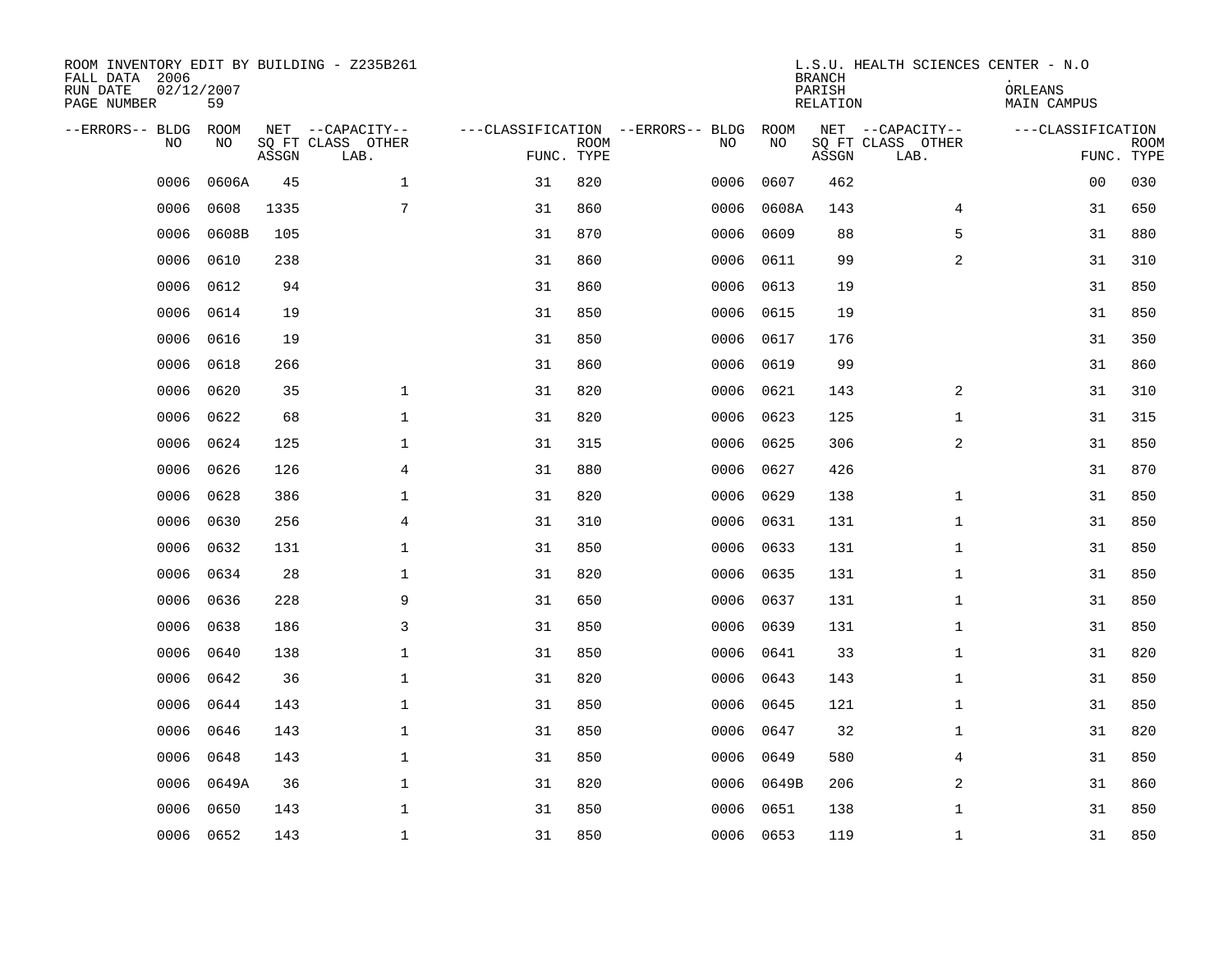| ROOM INVENTORY EDIT BY BUILDING - Z235B261<br>FALL DATA 2006<br>RUN DATE<br>PAGE NUMBER | 02/12/2007<br>60 |       |                                               |                |             |                                         |            | <b>BRANCH</b><br>PARISH<br><b>RELATION</b>             | L.S.U. HEALTH SCIENCES CENTER - N.O           | ORLEANS<br><b>MAIN CAMPUS</b> |                           |
|-----------------------------------------------------------------------------------------|------------------|-------|-----------------------------------------------|----------------|-------------|-----------------------------------------|------------|--------------------------------------------------------|-----------------------------------------------|-------------------------------|---------------------------|
| --ERRORS-- BLDG ROOM<br>NO.                                                             | NO.              | ASSGN | NET --CAPACITY--<br>SQ FT CLASS OTHER<br>LAB. | FUNC. TYPE     | <b>ROOM</b> | ---CLASSIFICATION --ERRORS-- BLDG<br>NO | ROOM<br>NO | ASSGN                                                  | NET --CAPACITY--<br>SQ FT CLASS OTHER<br>LAB. | ---CLASSIFICATION             | <b>ROOM</b><br>FUNC. TYPE |
| 0006                                                                                    | 0654             | 143   | 1                                             | 31             | 850         | 0006                                    | 0655       | 107                                                    | $\mathbf{1}$                                  | 31                            | 850                       |
| 0006                                                                                    | 0656             | 143   | 2                                             | 31             | 850         | 0006                                    | 0657       | 143                                                    | $\mathbf{1}$                                  | 31                            | 850                       |
| 0006                                                                                    | 0658             | 336   | 9                                             | 31             | 880         | 0006                                    | 0659       | 156                                                    | $\mathbf{1}$                                  | 31                            | 840                       |
| 0006                                                                                    | 0660             | 131   | $\mathbf 1$                                   | 31             | 850         | 0006                                    | 0661       | 131                                                    | $\mathbf{1}$                                  | 31                            | 850                       |
| 0006                                                                                    | 0662             | 131   | $\mathbf 1$                                   | 31             | 850         |                                         | 0006 0663  | 131                                                    | $\mathbf{1}$                                  | 31                            | 850                       |
| 0006                                                                                    | 0664             | 131   | $\mathbf{1}$                                  | 31             | 850         | 0006                                    | 0665       | 125                                                    | $\mathbf{1}$                                  | 31                            | 850                       |
| 0006                                                                                    | 0666             | 126   | 2                                             | 31             | 850         | 0006                                    | 0667       | 143                                                    | $\mathbf{1}$                                  | 31                            | 850                       |
| 0006                                                                                    | 0668             | 131   | $\mathbf 1$                                   | 31             | 850         | 0006                                    | 0669       | 39                                                     | $\mathbf{1}$                                  | 31                            | 820                       |
| 0006                                                                                    | 0670             | 25    | $\mathbf 1$                                   | 31             | 820         | 0006                                    | 0671       | 143                                                    | $\mathbf{1}$                                  | 31                            | 850                       |
| 0006                                                                                    | 0672             | 143   | $\mathbf 1$                                   | 31             | 850         | 0006                                    | 0673       | 143                                                    | $\mathbf{1}$                                  | 31                            | 850                       |
| 0006                                                                                    | 0674             | 138   | 2                                             | 31             | 310         | 0006                                    | 0675       | 143                                                    | $\mathbf{1}$                                  | 31                            | 850                       |
| 0006                                                                                    | 0676             | 138   | $\mathbf 1$                                   | 31             | 850         | 0006                                    | 0677       | 143                                                    | $\mathbf{1}$                                  | 31                            | 850                       |
| 0006                                                                                    | 0678             | 143   | $\mathbf 1$                                   | 31             | 850         | 0006                                    | 0679       | 400                                                    |                                               | 31                            | 850                       |
| 0006                                                                                    | 0679A            | 84    | $\mathbf{1}$                                  | 31             | 850         | 0006                                    | 0679B      | 84                                                     | $\mathbf{1}$                                  | 31                            | 850                       |
| 0006                                                                                    | 0679C            | 84    | $\mathbf 1$                                   | 31             | 850         | 0006                                    | 0680       | 564                                                    | 6                                             | 31                            | 850                       |
| 0006                                                                                    | 0680A            | 88    | $\mathbf{1}$                                  | 31             | 860         | 0006                                    | 0680B      | 88                                                     | $\mathbf{1}$                                  | 31                            | 860                       |
| 0006                                                                                    | 0680C            | 88    | $\mathbf{1}$                                  | 31             | 860         | 0006                                    | 0681       | 133                                                    |                                               | 0 <sub>0</sub>                | 030                       |
| 0006                                                                                    | 0682             | 462   |                                               | 0 <sub>0</sub> | 030         | 0006                                    | 0683       | 169                                                    | $\mathbf{1}$                                  | 65                            | 860                       |
| 0006                                                                                    | 0684             | 150   | $\mathbf 1$                                   | 31             | 310         | 0006                                    | 0685       | 131                                                    | $\mathbf{1}$                                  | 31                            | 860                       |
| 0006                                                                                    | 0686             | 131   | $\mathbf 1$                                   | 31             | 850         | 0006                                    | 0687       | 110                                                    | 2                                             | 00                            | 030                       |
| 0006                                                                                    | 0688             | 153   | 2                                             | 0 <sub>0</sub> | 030         | 0006                                    | 0689       | 44                                                     |                                               | 00                            | 010                       |
| 0006                                                                                    | 0690             | 100   |                                               | 65             | 730         |                                         | 0006 0701  | 609                                                    |                                               | 00                            | 030                       |
| 0006                                                                                    | 0702             | 63    |                                               | 0 <sub>0</sub> | 030         | 0006                                    | 0703       | 63                                                     |                                               | 00                            | 030                       |
| 0006                                                                                    | 0704             | 359   |                                               | 65             | 730         |                                         | 0006 0705  | 99<br>TOTAL NUMBER CLASSROOMS<br>TOTAL NUMBER LABS 210 | TOTAL NET ASSIGN SQ. FT. IN ROOM FILE         | 00<br>94,554                  | 030                       |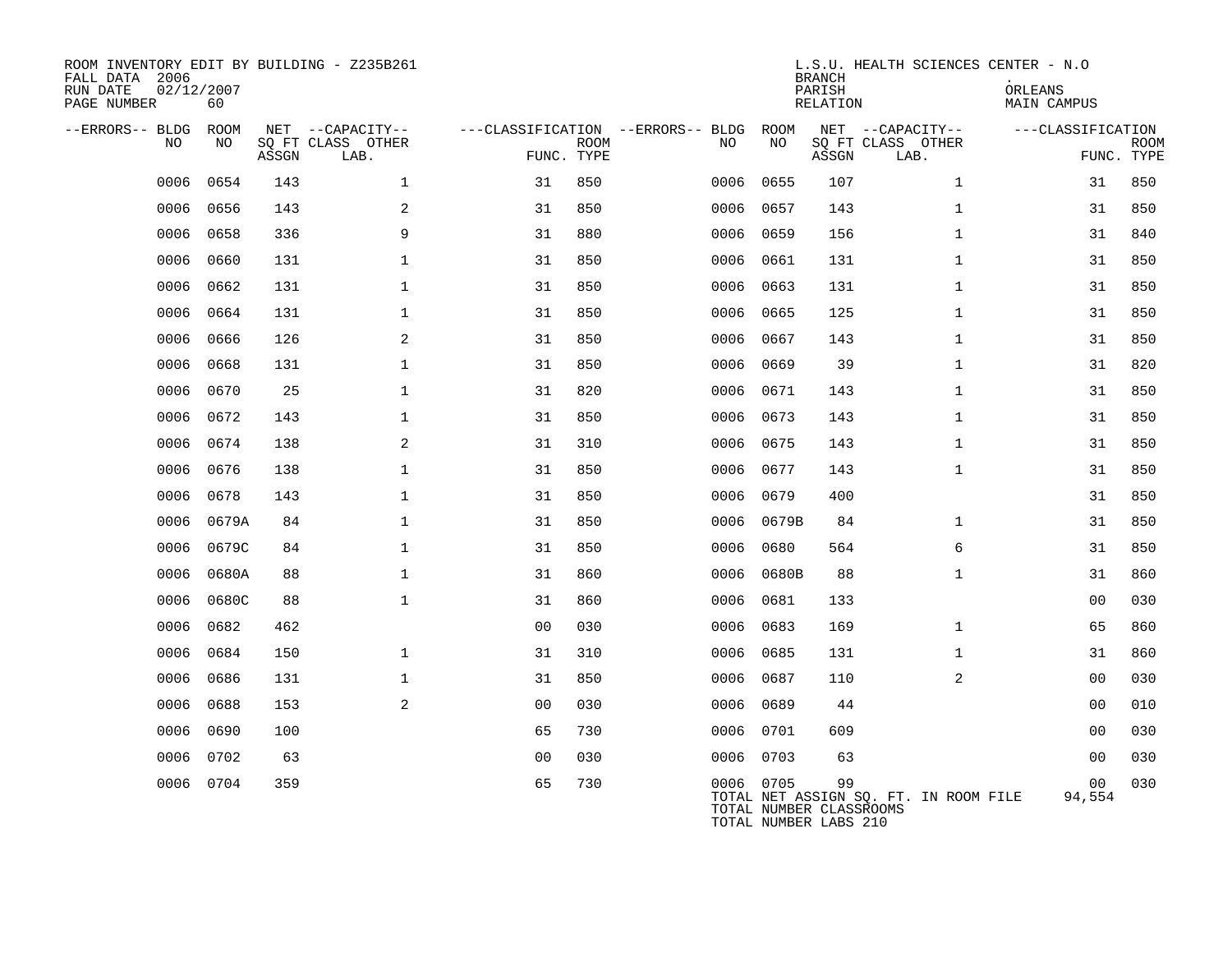| ROOM INVENTORY EDIT BY BUILDING - Z235B261<br>FALL DATA 2006<br>RUN DATE<br>PAGE NUMBER | 02/12/2007<br>61 |       |                           |                |             |                                        |            | <b>BRANCH</b><br>PARISH<br>RELATION              | L.S.U. HEALTH SCIENCES CENTER - N.O                                    | ORLEANS<br>MAIN CAMPUS |                           |
|-----------------------------------------------------------------------------------------|------------------|-------|---------------------------|----------------|-------------|----------------------------------------|------------|--------------------------------------------------|------------------------------------------------------------------------|------------------------|---------------------------|
| --ERRORS-- BLDG ROOM                                                                    |                  |       | NET --CAPACITY--          |                |             | ---CLASSIFICATION --ERRORS-- BLDG ROOM |            |                                                  | NET --CAPACITY--                                                       | ---CLASSIFICATION      |                           |
| NO                                                                                      | NO               | ASSGN | SQ FT CLASS OTHER<br>LAB. | FUNC. TYPE     | <b>ROOM</b> | NO                                     | NO         | ASSGN                                            | SQ FT CLASS OTHER<br>LAB.<br>TOTAL NUMBER SPECIAL LABS 220             |                        | <b>ROOM</b><br>FUNC. TYPE |
| 0007                                                                                    | 0101             | 137   | $\mathbf 1$               | 31             | 310         |                                        | 0007 0102  | 210                                              | $\mathbf{1}$                                                           | 31                     | 310                       |
| 0007                                                                                    | 0103             | 239   | $\mathbf 1$               | 11             | 310         |                                        | 0007 0104  | 211                                              | 14                                                                     | 31                     | 350                       |
| 0007                                                                                    | 0105             | 196   | $\mathbf 1$               | 31             | 310         |                                        | 0007 0106  | 63                                               | 3                                                                      | 00                     | 030                       |
| 0007                                                                                    | 0107             | 109   | 2                         | 31             | 655         |                                        | 0007 0108  | 53                                               | $\mathbf{1}$                                                           | 00                     | 030                       |
| 0007                                                                                    | 0109             | 182   | $\mathbf 1$               | 31             | 310         | 0007                                   | 0110       | 528                                              | 10                                                                     | 31                     | 550                       |
| 0007                                                                                    | 0200             | 150   | $\mathbf{1}$              | 31             | 310         | 0007                                   | 0201       | 97                                               | $\mathbf{1}$                                                           | 31                     | 310                       |
| 0007                                                                                    | 0202             | 114   | 3                         | 31             | 310         |                                        | 0007 0203  | 76                                               | 3                                                                      | 31                     | 315                       |
| 0007                                                                                    | 0204             | 82    | $\mathbf 1$               | 31             | 310         |                                        | 0007 0205  | 116                                              | $\mathbf{1}$                                                           | 31                     | 310                       |
| 0007                                                                                    | 0206             | 127   | 8                         | 31             | 650         | 0007                                   | 0207       | 107                                              | $\mathbf{1}$                                                           | 31                     | 310                       |
| 0007                                                                                    | 0208             | 106   | $\mathbf{1}$              | 31             | 310         | 0007                                   | 0209       | 31                                               | $\mathbf{1}$                                                           | 00                     | 030                       |
| 0007                                                                                    | 0210             | 85    | $\mathbf 1$               | 31             | 310         |                                        | 0007 0211  | 31                                               | $\mathbf{1}$                                                           | 00                     | 030                       |
| 0007                                                                                    | 0212             | 126   | 2                         | 31             | 310         |                                        | 0007 0213  | 69                                               | $\mathbf{1}$                                                           | 31                     | 310                       |
| 0007                                                                                    | 0214             | 142   | $\mathbf 1$               | 31             | 310         |                                        | 0007 0215  | 90                                               | $\mathbf{1}$                                                           | 31                     | 310                       |
|                                                                                         | 0007 0217        | 102   | $\mathbf 1$               | 11             | 310         |                                        |            | TOTAL NUMBER CLASSROOMS<br>TOTAL NUMBER LABS 210 | TOTAL NET ASSIGN SQ. FT. IN ROOM FILE<br>TOTAL NUMBER SPECIAL LABS 220 | 3,401                  |                           |
| 0008                                                                                    | 0101             | 121   | 2                         | 0 <sub>0</sub> | 030         | 0008                                   | 0102       | 14                                               |                                                                        | 11                     | 730                       |
| 0008                                                                                    | 0103A            | 220   | $\mathbf 1$               | 11             | 310         | 0008                                   | 0103B      | 220                                              | $\mathbf{1}$                                                           | 11                     | 310                       |
| 0008                                                                                    | 0104A            | 215   | $\mathbf 1$               | 11             | 310         | 0008                                   | 0104B      | 215                                              | $\mathbf{1}$                                                           | 11                     | 310                       |
| 0008                                                                                    | 0105             | 321   | 2                         | 11             | 310         | 0008                                   | 0106       | 269                                              | 2                                                                      | 11                     | 310                       |
| 0008                                                                                    | 0107             | 280   | 2                         | 21             | 310         | 0008                                   | 0108       | 15                                               |                                                                        | 65                     | 730                       |
| 0008                                                                                    | 0109             | 123   | 2                         | 0 <sub>0</sub> | 030         | 0008                                   | 0110A      | 229                                              | $\mathbf{1}$                                                           | 11                     | 310                       |
| 0008                                                                                    | 0110B            | 300   | $\mathbf 1$               | 46             | 310         | 0008                                   | 0110C      | 60                                               | $\mathbf{1}$                                                           | 31                     | 115                       |
| 0008                                                                                    | 0111             | 329   | 4                         | 31             | 850         | 0008                                   | 0112       | 218                                              | $\mathbf{1}$                                                           | 11                     | 310                       |
|                                                                                         | 0008 0113        | 216   | 10                        | 11             | 350         |                                        | 0008 0114A | 208                                              | $\mathbf{1}$                                                           | 11                     | 310                       |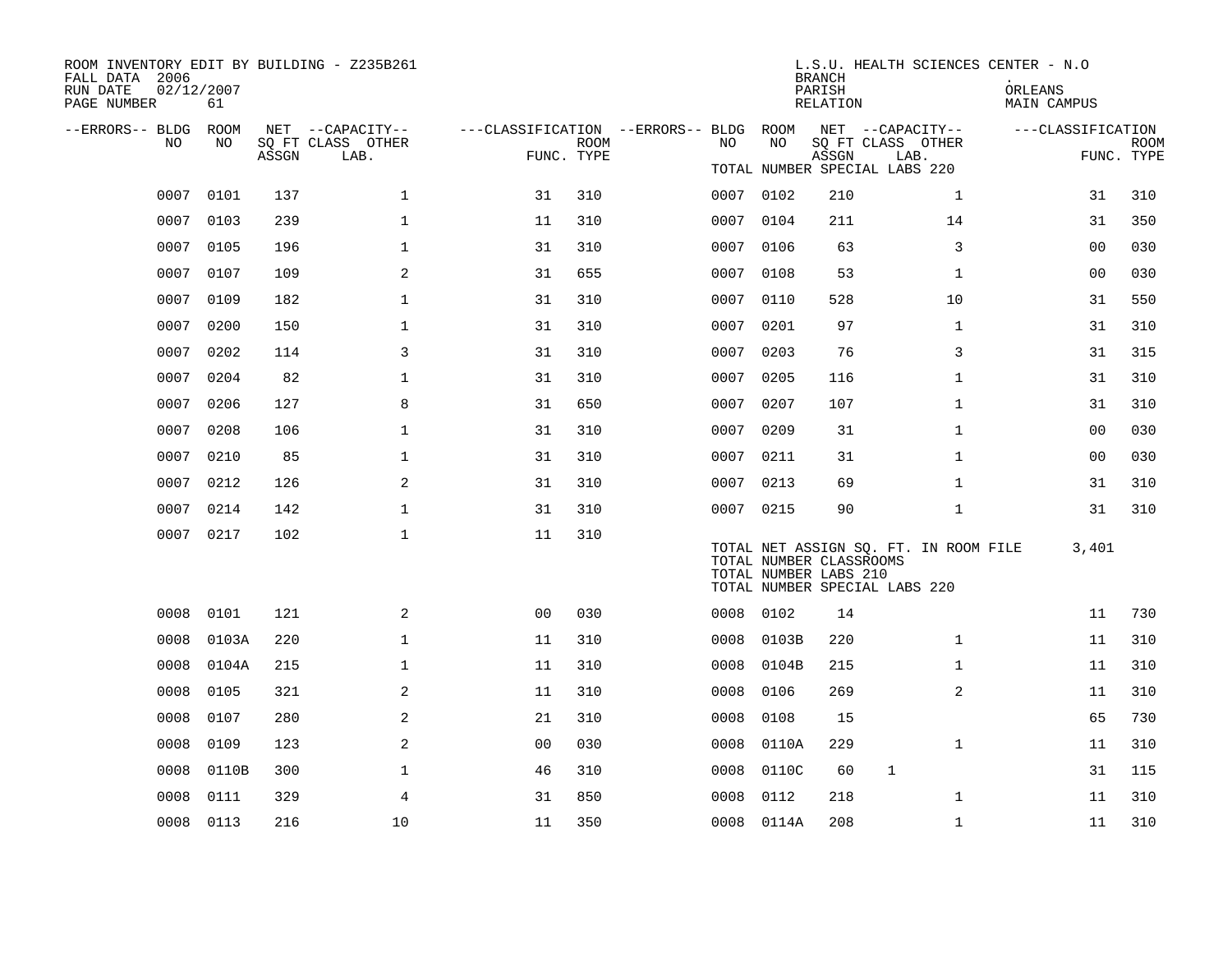| ROOM INVENTORY EDIT BY BUILDING - Z235B261<br>FALL DATA 2006<br>RUN DATE<br>PAGE NUMBER | 02/12/2007<br>62 |       |                                               |                                        |                    |           |                                                                                   | <b>BRANCH</b><br>PARISH<br>RELATION |    | L.S.U. HEALTH SCIENCES CENTER - N.O                   | ORLEANS | MAIN CAMPUS       |                           |
|-----------------------------------------------------------------------------------------|------------------|-------|-----------------------------------------------|----------------------------------------|--------------------|-----------|-----------------------------------------------------------------------------------|-------------------------------------|----|-------------------------------------------------------|---------|-------------------|---------------------------|
| --ERRORS-- BLDG ROOM<br>NO                                                              | NO               | ASSGN | NET --CAPACITY--<br>SQ FT CLASS OTHER<br>LAB. | ---CLASSIFICATION --ERRORS-- BLDG ROOM | ROOM<br>FUNC. TYPE | NO        | NO                                                                                | ASSGN                               |    | NET --CAPACITY--<br>SQ FT CLASS OTHER<br>LAB.         |         | ---CLASSIFICATION | <b>ROOM</b><br>FUNC. TYPE |
| 0008                                                                                    | 0114B            | 208   | 2                                             | 11                                     | 310                | 0008      | 0202A                                                                             | 157                                 |    | $\mathbf{1}$                                          |         | 11                | 310                       |
| 0008                                                                                    | 0202B            | 157   | $\mathbf{1}$                                  | 11                                     | 310                | 0008      | 0203                                                                              | 560                                 | 56 |                                                       |         | 11                | 110                       |
| 0008                                                                                    | 0204             | 832   | 83                                            | 11                                     | 110                |           | 0008 0204A                                                                        | 90                                  |    | $\overline{4}$                                        |         | 0 <sub>0</sub>    | 030                       |
|                                                                                         | 0008 0205        | 197   |                                               | 31                                     | 630                | 0008 0207 | TOTAL NUMBER CLASSROOMS<br>TOTAL NUMBER LABS 210<br>TOTAL NUMBER SPECIAL LABS 220 | 285                                 |    | 10<br>TOTAL NET ASSIGN SQ. FT. IN ROOM FILE           |         | 31<br>5,725<br>2  | 850                       |
| 0009                                                                                    | 0100A            | 24    | $\mathbf 1$                                   | 0 <sub>0</sub>                         | 030                | 0009 0101 |                                                                                   | 142                                 |    | 7                                                     |         | 31                | 540                       |
| 0009                                                                                    | 0102A            | 22    | $\mathbf 1$                                   | 0 <sub>0</sub>                         | 030                | 0009      | 0104                                                                              | 253                                 |    | 7                                                     |         | 31                | 540                       |
| 0009                                                                                    | 0105             | 256   | 13                                            | 31                                     | 540                | 0009      | 0106                                                                              | 71                                  |    | $\mathbf{1}$                                          |         | 11                | 540                       |
| 0009                                                                                    | 0107             | 82    |                                               | 11                                     | 655                | 0009      | 0108                                                                              | 127                                 |    | 4                                                     |         | 31                | 540                       |
| 0009                                                                                    | 0110             | 78    | 3                                             | 11                                     | 545                | 0009      | 0112                                                                              | 127                                 |    | 4                                                     |         | 11                | 540                       |
| 0009                                                                                    | 0113             | 23    | $\mathbf{1}$                                  | 0 <sub>0</sub>                         | 030                | 0009      | 0114                                                                              | 183                                 |    | 2                                                     |         | 11                | 310                       |
| 0009                                                                                    | 0114A            | 171   | $\overline{4}$                                | 00                                     | 030                | 0009      | 0115                                                                              | 172                                 |    | $\overline{4}$                                        |         | 11                | 315                       |
| 0009                                                                                    | 0118             | 138   | $\mathbf{1}$                                  | 11                                     | 310                | 0009      | 0119                                                                              | 205                                 |    | 3                                                     |         | 11                | 310                       |
| 0009                                                                                    | 0201             | 147   | $\mathbf 1$                                   | 11                                     | 310                | 0009      | 0202                                                                              | 95                                  |    | $\mathbf{1}$                                          |         | 11                | 310                       |
| 0009                                                                                    | 0203             | 30    | $\mathbf 1$                                   | 0 <sub>0</sub>                         | 030                | 0009      | 0205                                                                              | 436                                 |    | 38                                                    |         | 11                | 350                       |
| 0009                                                                                    | 0207             | 47    | $\mathbf 1$                                   | 11                                     | 545                | 0009      | 0208                                                                              | 92                                  |    | 4                                                     |         | 11                | 310                       |
| 0009                                                                                    | 0209             | 145   | 3                                             | 11                                     | 540                | 0009      | 0211                                                                              | 32                                  |    | $\mathbf{1}$                                          |         | 00                | 030                       |
| 0009                                                                                    | 0212             | 127   | $\mathbf{1}$                                  | 11                                     | 310                | 0009      | 0213                                                                              | 165                                 |    | $\mathbf{1}$                                          |         | 11                | 310                       |
| 0009                                                                                    | 0216             | 138   | $\mathbf 1$                                   | 11                                     | 310                | 0009 0217 |                                                                                   | 122                                 |    | $\mathbf{1}$                                          |         | 11                | 310                       |
|                                                                                         | 0009 0218        | 196   | 2                                             | 11                                     | 310                | 0009 0220 | TOTAL NUMBER CLASSROOMS<br>TOTAL NUMBER LABS 210<br>TOTAL NUMBER SPECIAL LABS 220 | 138                                 |    | $\mathbf{1}$<br>TOTAL NET ASSIGN SQ. FT. IN ROOM FILE |         | 11<br>3,682       | 310                       |
|                                                                                         | 0010 0101        | 258   | $\mathbf{1}$                                  | 22                                     | 250                | 0010 0102 |                                                                                   | 296                                 |    | 1                                                     |         | 22                | 250                       |
| 0010                                                                                    | 0103             | 125   |                                               | 22                                     | 255                | 0010      | 0104                                                                              | 197                                 |    | 1                                                     |         | 22                | 250                       |
|                                                                                         | 0010 0105        | 163   | 4                                             | 22                                     | 650                | 0010 0106 |                                                                                   | 99                                  |    |                                                       |         | 0 <sub>0</sub>    | 030                       |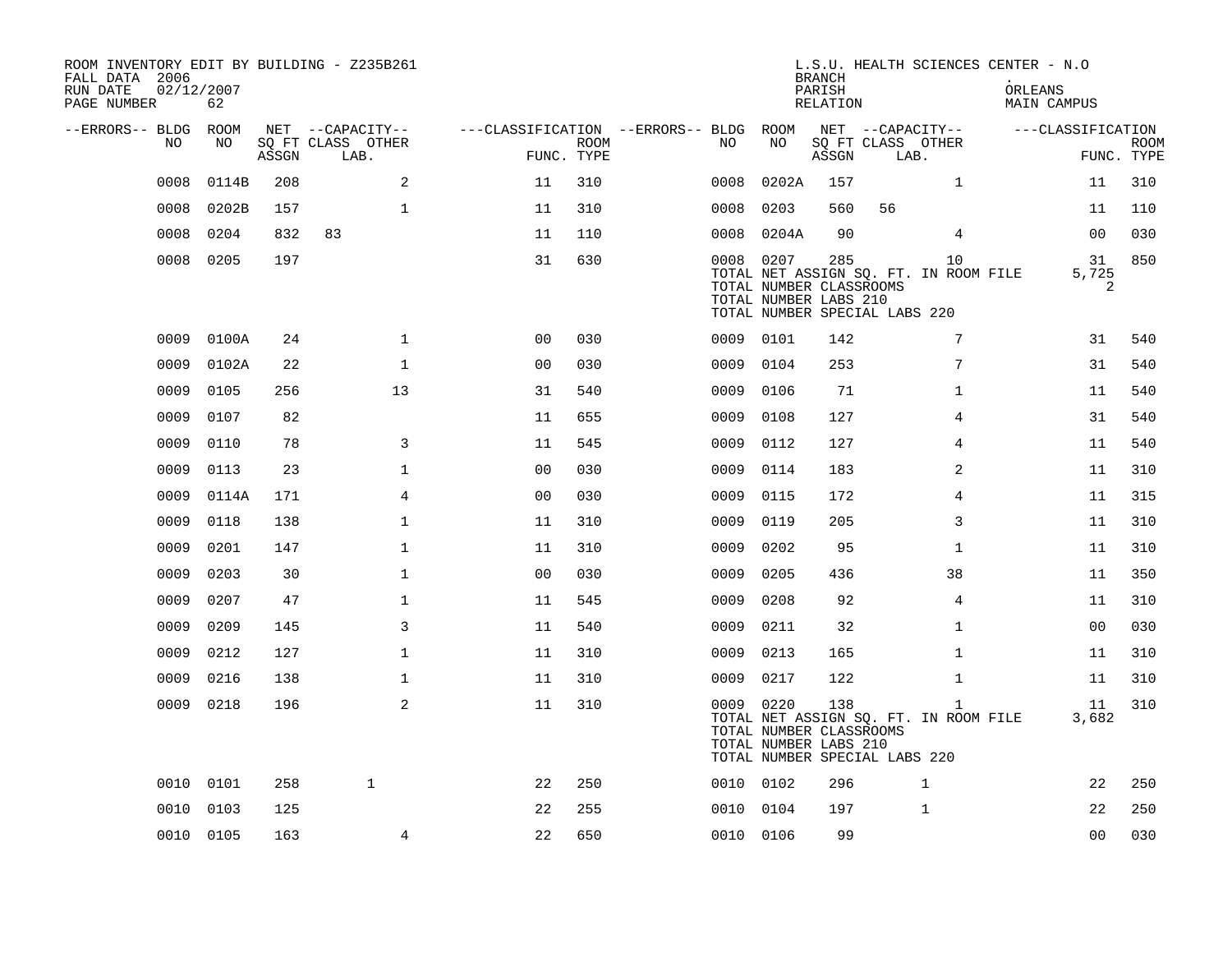| ROOM INVENTORY EDIT BY BUILDING - Z235B261<br>FALL DATA 2006<br>RUN DATE<br>PAGE NUMBER | 02/12/2007<br>63 |       |                           |                                                                              |      |           |            | <b>BRANCH</b><br>PARISH<br>RELATION                                               |                                       | L.S.U. HEALTH SCIENCES CENTER - N.O<br>ORLEANS<br>MAIN CAMPUS |                |             |
|-----------------------------------------------------------------------------------------|------------------|-------|---------------------------|------------------------------------------------------------------------------|------|-----------|------------|-----------------------------------------------------------------------------------|---------------------------------------|---------------------------------------------------------------|----------------|-------------|
| --ERRORS-- BLDG ROOM                                                                    |                  |       | NET --CAPACITY--          | ---CLASSIFICATION --ERRORS-- BLDG ROOM NET --CAPACITY--    ---CLASSIFICATION |      |           |            |                                                                                   |                                       |                                                               |                |             |
| NO                                                                                      | NO               | ASSGN | SQ FT CLASS OTHER<br>LAB. | FUNC. TYPE                                                                   | ROOM | NO        | NO         | ASSGN                                                                             | SQ FT CLASS OTHER<br>LAB.             |                                                               | FUNC. TYPE     | <b>ROOM</b> |
| 0010                                                                                    | 0108             | 75    | $\mathbf{1}$              | 0 <sup>0</sup>                                                               | 030  | 0010 0109 |            | 69                                                                                |                                       |                                                               | 22             | 255         |
|                                                                                         | 0010 0110        | 92    | $\mathbf{1}$              | 22                                                                           | 250  |           | 0010 0111  | 94                                                                                | $\mathbf{1}$                          |                                                               | 22             | 250         |
|                                                                                         | 0010 0112        | 292   | $\mathbf{1}$              | 22                                                                           | 250  | 0010 0113 |            | 239                                                                               | $\mathbf{1}$                          |                                                               | 22             | 250         |
|                                                                                         | 0010 0113A       | 272   | $\mathbf{1}$              | 22                                                                           | 250  | 0010 0201 |            | 182                                                                               | $\mathbf{1}$                          |                                                               | 22             | 310         |
|                                                                                         | 0010 0202        | 147   | 2                         | 22                                                                           | 310  | 0010 0203 |            | 182                                                                               | $\mathbf{1}$                          |                                                               | 22             | 310         |
|                                                                                         | 0010 0204        | 140   |                           | 44                                                                           | 710  | 0010 0205 |            | 265                                                                               |                                       |                                                               | 22             | 255         |
|                                                                                         | 0010 0206        | 219   |                           | 22                                                                           | 255  |           | 0010 0207  | 72                                                                                |                                       |                                                               | 0 <sub>0</sub> | 030         |
|                                                                                         | 0010 0208        | 33    | $\mathbf{1}$              | 0 <sub>0</sub>                                                               | 030  | 0010 0209 |            | 30                                                                                |                                       |                                                               | 22             | 315         |
|                                                                                         | 0010 0210        | 57    |                           | 22                                                                           | 315  | 0010 0211 |            | 175                                                                               | $\mathbf{1}$                          |                                                               | 22             | 310         |
|                                                                                         | 0010 0212        | 172   | $\mathbf{1}$              | 22                                                                           | 310  | 0010 0213 |            | 172                                                                               | $\mathbf{1}$                          |                                                               | 22             | 310         |
|                                                                                         | 0010 0214        | 343   | 14                        | 22                                                                           | 350  |           |            | TOTAL NUMBER CLASSROOMS<br>TOTAL NUMBER LABS 210<br>TOTAL NUMBER SPECIAL LABS 220 |                                       | TOTAL NET ASSIGN SQ. FT. IN ROOM FILE                         | 4,181          |             |
|                                                                                         | 0011 0001        | 2250  | 5                         | 11                                                                           | 720  |           |            | TOTAL NUMBER CLASSROOMS<br>TOTAL NUMBER LABS 210<br>TOTAL NUMBER SPECIAL LABS 220 | TOTAL NET ASSIGN SQ. FT. IN ROOM FILE |                                                               | 2,250          |             |
|                                                                                         | 0012 0001        | 640   | 2                         | 22                                                                           | 730  |           |            | TOTAL NUMBER CLASSROOMS<br>TOTAL NUMBER LABS 210<br>TOTAL NUMBER SPECIAL LABS 220 | TOTAL NET ASSIGN SQ. FT. IN ROOM FILE |                                                               | 640            |             |
|                                                                                         | 0013 0001        | 412   |                           | 0 <sub>0</sub>                                                               | 030  |           |            | TOTAL NUMBER CLASSROOMS<br>TOTAL NUMBER LABS 210<br>TOTAL NUMBER SPECIAL LABS 220 | TOTAL NET ASSIGN SQ. FT. IN ROOM FILE |                                                               |                |             |
|                                                                                         | 0015 1300        | 1314  | 44                        | 31                                                                           | 880  |           | 0015 1301  | 954                                                                               | 188                                   |                                                               | 81             | 081         |
|                                                                                         | 0015 1301A       | 263   | 4                         | 0 <sub>0</sub>                                                               | 030  |           | 0015 1302  | 342                                                                               | 3                                     |                                                               | 0 <sub>0</sub> | 030         |
| 7                                                                                       | 0015 1303        | 113   | 10                        | 46                                                                           | 690  |           | 0015 1303A | 87                                                                                | 2                                     |                                                               | 0 <sub>0</sub> | 030         |
|                                                                                         | 0015 1304        | 108   | $\sqrt{2}$                | 0 <sub>0</sub>                                                               | 030  | 0015 1305 |            | 598                                                                               | 25                                    |                                                               | 46             | 650         |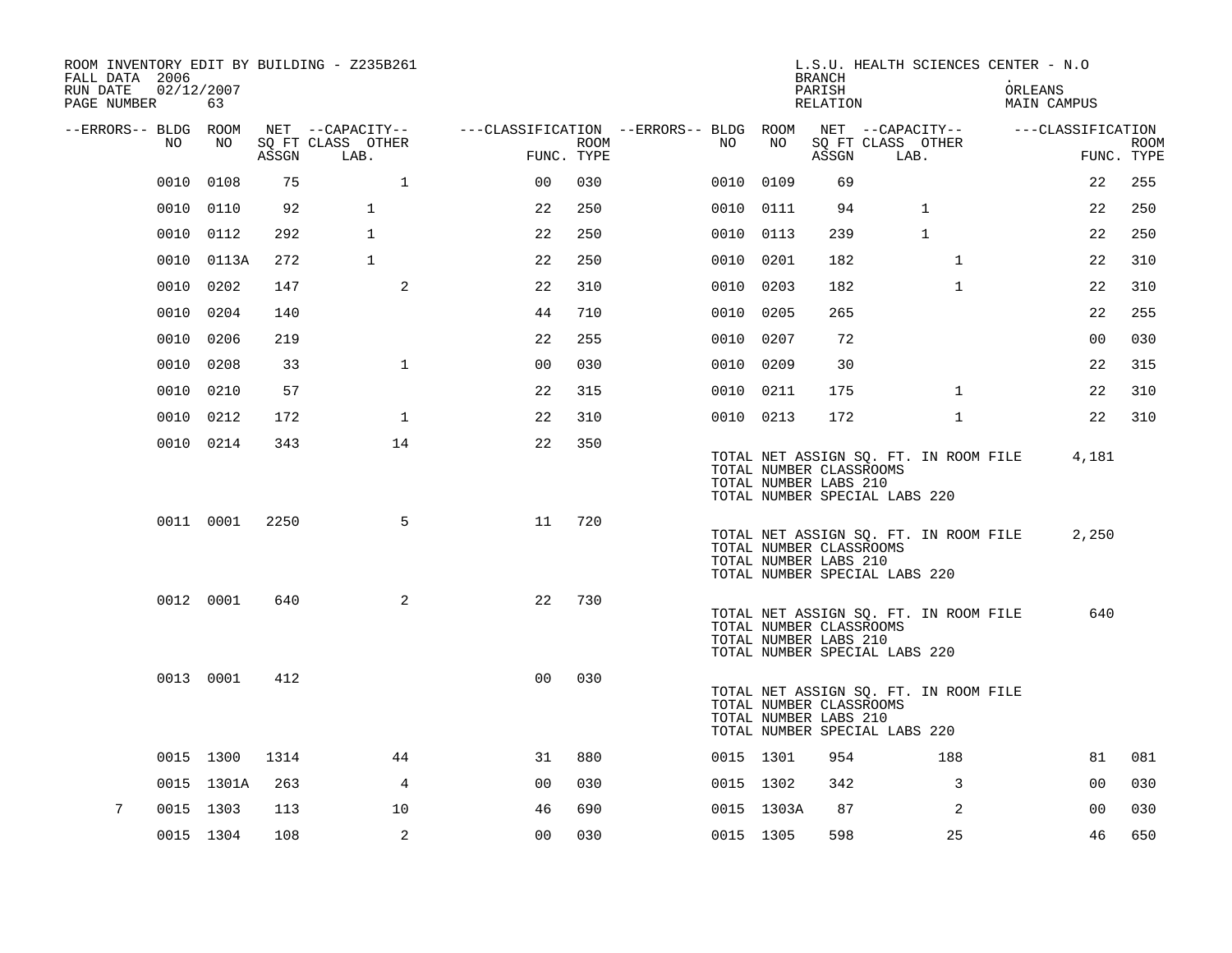| ROOM INVENTORY EDIT BY BUILDING - Z235B261<br>FALL DATA 2006<br>RUN DATE<br>PAGE NUMBER | 02/12/2007<br>64 |       |                                               |                |                           |                                         |            | <b>BRANCH</b><br>PARISH<br><b>RELATION</b> | L.S.U. HEALTH SCIENCES CENTER - N.O           | ORLEANS<br>MAIN CAMPUS |                           |
|-----------------------------------------------------------------------------------------|------------------|-------|-----------------------------------------------|----------------|---------------------------|-----------------------------------------|------------|--------------------------------------------|-----------------------------------------------|------------------------|---------------------------|
| --ERRORS-- BLDG<br>NO                                                                   | ROOM<br>NO       | ASSGN | NET --CAPACITY--<br>SQ FT CLASS OTHER<br>LAB. |                | <b>ROOM</b><br>FUNC. TYPE | ---CLASSIFICATION --ERRORS-- BLDG<br>NO | ROOM<br>NO | ASSGN                                      | NET --CAPACITY--<br>SQ FT CLASS OTHER<br>LAB. | ---CLASSIFICATION      | <b>ROOM</b><br>FUNC. TYPE |
| 0015                                                                                    | 1305A            | 263   | $\overline{4}$                                | 00             | 030                       | 0015                                    | 1306       | 98                                         | $\overline{4}$                                | 00                     | 030                       |
|                                                                                         | 0015 1307        | 173   | $\sqrt{2}$                                    | 63             | 310                       |                                         | 0015 1308  | 100                                        | $\overline{a}$                                | 11                     | 250                       |
| 0015                                                                                    | 1309             | 305   | 6                                             | 11             | 250                       |                                         | 0015 1310  | 85                                         | 3                                             | 11                     | 850                       |
|                                                                                         | 0015 1311        | 240   | 2                                             | 11             | 310                       |                                         | 0015 1311A | 180                                        | 4                                             | 11                     | 310                       |
| 0015                                                                                    | 1312             | 85    | 3                                             | 11             | 850                       |                                         | 0015 1314  | 137                                        | 2                                             | 11                     | 870                       |
|                                                                                         | 0015 1316        | 49    | $\mathbf 1$                                   | 11             | 860                       |                                         | 0015 1318  | 85                                         | 3                                             | 11                     | 850                       |
| 0015                                                                                    | 1320             | 85    | 3                                             | 11             | 850                       |                                         | 0015 1324  | 104                                        | 3                                             | 11                     | 850                       |
|                                                                                         | 0015 1326        | 104   | 3                                             | 11             | 850                       |                                         | 0015 1328  | 104                                        | 3                                             | 11                     | 850                       |
|                                                                                         | 0015 1330        | 104   | 3                                             | 11             | 850                       |                                         | 0015 1332  | 104                                        | 3                                             | 11                     | 850                       |
|                                                                                         | 0015 1334        | 104   | 3                                             | 11             | 850                       |                                         | 0015 1336  | 104                                        | 3                                             | 11                     | 850                       |
|                                                                                         | 0015 1338        | 60    | $\mathbf 1$                                   | 81             | 730                       |                                         | 0015 1340  | 352                                        |                                               | 0 <sub>0</sub>         | 020                       |
|                                                                                         | 0015 1342        | 228   | 2                                             | 11             | 710                       |                                         | 0015 1401  | 101                                        | 2                                             | 31                     | 850                       |
| 0015                                                                                    | 1402             | 5     |                                               | 0 <sub>0</sub> | 030                       |                                         | 0015 1403  | 101                                        | 2                                             | 31                     | 850                       |
|                                                                                         | 0015 1404        | 536   | 12                                            | 31             | 710                       |                                         | 0015 1405  | 145                                        | 2                                             | 31                     | 860                       |
|                                                                                         | 0015 1406        | 95    | 2                                             | 31             | 840                       |                                         | 0015 1407  | 92                                         | 6                                             | 31                     | 860                       |
|                                                                                         | 0015 1408        | 118   | $\mathbf{1}$                                  | 31             | 310                       |                                         | 0015 1409  | 193                                        | 5                                             | 31                     | 860                       |
|                                                                                         | 0015 1410        | 217   | $\overline{3}$                                | 31             | 840                       |                                         | 0015 1411  | 77                                         | 2                                             | 31                     | 850                       |
|                                                                                         | 0015 1412        | 297   | $\mathbf{1}$                                  | 11             | 210                       |                                         | 0015 1413  | 77                                         | 2                                             | 31                     | 850                       |
|                                                                                         | 0015 1414        | 16    |                                               | 31             | 730                       |                                         | 0015 1415  | 77                                         | 2                                             | 31                     | 850                       |
|                                                                                         | 0015 1416        | 35    | $\mathbf 1$                                   | 31             | 310                       |                                         | 0015 1417  | 77                                         | 2                                             | 31                     | 850                       |
|                                                                                         | 0015 1418        | 205   |                                               | 31             | 870                       |                                         | 0015 1419  | 77                                         | 2                                             | 31                     | 850                       |
|                                                                                         | 0015 1420A       | 77    | 3                                             | 11             | 850                       |                                         | 0015 1420B | 77                                         | 3                                             | 11                     | 850                       |
|                                                                                         | 0015 1420C       | 77    | 3                                             | 11             | 850                       |                                         | 0015 1420D | 77                                         | 3                                             | 11                     | 850                       |
|                                                                                         | 0015 1420E       | 95    | 3                                             | 31             | 850                       |                                         | 0015 1420F | 95                                         | 3                                             | 31                     | 850                       |
|                                                                                         | 0015 1420G       | 95    | 3                                             | 31             | 850                       |                                         | 0015 1420H | 95                                         | 3                                             | 31                     | 850                       |
|                                                                                         | 0015 1421A       | 77    | $\overline{3}$                                | 31             | 850                       |                                         | 0015 1421B | 77                                         | 3                                             | 31                     | 850                       |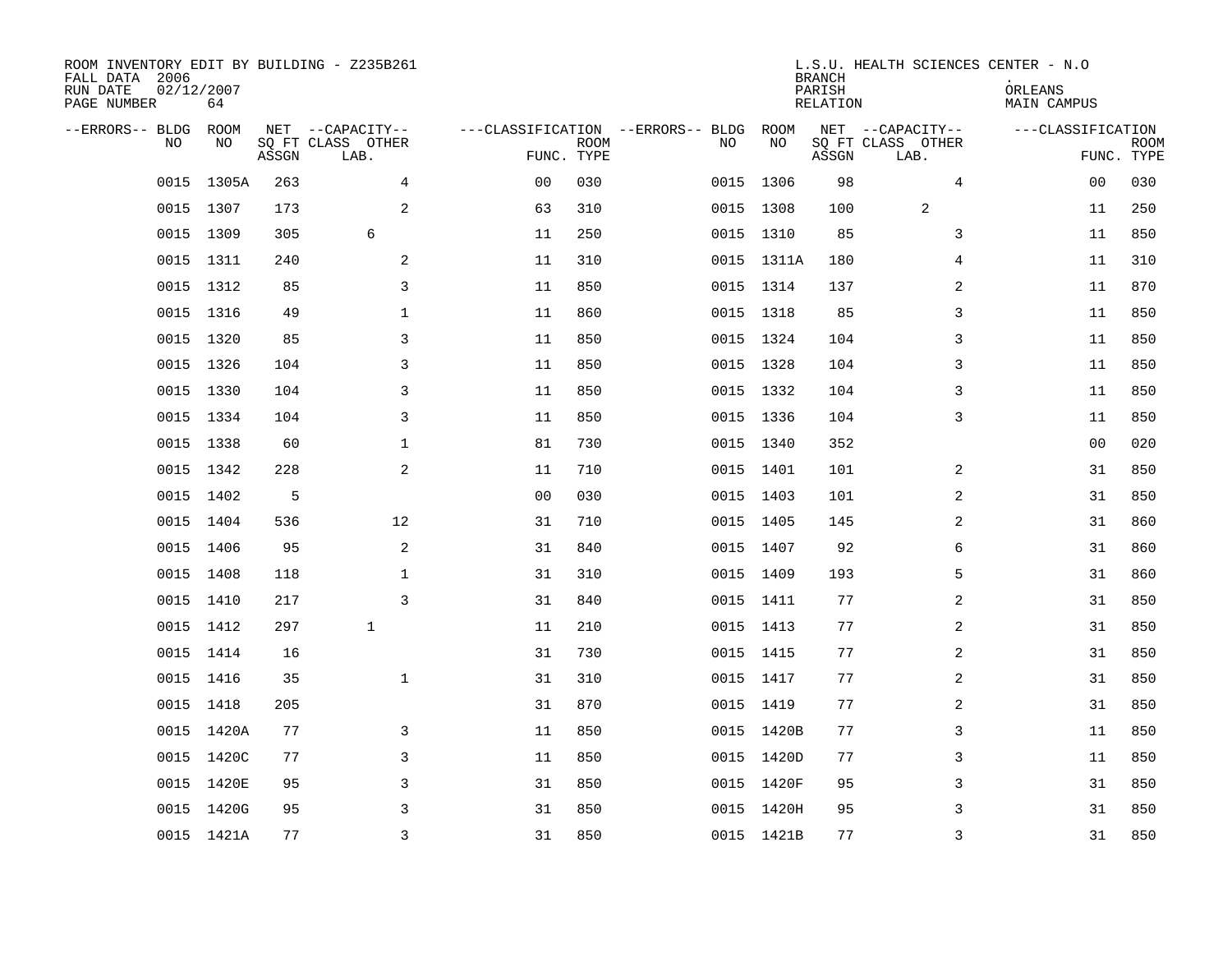| ROOM INVENTORY EDIT BY BUILDING - Z235B261<br>FALL DATA 2006<br>RUN DATE<br>PAGE NUMBER | 02/12/2007<br>65 |       |                                               |                                   |                           |           |            | <b>BRANCH</b><br>PARISH<br><b>RELATION</b> | L.S.U. HEALTH SCIENCES CENTER - N.O           | ORLEANS<br>MAIN CAMPUS |                           |
|-----------------------------------------------------------------------------------------|------------------|-------|-----------------------------------------------|-----------------------------------|---------------------------|-----------|------------|--------------------------------------------|-----------------------------------------------|------------------------|---------------------------|
| --ERRORS-- BLDG<br>NO.                                                                  | ROOM<br>NO       | ASSGN | NET --CAPACITY--<br>SQ FT CLASS OTHER<br>LAB. | ---CLASSIFICATION --ERRORS-- BLDG | <b>ROOM</b><br>FUNC. TYPE | NO        | ROOM<br>NO | ASSGN                                      | NET --CAPACITY--<br>SQ FT CLASS OTHER<br>LAB. | ---CLASSIFICATION      | <b>ROOM</b><br>FUNC. TYPE |
| 0015                                                                                    | 1421C            | 77    | 3                                             | 31                                | 850                       | 0015      | 1421D      | 77                                         | 3                                             | 31                     | 850                       |
|                                                                                         | 0015 1421E       | 77    | 3                                             | 31                                | 850                       |           | 0015 1421F | 77                                         | 3                                             | 31                     | 850                       |
|                                                                                         | 0015 1421G       | 77    | 3                                             | 31                                | 850                       |           | 0015 1421H | 77                                         | 3                                             | 31                     | 850                       |
|                                                                                         | 0015 1421I       | 77    | 3                                             | 31                                | 850                       |           | 0015 1421J | 77                                         | 3                                             | 31                     | 850                       |
| 0015                                                                                    | 1421K            | 77    | 3                                             | 31                                | 850                       |           | 0015 1421L | 77                                         | 3                                             | 31                     | 850                       |
|                                                                                         | 0015 1421M       | 77    | 3                                             | 31                                | 850                       | 0015 1422 |            | 84                                         | $\mathbf{1}$                                  | 31                     | 310                       |
| 0015                                                                                    | 1424             | 33    | $\mathbf{1}$                                  | 31                                | 730                       | 0015 1426 |            | 110                                        |                                               | 0 <sub>0</sub>         | 030                       |
| 0015                                                                                    | 2300             | 705   | 48                                            | 31                                | 880                       | 0015 2301 |            | 71                                         | $\mathbf{1}$                                  | 31                     | 310                       |
| 0015                                                                                    | 2302             | 827   | $\mathbf{1}$                                  | 0 <sub>0</sub>                    | 030                       | 0015      | 2303       | 77                                         | 2                                             | 43                     | 310                       |
| 0015                                                                                    | 2304             | 8     |                                               | 0 <sub>0</sub>                    | 020                       | 0015 2305 |            | 89                                         | 3                                             | 11                     | 310                       |
| 0015                                                                                    | 2306             | 23    |                                               | 0 <sub>0</sub>                    | 030                       | 0015      | 2307       | 134                                        | 2                                             | 11                     | 310                       |
| 0015                                                                                    | 2308             | 179   | 5                                             | 0 <sub>0</sub>                    | 030                       | 0015      | 2309       | 967                                        | 64                                            | 11                     | 110                       |
| 0015                                                                                    | 2310             | 128   | 2                                             | 0 <sub>0</sub>                    | 030                       | 0015      | 2311       | 269                                        | 9                                             | 11                     | 210                       |
| 0015                                                                                    | 2312A            | 93    | 100                                           | 11                                | 545                       | 0015      | 2312B      | 84                                         | 2                                             | 31                     | 850                       |
| 0015                                                                                    | 2312C            | 84    | 2                                             | 31                                | 850                       | 0015      | 2312D      | 84                                         | 2                                             | 31                     | 850                       |
| 0015                                                                                    | 2312E            | 84    | 2                                             | 31                                | 850                       | 0015      | 2312F      | 84                                         | 2                                             | 31                     | 850                       |
| 0015                                                                                    | 2312G            | 84    | 2                                             | 31                                | 850                       |           | 0015 2312H | 84                                         | 2                                             | 31                     | 850                       |
| 0015                                                                                    | 2312J            | 84    | $\mathbf{2}$                                  | 31                                | 850                       | 0015      | 2312K      | 93                                         | 2                                             | 31                     | 850                       |
| 0015                                                                                    | 2312L            | 390   | 5                                             | 31                                | 710                       | 0015      | 2312M      | 380                                        | 2                                             | 31                     | 870                       |
| 0015                                                                                    | 2312N            | 28    | 1                                             | 0 <sub>0</sub>                    | 030                       | 0015      | 2312P      | 90                                         | $\mathbf 1$                                   | 11                     | 210                       |
| 0015                                                                                    | 2312Q            | 40    | $\mathbf 1$                                   | 31                                | 850                       |           | 0015 2312R | 678                                        | $\mathbf{1}$                                  | 00                     | 030                       |
| 0015                                                                                    | 2312S            | 21    | $\mathbf 1$                                   | 00                                | 030                       | 0015      | 2312T      | 17                                         |                                               | 00                     | 010                       |
| 0015                                                                                    | 2312U            | 15    |                                               | 0 <sub>0</sub>                    | 030                       | 0015 2313 |            | 131                                        | 2                                             | 11                     | 310                       |
| 0015                                                                                    | 2313B            | 108   | 3                                             | 11                                | 310                       | 0015      | 2315       | 1049                                       | 26                                            | 11                     | 210                       |
| 0015                                                                                    | 2315A            | 57    | 3                                             | 11                                | 310                       | 0015      | 2317       | 139                                        | 4                                             | 11                     | 310                       |
|                                                                                         | 0015 2317A       | 64    | $\mathbf{1}$                                  | 11                                | 310                       | 0015 2319 |            | 66                                         | 2                                             | 11                     | 310                       |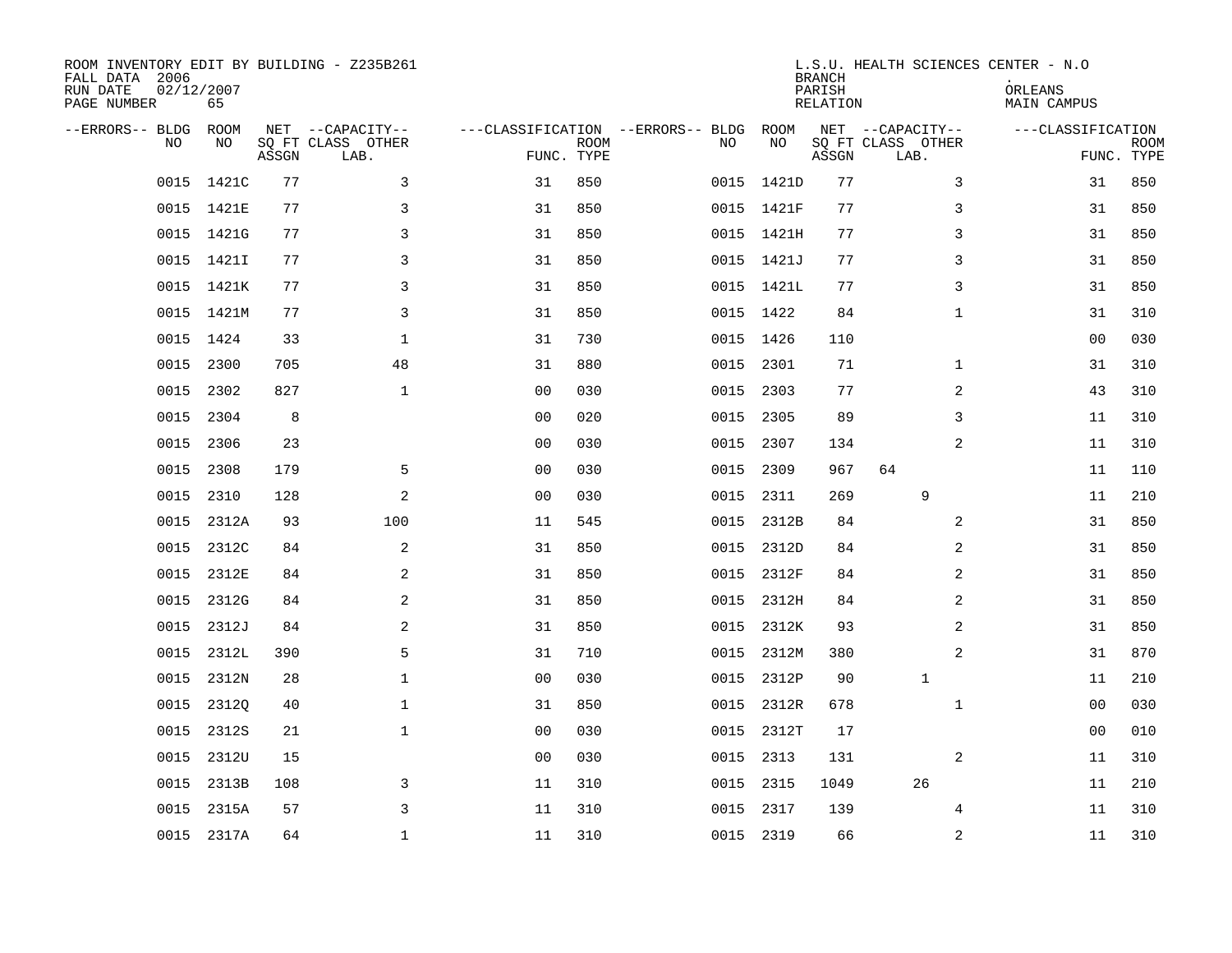| ROOM INVENTORY EDIT BY BUILDING - Z235B261<br>FALL DATA 2006<br>RUN DATE<br>PAGE NUMBER | 02/12/2007<br>66 |       |                                               |                                   |                           |   |           |            | <b>BRANCH</b><br>PARISH<br><b>RELATION</b> | L.S.U. HEALTH SCIENCES CENTER - N.O           | ORLEANS<br><b>MAIN CAMPUS</b> |                           |
|-----------------------------------------------------------------------------------------|------------------|-------|-----------------------------------------------|-----------------------------------|---------------------------|---|-----------|------------|--------------------------------------------|-----------------------------------------------|-------------------------------|---------------------------|
| --ERRORS-- BLDG<br>NO.                                                                  | ROOM<br>NO       | ASSGN | NET --CAPACITY--<br>SQ FT CLASS OTHER<br>LAB. | ---CLASSIFICATION --ERRORS-- BLDG | <b>ROOM</b><br>FUNC. TYPE |   | NO        | ROOM<br>NO | ASSGN                                      | NET --CAPACITY--<br>SQ FT CLASS OTHER<br>LAB. | ---CLASSIFICATION             | <b>ROOM</b><br>FUNC. TYPE |
| 0015                                                                                    | 2321             | 62    | $\mathbf 1$                                   | 11                                | 310                       |   | 0015      | 2323       | 75                                         | 3                                             | 11                            | 310                       |
| 0015                                                                                    | 2325             | 77    | 1                                             | 11                                | 310                       |   | 0015 2327 |            | 63                                         | 2                                             | 11                            | 310                       |
| 0015                                                                                    | 2329             | 126   | 3                                             | 11                                | 310                       |   | 0015      | 2331       | 59                                         | 2                                             | 11                            | 310                       |
| 0015                                                                                    | 3300             | 5020  |                                               | 0 <sub>0</sub>                    | 020                       |   | 0015      | 3301       | 482                                        | 33                                            | 31                            | 650                       |
| 0015                                                                                    | 3301A            | 196   | $\overline{4}$                                | 0 <sub>0</sub>                    | 030                       |   | 0015      | 3301B      | 954                                        | 188                                           | 81                            | 081                       |
| 0015                                                                                    | 3302             | 825   | $\mathbf{1}$                                  | 0 <sub>0</sub>                    | 030                       |   |           | 0015 3303  | 93                                         | $\mathbf{1}$                                  | 11                            | 310                       |
| 0015                                                                                    | 3304             | 10    |                                               | 0 <sub>0</sub>                    | 020                       |   | 0015      | 3305       | 238                                        | 3                                             | 31                            | 710                       |
| 0015                                                                                    | 3306             | 25    |                                               | 0 <sub>0</sub>                    | 030                       |   |           | 0015 3307  | 260                                        | 18                                            | 31                            | 220                       |
| 0015                                                                                    | 3308             | 160   | 4                                             | 0 <sub>0</sub>                    | 030                       |   | 0015      | 3310       | 133                                        | 2                                             | 0 <sub>0</sub>                | 030                       |
| 0015                                                                                    | 3311             | 115   | $\mathbf 1$                                   | 31                                | 310                       |   |           | 0015 3312A | 84                                         | $\mathbf{1}$                                  | 31                            | 850                       |
| 0015                                                                                    | 3312B            | 84    | $\mathbf 1$                                   | 31                                | 850                       |   |           | 0015 3312C | 84                                         | $\mathbf{1}$                                  | 31                            | 850                       |
| 0015                                                                                    | 3312D            | 84    | $\mathbf{1}$                                  | 11                                | 850                       |   |           | 0015 3312E | 130                                        |                                               | 81                            | 081                       |
| 0015                                                                                    | 3312F            | 25    | $\mathbf 1$                                   | 0 <sub>0</sub>                    | 030                       |   | 0015      | 3312G      | 188                                        | $\mathbf{1}$                                  | 11                            | 870                       |
| 0015                                                                                    | 3312H            | 23    | $\mathbf 1$                                   | 0 <sub>0</sub>                    | 030                       |   | 0015      | 3312J      | 100                                        |                                               | 31                            | 315                       |
| 0015                                                                                    | 3312K            | 124   | 1                                             | 31                                | 310                       |   |           | 0015 3312L | 71                                         | $\mathbf{1}$                                  | 31                            | 850                       |
| 0015                                                                                    | 3312M            | 96    | 3                                             | 31                                | 310                       |   |           | 0015 3312N | 81                                         | 1                                             | 11                            | 210                       |
| 0015                                                                                    | 3312P            | 130   | 10                                            | 11                                | 250                       |   |           | 0015 33120 | 133                                        | $\mathbf{1}$                                  | 11                            | 310                       |
| 0015                                                                                    | 3312R            | 77    | $\mathbf 1$                                   | 11                                | 310                       |   |           | 0015 3312S | 114                                        | $\mathbf{1}$                                  | 11                            | 310                       |
|                                                                                         | 0015 3312T       | 17    |                                               | 0 <sub>0</sub>                    | 030                       |   |           | 0015 3312U | 19                                         |                                               | 0 <sub>0</sub>                | 010                       |
| 0015                                                                                    | 3313             | 53    |                                               | 0 <sub>0</sub>                    | 030                       |   |           | 0015 3314  | 405                                        | 2                                             | 31                            | 870                       |
|                                                                                         | 0015 3315        | 323   | 9                                             | 31                                | 310                       |   | 0015 3316 |            | 404                                        | $\mathbf{1}$                                  | 31                            | 870                       |
| 0015                                                                                    | 3317             | 353   | $\overline{4}$                                | 11                                | 710                       | 7 | 0015 3318 |            | 113                                        | 8                                             | 31                            | 690                       |
|                                                                                         | 0015 3319        | 145   | 1                                             | 11                                | 310                       |   | 0015 3321 |            | 230                                        | 3                                             | 11                            | 310                       |
| 0015                                                                                    | 3323             | 141   | $\mathbf 1$                                   | 11                                | 310                       |   | 0015 3325 |            | 115                                        | $\mathbf{1}$                                  | 11                            | 310                       |
| 0015                                                                                    | 3327             | 117   | 3                                             | 11                                | 310                       |   |           | 0015 3329  | 109                                        | 2                                             | 11                            | 310                       |
|                                                                                         | 0015 3331        | 142   | $\mathbf{1}$                                  | 11                                | 310                       |   | 0015 3333 |            | 151                                        | $\mathbf{1}$                                  | 11                            | 310                       |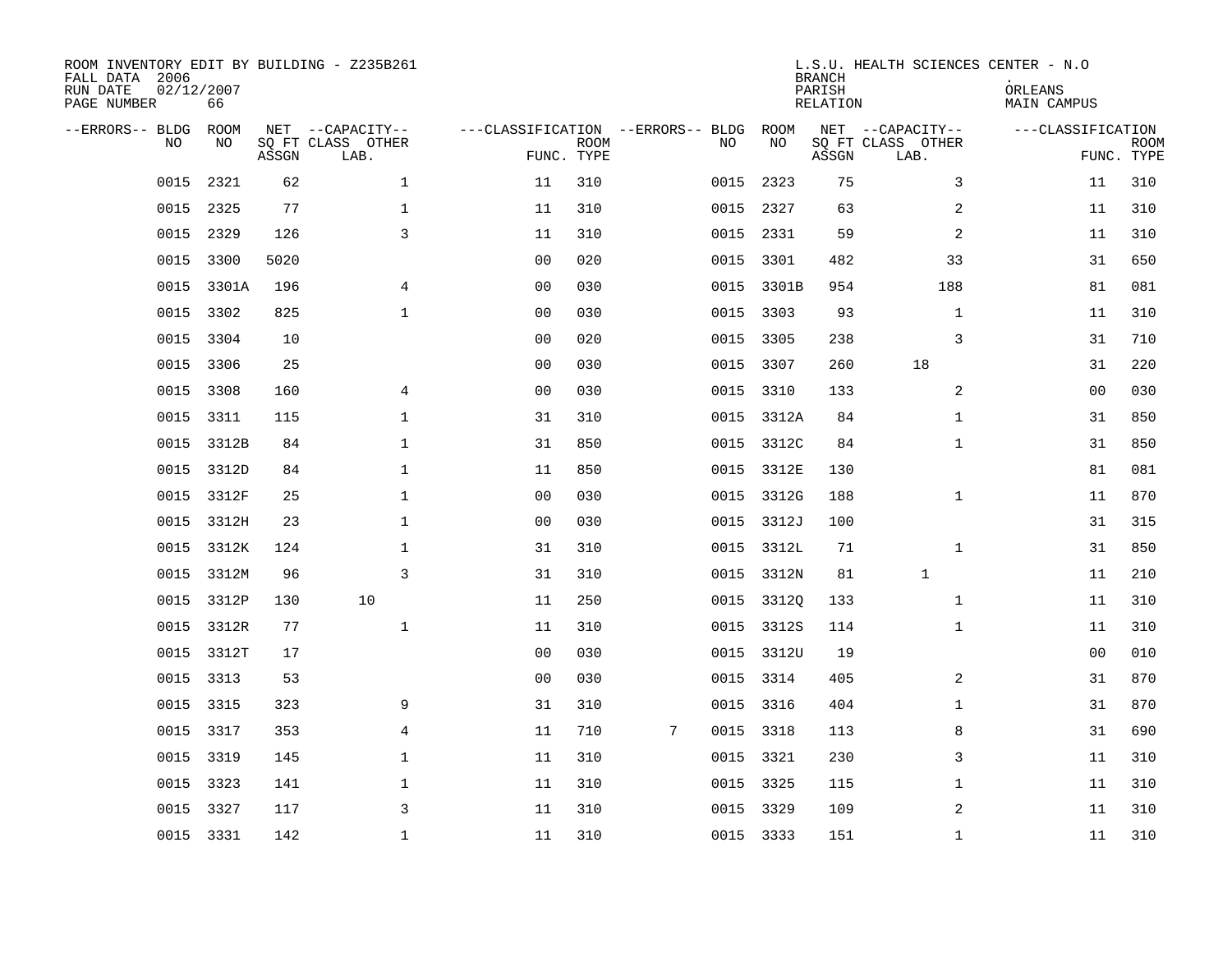| FALL DATA 2006<br>RUN DATE<br>PAGE NUMBER |      | 02/12/2007<br>67 |       | ROOM INVENTORY EDIT BY BUILDING - Z235B261    |                |                           |                                         |            | <b>BRANCH</b><br>PARISH<br><b>RELATION</b> | L.S.U. HEALTH SCIENCES CENTER - N.O           | ORLEANS<br>MAIN CAMPUS |                           |
|-------------------------------------------|------|------------------|-------|-----------------------------------------------|----------------|---------------------------|-----------------------------------------|------------|--------------------------------------------|-----------------------------------------------|------------------------|---------------------------|
| --ERRORS-- BLDG                           | NO   | ROOM<br>NO       | ASSGN | NET --CAPACITY--<br>SQ FT CLASS OTHER<br>LAB. |                | <b>ROOM</b><br>FUNC. TYPE | ---CLASSIFICATION --ERRORS-- BLDG<br>NO | ROOM<br>NO | ASSGN                                      | NET --CAPACITY--<br>SQ FT CLASS OTHER<br>LAB. | ---CLASSIFICATION      | <b>ROOM</b><br>FUNC. TYPE |
|                                           | 0015 | 3335             | 103   | 2                                             | 11             | 310                       | 0015                                    | 3337       | 256                                        | 9                                             | 11                     | 210                       |
|                                           | 0015 | 3339             | 418   | 16                                            | 11             | 210                       |                                         | 0015 3341  | 148                                        | $\mathbf{1}$                                  | 11                     | 310                       |
|                                           | 0015 | 3343             | 453   | 21                                            | 11             | 650                       |                                         | 0015 3343A | 188                                        | 4                                             | 00                     | 030                       |
| 7                                         | 0015 | 3343B            | 275   | 58                                            | 11             | 690                       |                                         | 0015 3345  | 1359                                       | 20                                            | 11                     | 850                       |
|                                           | 0015 | 3345A            | 698   | $\mathbf{1}$                                  | 0 <sub>0</sub> | 030                       | 0015                                    | 4300       | 653                                        | 43                                            | 0 <sub>0</sub>         | 020                       |
|                                           | 0015 | 4301             | 84    | $\mathbf{1}$                                  | 11             | 310                       |                                         | 0015 4302  | 825                                        | $\mathbf{1}$                                  | 0 <sub>0</sub>         | 030                       |
|                                           | 0015 | 4303             | 84    | $\mathbf{1}$                                  | 11             | 310                       | 0015                                    | 4304       | 10                                         |                                               | 00                     | 030                       |
|                                           | 0015 | 4305             | 85    | $\mathbf 1$                                   | 11             | 310                       |                                         | 0015 4306  | 25                                         |                                               | 0 <sub>0</sub>         | 030                       |
|                                           | 0015 | 4307             | 86    | $\mathbf 1$                                   | 11             | 310                       | 0015                                    | 4308       | 162                                        | 5                                             | 00                     | 030                       |
|                                           | 0015 | 4310             | 163   | 2                                             | 0 <sub>0</sub> | 030                       |                                         | 0015 4312A | 88                                         | 50                                            | 11                     | 545                       |
|                                           | 0015 | 4312B            | 84    | $\mathbf 1$                                   | 31             | 850                       |                                         | 0015 4312C | 84                                         | $\mathbf{1}$                                  | 31                     | 850                       |
|                                           | 0015 | 4312D            | 84    | $\mathbf{1}$                                  | 31             | 850                       |                                         | 0015 4312E | 88                                         | $\mathbf{1}$                                  | 31                     | 850                       |
|                                           | 0015 | 4312F            | 18    |                                               | 0 <sub>0</sub> | 030                       | 0015                                    | 4312G      | 39                                         | $\mathbf{1}$                                  | 11                     | 310                       |
|                                           | 0015 | 4312H            | 148   | 1                                             | 11             | 310                       | 0015                                    | 4312J      | 115                                        | $\mathbf{1}$                                  | 11                     | 315                       |
|                                           | 0015 | 4312K            | 107   | 2                                             | 11             | 220                       | 0015                                    | 4312L      | 180                                        | 3                                             | 11                     | 215                       |
| 9                                         | 0015 | 4312M            | 82    | 10                                            | 11             | 220                       | 0015                                    | 4312N      | 105                                        | $\mathbf{1}$                                  | 11                     | 310                       |
|                                           | 0015 | 4312P            | 105   | 2                                             | 11             | 215                       | 0015                                    | 43120      | 122                                        | $\mathbf{1}$                                  | 11                     | 310                       |
|                                           | 0015 | 4312R            | 132   | $\mathbf 1$                                   | 11             | 310                       | 0015                                    | 4312S      | 30                                         | $\mathbf{1}$                                  | 0 <sub>0</sub>         | 030                       |
|                                           | 0015 | 4312T            | 18    |                                               | 0 <sub>0</sub> | 030                       |                                         | 0015 4312U | 22                                         | $\mathbf{1}$                                  | 0 <sub>0</sub>         | 010                       |
|                                           | 0015 | 4313             | 140   | $\mathbf 1$                                   | 11             | 310                       |                                         | 0015 4313A | 101                                        | 4                                             | 11                     | 350                       |
|                                           | 0015 | 4313B            | 141   | $\mathbf 1$                                   | 11             | 310                       |                                         | 0015 4315  | 286                                        | 6                                             | 11                     | 220                       |
|                                           | 0015 | 4317             | 79    | $\mathbf 1$                                   | 11             | 310                       | 0015                                    | 4319       | 252                                        | $\mathbf{1}$                                  | 11                     | 870                       |
|                                           | 0015 | 4321             | 76    | $\mathbf 1$                                   | 11             | 310                       |                                         | 0015 4323  | 90                                         |                                               | 11                     | 315                       |
|                                           | 0015 | 4325             | 83    | $\mathbf 1$                                   | 11             | 310                       |                                         | 0015 4327  | 83                                         | $\mathbf{1}$                                  | 11                     | 310                       |
|                                           | 0015 | 4329A            | 383   | 2                                             | 11             | 870                       |                                         | 0015 4329B | 388                                        | $\overline{a}$                                | 11                     | 870                       |
|                                           |      | 0015 4329C       | 75    | $\mathbf{1}$                                  | 11             | 850                       |                                         | 0015 4329D | 34                                         |                                               | 0 <sub>0</sub>         | 030                       |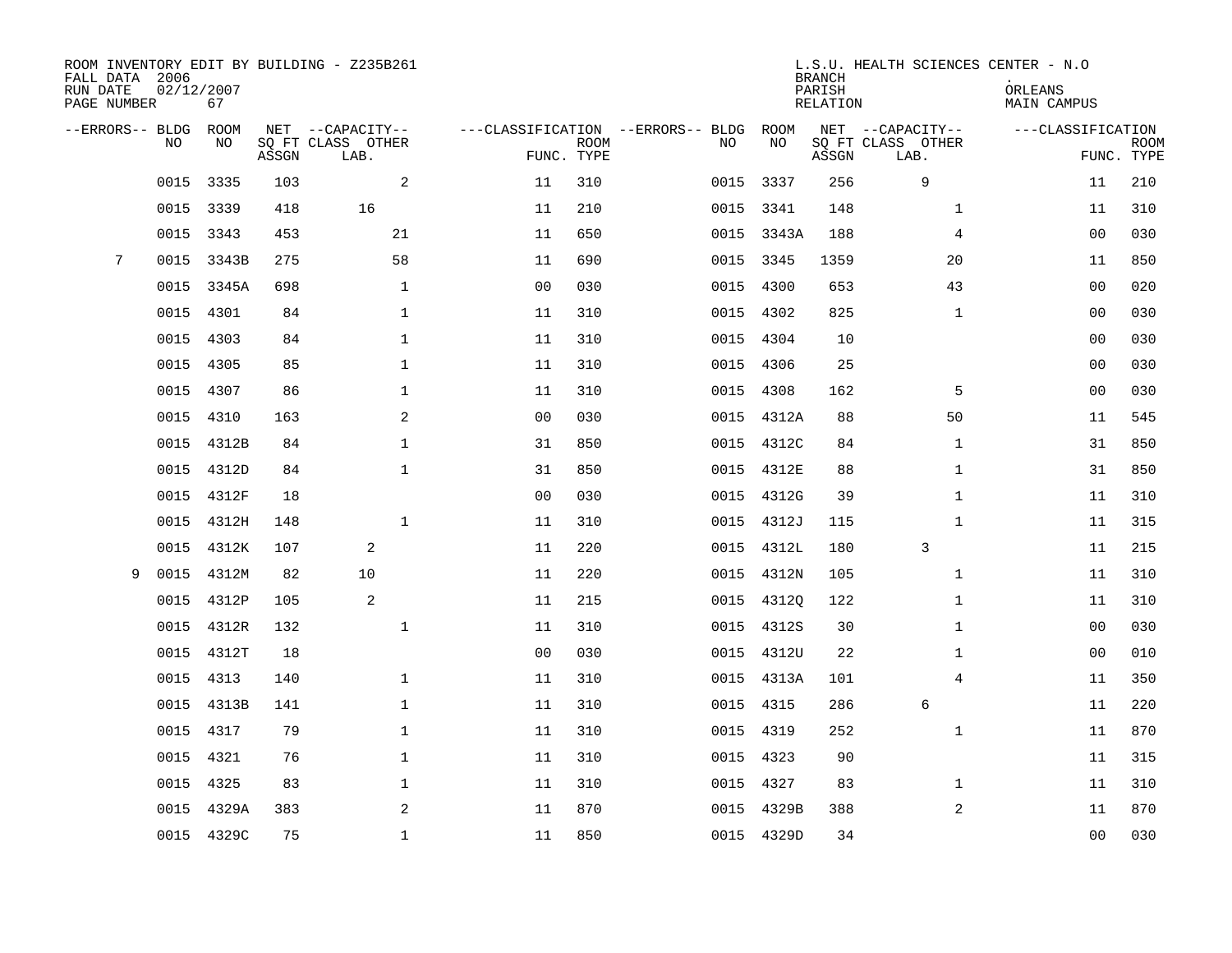| ROOM INVENTORY EDIT BY BUILDING - Z235B261<br>FALL DATA 2006<br>RUN DATE<br>PAGE NUMBER | 02/12/2007<br>68 |       |                                               |                |                           |                                         |            | <b>BRANCH</b><br>PARISH<br><b>RELATION</b> | L.S.U. HEALTH SCIENCES CENTER - N.O           | ORLEANS<br><b>MAIN CAMPUS</b> |                           |
|-----------------------------------------------------------------------------------------|------------------|-------|-----------------------------------------------|----------------|---------------------------|-----------------------------------------|------------|--------------------------------------------|-----------------------------------------------|-------------------------------|---------------------------|
| --ERRORS-- BLDG<br>NO.                                                                  | ROOM<br>NO       | ASSGN | NET --CAPACITY--<br>SQ FT CLASS OTHER<br>LAB. |                | <b>ROOM</b><br>FUNC. TYPE | ---CLASSIFICATION --ERRORS-- BLDG<br>NO | ROOM<br>NO | ASSGN                                      | NET --CAPACITY--<br>SQ FT CLASS OTHER<br>LAB. | ---CLASSIFICATION             | <b>ROOM</b><br>FUNC. TYPE |
| 0015                                                                                    | 4329E            | 157   | $\mathbf 1$                                   | 11             | 310                       | 0015                                    | 4329F      | 707                                        | $\mathbf{1}$                                  | 0 <sub>0</sub>                | 030                       |
| 0015                                                                                    | 4329G            | 155   | $\mathbf{1}$                                  | 11             | 310                       | 0015                                    | 4329H      | 297                                        | $\mathbf{1}$                                  | 11                            | 210                       |
| 0015                                                                                    | 4329J            | 81    | $\mathbf{1}$                                  | 11             | 850                       | 0015                                    | 4329K      | 69                                         | 4                                             | 11                            | 850                       |
| 0015                                                                                    | 4329L            | 91    | $\mathbf{1}$                                  | 11             | 210                       |                                         | 0015 4329P | 84                                         | 2                                             | 11                            | 215                       |
| 0015                                                                                    | 4329Q            | 84    | $\mathbf{1}$                                  | 11             | 850                       | 0015                                    | 4329R      | 88                                         | $\mathbf{1}$                                  | 31                            | 850                       |
| 0015                                                                                    | 5300             | 6278  |                                               | 0 <sub>0</sub> | 020                       |                                         | 0015 5301A | 138                                        | $\mathbf{1}$                                  | 11                            | 310                       |
| 0015                                                                                    | 5301B            | 138   | $\mathbf{1}$                                  | 11             | 310                       | 0015                                    | 5301C      | 138                                        | $\mathbf{1}$                                  | 11                            | 310                       |
| 0015                                                                                    | 5301D            | 138   | $\mathbf 1$                                   | 11             | 310                       |                                         | 0015 5302  | 561                                        | $\mathbf{1}$                                  | 00                            | 030                       |
| 0015                                                                                    | 5303             | 94    | $\mathbf 1$                                   | 11             | 310                       | 0015                                    | 5304       | 10                                         |                                               | 00                            | 030                       |
| 0015                                                                                    | 5305             | 94    | $\mathbf 1$                                   | 11             | 310                       | 0015                                    | 5306       | 16                                         |                                               | 0 <sub>0</sub>                | 030                       |
| 0015                                                                                    | 5307             | 94    | 2                                             | 11             | 310                       | 0015                                    | 5308       | 161                                        | 5                                             | 0 <sub>0</sub>                | 030                       |
| 0015                                                                                    | 5309             | 94    | $\mathbf 1$                                   | 11             | 310                       |                                         | 0015 5310  | 151                                        | 2                                             | 00                            | 030                       |
| 0015                                                                                    | 5311             | 97    | $\mathbf{1}$                                  | 11             | 310                       | 0015                                    | 5312       | 1111                                       | 19                                            | 45                            | 710                       |
| 0015                                                                                    | 5313             | 215   | $\mathbf{1}$                                  | 11             | 310                       |                                         | 0015 5314  | 13                                         |                                               | 0 <sub>0</sub>                | 030                       |
| 0015                                                                                    | 5315             | 107   | $\overline{4}$                                | 11             | 210                       |                                         | 0015 5316  | 275                                        | $\mathbf{1}$                                  | 92                            | 665                       |
| 0015                                                                                    | 5317             | 131   | $\mathbf 1$                                   | 11             | 310                       |                                         | 0015 5318  | 23                                         |                                               | 00                            | 030                       |
|                                                                                         | 0015 5319        | 217   | 8                                             | 11             | 210                       |                                         | 0015 5320  | 578                                        | $\mathbf{1}$                                  | 00                            | 030                       |
| 0015                                                                                    | 5321             | 102   | $\mathbf{1}$                                  | 11             | 310                       |                                         | 0015 5322  | 8                                          |                                               | 0 <sub>0</sub>                | 030                       |
|                                                                                         | 0015 5323        | 126   | $\mathbf 1$                                   | 11             | 310                       |                                         | 0015 5325  | 108                                        | $\mathbf{1}$                                  | 11                            | 310                       |
| 0015                                                                                    | 5327             | 453   | 34                                            | 46             | 650                       |                                         | 0015 5327A | 58                                         | $\mathbf{1}$                                  | 65                            | 655                       |
| 0015                                                                                    | 5329             | 98    | $\mathbf{1}$                                  | 11             | 310                       |                                         | 0015 5331  | 129                                        | $\mathbf{1}$                                  | 11                            | 310                       |
| 0015                                                                                    | 5335A            | 122   | $\mathbf 1$                                   | 11             | 310                       | 0015                                    | 5335B      | 126                                        | $\mathbf{1}$                                  | 11                            | 310                       |
|                                                                                         | 0015 5337        | 132   | 1                                             | 11             | 310                       |                                         | 0015 5339  | 111                                        | $\mathbf{1}$                                  | 11                            | 310                       |
| 0015                                                                                    | 5341             | 132   | 1                                             | 11             | 310                       | 0015                                    | 5343       | 99                                         | $\mathbf{1}$                                  | 11                            | 310                       |
| 0015                                                                                    | 5345             | 215   | 7                                             | 11             | 350                       |                                         | 0015 5347  | 131                                        | $\mathbf{1}$                                  | 11                            | 310                       |
|                                                                                         | 0015 5349        | 112   | $\mathbf{1}$                                  | 11             | 310                       |                                         | 0015 5351  | 219                                        | 3                                             | 11                            | 310                       |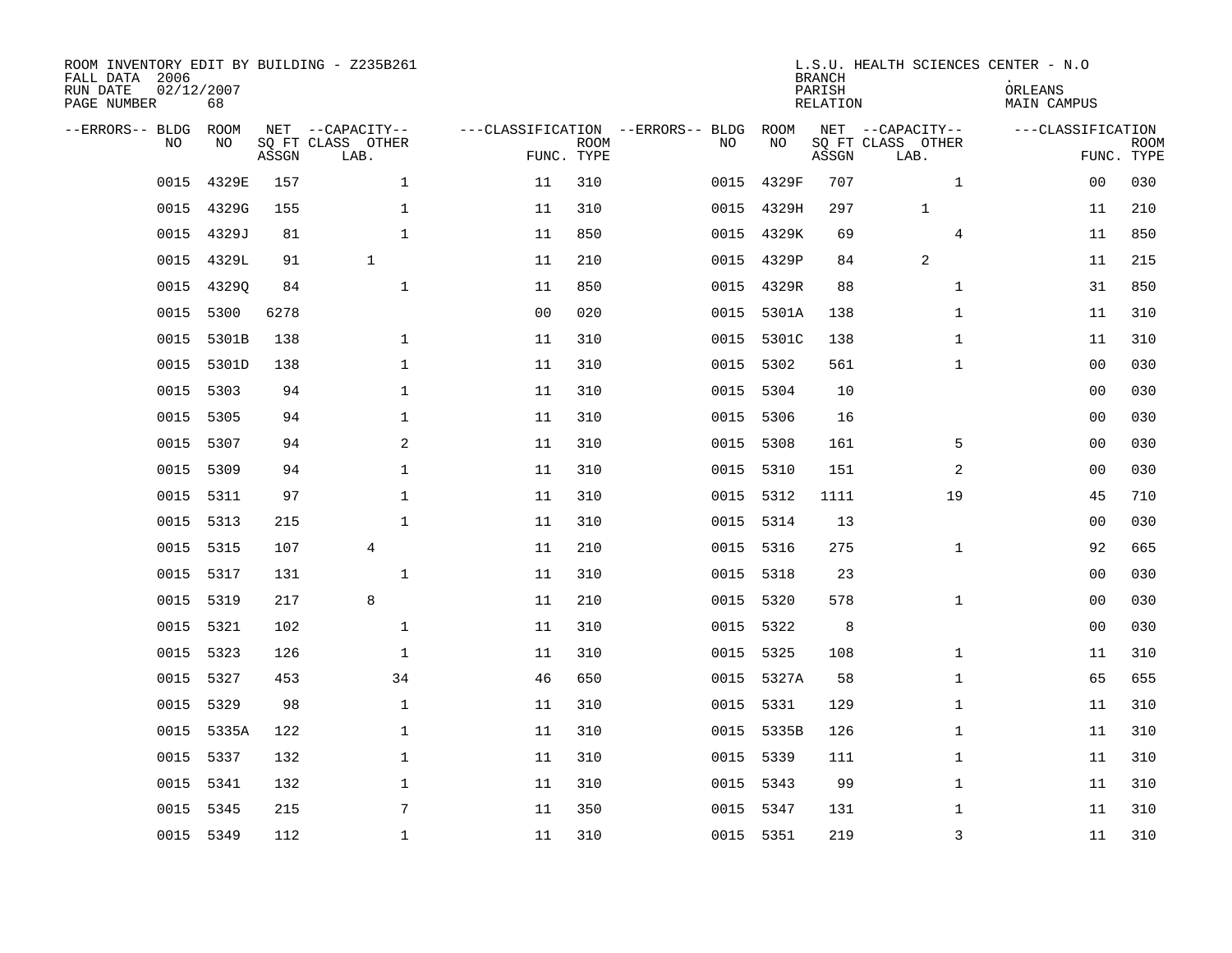| FALL DATA 2006<br>RUN DATE<br>PAGE NUMBER | 02/12/2007 | 69          |       | ROOM INVENTORY EDIT BY BUILDING - Z235B261    |                                   |                           |      |            | <b>BRANCH</b><br>PARISH<br>RELATION | L.S.U. HEALTH SCIENCES CENTER - N.O           | ORLEANS<br>MAIN CAMPUS |                           |
|-------------------------------------------|------------|-------------|-------|-----------------------------------------------|-----------------------------------|---------------------------|------|------------|-------------------------------------|-----------------------------------------------|------------------------|---------------------------|
| --ERRORS-- BLDG                           | NO.        | ROOM<br>NO. | ASSGN | NET --CAPACITY--<br>SQ FT CLASS OTHER<br>LAB. | ---CLASSIFICATION --ERRORS-- BLDG | <b>ROOM</b><br>FUNC. TYPE | NO   | ROOM<br>NO | ASSGN                               | NET --CAPACITY--<br>SQ FT CLASS OTHER<br>LAB. | ---CLASSIFICATION      | <b>ROOM</b><br>FUNC. TYPE |
|                                           | 0015       | 5353        | 131   | $\mathbf{1}$                                  | 11                                | 310                       | 0015 | 5355       | 90                                  | $\mathbf{1}$                                  | 11                     | 310                       |
|                                           | 0015       | 5357        | 134   | $\mathbf{1}$                                  | 11                                | 310                       |      | 0015 5359  | 90                                  | $\mathbf{1}$                                  | 11                     | 310                       |
|                                           | 0015       | 5361        | 90    | $\mathbf{1}$                                  | 11                                | 310                       |      | 0015 5401  | 531                                 | 6                                             | 11                     | 310                       |
|                                           | 0015       | 5402        | 18    |                                               | 0 <sub>0</sub>                    | 030                       |      | 0015 5403  | 96                                  | $\mathbf{1}$                                  | 11                     | 310                       |
|                                           | 0015       | 5404        | 21    | $\mathbf 1$                                   | 0 <sub>0</sub>                    | 010                       | 0015 | 5405       | 96                                  | $\mathbf{1}$                                  | 11                     | 310                       |
|                                           | 0015       | 5407        | 98    | $\mathbf 1$                                   | 11                                | 310                       |      | 0015 5409  | 96                                  | $\mathbf{1}$                                  | 11                     | 310                       |
|                                           | 0015       | 5411        | 96    | $\mathbf 1$                                   | 11                                | 310                       |      | 0015 5413  | 204                                 | 2                                             | 11                     | 310                       |
|                                           | 0015       | 5415        | 97    | $\mathbf 1$                                   | 11                                | 310                       |      | 0015 5417  | 131                                 | $\mathbf{1}$                                  | 11                     | 310                       |
|                                           | 0015       | 5419        | 202   | 2                                             | 11                                | 310                       | 0015 | 5421       | 104                                 | $\mathbf{1}$                                  | 11                     | 310                       |
|                                           | 0015       | 5423        | 115   | 2                                             | 11                                | 310                       |      | 0015 5425  | 10                                  |                                               | 00                     | 030                       |
|                                           | 0015       | 5427        | 102   | $\mathbf 1$                                   | 11                                | 310                       | 0015 | 5429       | 205                                 | 2                                             | 11                     | 310                       |
|                                           | 0015       | 5431        | 101   | $\mathbf{1}$                                  | 11                                | 310                       |      | 0015 5433  | 86                                  | $\mathbf{1}$                                  | 11                     | 310                       |
|                                           | 0015       | 5435        | 95    | $\mathbf 1$                                   | 11                                | 310                       | 0015 | 5437       | 129                                 | $\mathbf{1}$                                  | 11                     | 310                       |
|                                           | 0015       | 5439        | 98    | $\mathbf{1}$                                  | 11                                | 310                       |      | 0015 5441  | 530                                 | 26                                            | 11                     | 310                       |
|                                           | 0015       | 5442        | 15    |                                               | 0 <sub>0</sub>                    | 030                       |      | 0015 5443  | 99                                  | $\mathbf{1}$                                  | 11                     | 310                       |
|                                           | 0015       | 5445        | 125   | $\mathbf 1$                                   | 11                                | 310                       |      | 0015 5447  | 96                                  | $\mathbf{1}$                                  | 11                     | 310                       |
|                                           | 0015       | 5449        | 98    | $\mathbf 1$                                   | 11                                | 310                       |      | 0015 5451  | 102                                 | $\mathbf{1}$                                  | 11                     | 310                       |
|                                           | 0015       | 5453        | 190   | $\mathbf 1$                                   | 11                                | 310                       |      | 0015 5455  | 98                                  | $\mathbf{1}$                                  | 11                     | 310                       |
|                                           | 0015 5457  |             | 97    | 1                                             | 11                                | 310                       |      | 0015 5461  | 202                                 | 6                                             | 11                     | 350                       |
|                                           | 0015       | 5463        | 131   | $\mathbf 1$                                   | 11                                | 310                       |      | 0015 5465  | 104                                 | $\mathbf{1}$                                  | 11                     | 310                       |
|                                           | 0015 5467  |             | 202   | 2                                             | 11                                | 310                       |      | 0015 5469  | 95                                  | $\mathbf{1}$                                  | 11                     | 310                       |
|                                           | 0015       | 5471        | 94    | $\mathbf 1$                                   | 11                                | 310                       |      | 0015 5473  | 129                                 | $\mathbf{1}$                                  | 11                     | 310                       |
|                                           | 0015 5475  |             | 97    | $\mathbf{1}$                                  | 11                                | 310                       |      | 0015 5477  | 94                                  | $\mathbf{1}$                                  | 11                     | 310                       |
|                                           | 0015       | 6300        | 5114  |                                               | 0 <sub>0</sub>                    | 020                       |      | 0015 6301  | 230                                 | 3                                             | 11                     | 250                       |
|                                           | 0015       | 6302        | 532   | $\mathbf 1$                                   | 0 <sub>0</sub>                    | 030                       |      | 0015 6303  | 243                                 |                                               | 11                     | 255                       |
|                                           | 0015 6304  |             | 9     |                                               | 0 <sub>0</sub>                    | 030                       |      | 0015 6305  | 230                                 | $\overline{a}$                                | 11                     | 250                       |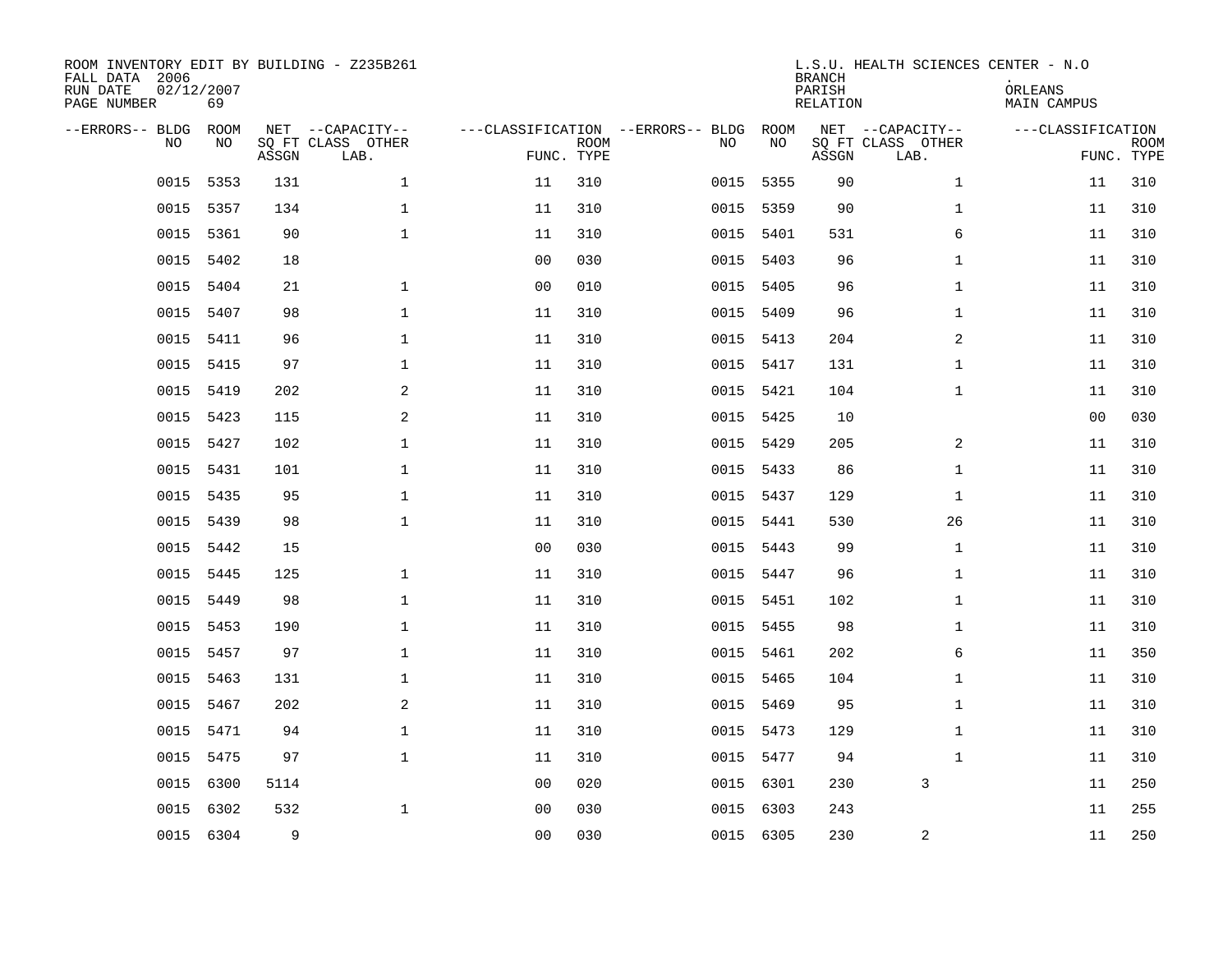| ROOM INVENTORY EDIT BY BUILDING - Z235B261<br>FALL DATA 2006<br>RUN DATE<br>PAGE NUMBER | 02/12/2007<br>70 |       |                                               |                |                           |                                              |            | <b>BRANCH</b><br>PARISH<br><b>RELATION</b> | L.S.U. HEALTH SCIENCES CENTER - N.O           | ORLEANS<br><b>MAIN CAMPUS</b> |                           |
|-----------------------------------------------------------------------------------------|------------------|-------|-----------------------------------------------|----------------|---------------------------|----------------------------------------------|------------|--------------------------------------------|-----------------------------------------------|-------------------------------|---------------------------|
| --ERRORS-- BLDG ROOM<br>NO                                                              | NO               | ASSGN | NET --CAPACITY--<br>SQ FT CLASS OTHER<br>LAB. |                | <b>ROOM</b><br>FUNC. TYPE | ---CLASSIFICATION --ERRORS-- BLDG ROOM<br>NO | NO         | ASSGN                                      | NET --CAPACITY--<br>SQ FT CLASS OTHER<br>LAB. | ---CLASSIFICATION             | <b>ROOM</b><br>FUNC. TYPE |
| 0015                                                                                    | 6306             | 18    |                                               | 0 <sub>0</sub> | 030                       | 0015                                         | 6307       | 26                                         |                                               | 00                            | 030                       |
| 0015                                                                                    | 6308             | 163   | 5                                             | 0 <sub>0</sub> | 030                       |                                              | 0015 6310  | 163                                        | 2                                             | 00                            | 030                       |
| 0015                                                                                    | 6311             | 508   | 33                                            | 11             | 110                       |                                              | 0015 6312  | 189                                        | 2                                             | 11                            | 310                       |
| 0015                                                                                    | 6313             | 329   | 4                                             | 11             | 250                       |                                              | 0015 6314  | 23                                         |                                               | 0 <sub>0</sub>                | 030                       |
| 0015                                                                                    | 6315             | 235   | 2                                             | 22             | 255                       |                                              | 0015 6316  | 160                                        | $\mathbf{1}$                                  | 11                            | 310                       |
| 0015                                                                                    | 6317             | 214   |                                               | 11             | 255                       |                                              | 0015 6318  | 171                                        | $\mathbf{1}$                                  | 11                            | 250                       |
| 0015                                                                                    | 6319             | 537   | 4                                             | 11             | 250                       |                                              | 0015 6320  | 707                                        | $\mathbf{1}$                                  | 00                            | 030                       |
| 0015                                                                                    | 6321             | 459   | 3                                             | 11             | 250                       |                                              | 0015 6323  | 386                                        | $\mathbf{1}$                                  | 11                            | 310                       |
| 0015                                                                                    | 63230            | 414   | 16                                            | 11             | 350                       |                                              | 0015 6325  | 179                                        | $\mathbf{1}$                                  | 11                            | 310                       |
|                                                                                         | 0015 6327        | 224   | 2                                             | 11             | 310                       |                                              | 0015 6329  | 354                                        | 2                                             | 11                            | 250                       |
| 0015                                                                                    | 6331             | 110   | $\mathbf{1}$                                  | 11             | 250                       |                                              | 0015 6333  | 224                                        | 2                                             | 11                            | 250                       |
| 0015                                                                                    | 6335             | 483   | 2                                             | 11             | 250                       |                                              | 0015 6337  | 66                                         |                                               | 11                            | 255                       |
| 0015                                                                                    | 6339             | 180   | 3                                             | 11             | 310                       | 0015                                         | 6341       | 67                                         | 1                                             | 11                            | 255                       |
| 0015                                                                                    | 6343             | 291   | $\mathbf{1}$                                  | 11             | 250                       |                                              | 0015 6345  | 190                                        | 1                                             | 11                            | 250                       |
| 0015                                                                                    | 6347             | 233   | $\mathbf{1}$                                  | 11             | 215                       | 0015                                         | 6349       | 154                                        |                                               | 11                            | 315                       |
| 0015                                                                                    | 6351             | 118   | $\mathbf{1}$                                  | 11             | 310                       |                                              | 0015 6353  | 402                                        | 10                                            | 11                            | 250                       |
| 0015                                                                                    | 6401             | 234   | $\mathbf{1}$                                  | 11             | 215                       | 0015                                         | 6402       | 18                                         |                                               | 0 <sub>0</sub>                | 030                       |
| 0015                                                                                    | 6403             | 201   | $\mathbf{1}$                                  | 11             | 255                       |                                              | 0015 6403A | 24                                         |                                               | 0 <sub>0</sub>                | 030                       |
| 0015                                                                                    | 6404             | 28    |                                               | 0 <sub>0</sub> | 010                       |                                              | 0015 6405  | 1302                                       | 48                                            | 11                            | 210                       |
| 0015                                                                                    | 6405A            | 183   | 2                                             | 11             | 215                       |                                              | 0015 6405D | 332                                        | 4                                             | 11                            | 250                       |
| 0015                                                                                    | 6405E            | 55    | 2                                             | 11             | 250                       |                                              | 0015 6406  | 105                                        | $\mathbf{1}$                                  | 11                            | 310                       |
| 0015                                                                                    | 6407             | 76    | $\mathbf{1}$                                  | 11             | 255                       |                                              | 0015 6408  | 484                                        | 5                                             | 22                            | 250                       |
| 0015                                                                                    | 6409             | 1470  | 8                                             | 11             | 250                       |                                              | 0015 6410  | 254                                        | 1                                             | 11                            | 250                       |
| 0015                                                                                    | 6411A            | 299   | $\mathbf{1}$                                  | 11             | 255                       |                                              | 0015 6411B | 34                                         |                                               | 00                            | 030                       |
| 0015                                                                                    | 6412             | 149   |                                               | 11             | 255                       |                                              | 0015 6413  | 1105                                       | 35                                            | 11                            | 210                       |
|                                                                                         | 0015 7300        | 4544  |                                               | 0 <sub>0</sub> | 020                       |                                              | 0015 7301  | 735                                        | 30                                            | 91                            | 650                       |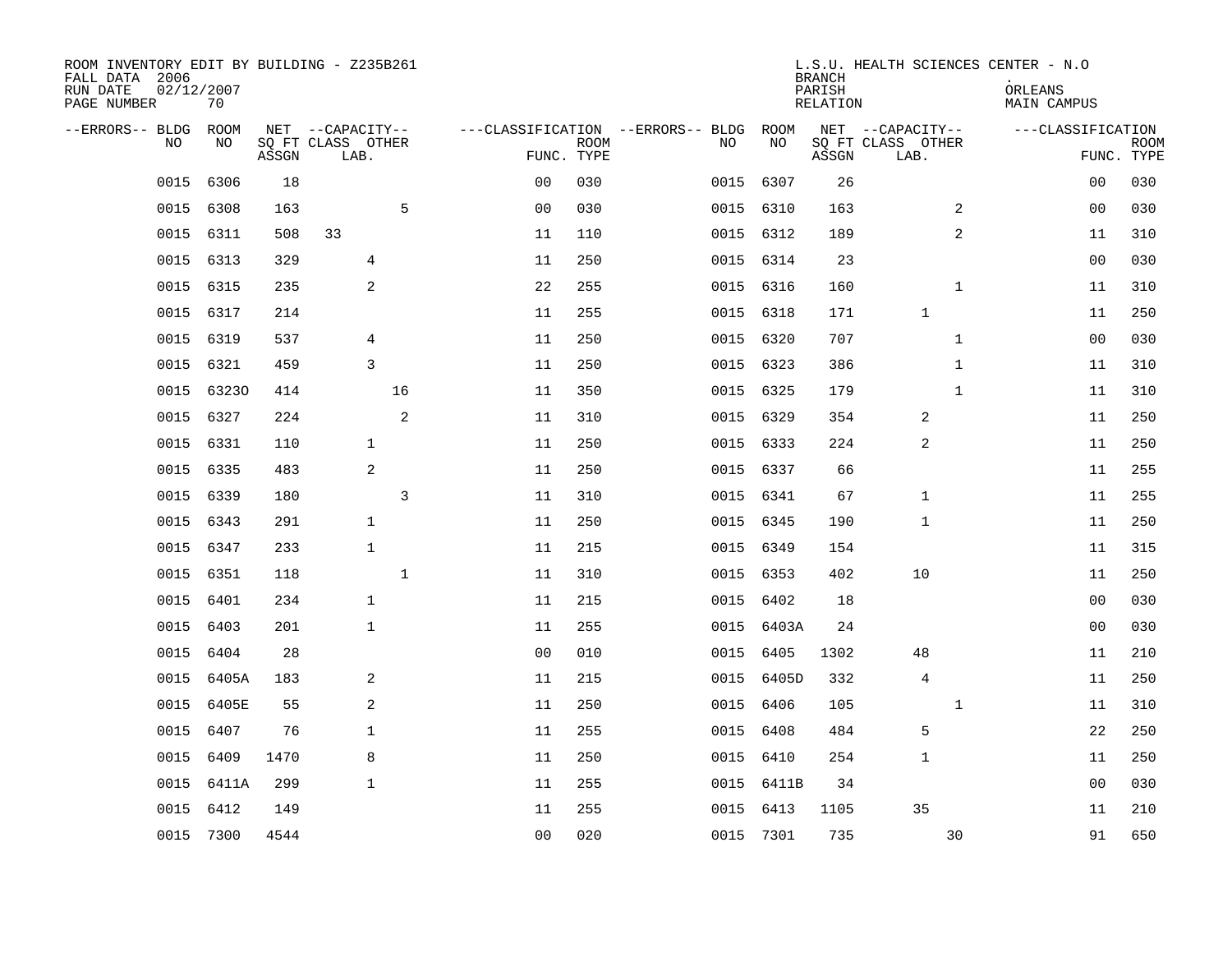| ROOM INVENTORY EDIT BY BUILDING - Z235B261<br>FALL DATA 2006<br>RUN DATE<br>PAGE NUMBER | 02/12/2007<br>71 |                 |                                               |              |                                                 |             |           |            | <b>BRANCH</b><br>PARISH<br><b>RELATION</b> | L.S.U. HEALTH SCIENCES CENTER - N.O           | ORLEANS<br><b>MAIN CAMPUS</b> |                           |
|-----------------------------------------------------------------------------------------|------------------|-----------------|-----------------------------------------------|--------------|-------------------------------------------------|-------------|-----------|------------|--------------------------------------------|-----------------------------------------------|-------------------------------|---------------------------|
| --ERRORS-- BLDG<br>NO                                                                   | ROOM<br>NO       | ASSGN           | NET --CAPACITY--<br>SQ FT CLASS OTHER<br>LAB. |              | ---CLASSIFICATION --ERRORS-- BLDG<br>FUNC. TYPE | <b>ROOM</b> | NO        | ROOM<br>NO | ASSGN                                      | NET --CAPACITY--<br>SQ FT CLASS OTHER<br>LAB. | ---CLASSIFICATION             | <b>ROOM</b><br>FUNC. TYPE |
| 0015                                                                                    | 7301A            | 203             |                                               | 5            | 0 <sub>0</sub>                                  | 030         | 0015      | 7301B      | 110                                        | 10                                            | 81                            | 081                       |
| 0015                                                                                    | 7302             | 532             |                                               | $\mathbf 1$  | 0 <sub>0</sub>                                  | 030         | 0015      | 7303       | 1268                                       | 187                                           | 81                            | 081                       |
| 0015                                                                                    | 7304             | $7\phantom{.0}$ |                                               |              | 0 <sub>0</sub>                                  | 030         | 0015      | 7305       | 83                                         | $\mathbf{1}$                                  | 11                            | 310                       |
| 0015                                                                                    | 7306             | 18              |                                               |              | 0 <sub>0</sub>                                  | 030         | 0015      | 7307       | 59                                         | $\mathbf{1}$                                  | 11                            | 310                       |
| 0015                                                                                    | 7308             | 162             |                                               | 5            | 0 <sub>0</sub>                                  | 030         | 0015      | 7309       | 9                                          |                                               | 0 <sub>0</sub>                | 030                       |
| 0015                                                                                    | 7310             | 162             |                                               | 2            | 0 <sub>0</sub>                                  | 030         | 0015      | 7311       | 165                                        | $\mathbf{1}$                                  | 11                            | 250                       |
| 0015                                                                                    | 7312             | 319             | $\mathbf{1}$                                  |              | 11                                              | 250         | 0015      | 7313       | 170                                        | $\mathbf{1}$                                  | 22                            | 310                       |
| 0015                                                                                    | 7314             | 177             |                                               | 3            | 11                                              | 310         | 0015      | 7315       | 401                                        | 3                                             | 11                            | 250                       |
| 0015                                                                                    | 7316             | 78              |                                               |              | 11                                              | 255         | 0015      | 7317       | 167                                        | $\mathbf{1}$                                  | 11                            | 310                       |
| 0015                                                                                    | 7318             | 30              |                                               |              | 0 <sub>0</sub>                                  | 030         |           | 0015 7319  | 170                                        | 2                                             | 11                            | 350                       |
| 0015                                                                                    | 7320             | 48              |                                               |              | 22                                              | 255         | 0015      | 7321       | 227                                        | 2                                             | 22                            | 310                       |
| 0015                                                                                    | 7322             | 152             | $\mathbf{1}$                                  |              | 22                                              | 255         | 0015      | 7323       | 264                                        | 2                                             | 22                            | 250                       |
| 0015                                                                                    | 7324             | 703             |                                               | $\mathbf{2}$ | 0 <sub>0</sub>                                  | 030         | 0015      | 7325       | 281                                        | 1                                             | 11                            | 250                       |
| 0015                                                                                    | 7327             | 170             |                                               | $\mathbf{1}$ | 22                                              | 310         | 0015      | 7329       | 234                                        | 2                                             | 11                            | 250                       |
| 0015                                                                                    | 7331             | 184             | 2                                             |              | 22                                              | 255         | 0015      | 7331A      | 195                                        | 250                                           | 22                            | 255                       |
| 0015                                                                                    | 7333             | 172             | $\mathbf{1}$                                  |              | 22                                              | 250         | 0015      | 7335       | 93                                         | $\mathbf{1}$                                  | 11                            | 310                       |
| 0015                                                                                    | 7337             | 124             |                                               |              | 81                                              | 081         | 0015      | 7339       | 400                                        | 2                                             | 11                            | 250                       |
| 0015                                                                                    | 7341             | 377             | 5                                             |              | 22                                              | 250         | 0015      | 7341A      | 170                                        | $\mathbf{1}$                                  | 22                            | 250                       |
| 0015                                                                                    | 7341B            | 201             | $\mathbf{1}$                                  |              | 22                                              | 250         | 0015 7343 |            | 383                                        | 21                                            | 43                            | 210                       |
| 0015                                                                                    | 7345             | 164             | $\overline{\mathbf{c}}$                       |              | 11                                              | 250         | 0015      | 7347       | 162                                        | $\mathbf{1}$                                  | 11                            | 310                       |
| 0015                                                                                    | 7401             | 3600            | 102                                           |              | 11                                              | 210         |           | 0015 7401A | 377                                        | 8                                             | 11                            | 220                       |
| 0015                                                                                    | 7401B            | 380             | 11                                            |              | 11                                              | 210         | 0015      | 7402       | 18                                         |                                               | 00                            | 030                       |
| 0015                                                                                    | 7403             | 93              |                                               |              | 0 <sub>0</sub>                                  | 030         | 0015      | 7404       | 22                                         |                                               | 0 <sub>0</sub>                | 010                       |
| 0015                                                                                    | 7405             | 13              |                                               |              | 0 <sub>0</sub>                                  | 030         | 0015      | 7406       | 105                                        | $\mathbf{1}$                                  | 00                            | 030                       |
| 0015                                                                                    | 7407             | 3600            | 100                                           |              | 11                                              | 210         | 0015      | 7408       | 353                                        | 1                                             | 11                            | 210                       |
| 0015                                                                                    | 7409             | 172             |                                               | 88           | 81                                              | 081         | 0015 7410 |            | 180                                        | 4                                             | 11                            | 250                       |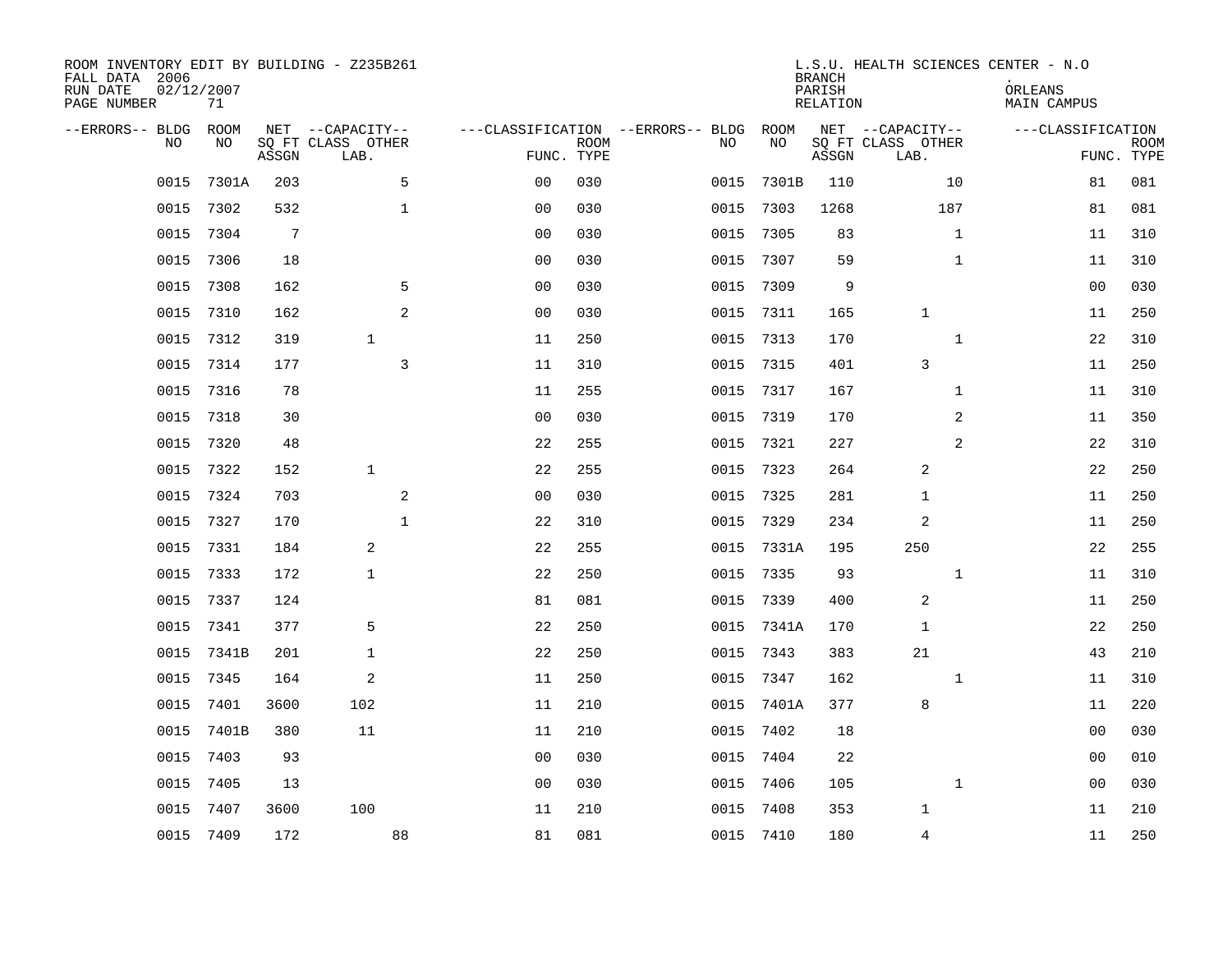| ROOM INVENTORY EDIT BY BUILDING - Z235B261<br>FALL DATA 2006<br>RUN DATE<br>PAGE NUMBER | 02/12/2007<br>72 |       |                                               |                |             |                                         |            | <b>BRANCH</b><br>PARISH<br><b>RELATION</b> | L.S.U. HEALTH SCIENCES CENTER - N.O           | ORLEANS<br><b>MAIN CAMPUS</b> |                           |
|-----------------------------------------------------------------------------------------|------------------|-------|-----------------------------------------------|----------------|-------------|-----------------------------------------|------------|--------------------------------------------|-----------------------------------------------|-------------------------------|---------------------------|
| --ERRORS-- BLDG<br>NO                                                                   | ROOM<br>NO       | ASSGN | NET --CAPACITY--<br>SQ FT CLASS OTHER<br>LAB. | FUNC. TYPE     | <b>ROOM</b> | ---CLASSIFICATION --ERRORS-- BLDG<br>NO | ROOM<br>NO | ASSGN                                      | NET --CAPACITY--<br>SQ FT CLASS OTHER<br>LAB. | ---CLASSIFICATION             | <b>ROOM</b><br>FUNC. TYPE |
| 0015                                                                                    | 7412             | 25    |                                               | 0 <sub>0</sub> | 030         | 0015                                    | 8300       | 4987                                       |                                               | 0 <sub>0</sub>                | 020                       |
| 0015                                                                                    | 8301             | 123   | $\mathbf 1$                                   | 22             | 310         |                                         | 0015 8302  | 10                                         |                                               | 00                            | 030                       |
| 0015                                                                                    | 8303             | 180   | $\mathbf{1}$                                  | 11             | 250         |                                         | 0015 8304  | 12                                         |                                               | 00                            | 030                       |
| 0015                                                                                    | 8305             | 198   | 2                                             | 22             | 250         |                                         | 0015 8306  | 15                                         |                                               | 00                            | 030                       |
| 0015                                                                                    | 8307             | 179   | $\mathbf{1}$                                  | 11             | 250         |                                         | 0015 8308  | 163                                        | 5                                             | 0 <sub>0</sub>                | 030                       |
| 0015                                                                                    | 8309             | 122   | $\mathbf 1$                                   | 11             | 310         |                                         | 0015 8309A | 294                                        | 1                                             | 22                            | 250                       |
| 0015                                                                                    | 8310             | 163   | 2                                             | 0 <sub>0</sub> | 030         |                                         | 0015 8311  | 195                                        | $\mathbf{1}$                                  | 11                            | 255                       |
|                                                                                         | 0015 8312        | 150   | $\mathbf{1}$                                  | 11             | 310         |                                         | 0015 8313  | 341                                        | 2                                             | 11                            | 250                       |
| 0015                                                                                    | 8314             | 548   | 2                                             | 11             | 250         |                                         | 0015 8315  | 277                                        | $\mathbf{1}$                                  | 11                            | 250                       |
|                                                                                         | 0015 8316        | 375   | 2                                             | 11             | 310         |                                         | 0015 8317  | 182                                        | $\mathbf{1}$                                  | 11                            | 310                       |
| 0015                                                                                    | 8318             | 563   | 8                                             | 11             | 255         |                                         | 0015 8319  | 478                                        | 3                                             | 11                            | 250                       |
|                                                                                         | 0015 8320        | 28    |                                               | 0 <sub>0</sub> | 030         |                                         | 0015 8321  | 245                                        | 2                                             | 22                            | 250                       |
| 0015                                                                                    | 8323             | 306   | 2                                             | 11             | 250         |                                         | 0015 8325  | 132                                        | 2                                             | 22                            | 250                       |
|                                                                                         | 0015 8327        | 355   | 3                                             | 22             | 250         |                                         | 0015 8329  | 442                                        | 29                                            | 11                            | 110                       |
| 0015                                                                                    | 8331             | 210   | $\mathbf{1}$                                  | 11             | 250         |                                         | 0015 8331A | 100                                        | $\mathbf{1}$                                  | 11                            | 310                       |
|                                                                                         | 0015 8333        | 329   | 8                                             | 11             | 250         |                                         | 0015 8335  | 210                                        | 2                                             | 11                            | 250                       |
| 0015                                                                                    | 8335A            | 100   | $\mathbf{1}$                                  | 11             | 310         |                                         | 0015 8337  | 179                                        | 2                                             | 11                            | 220                       |
| 0015                                                                                    | 8339             | 563   | 8                                             | 11             | 255         |                                         | 0015 8341  | 301                                        | 2                                             | 11                            | 250                       |
|                                                                                         | 0015 8341A       | 100   | $\mathbf 1$                                   | 11             | 310         |                                         | 0015 8343  | 99                                         | $\mathbf{1}$                                  | 11                            | 310                       |
| 0015                                                                                    | 8345             | 219   | $\mathbf 1$                                   | 11             | 310         |                                         | 0015 8347  | 268                                        | $\mathbf{1}$                                  | 11                            | 310                       |
|                                                                                         | 0015 8349        | 297   | $\mathbf{1}$                                  | 11             | 310         |                                         | 0015 8351  | 155                                        | $\mathbf{1}$                                  | 11                            | 310                       |
| 0015                                                                                    | 8353             | 157   | 2                                             | 11             | 310         |                                         | 0015 8355  | 165                                        | $\mathbf{1}$                                  | 11                            | 310                       |
|                                                                                         | 0015 8401        | 3572  | 32                                            | 11             | 210         |                                         | 0015 8401A | 89                                         | $\mathbf{1}$                                  | 11                            | 215                       |
| 0015                                                                                    | 8401B            | 239   | 2                                             | 11             | 115         |                                         | 0015 8402  | 133                                        | 2                                             | 11                            | 250                       |
| 0015                                                                                    | 8403             | 511   | 20                                            | 11             | 350         |                                         | 0015 8404  | 149                                        | $1\,$                                         | 11                            | 250                       |
|                                                                                         | 0015 8405        | 3617  | 124                                           | 11             | 210         |                                         | 0015 8406  | 66                                         |                                               | 00                            | 030                       |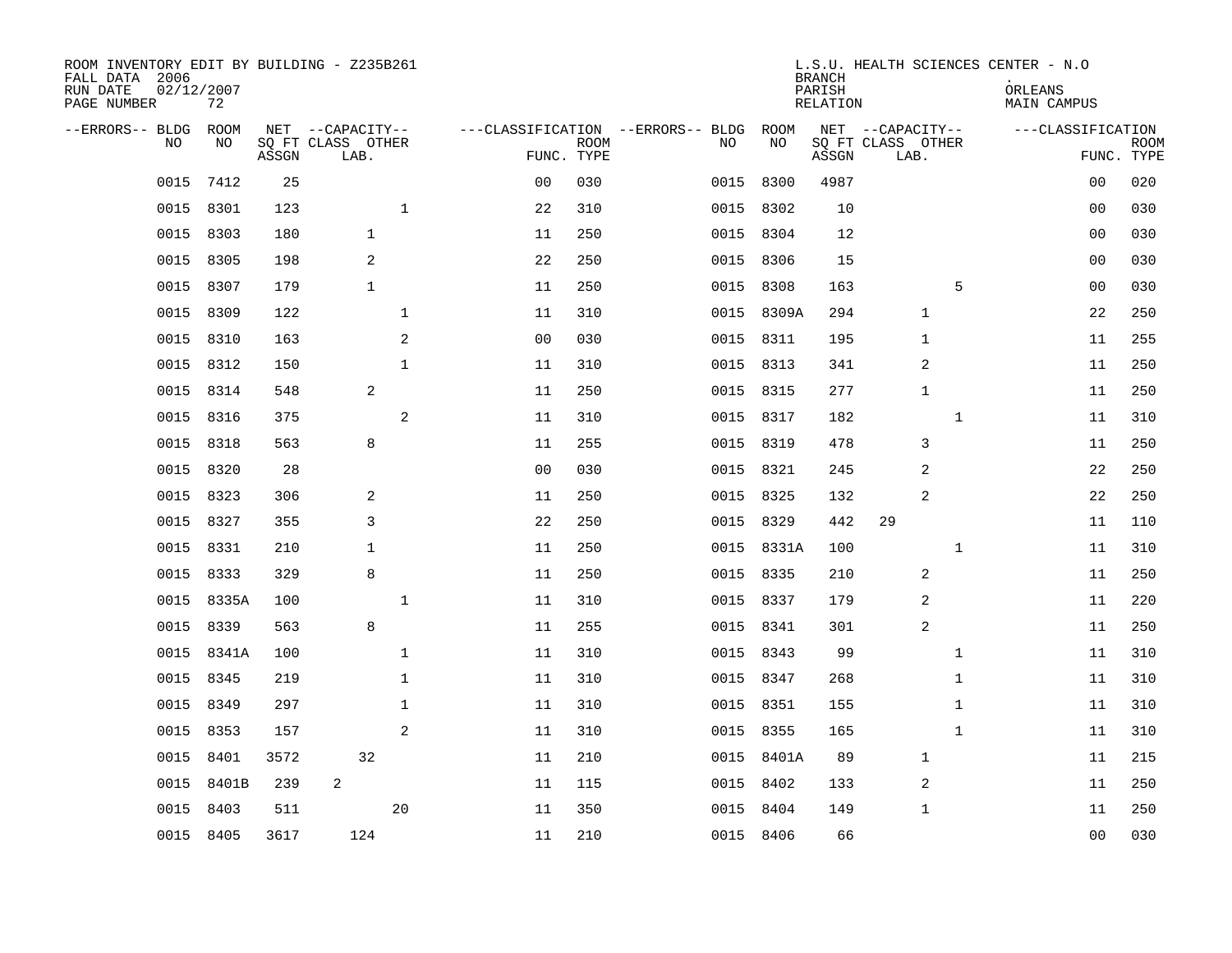| ROOM INVENTORY EDIT BY BUILDING - Z235B261<br>FALL DATA 2006<br>RUN DATE<br>PAGE NUMBER | 02/12/2007<br>73 |       |                                               |                                                 |             |   |    |             | <b>BRANCH</b><br>PARISH<br><b>RELATION</b> | L.S.U. HEALTH SCIENCES CENTER - N.O           | ORLEANS<br><b>MAIN CAMPUS</b> |                           |
|-----------------------------------------------------------------------------------------|------------------|-------|-----------------------------------------------|-------------------------------------------------|-------------|---|----|-------------|--------------------------------------------|-----------------------------------------------|-------------------------------|---------------------------|
| --ERRORS-- BLDG<br>NO                                                                   | ROOM<br>NO       | ASSGN | NET --CAPACITY--<br>SQ FT CLASS OTHER<br>LAB. | ---CLASSIFICATION --ERRORS-- BLDG<br>FUNC. TYPE | <b>ROOM</b> |   | NO | ROOM<br>NO  | ASSGN                                      | NET --CAPACITY--<br>SQ FT CLASS OTHER<br>LAB. | ---CLASSIFICATION             | <b>ROOM</b><br>FUNC. TYPE |
| 0015                                                                                    | 8407             | 196   | $\mathbf{1}$                                  | 22                                              | 250         |   |    | 0015 8408   | 15                                         |                                               | 00                            | 030                       |
| 0015                                                                                    | 8410             | 19    |                                               | 0 <sub>0</sub>                                  | 010         |   |    | 0015 8412   | 97                                         |                                               | 00                            | 030                       |
|                                                                                         | 0015 8414        | 59    | $\mathbf 1$                                   | 22                                              | 310         |   |    | 0015 8416   | 24                                         |                                               | 00                            | 030                       |
|                                                                                         | 0015 9301        | 6750  | 17                                            | 00                                              | 030         |   |    | 0015 B0300  | 4723                                       |                                               | 00                            | 020                       |
|                                                                                         | 0015 B0301       | 4131  | 25                                            | 00                                              | 030         |   |    | 0015 B0302  | 142                                        |                                               | 0 <sub>0</sub>                | 030                       |
|                                                                                         | 0015 B0302A      | 326   |                                               | 0 <sub>0</sub>                                  | 030         | 7 |    | 0015 B0303  | 102                                        | 38                                            | 65                            | 690                       |
|                                                                                         | 0015 B0304       | 853   |                                               | 65                                              | 730         |   |    | 0015 B0304A | 164                                        | $\mathbf{1}$                                  | 63                            | 310                       |
|                                                                                         | 0015 B0304B      | 1054  | 6                                             | 65                                              | 310         |   |    | 0015 B0305  | 143                                        | 4                                             | 00                            | 030                       |
|                                                                                         | 0015 B0306       | 86    | 2                                             | 63                                              | 730         |   |    | 0015 B0307  | 129                                        | 2                                             | 0 <sub>0</sub>                | 030                       |
|                                                                                         | 0015 B0308       | 291   | 10                                            | 11                                              | 860         |   |    | 0015 B0308A | 413                                        | $\mathbf{1}$                                  | 11                            | 860                       |
|                                                                                         | 0015 B0309       | 26    |                                               | 0 <sub>0</sub>                                  | 010         |   |    | 0015 B0310  | 179                                        | $\mathbf{1}$                                  | 21                            | 310                       |
|                                                                                         | 0015 B0311       | 58    |                                               | 0 <sub>0</sub>                                  | 010         |   |    | 0015 B0312  | 153                                        | 2                                             | 21                            | 250                       |
|                                                                                         | 0015 B0313       | 1307  | 7                                             | 65                                              | 720         |   |    | 0015 B0314  | 177                                        | $\mathbf{1}$                                  | 21                            | 310                       |
|                                                                                         | 0015 B0315       | 138   | $\mathbf 1$                                   | 65                                              | 310         |   |    | 0015 B0316  | 211                                        |                                               | 21                            | 575                       |
|                                                                                         | 0015 B0317       | 1263  | 3                                             | 31                                              | 730         |   |    | 0015 B0318  | 190                                        |                                               | 21                            | 570                       |
|                                                                                         | 0015 B0319       | 102   | $\overline{4}$                                | 21                                              | 310         |   |    | 0015 B0319A | 110                                        | $\mathbf{1}$                                  | 21                            | 310                       |
|                                                                                         | 0015 B0320       | 32    |                                               | 21                                              | 730         |   |    | 0015 B0321  | 215                                        |                                               | 21                            | 570                       |
|                                                                                         | 0015 B0322       | 379   | 3                                             | 21                                              | 250         |   |    | 0015 B0323  | 215                                        |                                               | 21                            | 570                       |
|                                                                                         | 0015 B0324       | 139   | $\mathbf{1}$                                  | 21                                              | 250         |   |    | 0015 B0325  | 140                                        | 30                                            | 81                            | 081                       |
|                                                                                         | 0015 B0325A      | 144   | 3                                             | 0 <sub>0</sub>                                  | 030         |   |    | 0015 B0326  | 736                                        |                                               | 21                            | 575                       |
|                                                                                         | 0015 B0327       | 40    | $\mathbf 1$                                   | 0 <sub>0</sub>                                  | 030         |   |    | 0015 B0328  | 186                                        |                                               | 21                            | 570                       |
|                                                                                         | 0015 B0329       | 242   |                                               | 31                                              | 570         |   |    | 0015 B0330  | 180                                        |                                               | 31                            | 570                       |
|                                                                                         | 0015 B0331A 1624 |       | 24                                            | 31                                              | 215         |   |    | 0015 B0331B | 186                                        | 11                                            | 31                            | 210                       |
|                                                                                         | 0015 B0332       | 353   |                                               | 31                                              | 570         |   |    | 0015 B0333  | 663                                        | 3                                             | 0 <sub>0</sub>                | 030                       |
|                                                                                         | 0015 B0334       | 211   |                                               | 21                                              | 570         |   |    | 0015 B0336  | 182                                        |                                               | 21                            | 575                       |
|                                                                                         | 0015 B0338       | 211   |                                               | 21                                              | 570         |   |    | 0015 B0340  | 116                                        | $\mathbf{1}$                                  | 21                            | 575                       |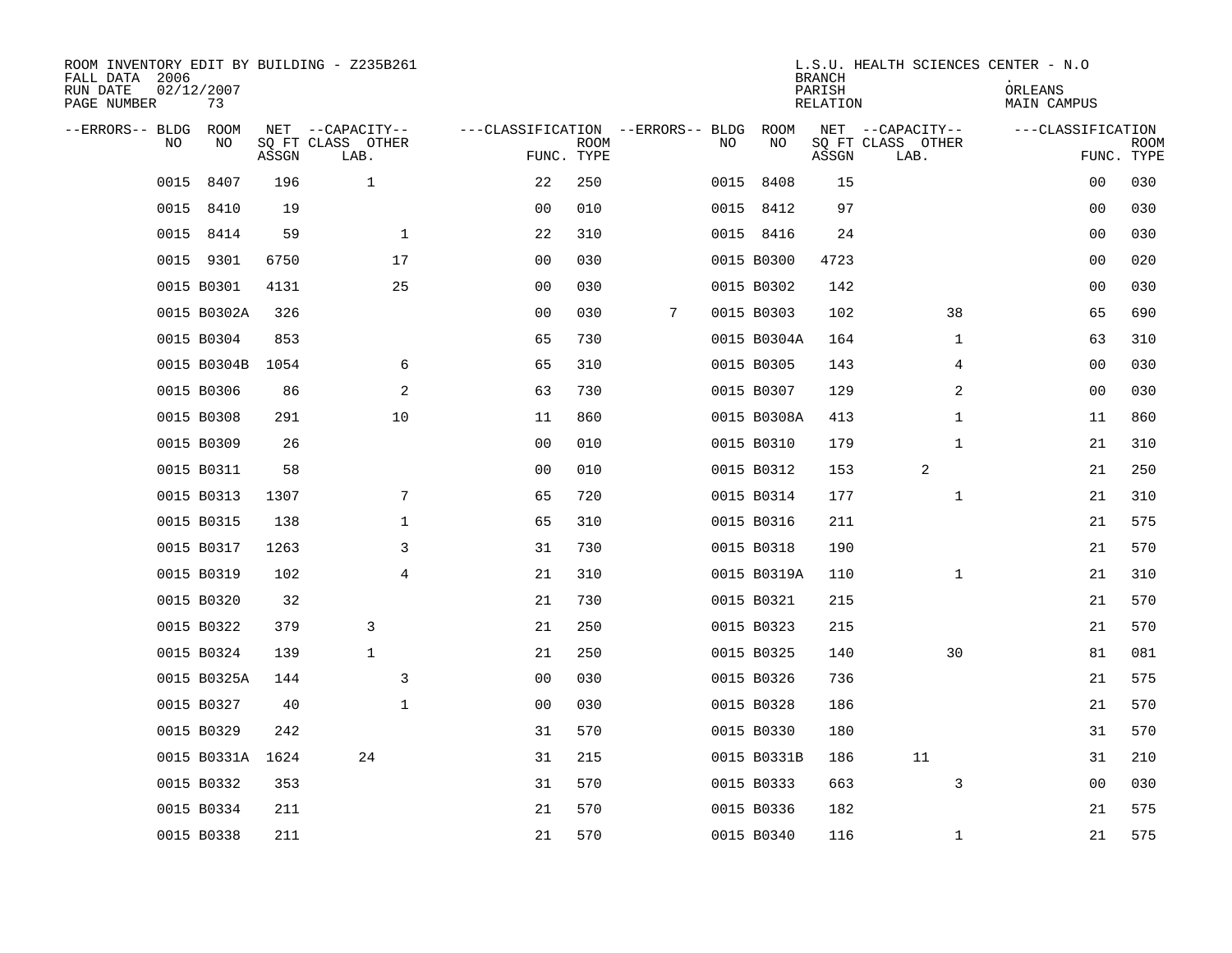| ROOM INVENTORY EDIT BY BUILDING - Z235B261<br>FALL DATA 2006<br>RUN DATE<br>PAGE NUMBER | 02/12/2007<br>74 |       |                                               |                                                      |      |           |            | <b>BRANCH</b><br>PARISH<br>RELATION                                               | L.S.U. HEALTH SCIENCES CENTER - N.O           | ORLEANS | MAIN CAMPUS             |                           |
|-----------------------------------------------------------------------------------------|------------------|-------|-----------------------------------------------|------------------------------------------------------|------|-----------|------------|-----------------------------------------------------------------------------------|-----------------------------------------------|---------|-------------------------|---------------------------|
| --ERRORS-- BLDG ROOM<br>NO.                                                             | NO               | ASSGN | NET --CAPACITY--<br>SQ FT CLASS OTHER<br>LAB. | ---CLASSIFICATION --ERRORS-- BLDG ROOM<br>FUNC. TYPE | ROOM | NO.       | NO         | ASSGN                                                                             | NET --CAPACITY--<br>SQ FT CLASS OTHER<br>LAB. |         | ---CLASSIFICATION       | <b>ROOM</b><br>FUNC. TYPE |
|                                                                                         | 0015 B0342       | 211   |                                               | 21                                                   | 570  |           |            | TOTAL NUMBER CLASSROOMS<br>TOTAL NUMBER LABS 210<br>TOTAL NUMBER SPECIAL LABS 220 | TOTAL NET ASSIGN SQ. FT. IN ROOM FILE         |         | 102,475<br>3<br>21<br>6 |                           |
|                                                                                         | 0016 1100        | 1932  | 12                                            | 0 <sub>0</sub>                                       | 020  | 0016 1101 |            | 199                                                                               | $\mathbf{1}$                                  |         | 31                      | 310                       |
|                                                                                         | 0016 1101A       | 684   | 3                                             | 63                                                   | 310  | 0016 1102 |            | 1740                                                                              | $\mathbf{1}$                                  |         | 91                      | 660                       |
|                                                                                         | 0016 1102A       | 81    | $\overline{a}$                                | 91                                                   | 310  | 0016 1103 |            | 1393                                                                              | 60                                            |         | 91                      | 630                       |
|                                                                                         | 0016 1103A       | 100   | $\mathbf{1}$                                  | 91                                                   | 635  | 0016 1104 |            | 121                                                                               | $\mathbf{1}$                                  |         | 63                      | 310                       |
|                                                                                         | 0016 1105        | 120   |                                               | 0 <sub>0</sub>                                       | 010  | 0016 1107 |            | 58                                                                                | $\mathbf{1}$                                  |         | 63                      | 310                       |
|                                                                                         | 0016 2100        | 1800  |                                               | 00                                                   | 020  | 0016 2101 |            | 217                                                                               | 2                                             |         | 46                      | 310                       |
|                                                                                         | 0016 2102        | 470   | $\overline{4}$                                | 46                                                   | 310  | 0016 2103 |            | 144                                                                               | $\overline{4}$                                |         | 46                      | 310                       |
|                                                                                         | 0016 2103A       | 372   | $\mathbf 1$                                   | 46                                                   | 310  | 0016 2104 |            | 158                                                                               | 4                                             |         | 63                      | 310                       |
|                                                                                         | 0016 2105        | 39    |                                               | 46                                                   | 315  |           | 0016 2105A | 27                                                                                | $\mathbf{1}$                                  |         | 00                      | 030                       |
| 0016                                                                                    | 2106             | 3     | 6                                             | 81                                                   | 081  |           | 0016 2106A | 140                                                                               | $\mathbf{1}$                                  |         | 81                      | 081                       |
|                                                                                         | 0016 2107        | 543   | 30                                            | 46                                                   | 350  | 0016 2108 |            | 131                                                                               | 3                                             |         | 81                      | 081                       |
|                                                                                         | 0016 2109        | 449   | 3                                             | 46                                                   | 310  |           | 0016 2109A | 279                                                                               | $\mathbf{1}$                                  |         | 46                      | 310                       |
|                                                                                         | 0016 2109B       | 197   | $\mathbf{1}$                                  | 46                                                   | 310  | 0016 2110 |            | 480                                                                               | $\mathbf{1}$                                  |         | 0 <sub>0</sub>          | 030                       |
|                                                                                         | 0016 2111        | 266   | 2                                             | 46                                                   | 310  |           | 0016 2111A | 189                                                                               | $\mathbf{1}$                                  |         | 46                      | 310                       |
| 0016                                                                                    | 2111B            | 223   | $\mathbf 1$                                   | 46                                                   | 310  | 0016 2112 |            | 144                                                                               | 4                                             |         | 00                      | 030                       |
|                                                                                         | 0016 2113        | 10    |                                               | 0 <sub>0</sub>                                       | 030  | 0016 2114 |            | 163                                                                               | 5                                             |         | 00                      | 030                       |
| 0016                                                                                    | 2115             | 270   | 2                                             | 46                                                   | 310  |           | 0016 2115A | 210                                                                               | $\mathbf{1}$                                  |         | 46                      | 310                       |
|                                                                                         | 0016 2115B       | 186   | $\mathbf 1$                                   | 46                                                   | 310  | 0016 2116 |            | 61                                                                                |                                               |         | 00                      | 010                       |
| 0016                                                                                    | 2117             | 104   | 3                                             | 00                                                   | 030  |           | 0016 2117A | 143                                                                               | 5                                             |         | 81                      | 081                       |
|                                                                                         | 0016 2201        | 180   | $\mathbf{1}$                                  | 63                                                   | 310  |           | 0016 2201A | 162                                                                               | $\mathbf{1}$                                  |         | 63                      | 310                       |
|                                                                                         | 0016 2201B       | 409   | 14                                            | 63                                                   | 350  | 0016      | 2202       | 568                                                                               | 2                                             |         | 51                      | 310                       |
|                                                                                         | 0016 2203        | 749   |                                               | 43                                                   | 530  | 0016 2204 |            | 253                                                                               | $\mathbf{1}$                                  |         | 51                      | 310                       |
|                                                                                         | 0016 2205        | 500   | $\overline{4}$                                | 51                                                   | 530  |           | 0016 2205A | 166                                                                               | $\mathbf{1}$                                  |         | 43                      | 530                       |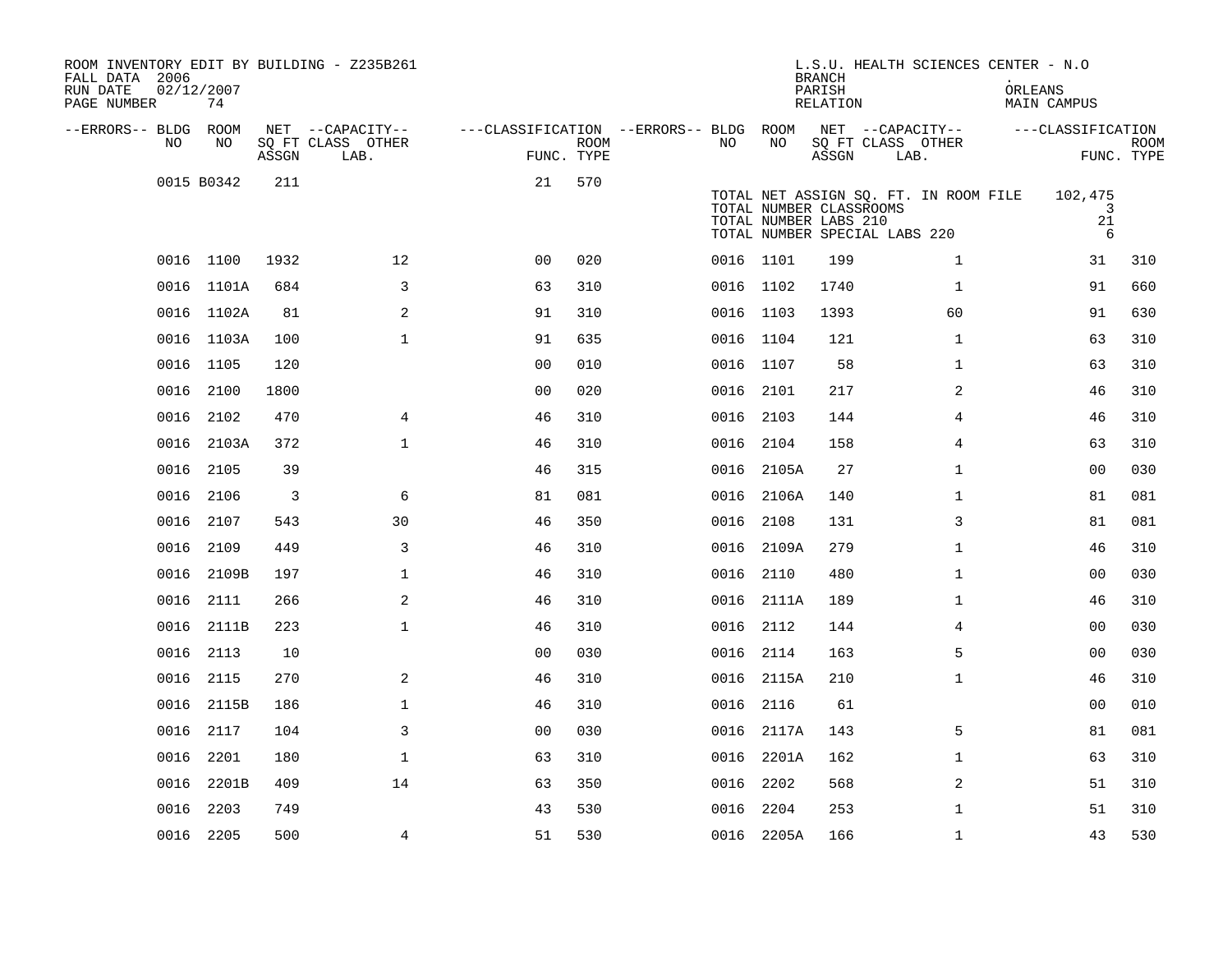| ROOM INVENTORY EDIT BY BUILDING - Z235B261<br>FALL DATA 2006<br>RUN DATE<br>PAGE NUMBER | 02/12/2007<br>75 |          |                                               |                                                      |             |           |            | <b>BRANCH</b><br>PARISH<br><b>RELATION</b> | L.S.U. HEALTH SCIENCES CENTER - N.O           | ORLEANS<br><b>MAIN CAMPUS</b> |                           |
|-----------------------------------------------------------------------------------------|------------------|----------|-----------------------------------------------|------------------------------------------------------|-------------|-----------|------------|--------------------------------------------|-----------------------------------------------|-------------------------------|---------------------------|
| --ERRORS-- BLDG<br>NO                                                                   | ROOM<br>NO       | ASSGN    | NET --CAPACITY--<br>SQ FT CLASS OTHER<br>LAB. | ---CLASSIFICATION --ERRORS-- BLDG ROOM<br>FUNC. TYPE | <b>ROOM</b> | NO        | NO         | ASSGN                                      | NET --CAPACITY--<br>SQ FT CLASS OTHER<br>LAB. | ---CLASSIFICATION             | <b>ROOM</b><br>FUNC. TYPE |
| 0016                                                                                    | 2206             | 149      | 4                                             | 43                                                   | 315         | 0016      | 2207       | 156                                        | $\mathbf{1}$                                  | 43                            | 535                       |
| 0016                                                                                    | 2207A            | 94       | 1                                             | 43                                                   | 310         |           | 0016 2208A | 262                                        | 2                                             | 43                            | 315                       |
| 0016                                                                                    | 2208B            | 100      | 1                                             | 43                                                   | 315         | 0016      | 2209       | 109                                        | $\mathbf{1}$                                  | 54                            | 315                       |
| 0016                                                                                    | 2209A            | 132      | $\mathbf 1$                                   | 54                                                   | 310         |           | 0016 2210  | 20                                         |                                               | 00                            | 030                       |
| 0016                                                                                    | 2211             | 130      | $\mathbf{1}$                                  | 43                                                   | 310         |           | 0016 2211A | 144                                        | $\mathbf{1}$                                  | 43                            | 310                       |
| 0016                                                                                    | 2213             | 472      | $\overline{4}$                                | 43                                                   | 310         |           | 0016 2214  | 73                                         | 2                                             | 0 <sub>0</sub>                | 030                       |
| 0016                                                                                    | 2218             | 2721     |                                               | 0 <sub>0</sub>                                       | 020         | 0016 3100 |            | 1206                                       | 12                                            | 41                            | 455                       |
| 0016                                                                                    | 3101 10218       |          | 255                                           | 41                                                   | 430         |           | 0016 3102  | 96                                         | 6                                             | 41                            | 410                       |
| 0016                                                                                    | 3103             | 96       | 6                                             | 41                                                   | 410         | 0016      | 3104       | 121                                        | 6                                             | 41                            | 410                       |
| 0016                                                                                    | 3105             | 45       | $\overline{4}$                                | 41                                                   | 410         |           | 0016 3106  | 62                                         | 4                                             | 41                            | 410                       |
| 0016                                                                                    | 3106A            | 44       |                                               | 41                                                   | 455         | 0016      | 3107       | 38                                         | 2                                             | 41                            | 410                       |
| 0016                                                                                    | 3108             | 30       | 2                                             | 41                                                   | 410         |           | 0016 3109  | 30                                         | $\overline{2}$                                | 41                            | 410                       |
| 0016                                                                                    | 3110             | 63       | $\overline{a}$                                | 41                                                   | 410         | 0016      | 3111       | 127                                        | 3                                             | 00                            | 030                       |
| 0016                                                                                    | 3112             | 23       |                                               | 0 <sub>0</sub>                                       | 010         | 0016 3113 |            | 161                                        | 5                                             | 00                            | 030                       |
| 0016                                                                                    | 3114             | 9        |                                               | 65                                                   | 730         | 0016 3201 |            | 261                                        | 3                                             | 41                            | 420                       |
| 0016                                                                                    | 3202             | 156      | 2                                             | 41                                                   | 310         |           | 0016 3203  | 613                                        | 2                                             | 41                            | 440                       |
| 0016                                                                                    | 3204             | 108      | 2                                             | 41                                                   | 310         |           | 0016 3205  | 128                                        | $\mathbf{1}$                                  | 41                            | 310                       |
| 0016                                                                                    | 3206             | 146      | 2                                             | 41                                                   | 310         |           | 0016 3207  | 189                                        | $\mathbf{1}$                                  | 41                            | 310                       |
|                                                                                         | 0016 3208        | 14       | $\mathbf{1}$                                  | 0 <sub>0</sub>                                       | 030         | 0016 3209 |            | 329                                        | 2                                             | 41                            | 440                       |
| 0016                                                                                    | 3210             | 309      | 20                                            | 41                                                   | 350         | 0016 3211 |            | 56                                         | $\overline{a}$                                | 00                            | 030                       |
| 0016                                                                                    | 3213             | 196      |                                               | 41                                                   | 650         | 0016 3218 |            | 2721                                       |                                               | 00                            | 020                       |
| 0016                                                                                    | 4100             | 2996     |                                               | 0 <sub>0</sub>                                       | 020         |           | 0016 4101  | 143                                        | 5                                             | 00                            | 030                       |
| 0016                                                                                    | 4103             | 18       |                                               | 0 <sub>0</sub>                                       | 010         | 0016 4105 |            | 119                                        | $\overline{2}$                                | 00                            | 030                       |
| 0016                                                                                    | 4107             | 2156 165 |                                               | 43                                                   | 110         |           | 0016 4107A | 79                                         |                                               | 43                            | 115                       |
| 0016                                                                                    | 4107B            | 277      |                                               | 43                                                   | 115         |           | 0016 4109  | 2156 165                                   |                                               | 11                            | 110                       |
|                                                                                         | 0016 4202        | 4341 333 |                                               | 43                                                   | 110         |           | 0016 4202A | 161                                        |                                               | 0 <sub>0</sub>                | 030                       |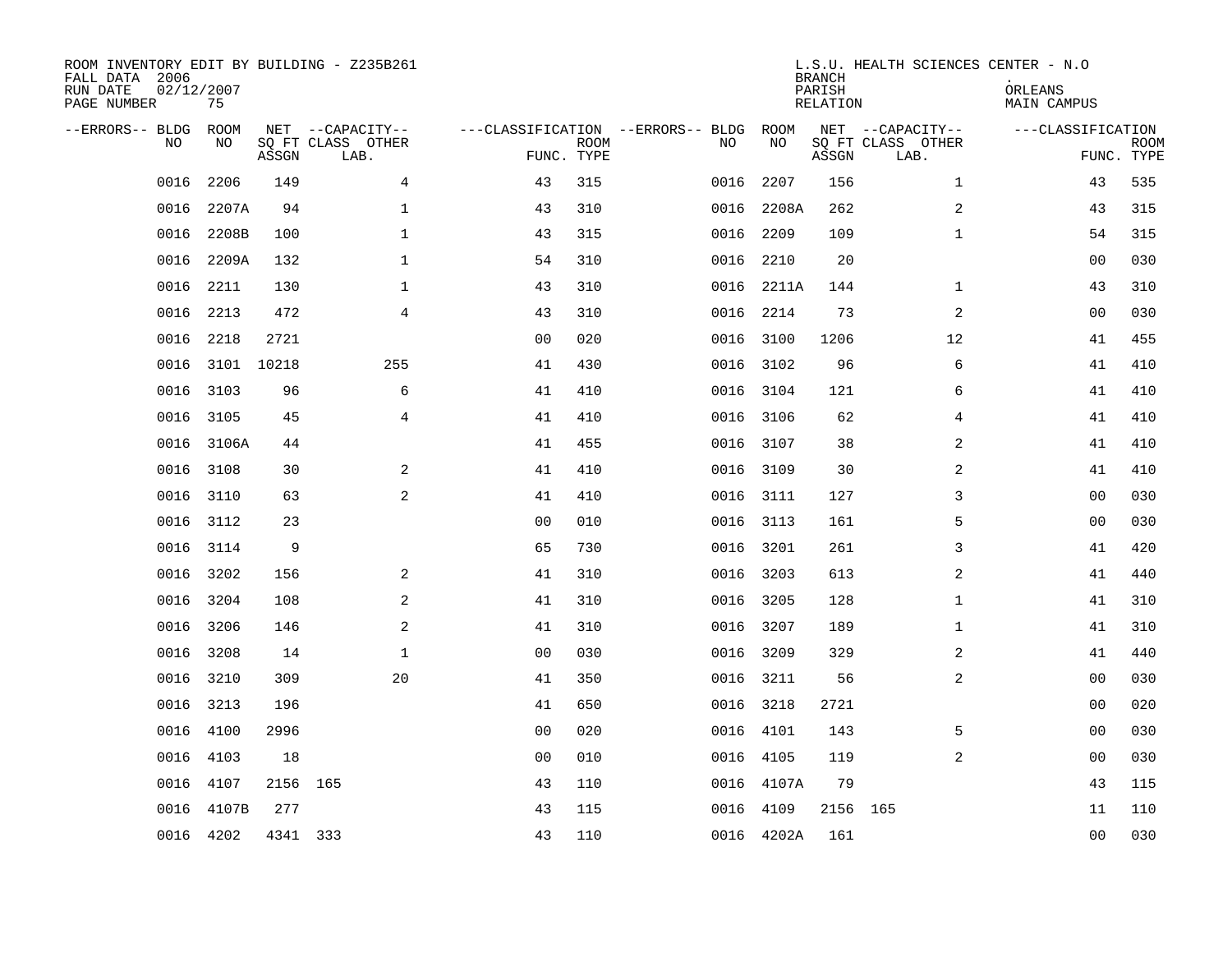| ROOM INVENTORY EDIT BY BUILDING - Z235B261<br>FALL DATA 2006<br>RUN DATE<br>PAGE NUMBER | 02/12/2007<br>76 |       |                           |                |             |                                        |    |                                                                                                 | <b>BRANCH</b><br>PARISH<br>RELATION |                           | L.S.U. HEALTH SCIENCES CENTER - N.O         | ORLEANS | MAIN CAMPUS            |                           |
|-----------------------------------------------------------------------------------------|------------------|-------|---------------------------|----------------|-------------|----------------------------------------|----|-------------------------------------------------------------------------------------------------|-------------------------------------|---------------------------|---------------------------------------------|---------|------------------------|---------------------------|
| --ERRORS-- BLDG ROOM                                                                    |                  |       | NET --CAPACITY--          |                |             | ---CLASSIFICATION --ERRORS-- BLDG ROOM |    |                                                                                                 |                                     | NET --CAPACITY--          |                                             |         | ---CLASSIFICATION      |                           |
| NO                                                                                      | NO               | ASSGN | SQ FT CLASS OTHER<br>LAB. | FUNC. TYPE     | <b>ROOM</b> |                                        | NO | NO                                                                                              | ASSGN                               | SQ FT CLASS OTHER<br>LAB. |                                             |         |                        | <b>ROOM</b><br>FUNC. TYPE |
| 0016                                                                                    | 4202B            | 345   | $\mathbf{1}$              | 43             | 115         |                                        |    | 0016 4204                                                                                       | 93                                  |                           | $\mathbf{1}$                                |         | 43                     | 310                       |
|                                                                                         | 0016 4206        | 340   | $\mathbf{1}$              | 0 <sub>0</sub> | 030         |                                        |    | 0016 4208                                                                                       | 509                                 |                           |                                             |         | 43                     | 215                       |
|                                                                                         | 0016 4218        | 2722  |                           | 0 <sub>0</sub> | 020         |                                        |    | 0016 B0101                                                                                      | 7137                                |                           | $\mathbf{1}$                                |         | 46                     | 730                       |
|                                                                                         | 0016 B0102       | 1092  | 4                         | 00             | 020         |                                        |    | 0016 B0103                                                                                      | 995                                 |                           | $\mathbf{1}$                                |         | 65                     | 665                       |
|                                                                                         | 0016 B0104       | 4794  | 12                        | 65             | 720         |                                        |    | 0016 B0107                                                                                      | 26                                  |                           |                                             |         | 0 <sub>0</sub>         | 020                       |
|                                                                                         | 0016 B0107A      | 126   | $\mathbf{1}$              | 65             | 310         |                                        |    | 0016 B0107B                                                                                     | 158                                 |                           | $\mathbf{1}$                                |         | 65                     | 310                       |
|                                                                                         | 0016 B0107C      | 158   | $\mathbf 1$               | 65             | 310         |                                        |    | 0016 B0118<br>TOTAL NUMBER CLASSROOMS<br>TOTAL NUMBER LABS 210<br>TOTAL NUMBER SPECIAL LABS 220 | 2128                                |                           | TOTAL NET ASSIGN SQ. FT. IN ROOM FILE       |         | 65<br>53,685<br>3      | 730                       |
|                                                                                         | 0017 P0010       | 7693  | 5                         | 0 <sup>0</sup> | 030         |                                        |    | 0017 P0011                                                                                      | 72                                  |                           | $\mathbf{1}$                                |         | 0 <sub>0</sub>         | 030                       |
|                                                                                         | 0017 P0012       | 288   |                           | 0 <sub>0</sub> | 030         |                                        |    | 0017 P0020                                                                                      | 188                                 |                           | $\mathbf{1}$                                |         | 65                     | 310                       |
|                                                                                         | 0017 P0021       | 188   | $\mathbf 1$               | 65             | 310         |                                        |    | 0017 P0021A                                                                                     | 27                                  |                           | $\mathbf{1}$                                |         | 00                     | 030                       |
|                                                                                         | 0017 P0022       | 240   | 2                         | 0 <sub>0</sub> | 030         |                                        |    | 0017 P0023                                                                                      | 2531                                |                           | 2                                           |         | 0 <sub>0</sub>         | 030                       |
|                                                                                         | 0017 P0024       | 1303  |                           | 0 <sub>0</sub> | 030         |                                        |    | 0017 P0101<br>TOTAL NUMBER CLASSROOMS<br>TOTAL NUMBER LABS 210<br>TOTAL NUMBER SPECIAL LABS 220 | 309                                 |                           | 12<br>TOTAL NET ASSIGN SQ. FT. IN ROOM FILE |         | 00 <sub>0</sub><br>376 | 030                       |
|                                                                                         | 0018 0101        | 800   | $\mathbf{1}$              | 11             | 225         |                                        |    | 0018 0102                                                                                       | 121                                 |                           | $\mathbf{1}$                                |         | 11                     | 310                       |
| 0018                                                                                    | 0103             | 143   | $\mathbf 1$               | 11             | 310         |                                        |    | 0018 0104                                                                                       | 168                                 |                           |                                             |         | 11                     | 630                       |
| 0018                                                                                    | 0105             | 165   | $\mathbf 1$               | 11             | 310         |                                        |    | 0018 0106                                                                                       | 432                                 |                           |                                             |         | 11                     | 225                       |
| 0018                                                                                    | 0107             | 324   |                           | 11             | 315         |                                        |    | 0018 0108                                                                                       | 43                                  |                           |                                             |         | 11                     | 315                       |
| 0018                                                                                    | 0109             | 43    | $\mathbf{1}$              | 0 <sub>0</sub> | 030         |                                        |    | 0018 0110                                                                                       | 43                                  |                           | $\mathbf{1}$                                |         | 00                     | 030                       |
|                                                                                         | 0018 0111        | 56    |                           | 0 <sub>0</sub> | 010         |                                        |    | 0018 0112<br>TOTAL NUMBER CLASSROOMS<br>TOTAL NUMBER LABS 210<br>TOTAL NUMBER SPECIAL LABS 220  | 24                                  |                           | TOTAL NET ASSIGN SQ. FT. IN ROOM FILE       |         | 00<br>2,196            | 030                       |
| 0019                                                                                    | 0101             | 430   | 8                         | 11             | 310         |                                        |    | 0019 0101A                                                                                      | 58                                  |                           | 2                                           |         | 11                     | 250                       |
|                                                                                         | 0019 0101B       | 208   | 3                         | 11             | 310         |                                        |    | 0019 0101C                                                                                      | 125                                 |                           | 3                                           |         | 11                     | 310                       |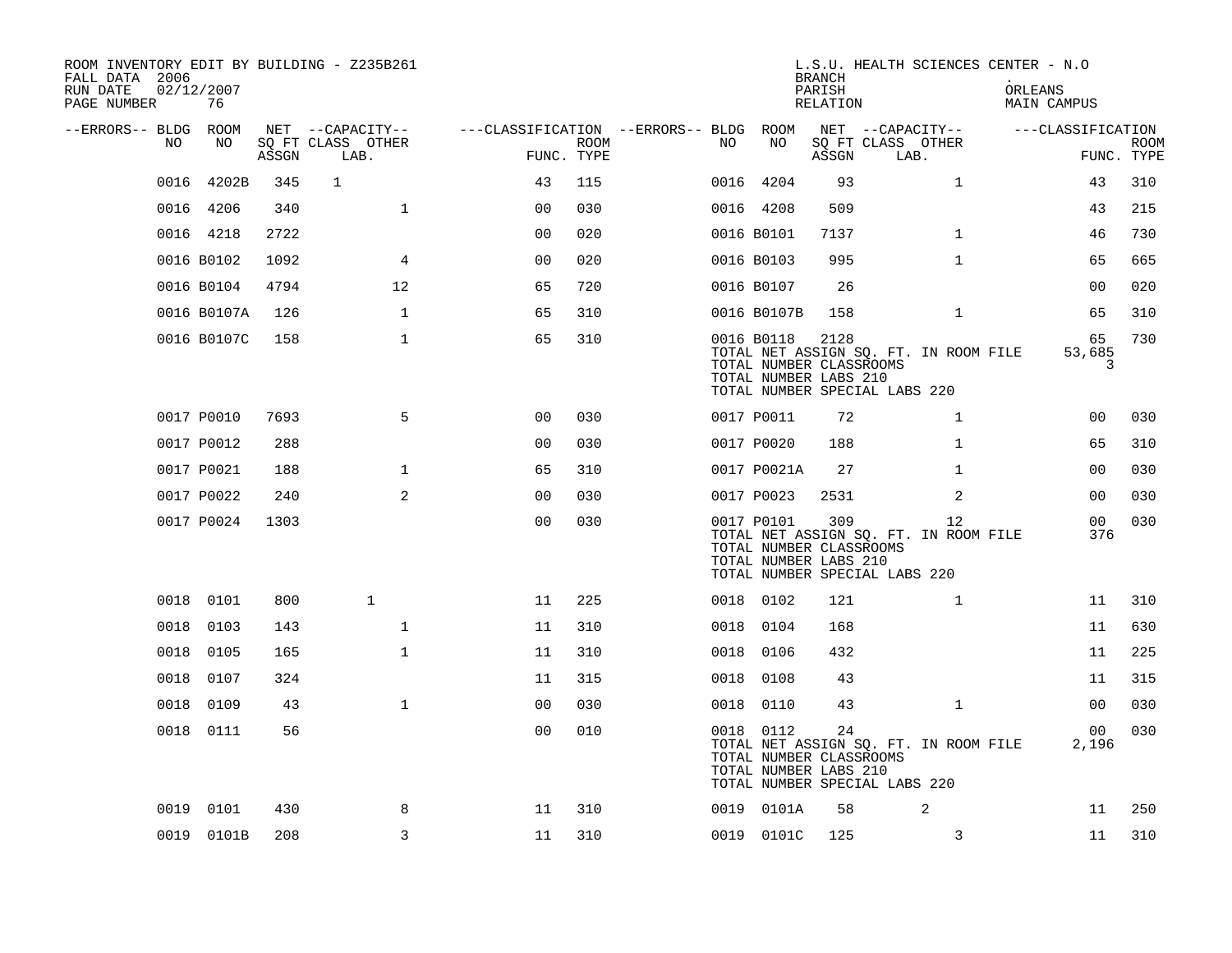| ROOM INVENTORY EDIT BY BUILDING - Z235B261<br>FALL DATA 2006<br>RUN DATE<br>PAGE NUMBER | 02/12/2007<br>77  |       |                                               |                |                           |                                         |            | <b>BRANCH</b><br>PARISH<br><b>RELATION</b> | L.S.U. HEALTH SCIENCES CENTER - N.O           | ORLEANS<br>MAIN CAMPUS |                           |
|-----------------------------------------------------------------------------------------|-------------------|-------|-----------------------------------------------|----------------|---------------------------|-----------------------------------------|------------|--------------------------------------------|-----------------------------------------------|------------------------|---------------------------|
| --ERRORS-- BLDG<br>NO                                                                   | <b>ROOM</b><br>NO | ASSGN | NET --CAPACITY--<br>SQ FT CLASS OTHER<br>LAB. |                | <b>ROOM</b><br>FUNC. TYPE | ---CLASSIFICATION --ERRORS-- BLDG<br>NO | ROOM<br>NO | ASSGN                                      | NET --CAPACITY--<br>SQ FT CLASS OTHER<br>LAB. | ---CLASSIFICATION      | <b>ROOM</b><br>FUNC. TYPE |
| 0019                                                                                    | 0101D             | 150   | 3                                             | 11             | 310                       | 0019                                    | 0101E      | 15                                         |                                               | 11                     | 730                       |
| 0019                                                                                    | 0101F             | 157   | $\mathsf{3}$                                  | 11             | 310                       | 0019                                    | 0102       | 88                                         |                                               | 0 <sub>0</sub>         | 030                       |
| 0019                                                                                    | 0103              | 25    |                                               | 0 <sub>0</sub> | 010                       | 0019                                    | 0104       | 357                                        | 8                                             | 11                     | 310                       |
| 0019                                                                                    | 0104A             | 357   | 3                                             | 11             | 545                       | 0019                                    | 0104B      | 293                                        | 4                                             | 11                     | 310                       |
| 0019                                                                                    | 0104C             | 116   | 3                                             | 11             | 310                       | 0019                                    | 0104D      | 98                                         | 3                                             | 11                     | 310                       |
| 0019                                                                                    | 0104E             | 118   | 3                                             | 11             | 255                       | 0019                                    | 0104F      | 100                                        | 3                                             | 11                     | 310                       |
| 0019                                                                                    | 0104G             | 100   | $\mathbf{1}$                                  | 11             | 310                       | 0019                                    | 0104I      | 20                                         | 2                                             | 11                     | 730                       |
| 0019                                                                                    | 0104J             | 148   | 5                                             | 11             | 250                       | 0019                                    | 0104K      | 267                                        | $\mathbf{1}$                                  | 11                     | 250                       |
| 0019                                                                                    | 0104L             | 34    |                                               | 0 <sub>0</sub> | 030                       | 0019                                    | 0105       | 30                                         |                                               | 0 <sub>0</sub>         | 030                       |
| 0019                                                                                    | 0106              | 65    |                                               | 0 <sub>0</sub> | 030                       | 0019                                    | 0201       | 432                                        | 9                                             | 11                     | 315                       |
| 0019                                                                                    | 0201A             | 128   | 4                                             | 11             | 310                       | 0019                                    | 0201B      | 124                                        | 4                                             | 11                     | 310                       |
| 0019                                                                                    | 0201C             | 226   | 7                                             | 11             | 310                       | 0019                                    | 0201D      | 102                                        | 3                                             | 11                     | 310                       |
| 0019                                                                                    | 0201E             | 118   | 3                                             | 11             | 310                       | 0019                                    | 0201F      | 80                                         | 2                                             | 11                     | 730                       |
| 0019                                                                                    | 0201G             | 118   | 4                                             | 11             | 310                       | 0019                                    | 0202       | 123                                        | 3                                             | 00                     | 030                       |
| 0019                                                                                    | 0203              | 129   | $\overline{4}$                                | 65             | 310                       | 0019                                    | 0204       | 33                                         | $\mathbf{1}$                                  | 00                     | 030                       |
| 0019                                                                                    | 0205              | 104   |                                               | 0 <sub>0</sub> | 030                       | 0019                                    | 0206       | 104                                        | $\overline{a}$                                | 11                     | 315                       |
| 0019                                                                                    | 0206A             | 104   | $\mathbf{1}$                                  | 11             | 310                       | 0019                                    | 0206B      | 110                                        | $\mathbf{1}$                                  | 11                     | 310                       |
| 0019                                                                                    | 0206C             | 117   | $\mathbf{1}$                                  | 11             | 310                       | 0019                                    | 0206D      | 288                                        | 1                                             | 22                     | 250                       |
| 0019                                                                                    | 0206E             | 204   | 3                                             | 22             | 250                       | 0019                                    | 0206F      | 168                                        | 3                                             | 22                     | 250                       |
| 0019                                                                                    | 0206G             | 198   | 5                                             | 22             | 250                       | 0019                                    | 0206H      | 124                                        | $\mathbf{1}$                                  | 11                     | 310                       |
| 0019                                                                                    | 0206J             | 20    |                                               | 11             | 730                       | 0019                                    | 0213       | 178                                        |                                               | 00                     | 020                       |
| 0019                                                                                    | 0301              | 102   | 3                                             | 11             | 310                       | 0019                                    | 0301A      | 108                                        | $\mathbf{1}$                                  | 11                     | 310                       |
| 0019                                                                                    | 0301B             | 102   | $\mathbf 1$                                   | 11             | 310                       | 0019                                    | 0301C      | 104                                        | $\mathbf{1}$                                  | 11                     | 310                       |
| 0019                                                                                    | 0301D             | 121   | $\mathbf 1$                                   | 11             | 310                       | 0019                                    | 0301E      | 121                                        | $\mathbf{1}$                                  | 11                     | 310                       |
| 0019                                                                                    | 0301F             | 82    | $\mathbf 1$                                   | 11             | 310                       | 0019                                    | 0301G      | 121                                        | $\mathbf{1}$                                  | 11                     | 310                       |
| 0019                                                                                    | 0301H             | 480   | $\mathbf{1}$                                  | 11             | 310                       | 0019                                    | 0303       | 105                                        |                                               | 11                     | 315                       |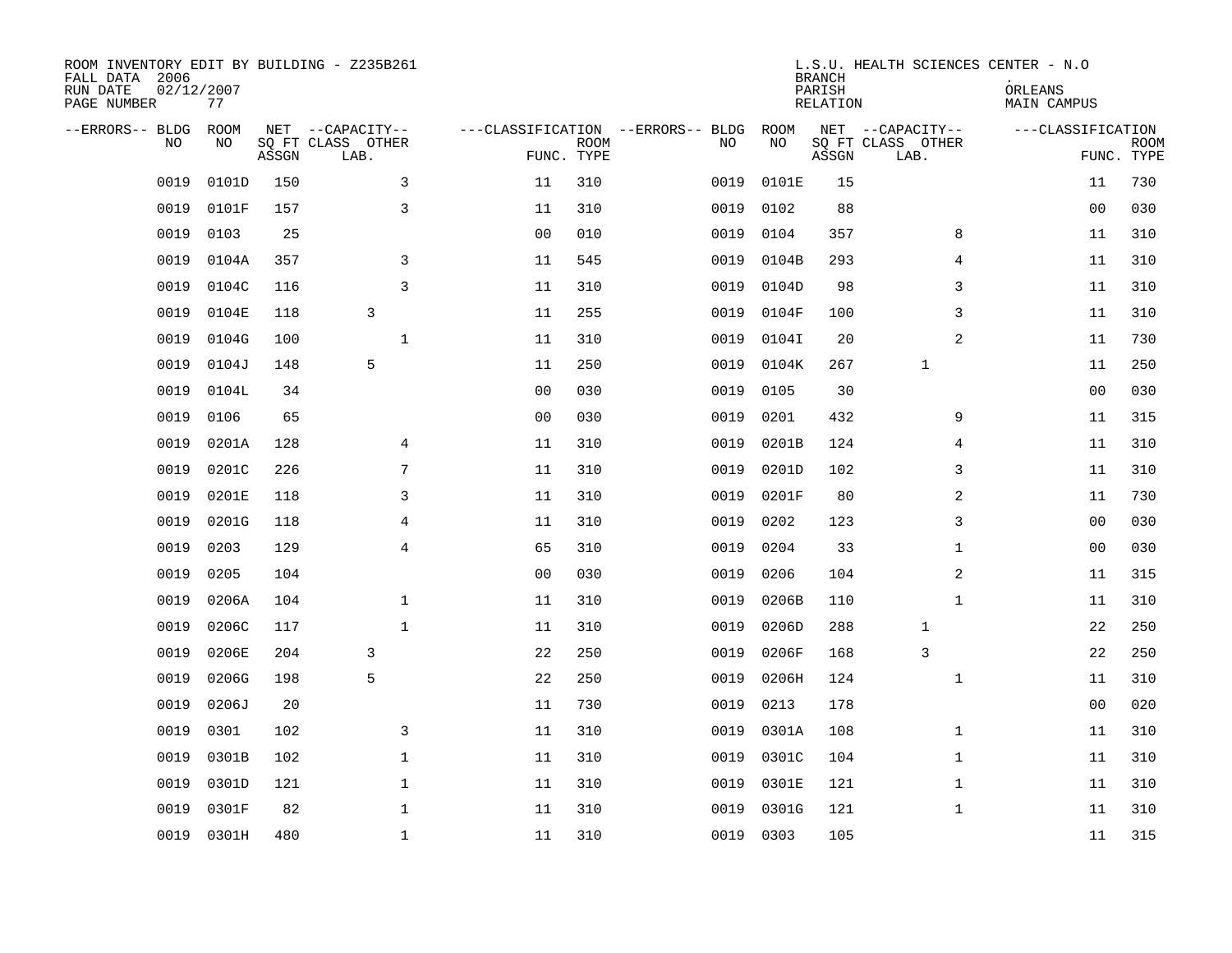| FALL DATA 2006<br>RUN DATE<br>PAGE NUMBER | 02/12/2007 | 78         |       | ROOM INVENTORY EDIT BY BUILDING - Z235B261 |                                        |                           |   |           |            | <b>BRANCH</b><br>PARISH<br>RELATION                     | L.S.U. HEALTH SCIENCES CENTER - N.O                                    | ORLEANS<br>MAIN CAMPUS |                           |
|-------------------------------------------|------------|------------|-------|--------------------------------------------|----------------------------------------|---------------------------|---|-----------|------------|---------------------------------------------------------|------------------------------------------------------------------------|------------------------|---------------------------|
| --ERRORS-- BLDG                           |            | ROOM       |       | NET --CAPACITY--                           | ---CLASSIFICATION --ERRORS-- BLDG ROOM |                           |   |           |            |                                                         | NET --CAPACITY--                                                       | ---CLASSIFICATION      |                           |
|                                           | NO         | NO         | ASSGN | SQ FT CLASS OTHER<br>LAB.                  |                                        | <b>ROOM</b><br>FUNC. TYPE |   | NO        | NO         | ASSGN                                                   | SQ FT CLASS OTHER<br>LAB.                                              |                        | <b>ROOM</b><br>FUNC. TYPE |
|                                           | 0019       | 0304       | 30    | $\mathbf 1$                                | 0 <sub>0</sub>                         | 030                       |   | 0019      | 0305       | 211                                                     |                                                                        | 00                     | 030                       |
|                                           | 0019       | 0306       | 1664  | 20                                         | 11                                     | 250                       |   | 0019      | 0306A      | 15                                                      |                                                                        | 00                     | 030                       |
|                                           | 0019       | 0306B      | 125   | $\mathbf{1}$                               | 11                                     | 310                       |   |           | 0019 0311  | 33                                                      | $\mathbf{1}$                                                           | 0 <sub>0</sub>         | 030                       |
|                                           | 0019 0313  |            | 175   |                                            | 0 <sub>0</sub>                         | 020                       |   | 0019 0314 |            | 178<br>TOTAL NUMBER CLASSROOMS<br>TOTAL NUMBER LABS 210 | TOTAL NET ASSIGN SQ. FT. IN ROOM FILE<br>TOTAL NUMBER SPECIAL LABS 220 | 00<br>9,246            | 030                       |
|                                           | 0061 0101  |            | 82    |                                            | 63                                     | 315                       |   |           | 0061 0101A | 229                                                     | $\mathbf{1}$                                                           | 63                     | 310                       |
|                                           | 0061 0102  |            | 114   | $\mathbf 1$                                | 63                                     | 310                       |   | 0061 0103 |            | 174                                                     |                                                                        | 0 <sub>0</sub>         | 030                       |
|                                           |            | 0061 0103A | 392   |                                            | 00                                     | 030                       |   | 0061 0104 |            | 2020                                                    | $\mathbf{1}$                                                           | 63                     | 310                       |
|                                           |            | 0061 0104A | 229   | $\mathbf 1$                                | 63                                     | 310                       |   | 0061 0105 |            | 163                                                     |                                                                        | 00                     | 030                       |
|                                           | 0061 0106  |            | 131   |                                            | 0 <sub>0</sub>                         | 030                       |   | 0061 0107 |            | 566                                                     |                                                                        | 63                     | 315                       |
|                                           |            | 0061 0107A | 136   | $\mathbf 1$                                | 63                                     | 310                       |   |           | 0061 0107B | 305                                                     |                                                                        | 0 <sub>0</sub>         | 030                       |
|                                           | 0061 0108  |            | 278   |                                            | 63                                     | 315                       |   | 0061 0109 |            | 163                                                     |                                                                        | 65                     | 650                       |
|                                           | 0061 0110  |            | 196   |                                            | 65                                     | 650                       | 7 | 0061 0111 |            | 109                                                     |                                                                        | 65                     | 690                       |
|                                           |            | 0061 0111A | 76    |                                            | 0 <sub>0</sub>                         | 030                       |   | 0061 0113 |            | 44                                                      |                                                                        | 00                     | 030                       |
| 7                                         | 0061 0114  |            | 153   |                                            | 65                                     | 690                       |   |           | 0061 0114A | 76                                                      |                                                                        | 0 <sub>0</sub>         | 030                       |
|                                           | 0061 0115  |            | 163   |                                            | 0 <sub>0</sub>                         | 030                       | 7 | 0061 0116 |            | 542                                                     | $\mathbf{1}$                                                           | 68                     | 310                       |
|                                           |            | 0061 0116A | 123   | $\mathbf 1$                                | 54                                     | 310                       |   |           | 0061 0116B | 114                                                     |                                                                        | 54                     | 315                       |
|                                           |            | 0061 0116C | 123   | $\mathbf 1$                                | 54                                     | 310                       |   |           | 0061 0116D | 131                                                     | $\mathbf{1}$                                                           | 54                     | 310                       |
|                                           |            | 0061 0116E | 174   | $\mathbf 1$                                | 54                                     | 310                       |   |           | 0061 0116F | 27                                                      |                                                                        | 54                     | 315                       |
| 7                                         |            | 0061 0116G | 33    |                                            | 68                                     | 315                       | 7 |           | 0061 0116H | 174                                                     | $\mathbf{1}$                                                           | 68                     | 310                       |
|                                           | 0061 0117  |            | 218   | $\mathbf{1}$                               | 54                                     | 310                       |   |           | 0061 0117A | 44                                                      | $\mathbf{1}$                                                           | 62                     | 310                       |
|                                           | 0061 0118  |            | 88    |                                            | 0 <sub>0</sub>                         | 030                       |   | 0061 0119 |            | 142                                                     |                                                                        | 00                     | 030                       |
|                                           | 0061 0120  |            | 294   |                                            | 00                                     | 030                       |   | 0061 0121 |            | 362                                                     |                                                                        | 00                     | 030                       |
|                                           | 0061 0122  |            | 116   |                                            | 0 <sub>0</sub>                         | 030                       |   | 0061 0123 |            | 327                                                     |                                                                        | 0 <sub>0</sub>         | 030                       |
|                                           |            | 0061 0201A | 123   | $\mathbf 1$                                | 10                                     | 310                       |   |           | 0061 0201B | 136                                                     |                                                                        | 10                     | 315                       |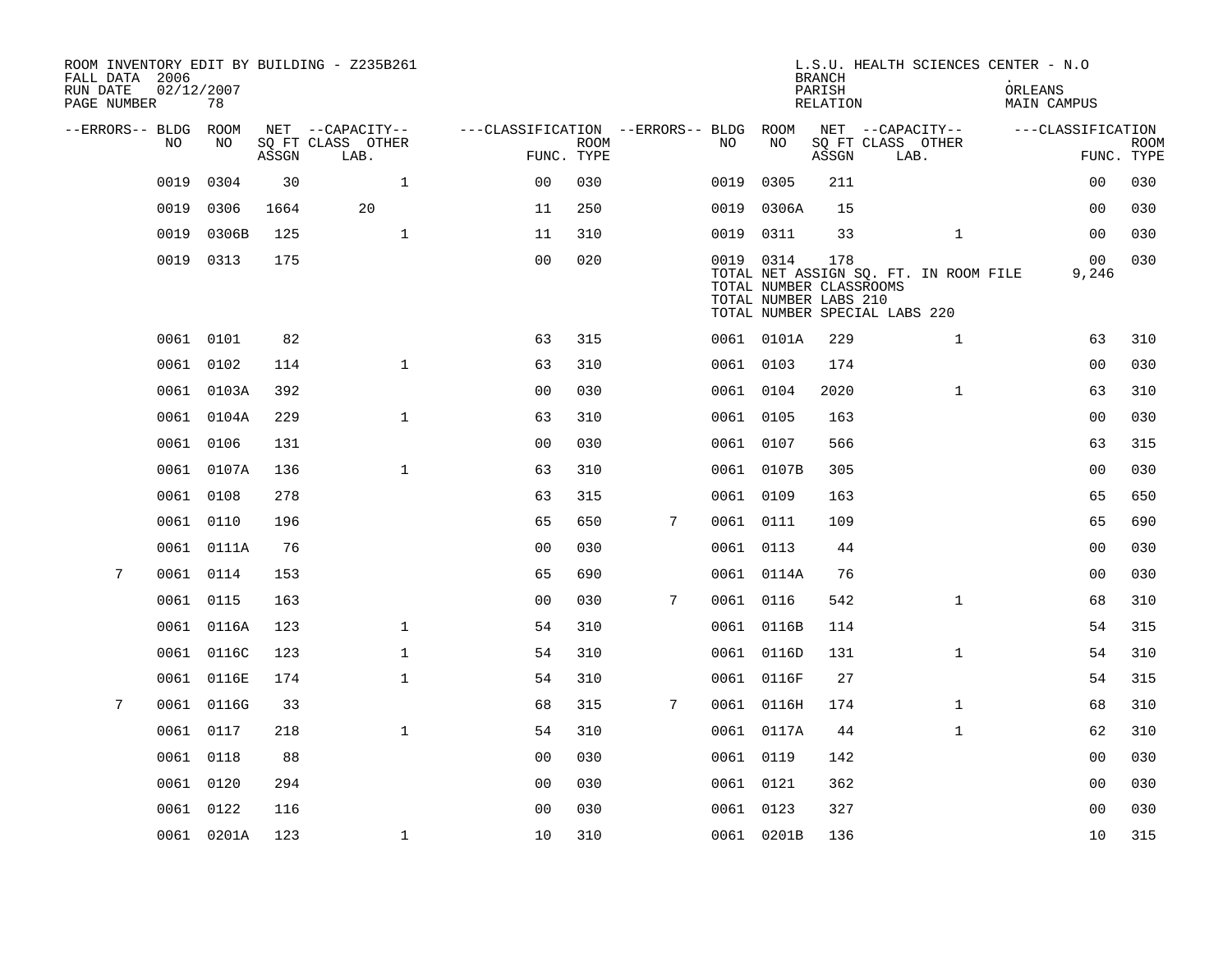| ROOM INVENTORY EDIT BY BUILDING - Z235B261<br>FALL DATA 2006<br>RUN DATE<br>PAGE NUMBER | 02/12/2007<br>79 |       |                                               |                |             |                                              |                 | <b>BRANCH</b><br>PARISH<br><b>RELATION</b> | L.S.U. HEALTH SCIENCES CENTER - N.O           | ORLEANS<br><b>MAIN CAMPUS</b> |                           |
|-----------------------------------------------------------------------------------------|------------------|-------|-----------------------------------------------|----------------|-------------|----------------------------------------------|-----------------|--------------------------------------------|-----------------------------------------------|-------------------------------|---------------------------|
| --ERRORS-- BLDG ROOM<br>NO                                                              | NO               | ASSGN | NET --CAPACITY--<br>SQ FT CLASS OTHER<br>LAB. | FUNC. TYPE     | <b>ROOM</b> | ---CLASSIFICATION --ERRORS-- BLDG ROOM<br>NO | NO              | ASSGN                                      | NET --CAPACITY--<br>SQ FT CLASS OTHER<br>LAB. | ---CLASSIFICATION             | <b>ROOM</b><br>FUNC. TYPE |
| 0061                                                                                    | 0201C            | 136   | $\mathbf 1$                                   | 10             | 310         |                                              | 0061 0202       | 163                                        |                                               | 0 <sub>0</sub>                | 030                       |
| 0061                                                                                    | 0203             | 436   |                                               | 0 <sub>0</sub> | 030         |                                              | 0061 0204       | 41                                         |                                               | 00                            | 020                       |
|                                                                                         | 0061 0204A       | 82    |                                               | 00             | 030         |                                              | 0061 0205       | 1285                                       | $\mathbf{1}$                                  | 62                            | 310                       |
| 0061                                                                                    | 0206             | 1612  | $\mathbf 1$                                   | 62             | 310         |                                              | 0061 0206A      | 131                                        |                                               | 62                            | 315                       |
| 0061                                                                                    | 0206B            | 245   | $\mathbf{1}$                                  | 62             | 310         |                                              | 0061 0206C      | 142                                        | $\mathbf{1}$                                  | 62                            | 310                       |
| 0061                                                                                    | 0206D            | 142   | $\mathbf 1$                                   | 62             | 310         |                                              | 0061 0206E      | 142                                        | $\mathbf{1}$                                  | 62                            | 310                       |
| 0061                                                                                    | 0207             | 131   |                                               | 0 <sub>0</sub> | 020         |                                              | 0061 0207A      | 545                                        |                                               | 0 <sub>0</sub>                | 030                       |
|                                                                                         | 0061 0208        | 632   |                                               | 10             | 665         |                                              | 0061 0209       | 112                                        |                                               | 0 <sub>0</sub>                | 030                       |
| 0061                                                                                    | 0210             | 4236  |                                               | 10             | 660         |                                              | 0061 0210A      | 191                                        | $\mathbf{1}$                                  | 10                            | 310                       |
|                                                                                         | 0061 0210B       | 196   | $\mathbf{1}$                                  | 10             | 310         |                                              | 0061 0210C      | 163                                        | $\mathbf{1}$                                  | 10                            | 310                       |
|                                                                                         | 0061 0211        | 82    |                                               | 0 <sub>0</sub> | 010         |                                              | 0061 0212       | 163                                        |                                               | 0 <sub>0</sub>                | 030                       |
|                                                                                         | 0061 0213        | 116   |                                               | 0 <sub>0</sub> | 030         |                                              | 0061 0301 10504 |                                            | 1050                                          | 41                            | 430                       |
| 0061                                                                                    | 0301A            | 172   |                                               | 0 <sub>0</sub> | 030         |                                              | 0061 0301B      | 68                                         |                                               | 00                            | 030                       |
| 0061                                                                                    | 0301C            | 131   | $\mathbf{1}$                                  | 41             | 310         |                                              | 0061 0301D      | 240                                        | $\mathbf{1}$                                  | 41                            | 310                       |
| 0061                                                                                    | 0301E            | 71    |                                               | 0 <sub>0</sub> | 030         |                                              | 0061 0301F      | 131                                        | 13                                            | 41                            | 410                       |
|                                                                                         | 0061 0301G       | 191   |                                               | 00             | 030         |                                              | 0061 0301H      | 191                                        |                                               | 00                            | 030                       |
| 0061                                                                                    | 0302             | 545   | $\mathbf 1$                                   | 41             | 310         |                                              | 0061 0302A      | 131                                        |                                               | 41                            | 315                       |
| 0061                                                                                    | 0302B            | 10    | $\mathbf{1}$                                  | 41             | 310         |                                              | 0061 0302C      | 10                                         | $\mathbf{1}$                                  | 41                            | 310                       |
|                                                                                         | 0061 0302D       | 327   |                                               | 41             | 350         |                                              | 0061 0303       | 87                                         |                                               | 00                            | 030                       |
|                                                                                         | 0061 0303A       | 33    |                                               | 0 <sub>0</sub> | 030         |                                              | 0061 0304       | 708                                        |                                               | 41                            | 440                       |
|                                                                                         | 0061 0304A       | 114   | $\mathbf{1}$                                  | 41             | 310         |                                              | 0061 0304B      | 55                                         |                                               | 41                            | 315                       |
| 0061                                                                                    | 0304C            | 54    |                                               | 0 <sub>0</sub> | 010         |                                              | 0061 0305       | 54                                         |                                               | 0 <sub>0</sub>                | 030                       |
|                                                                                         | 0061 0306        | 54    |                                               | 0 <sub>0</sub> | 030         |                                              | 0061 0307       | 204                                        | $\mathbf{1}$                                  | 41                            | 310                       |
|                                                                                         | 0061 0307A       | 10    |                                               | 41             | 315         |                                              | 0061 0308       | 245                                        | $\mathbf{1}$                                  | 41                            | 310                       |
|                                                                                         | 0061 0308A       | 11    |                                               | 41             | 315         |                                              | 0061 0309       | 1347                                       | $\mathbf{1}$                                  | 41                            | 310                       |
|                                                                                         | 0061 0309A       | 229   |                                               | 41             | 650         |                                              | 0061 0401 12292 |                                            | 1229                                          | 41                            | 420                       |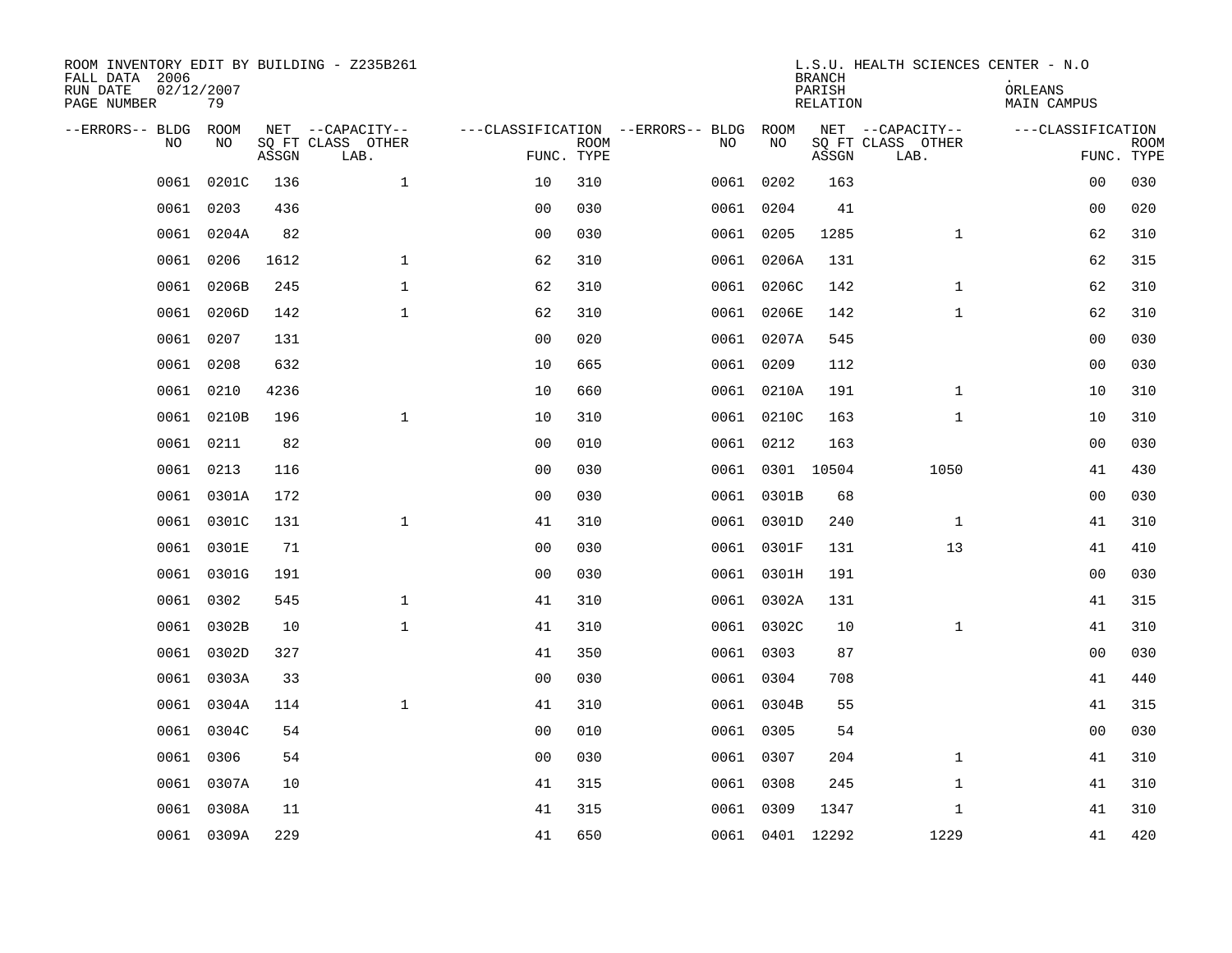| ROOM INVENTORY EDIT BY BUILDING - Z235B261<br>FALL DATA 2006<br>RUN DATE<br>PAGE NUMBER | 02/12/2007<br>80 |       |                                               |                                                      |             |   |      |                 | <b>BRANCH</b><br>PARISH<br><b>RELATION</b> | L.S.U. HEALTH SCIENCES CENTER - N.O           | ORLEANS<br><b>MAIN CAMPUS</b> |                           |
|-----------------------------------------------------------------------------------------|------------------|-------|-----------------------------------------------|------------------------------------------------------|-------------|---|------|-----------------|--------------------------------------------|-----------------------------------------------|-------------------------------|---------------------------|
| --ERRORS-- BLDG ROOM<br>NO                                                              | NO               | ASSGN | NET --CAPACITY--<br>SQ FT CLASS OTHER<br>LAB. | ---CLASSIFICATION --ERRORS-- BLDG ROOM<br>FUNC. TYPE | <b>ROOM</b> |   | NO   | NO              | ASSGN                                      | NET --CAPACITY--<br>SQ FT CLASS OTHER<br>LAB. | ---CLASSIFICATION             | <b>ROOM</b><br>FUNC. TYPE |
| 0061                                                                                    | 0401A            | 191   |                                               | 0 <sub>0</sub>                                       | 030         |   |      | 0061 0401B      | 68                                         |                                               | 00                            | 030                       |
| 0061                                                                                    | 0401C            | 152   | 15                                            | 41                                                   | 410         |   |      | 0061 0401E      | 65                                         | 6                                             | 41                            | 410                       |
|                                                                                         | 0061 0401F       | 65    | 6                                             | 41                                                   | 410         |   |      | 0061 0401G      | 87                                         | 8                                             | 41                            | 410                       |
| 0061                                                                                    | 0401H            | 114   | 11                                            | 41                                                   | 410         |   |      | 0061 0401J      | 163                                        | 16                                            | 41                            | 410                       |
| 0061                                                                                    | 0401K            | 163   | 16                                            | 41                                                   | 410         |   |      | 0061 0401L      | 109                                        | 10                                            | 41                            | 410                       |
| 0061                                                                                    | 0401M            | 63    | 6                                             | 41                                                   | 410         |   |      | 0061 0401N      | 114                                        | 11                                            | 41                            | 410                       |
| 0061                                                                                    | 0401P            | 98    | 9                                             | 41                                                   | 410         |   |      | 0061 0401Q      | 65                                         | 6                                             | 41                            | 410                       |
|                                                                                         | 0061 0401R       | 65    | 6                                             | 41                                                   | 410         |   |      | 0061 0401S      | 98                                         | 9                                             | 41                            | 410                       |
| 0061                                                                                    | 0401T            | 152   | 15                                            | 41                                                   | 410         |   |      | 0061 0401U      | 152                                        |                                               | 00                            | 030                       |
|                                                                                         | 0061 0401V       | 191   |                                               | 0 <sub>0</sub>                                       | 030         | 9 |      | 0061 0402       | 1307                                       | 13                                            | 41                            | 430                       |
|                                                                                         | 0061 0402A       | 98    | 9                                             | 41                                                   | 410         |   |      | 0061 0402B      | 162                                        |                                               | 41                            | 620                       |
|                                                                                         | 0061 0403        | 54    |                                               | 0 <sub>0</sub>                                       | 030         |   |      | 0061 0403A      | 545                                        |                                               | 0 <sub>0</sub>                | 030                       |
| 0061                                                                                    | 0404             | 103   |                                               | 0 <sub>0</sub>                                       | 010         |   |      | 0061 0501 15121 |                                            | 1512                                          | 41                            | 430                       |
| 0061                                                                                    | 0501A            | 191   |                                               | 0 <sub>0</sub>                                       | 030         |   |      | 0061 0501B      | 68                                         |                                               | 00                            | 030                       |
| 0061                                                                                    | 0501C            | 545   |                                               | 0 <sub>0</sub>                                       | 030         |   |      | 0061 0501D      | 109                                        |                                               | 00                            | 010                       |
| 0061                                                                                    | 0501E            | 68    |                                               | 0 <sub>0</sub>                                       | 030         |   |      | 0061 0501F      | 191                                        |                                               | 00                            | 030                       |
| 0061                                                                                    | 0601             | 153   | $\mathbf{1}$                                  | 63                                                   | 310         |   | 0061 | 0602            | 163                                        |                                               | 00                            | 030                       |
| 0061                                                                                    | 0603             | 392   | $\mathbf{1}$                                  | 63                                                   | 310         |   |      | 0061 0603A      | 436                                        |                                               | 63                            | 350                       |
| 0061                                                                                    | 0603B            | 250   | $\mathbf{1}$                                  | 63                                                   | 310         |   |      | 0061 0603C      | 245                                        | $\mathbf{1}$                                  | 63                            | 310                       |
| 0061                                                                                    | 0604             | 41    |                                               | 0 <sub>0</sub>                                       | 030         |   |      | 0061 0604A      | 82                                         |                                               | 00                            | 030                       |
| 0061                                                                                    | 0605             | 381   | $\mathbf 1$                                   | 63                                                   | 310         |   |      | 0061 0606       | 98                                         | $\mathbf{1}$                                  | 63                            | 310                       |
| 0061                                                                                    | 0607             | 245   | $\mathbf 1$                                   | 63                                                   | 310         |   |      | 0061 0608       | 523                                        | $\mathbf{1}$                                  | 63                            | 310                       |
|                                                                                         | 0061 0608A       | 123   | $\mathbf 1$                                   | 63                                                   | 310         |   |      | 0061 0609       | 98                                         | $\mathbf{1}$                                  | 63                            | 310                       |
|                                                                                         | 0061 0610        | 392   |                                               | 63                                                   | 315         |   |      | 0061 0610A      | 131                                        | $\mathbf{1}$                                  | 63                            | 310                       |
| 0061                                                                                    | 0611             | 583   | $\mathbf 1$                                   | 62                                                   | 310         |   |      | 0061 0611A      | 583                                        | $\mathbf{1}$                                  | 62                            | 310                       |
|                                                                                         | 0061 0612        | 648   | $\mathbf{1}$                                  | 62                                                   | 310         |   |      | 0061 0612A      | 114                                        | $\mathbf{1}$                                  | 62                            | 310                       |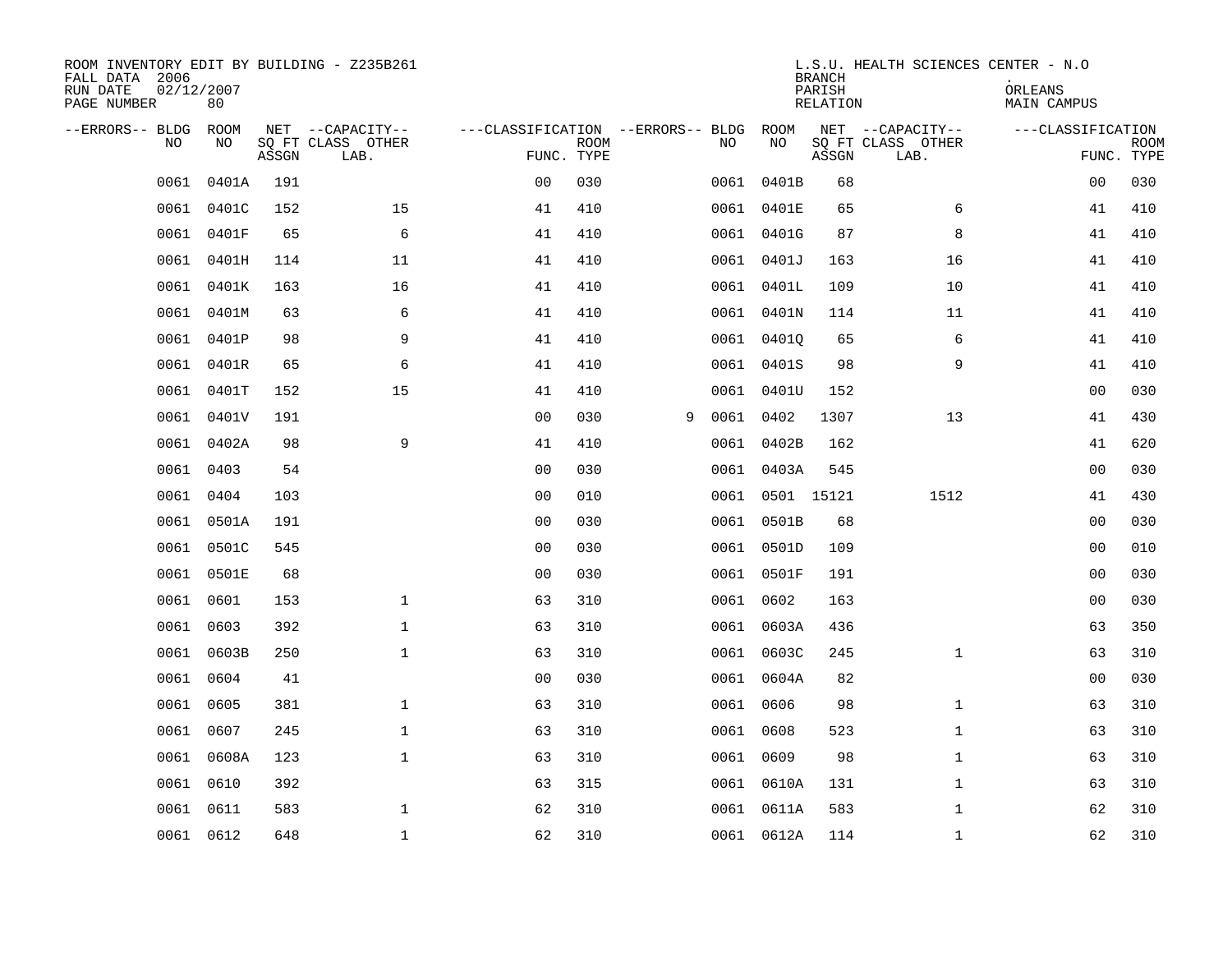| ROOM INVENTORY EDIT BY BUILDING - Z235B261<br>FALL DATA 2006<br>RUN DATE<br>PAGE NUMBER | 02/12/2007<br>81 |       |                                               |                |             |                                          |            | <b>BRANCH</b><br>PARISH<br>RELATION | L.S.U. HEALTH SCIENCES CENTER - N.O           | ORLEANS<br>MAIN CAMPUS |                           |
|-----------------------------------------------------------------------------------------|------------------|-------|-----------------------------------------------|----------------|-------------|------------------------------------------|------------|-------------------------------------|-----------------------------------------------|------------------------|---------------------------|
| --ERRORS-- BLDG<br>N <sub>O</sub>                                                       | ROOM<br>NO.      | ASSGN | NET --CAPACITY--<br>SO FT CLASS OTHER<br>LAB. | FUNC. TYPE     | <b>ROOM</b> | ---CLASSIFICATION --ERRORS-- BLDG<br>NO. | ROOM<br>NO | ASSGN                               | NET --CAPACITY--<br>SQ FT CLASS OTHER<br>LAB. | ---CLASSIFICATION      | <b>ROOM</b><br>FUNC. TYPE |
| 0061                                                                                    | 0613             | 76    |                                               | 0 <sub>0</sub> | 030         |                                          | 0061 0613A | 545                                 |                                               | 00                     | 030                       |
| 0061                                                                                    | 0614             | 348   |                                               | 62             | 650         |                                          | 0061 0615  | 408                                 | $\mathbf{1}$                                  | 62                     | 310                       |
|                                                                                         | 0061 0615A       | 114   | $\mathbf{1}$                                  | 62             | 310         |                                          | 0061 0616  | 44                                  |                                               | 0 <sub>0</sub>         | 010                       |
| 0061                                                                                    | 0617             | 98    |                                               | 0 <sub>0</sub> | 010         |                                          | 0061 0618  | 131                                 |                                               | 63                     | 350                       |
| 0061                                                                                    | 0619             | 588   | $\mathbf 1$                                   | 62             | 310         |                                          | 0061 0619A | 131                                 | $\mathbf{1}$                                  | 62                     | 310                       |
| 0061                                                                                    | 0620             | 1350  | $\mathbf 1$                                   | 62             | 310         |                                          | 0061 0620A | 123                                 | $\mathbf{1}$                                  | 62                     | 310                       |
| 0061                                                                                    | 0620B            | 204   | $\mathbf 1$                                   | 62             | 310         |                                          | 0061 0620C | 174                                 | $\mathbf{1}$                                  | 62                     | 310                       |
| 0061                                                                                    | 0620D            | 174   | $\mathbf{1}$                                  | 62             | 310         |                                          | 0061 0621  | 41                                  |                                               | 0 <sub>0</sub>         | 030                       |
| 0061                                                                                    | 0621A            | 82    |                                               | 0 <sub>0</sub> | 030         |                                          | 0061 0622  | 33                                  | $\mathbf{1}$                                  | 63                     | 310                       |
| 0061                                                                                    | 0623             | 490   | $\mathbf 1$                                   | 63             | 310         |                                          | 0061 0623A | 139                                 | $\mathbf{1}$                                  | 63                     | 310                       |
| 0061                                                                                    | 0623B            | 139   | $\mathbf 1$                                   | 63             | 310         |                                          | 0061 0623C | 120                                 | $\mathbf{1}$                                  | 63                     | 310                       |
|                                                                                         | 0061 0623D       | 120   | $\mathbf 1$                                   | 63             | 310         |                                          | 0061 0623E | 180                                 | $\mathbf{1}$                                  | 63                     | 310                       |
| 0061                                                                                    | 0623F            | 139   | $\mathbf{1}$                                  | 63             | 310         |                                          | 0061 0623H | 139                                 | $\mathbf{1}$                                  | 63                     | 310                       |
| 0061                                                                                    | 0623J            | 90    | $\mathbf{1}$                                  | 63             | 310         |                                          | 0061 0623K | 90                                  | $\mathbf{1}$                                  | 63                     | 310                       |
| 0061                                                                                    | 0624             | 150   |                                               | 63             | 315         | 0061                                     | 0625       | 163                                 |                                               | 00                     | 030                       |
| 0061                                                                                    | 0626             | 327   | $\mathbf 1$                                   | 63             | 310         |                                          | 0061 0626A | 153                                 | $\mathbf{1}$                                  | 63                     | 310                       |
| 0061                                                                                    | 0626B            | 218   | $\mathbf 1$                                   | 63             | 310         | 0061                                     | 0626C      | 218                                 | $\mathbf{1}$                                  | 63                     | 310                       |
| 0061                                                                                    | 0626D            | 174   | $\mathbf{1}$                                  | 63             | 310         |                                          | 0061 0626E | 174                                 | $\mathbf{1}$                                  | 63                     | 310                       |
| 0061                                                                                    | 0626F            | 207   | $\mathbf{1}$                                  | 63             | 310         |                                          | 0061 0701  | 1197                                | $\mathbf{1}$                                  | 63                     | 310                       |
| 0061                                                                                    | 0702             | 139   | $\mathbf{1}$                                  | 44             | 310         |                                          | 0061 0703  | 139                                 | $\mathbf{1}$                                  | 44                     | 310                       |
| 0061                                                                                    | 0704             | 139   | $\mathbf 1$                                   | 44             | 310         |                                          | 0061 0705  | 139                                 | $\mathbf{1}$                                  | 44                     | 310                       |
| 0061                                                                                    | 0706             | 139   | $\mathbf 1$                                   | 63             | 310         |                                          | 0061 0707  | 174                                 | $\mathbf{1}$                                  | 63                     | 310                       |
|                                                                                         | 0061 0708        | 332   | $\mathbf 1$                                   | 63             | 310         |                                          | 0061 0709  | 139                                 | $\mathbf{1}$                                  | 44                     | 310                       |
|                                                                                         | 0061 0710        | 129   | $\mathbf 1$                                   | 63             | 310         |                                          | 0061 0710A | 76                                  |                                               | 63                     | 315                       |
|                                                                                         | 0061 0711        | 131   | $\mathbf{1}$                                  | 44             | 310         |                                          | 0061 0712  | 49                                  |                                               | 44                     | 315                       |
|                                                                                         | 0061 0713        | 191   |                                               | 0 <sub>0</sub> | 030         |                                          | 0061 0714  | 174                                 |                                               | 63                     | 350                       |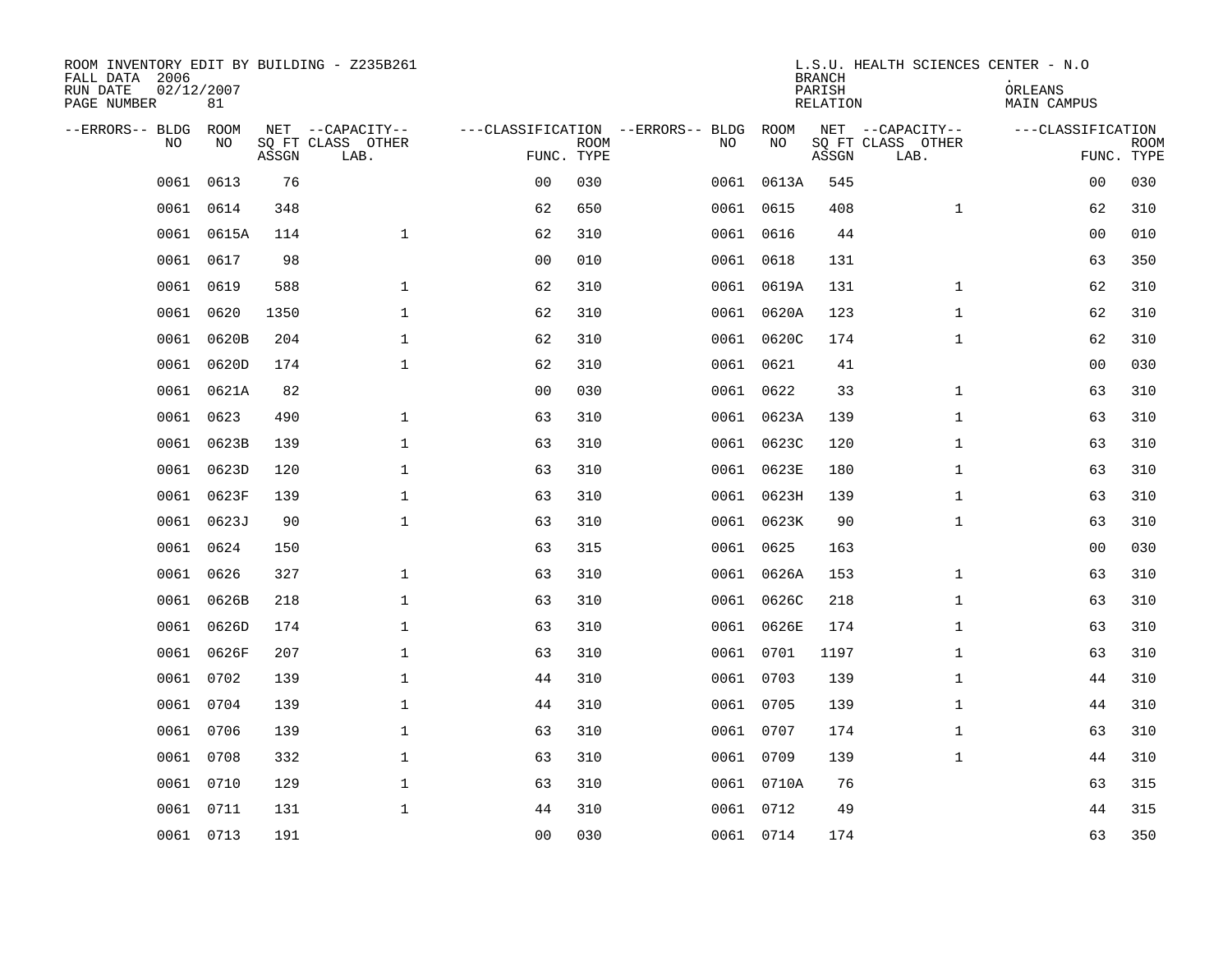| ROOM INVENTORY EDIT BY BUILDING - Z235B261<br>FALL DATA 2006<br>RUN DATE<br>PAGE NUMBER | 02/12/2007<br>82 |       |                           |                |             |                                   |            | <b>BRANCH</b><br>PARISH<br>RELATION | L.S.U. HEALTH SCIENCES CENTER - N.O | ORLEANS<br>MAIN CAMPUS |                           |
|-----------------------------------------------------------------------------------------|------------------|-------|---------------------------|----------------|-------------|-----------------------------------|------------|-------------------------------------|-------------------------------------|------------------------|---------------------------|
| --ERRORS-- BLDG                                                                         | <b>ROOM</b>      |       | NET --CAPACITY--          |                |             | ---CLASSIFICATION --ERRORS-- BLDG | ROOM       |                                     | NET --CAPACITY--                    | ---CLASSIFICATION      |                           |
| N <sub>O</sub>                                                                          | NO.              | ASSGN | SO FT CLASS OTHER<br>LAB. | FUNC. TYPE     | <b>ROOM</b> | NO.                               | NO         | ASSGN                               | SQ FT CLASS OTHER<br>LAB.           |                        | <b>ROOM</b><br>FUNC. TYPE |
| 0061                                                                                    | 0714A            | 174   | $\mathbf{1}$              | 63             | 310         |                                   | 0061 0715  | 186                                 |                                     | 44                     | 715                       |
|                                                                                         | 0061 0716        | 41    |                           | 0 <sub>0</sub> | 030         |                                   | 0061 0716A | 98                                  |                                     | 0 <sub>0</sub>         | 030                       |
|                                                                                         | 0061 0717        | 329   |                           | 44             | 715         |                                   | 0061 0718  | 1143                                |                                     | 44                     | 715                       |
| 0061                                                                                    | 0718A            | 163   |                           | 44             | 715         |                                   | 0061 0719  | 3158                                |                                     | 44                     | 710                       |
| 0061                                                                                    | 0719A            | 152   |                           | 44             | 715         |                                   | 0061 0719B | 545                                 |                                     | 00                     | 030                       |
| 0061                                                                                    | 0720             | 163   | $\mathbf{1}$              | 44             | 310         |                                   | 0061 0721  | 163                                 | $\mathbf{1}$                        | 44                     | 310                       |
| 0061                                                                                    | 0722             | 294   |                           | 44             | 650         |                                   | 0061 0723  | 162                                 | $\mathbf{1}$                        | 44                     | 310                       |
|                                                                                         | 0061 0724        | 167   | $\mathbf{1}$              | 44             | 310         |                                   | 0061 0725  | 116                                 | $\mathbf{1}$                        | 44                     | 310                       |
| 0061                                                                                    | 0726             | 116   | $\mathbf{1}$              | 44             | 310         |                                   | 0061 0727  | 116                                 | $\mathbf{1}$                        | 44                     | 310                       |
|                                                                                         | 0061 0728        | 48    |                           | 44             | 315         |                                   | 0061 0729  | 139                                 | $\mathbf{1}$                        | 44                     | 310                       |
|                                                                                         | 0061 0730        | 98    | $\mathbf{1}$              | 44             | 310         |                                   | 0061 0731  | 185                                 | $\mathbf{1}$                        | 44                     | 310                       |
|                                                                                         | 0061 0732        | 147   | $\mathbf{1}$              | 44             | 310         |                                   | 0061 0733  | 185                                 | $\mathbf{1}$                        | 44                     | 310                       |
| 0061                                                                                    | 0734             | 103   | $\mathbf{1}$              | 44             | 310         |                                   | 0061 0735  | 41                                  |                                     | 0 <sub>0</sub>         | 030                       |
|                                                                                         | 0061 0735A       | 82    |                           | 0 <sub>0</sub> | 030         |                                   | 0061 0736  | 139                                 | $\mathbf{1}$                        | 44                     | 310                       |
| 0061                                                                                    | 0737             | 139   | $\mathbf{1}$              | 44             | 310         |                                   | 0061 0738  | 155                                 | $\mathbf{1}$                        | 44                     | 310                       |
|                                                                                         | 0061 0739        | 155   | $\mathbf 1$               | 44             | 310         |                                   | 0061 0740  | 191                                 | $\mathbf{1}$                        | 44                     | 310                       |
| 0061                                                                                    | 0741             | 133   |                           | 0 <sub>0</sub> | 030         |                                   | 0061 0742  | 67                                  |                                     | 00                     | 030                       |
| 0061                                                                                    | 0743             | 131   | $\mathbf{1}$              | 44             | 310         |                                   | 0061 0744  | 131                                 | $\mathbf{1}$                        | 44                     | 310                       |
| 0061                                                                                    | 0745             | 174   | $\mathbf{1}$              | 44             | 310         |                                   | 0061 0746  | 174                                 | $\mathbf{1}$                        | 44                     | 310                       |
|                                                                                         | 0061 0747        | 38    |                           | 44             | 315         |                                   | 0061 0748  | 174                                 | $\mathbf{1}$                        | 44                     | 310                       |
| 0061                                                                                    | 0749             | 131   | $\mathbf 1$               | 44             | 310         |                                   | 0061 0750  | 139                                 | $\mathbf{1}$                        | 44                     | 310                       |
| 0061                                                                                    | 0751             | 191   |                           | 0 <sub>0</sub> | 030         |                                   | 0061 0801  | 163                                 | $\overline{4}$                      | 00                     | 030                       |
| 0061                                                                                    | 0802             | 474   | 18                        | 61             | 350         |                                   | 0061 0802A | 392                                 |                                     | 61                     | 350                       |
| 0061                                                                                    | 0803             | 327   | 2                         | 61             | 310         |                                   | 0061 0803A | 229                                 | $\mathbf{1}$                        | 63                     | 310                       |
| 0061                                                                                    | 0803B            | 204   | $\mathbf 1$               | 62             | 310         | 0061                              | 0804       | 392                                 | $\mathbf{1}$                        | 61                     | 310                       |
|                                                                                         | 0061 0805        | 191   | $\mathbf{1}$              | 62             | 310         |                                   | 0061 0806  | 229                                 | $\mathbf 2$                         | 62                     | 310                       |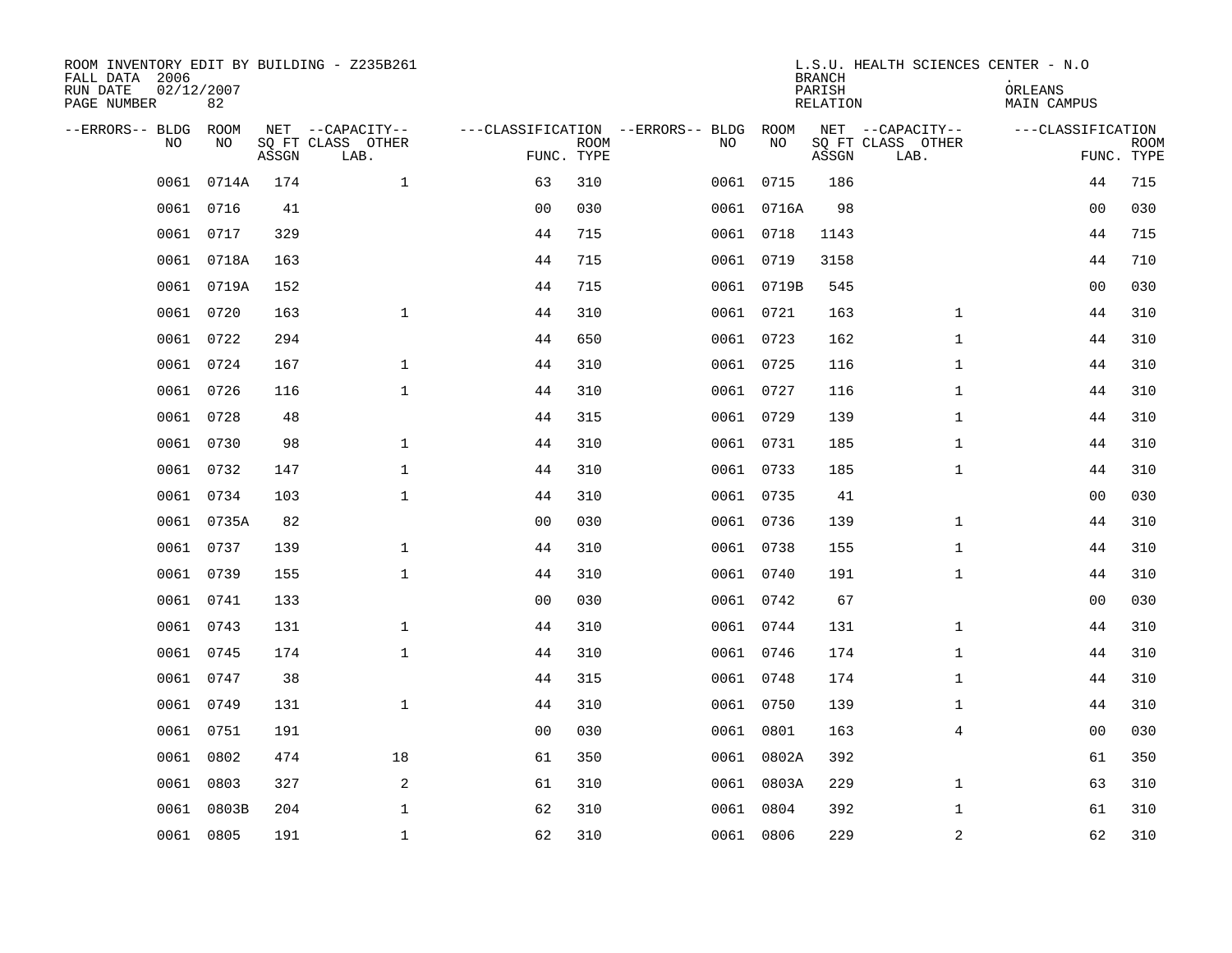| ROOM INVENTORY EDIT BY BUILDING - Z235B261<br>FALL DATA 2006<br>RUN DATE<br>PAGE NUMBER | 02/12/2007<br>83 |       |                                               |                |                           |                                              |                                                  | <b>BRANCH</b><br>PARISH<br>RELATION | L.S.U. HEALTH SCIENCES CENTER - N.O                                    | ORLEANS<br>MAIN CAMPUS |                           |
|-----------------------------------------------------------------------------------------|------------------|-------|-----------------------------------------------|----------------|---------------------------|----------------------------------------------|--------------------------------------------------|-------------------------------------|------------------------------------------------------------------------|------------------------|---------------------------|
| --ERRORS-- BLDG<br>NO.                                                                  | ROOM<br>NO       | ASSGN | NET --CAPACITY--<br>SO FT CLASS OTHER<br>LAB. |                | <b>ROOM</b><br>FUNC. TYPE | ---CLASSIFICATION --ERRORS-- BLDG ROOM<br>NO | NO                                               | ASSGN                               | NET --CAPACITY--<br>SQ FT CLASS OTHER<br>LAB.                          | ---CLASSIFICATION      | <b>ROOM</b><br>FUNC. TYPE |
| 0061                                                                                    | 0807             | 152   | $\mathbf{1}$                                  | 62             | 310                       | 0061 0808                                    |                                                  | 152                                 | $\mathbf{1}$                                                           | 62                     | 310                       |
|                                                                                         | 0061 0809        | 152   | $\mathbf{1}$                                  | 62             | 310                       | 0061 0810                                    |                                                  | 327                                 | $\mathbf{1}$                                                           | 61                     | 310                       |
|                                                                                         | 0061 0811        | 370   | 2                                             | 61             | 310                       |                                              | 0061 0811A                                       | 65                                  |                                                                        | 61                     | 315                       |
|                                                                                         | 0061 0812        | 163   | $\overline{4}$                                | 0 <sub>0</sub> | 030                       | 0061 0813                                    |                                                  | 359                                 | $\mathbf{1}$                                                           | 61                     | 310                       |
|                                                                                         | 0061 0814        | 41    |                                               | 0 <sub>0</sub> | 030                       |                                              | 0061 0814A                                       | 82                                  |                                                                        | 00                     | 030                       |
|                                                                                         | 0061 0815        | 588   | 2                                             | 61             | 310                       |                                              | 0061 0815A                                       | 87                                  |                                                                        | 61                     | 315                       |
|                                                                                         | 0061 0815B       | 76    | $\mathbf 1$                                   | 61             | 310                       | 0061 0816                                    |                                                  | 327                                 | 2                                                                      | 61                     | 310                       |
|                                                                                         | 0061 0816A       | 98    | $\mathbf{1}$                                  | 65             | 310                       |                                              | 0061 0816B                                       | 283                                 | $\mathbf{1}$                                                           | 65                     | 310                       |
|                                                                                         | 0061 0816C       | 327   | $\mathbf 1$                                   | 61             | 310                       | 0061 0817                                    |                                                  | 76                                  |                                                                        | 00                     | 030                       |
|                                                                                         | 0061 0817A       | 545   |                                               | 0 <sub>0</sub> | 030                       | 0061 0818                                    |                                                  | 437                                 |                                                                        | 61                     | 350                       |
|                                                                                         | 0061 0819        | 327   | $\mathbf 1$                                   | 61             | 310                       |                                              | 0061 0819S                                       | 272                                 | $\mathbf{1}$                                                           | 61                     | 310                       |
|                                                                                         | 0061 0820        | 272   | $\mathbf{1}$                                  | 63             | 310                       |                                              | 0061 0820S                                       | 272                                 | $\mathbf{1}$                                                           | 63                     | 310                       |
|                                                                                         | 0061 0821        | 98    | $\mathbf 1$                                   | 63             | 310                       | 0061 0822                                    |                                                  | 44                                  |                                                                        | 0 <sub>0</sub>         | 030                       |
|                                                                                         | 0061 0823        | 272   | $\mathbf 1$                                   | 61             | 310                       |                                              | 0061 0823S                                       | 272                                 | $\mathbf{1}$                                                           | 61                     | 310                       |
|                                                                                         | 0061 0824        | 229   | $\mathbf{1}$                                  | 61             | 310                       |                                              | 0061 0824S                                       | 272                                 | $\mathbf{1}$                                                           | 61                     | 310                       |
|                                                                                         | 0061 0825        | 186   | $\mathbf 1$                                   | 61             | 310                       | 0061 0826                                    |                                                  | 131                                 | $\mathbf{1}$                                                           | 63                     | 310                       |
|                                                                                         | 0061 0826A       | 131   | $\mathbf{1}$                                  | 63             | 310                       | 0061 0827                                    |                                                  | 114                                 |                                                                        | 63                     | 315                       |
|                                                                                         | 0061 0827A       | 114   | $\mathbf 1$                                   | 63             | 310                       | 0061 0828                                    |                                                  | 229                                 |                                                                        | 61                     | 650                       |
|                                                                                         | 0061 0829        | 41    |                                               | 0 <sub>0</sub> | 030                       |                                              | 0061 0829A                                       | 82                                  |                                                                        | 0 <sub>0</sub>         | 030                       |
|                                                                                         | 0061 0830        | 108   |                                               | 61             | 315                       |                                              | TOTAL NUMBER CLASSROOMS<br>TOTAL NUMBER LABS 210 |                                     | TOTAL NET ASSIGN SQ. FT. IN ROOM FILE<br>TOTAL NUMBER SPECIAL LABS 220 | 95,446                 |                           |
|                                                                                         | 0086 0100        | 400   |                                               | 65             | 740                       |                                              | TOTAL NUMBER CLASSROOMS<br>TOTAL NUMBER LABS 210 |                                     | TOTAL NET ASSIGN SQ. FT. IN ROOM FILE<br>TOTAL NUMBER SPECIAL LABS 220 | 400                    |                           |
| 5<br>0108                                                                               |                  |       |                                               |                |                           | NO ROOMS                                     |                                                  |                                     |                                                                        |                        |                           |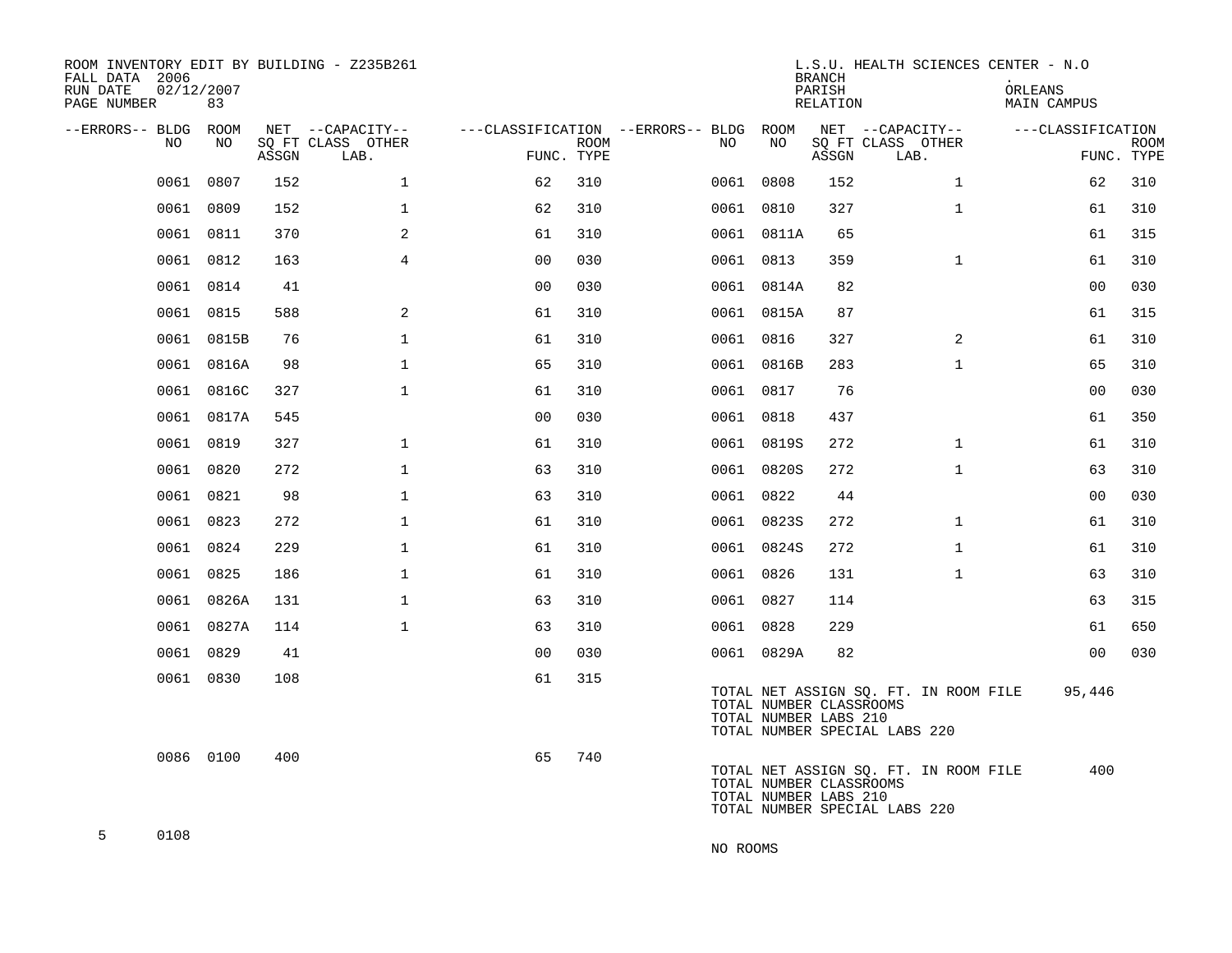| 2006<br>FALL DATA      |             | ROOM INVENTORY EDIT BY BUILDING - Z235B261                |                                 |      |                       |            | L.S.U. HEALTH SCIENCES CENTER - N.O<br>BRANCH                                             |                                           |
|------------------------|-------------|-----------------------------------------------------------|---------------------------------|------|-----------------------|------------|-------------------------------------------------------------------------------------------|-------------------------------------------|
| 02/12/2007<br>RUN DATE |             |                                                           |                                 |      |                       |            | PARISH                                                                                    | ORLEANS                                   |
| PAGE NUMBER            | 84          |                                                           |                                 |      |                       |            | RELATION                                                                                  | MAIN CAMPUS                               |
| --ERRORS-- BLDG<br>NO. | ROOM<br>NO. | NET<br>--CAPACITY--<br>SO FT CLASS OTHER<br>ASSGN<br>LAB. | ---CLASSIFICATION<br>FUNC. TYPE | ROOM | --ERRORS-- BLDG<br>NO | ROOM<br>NO | NET<br>--CAPACITY--<br>SO FT CLASS OTHER<br>ASSGN<br>LAB.                                 | $---CLASSIFIGATION$<br>ROOM<br>FUNC. TYPE |
| 0111                   | 0100        | 5000                                                      | 45                              | 570  |                       |            | TOTAL NET ASSIGN SO. FT. IN ROOM FILE<br>TOTAL NUMBER CLASSROOMS<br>TOTAL NUMBER LABS 210 | 5,000                                     |
|                        |             |                                                           |                                 |      |                       |            | TOTAL NUMBER SPECIAL LABS 220                                                             |                                           |